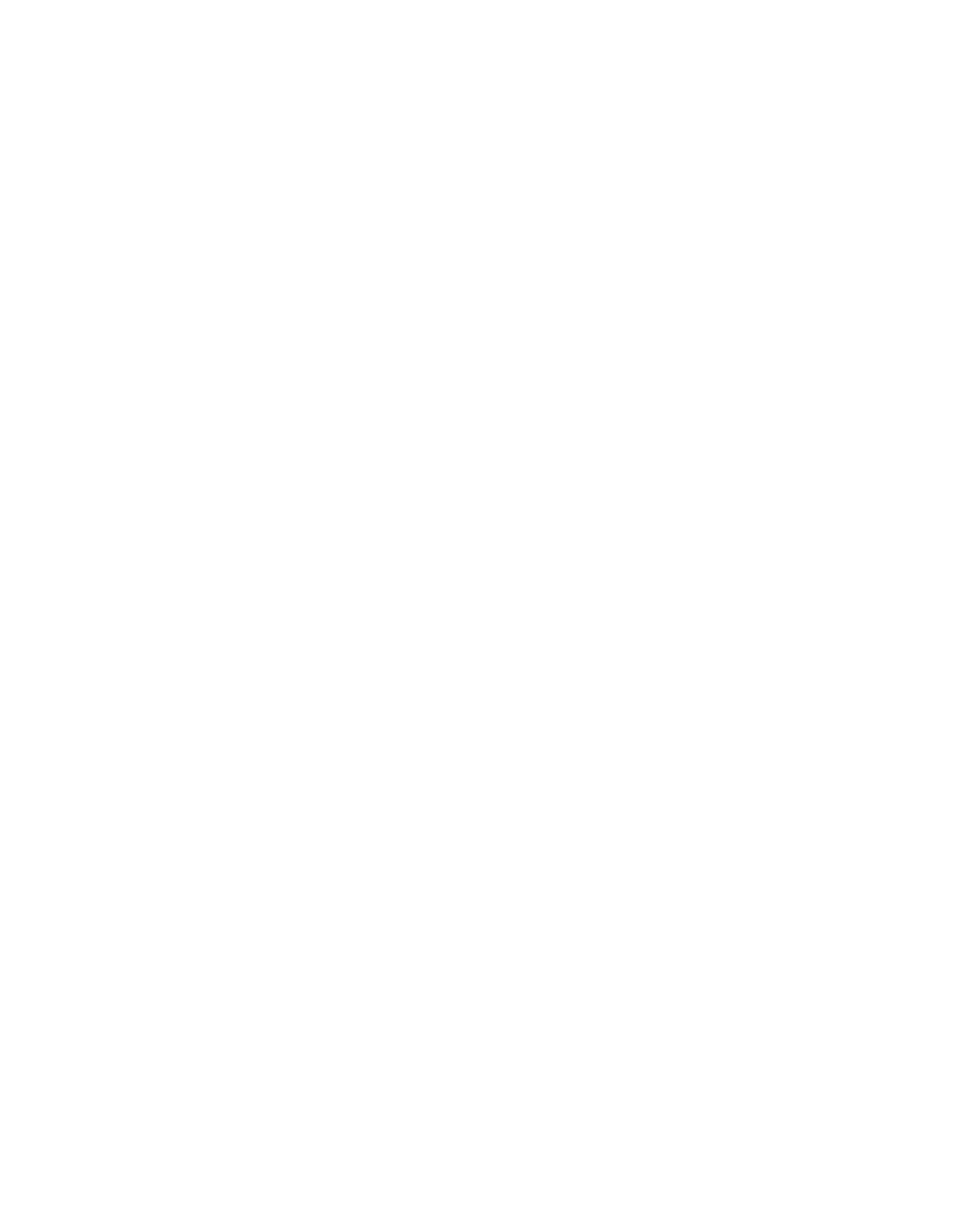# **School Community Councils: A New Way to Engage Parents and Community**

# **i Introduction**

This Handbook is designed to support the ongoing development of School Community Councils. It is based on the *Final Report of the Local Accountability and Partnerships Panel* (May 2005) and the Department of Learning *Policy Directions for School Community Councils* (November 2005). The Panel's purpose was to recommend a framework for how parents and communities might be meaningfully engaged in schools. The benefits of parent support for their children's learning and community involvement in schools are well understood. And, as School Divisions in Saskatchewan were being reorganized in 2006 it was timely to look at community and school level accountability, partnerships and opportunities to participate in educational decision-making.

Provincial legislation sets out the broad framework within which School Community Councils contribute to student learning and well- being. At the School Division level, governing policies and operational procedures set out in more detail how Councils are formed, relate to the school and Division and undertake their responsibilities. This Handbook explains the legislative framework and expectations and provides guidance and support for School Community Councils and Principals.

# **ii How to Use this Handbook**

This Handbook is written for School Community Councils and Principals. Assisting Councils to understand their role and fulfil their responsibilities is the main focus of the Handbook. Each chapter of the Handbook provides background information, suggestions and examples for School Community Councils to use as they become established as a new and important feature of public education.

• Chapter 1, "School Community Councils Background", provides an overview of the School Community Council framework. It includes a brief outline of the background that led to the creation of the School Community Council framework, a description of the vision and purpose, and roles and responsibilities of School Community Councils, expectations related to their relationships

#### A **Reference Committee**

was established by the Saskatchewan School Boards Association to guide development of the School Community Council Handbook. Members of the Reference Committee were:

#### **Deborah Agema**

Saskatchewan Association of School Councils

**Barry Bashutski** Saskatchewan School Boards Association

**Richard Buettner** Saskatchewan School Boards Association

**Tom Chell** Department of Learning

**Lionel Diederichs** Saskatchewan Association of School Business Officials

**Rhonda Grant** Department of Learning

**Terry Kuz** Principal: White City School

**Ken Loehndorf** League of Educational Administrators, Directors and Superintendents

**Ken Moore** Saskatchewan Teachers' Federation

**Edith Nagy** Department of Learning

**Bill Wells** Saskatchewan School Boards Association Compiled and Written by:

> **Robin Endsin** and **Craig Melvin**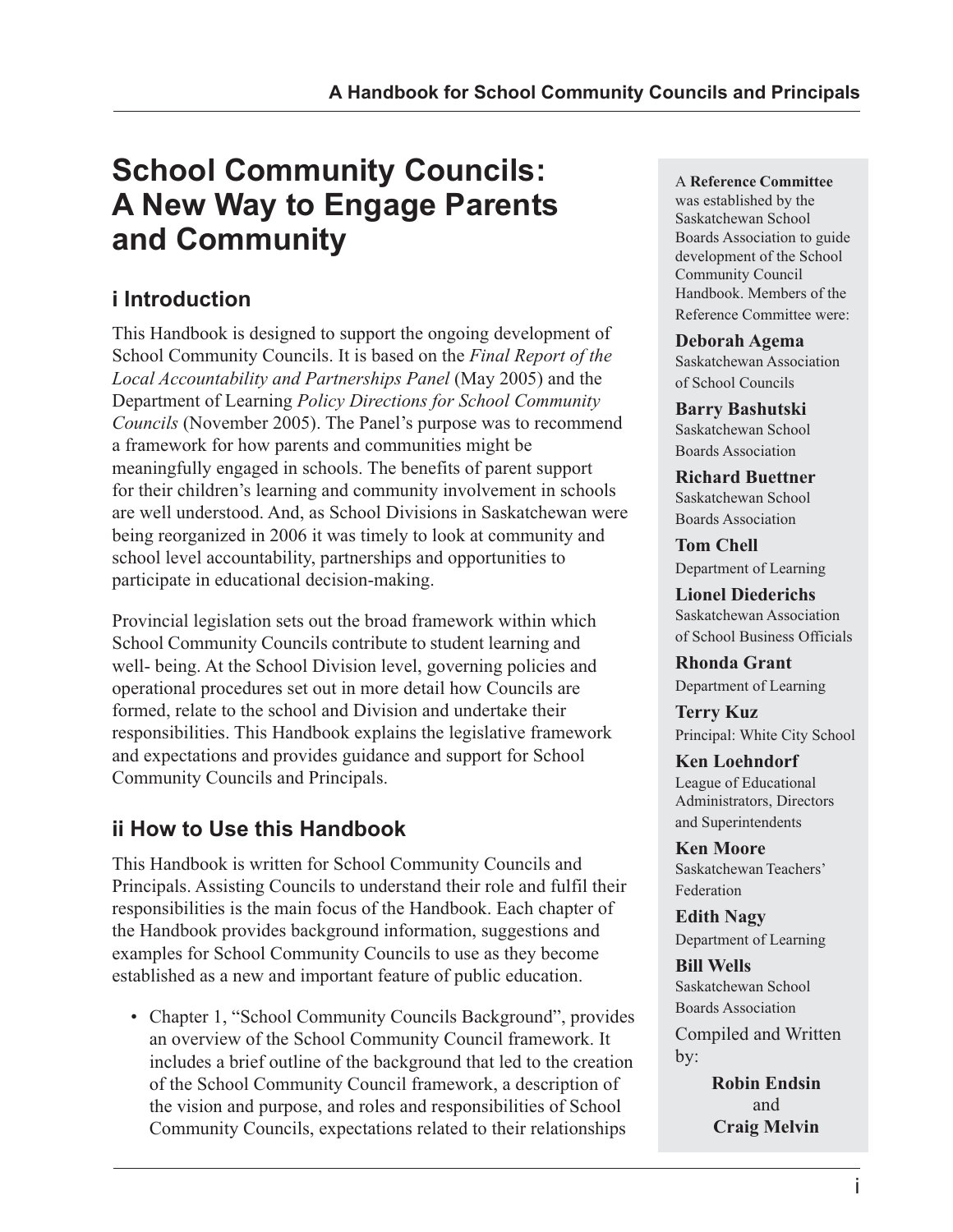with others involved in K-12 education in Saskatchewan and a list of general principles that may help guide Councils in their work.

- Chapter 2, "Beginnings", with a focus on the near future includes a two-year "start-up" calendar designed to help consider what Councils might expect in their first two years of existence in Saskatchewan schools. The calendar may also serve as an advanced organizer for the Handbook itself as for each activity in the calendar reference is made to a section of the Handbook where information related to the activity can be found.
- Chapter 3, "The Work of Councils", describes in detail how Councils might go about their "work". Section 1 explains how Councils may fulfil each of their responsibilities. Section 2 provides a description of the elements a Council may wish to include in its Constitution and why.
- Chapter 4, "Assessing Progress" outlines various ways Councils might go about assessing progress related to their responsibilities and the healthy functioning of the Council as a whole.
- Chapter 5, "The Principal's Role on the School Community Council", highlights the special role and responsibilities the Principal or designate may have related to working with and supporting a School Community Council.
- Appendices include additional suggestions, procedures, forms and examples.

Users are encouraged to make their own notes in the margins to list other references and their own thinking about School Community Councils and how they can improve student learning and wellbeing. School Community Council Members may also wish to read the *Handbook for Boards of Education and Administrators* which provides more information about elections, relationships and administrative support.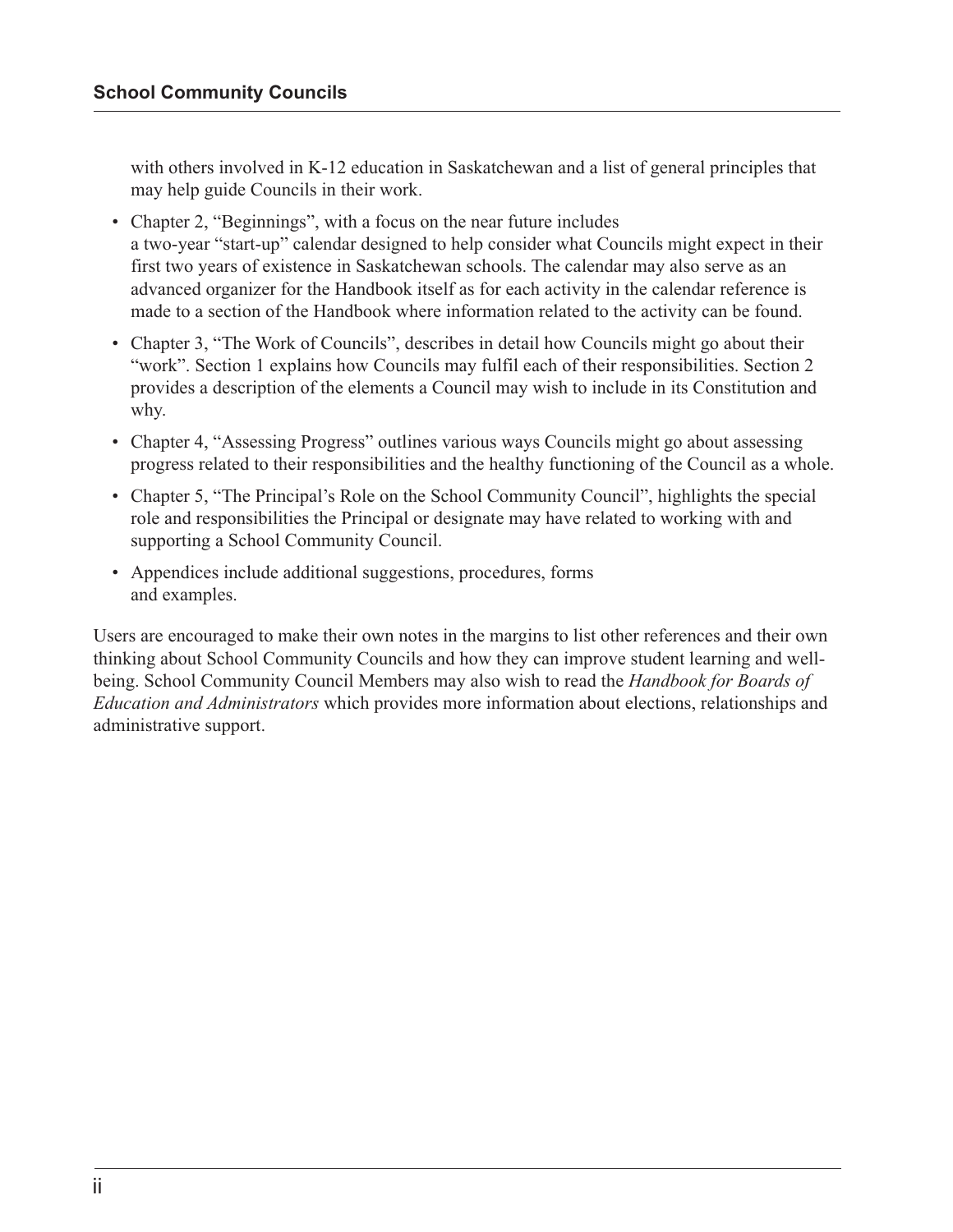# **A Word for Parents and Community Members**

A parent or community member serving on the School Community Council is:

- a dedicated volunteer providing advice for educational planning and decision-making at the school level (see Section 1.2.1 and 1.2.2);
- interested in working with others (including the Board of Education, school division administrators, parents, community members and other Council members) to support student learning success and well-being (see Section 1.3);
- willing to be guided by "Principles" that support good School Community Council practice (see Section 1.3.2); and,
- able to provide a two-year commitment to the work of Council (see Chapter Two).

As a Council member you might expect to…

- Attend monthly meetings from September to June (see Chapter 2).
- Participate in building a constitution (see Section 3.2).
- Engage in the work of the Council such as:
	- creating a School Community Profile (see Section 3.1.1and Appendix B, Section 1.0);
	- jointly developing the Learning Improvement Plan with the staff of the school (see Section 3.1.2);
	- providing advice to the school, Board of Education and other community organizations and agencies (see Section 3.1.3.1);
	- approving school fundraising activities, school fees and the student code of conduct (see Section 3.1.3.2);
	- taking action on Council initiatives to help families support their children's learning (see Section 3.1.4);
	- reporting to parents and community on Council progress (see Section 3.1.5); and,
	- working with other Council members to learn more about the role of the Council and how to fulfil its responsibilities (see Section 3.1.6).

Your role as a Council member is to build shared responsibility among parents the community and school for student learning and well-being and to lead parent and community involvement in school planning and improvement.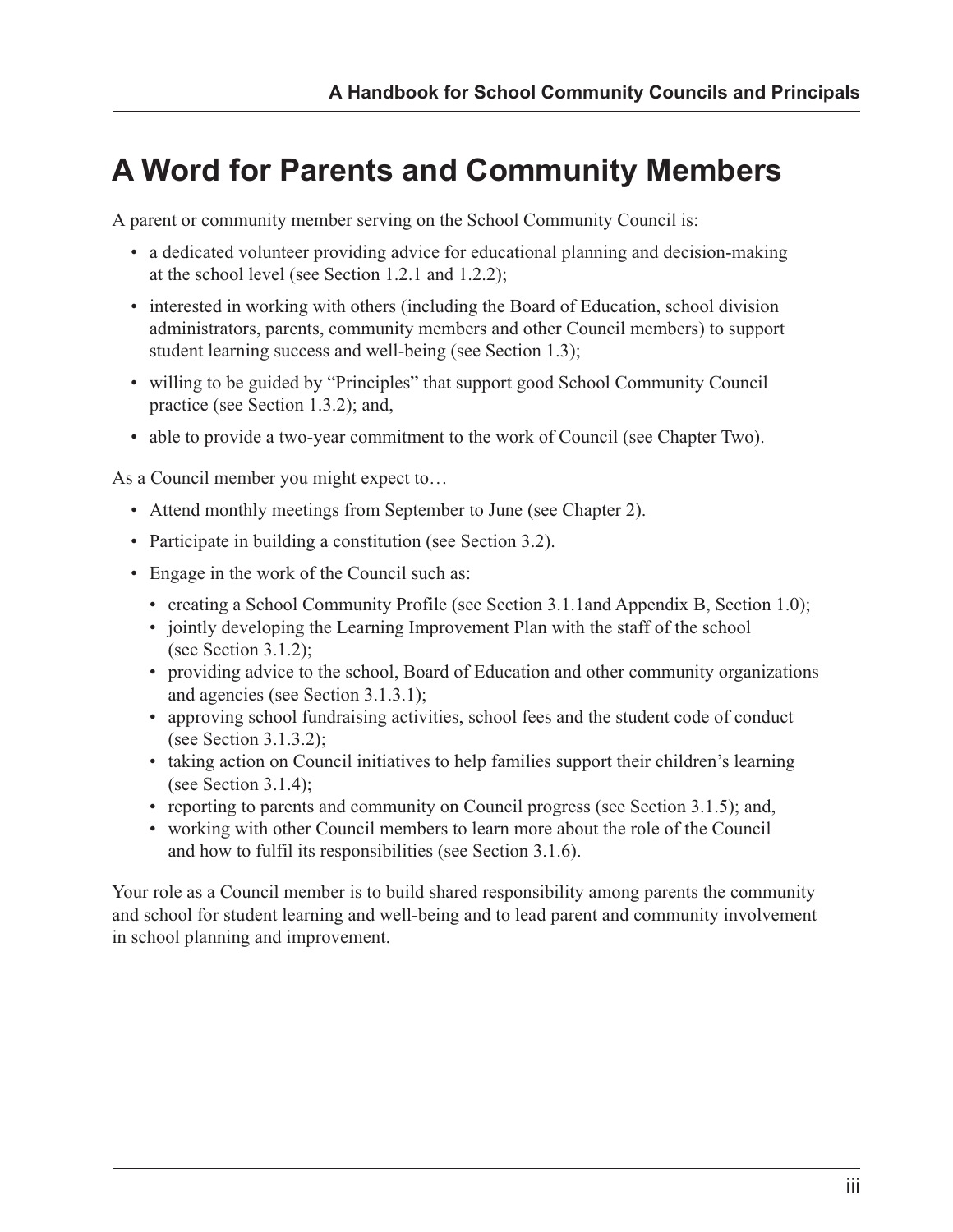# *Glossary:*

**Cross-cultural1** is a term usually used in education to refer to a program of study or instructional method that uses information or approaches from more than one culture.

**Culture1** is the totality of ideas, beliefs, values, knowledge of a group of individuals who share certain historical experiences. Culture is dynamic and often contains elements of conflict or opposition.

**Ethnic group<sup>1</sup>** is a group of people who have lived together as a single cultural group for many generations and have an identifiable combination of beliefs, language, religion, territory of national origin, customs and history in common.

Family<sup>2</sup> can be defined as any combination of two or more persons bound together by ties of mutual consent, birth, and/or adoption/placement and who, together, assume responsibility for variant combinations of some of the following: physical maintenance and care of group members; production, consumption and distribution of goods and services; and affective nurturing.

Minority<sup>1</sup> is a group with a certain set of characteristics that set it apart from the dominant group in a society – the group is usually aware of itself as having a depressed status relative to the majority and may be subjected to unequal and differential treatment. This group may be a numerical majority in the community or in world terms.

Parent<sup>2</sup> is used to refer to a child's significant caregiver. This may include a child's mother, father, grandparent, uncle, aunt, sister, brother, foster parent or other guardian. At times we use the terms "parent" and "family" interchangeably.

**Race1** is the physical features – skin colour, stature, head shape and hair type – that characterize a group of people. Persons of a particular race may vary individually, but they are characterized as a group by a combination of measurable features which have been derived from a common ancestor.

<sup>1</sup> Definitions adapted from *Partners at School*, Saskatchewan Education, 1988

2 Definitions adapted from *Final Report of the Local Accountability and Partnerships Panel*, Saskatchewan Learning, 2005.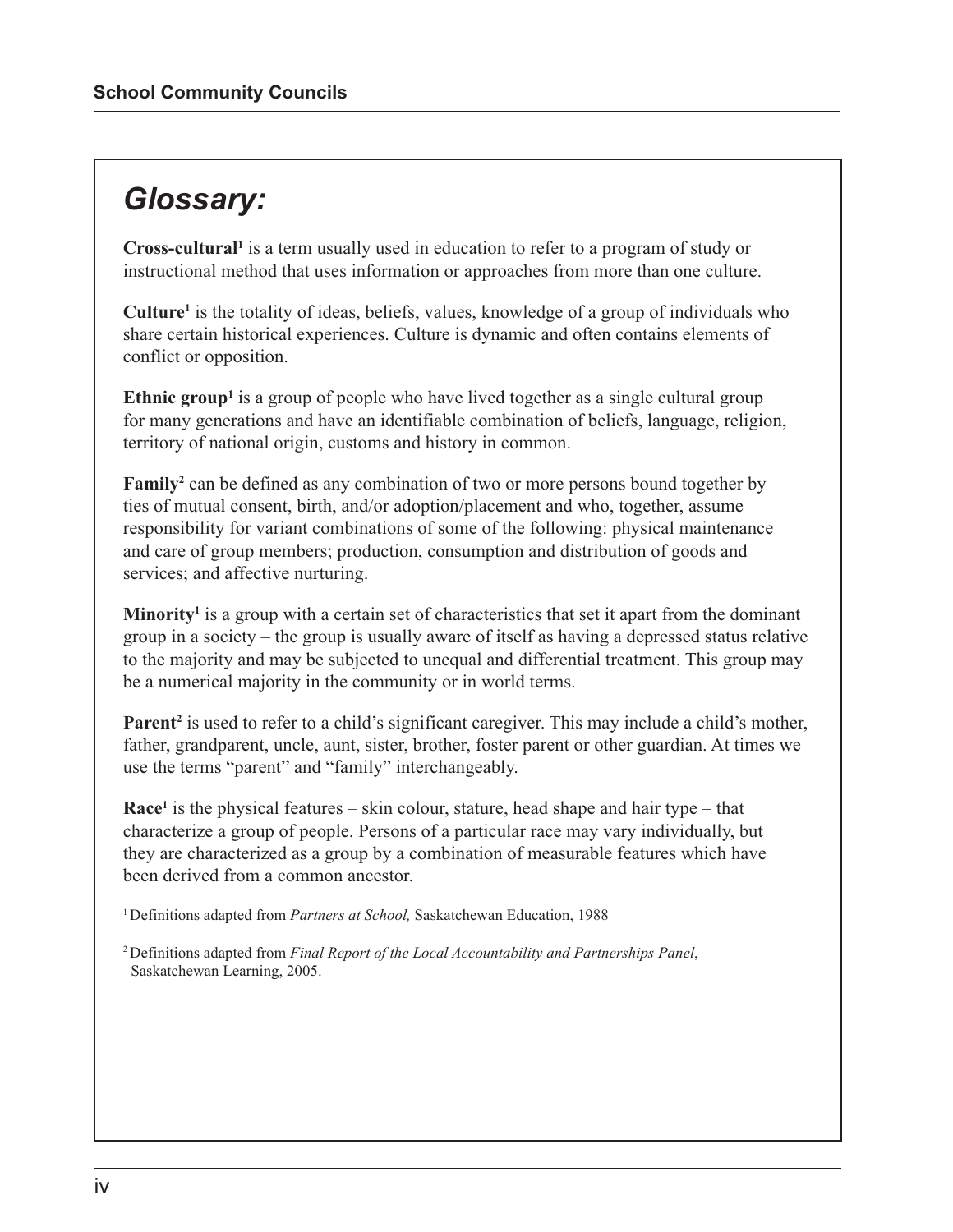# **Contents**

|       | <b>Chapter 1.0</b> |       |                                                               |  |
|-------|--------------------|-------|---------------------------------------------------------------|--|
|       |                    |       |                                                               |  |
|       | 1.2                |       |                                                               |  |
| 1.2.1 |                    |       |                                                               |  |
|       |                    | 1.2.2 |                                                               |  |
|       |                    | 1.2.3 |                                                               |  |
|       | 1.3                |       |                                                               |  |
|       |                    | 1.3.1 |                                                               |  |
|       |                    | 1.3.2 |                                                               |  |
|       | <b>Chapter 2.0</b> |       |                                                               |  |
|       |                    |       |                                                               |  |
|       | <b>Chapter 3.0</b> |       |                                                               |  |
|       |                    |       |                                                               |  |
|       | 3.1                |       |                                                               |  |
|       |                    | 3.1.1 |                                                               |  |
|       |                    | 3.1.2 | Developing and Recommending the Learning Improvement Plan  22 |  |
|       |                    | 3.1.3 |                                                               |  |
|       |                    | 3.1.4 |                                                               |  |
|       |                    | 3.1.5 |                                                               |  |
|       |                    | 3.1.6 |                                                               |  |
|       | 3.2                |       |                                                               |  |
|       |                    |       |                                                               |  |
|       |                    | 3.2.2 |                                                               |  |
|       |                    | 3.2.3 |                                                               |  |
|       |                    | 3.2.4 |                                                               |  |
|       |                    | 3.2.5 |                                                               |  |
|       |                    | 3.2.6 |                                                               |  |
|       |                    | 3.2.7 |                                                               |  |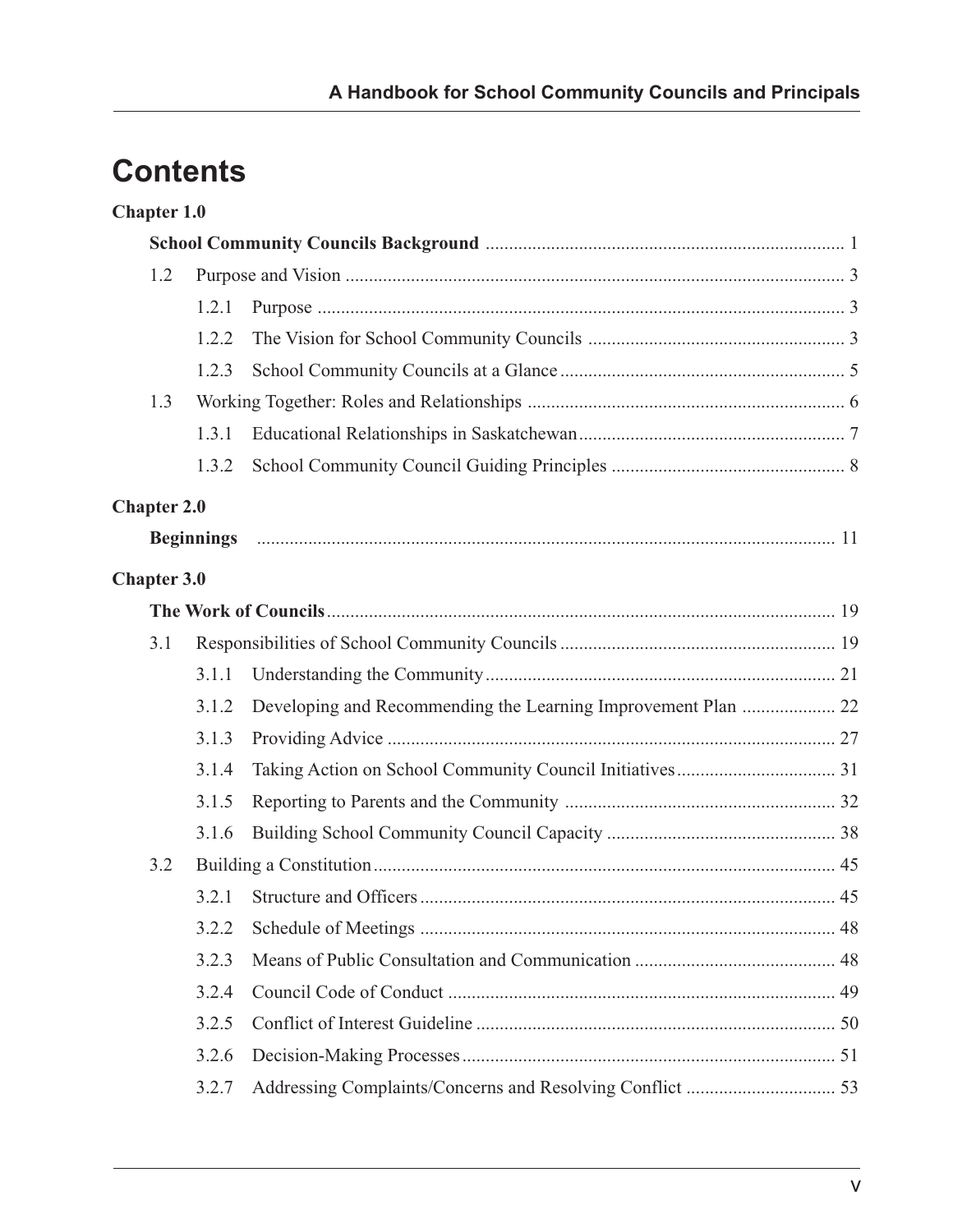| <b>Chapter 4.0</b> |
|--------------------|
|--------------------|

# **Chapter 5.0**

| 5.1 |  |  |  |
|-----|--|--|--|
| 5.2 |  |  |  |
|     |  |  |  |
|     |  |  |  |
|     |  |  |  |
|     |  |  |  |
|     |  |  |  |
| 5.3 |  |  |  |

# **Appendix A**

| 2.1 |  |  |  |  |
|-----|--|--|--|--|
| 2.2 |  |  |  |  |
| 2.3 |  |  |  |  |
|     |  |  |  |  |
| 3.1 |  |  |  |  |
| 3.2 |  |  |  |  |
| 3.3 |  |  |  |  |
| 3.4 |  |  |  |  |
|     |  |  |  |  |
|     |  |  |  |  |
| 5.1 |  |  |  |  |
| 5.2 |  |  |  |  |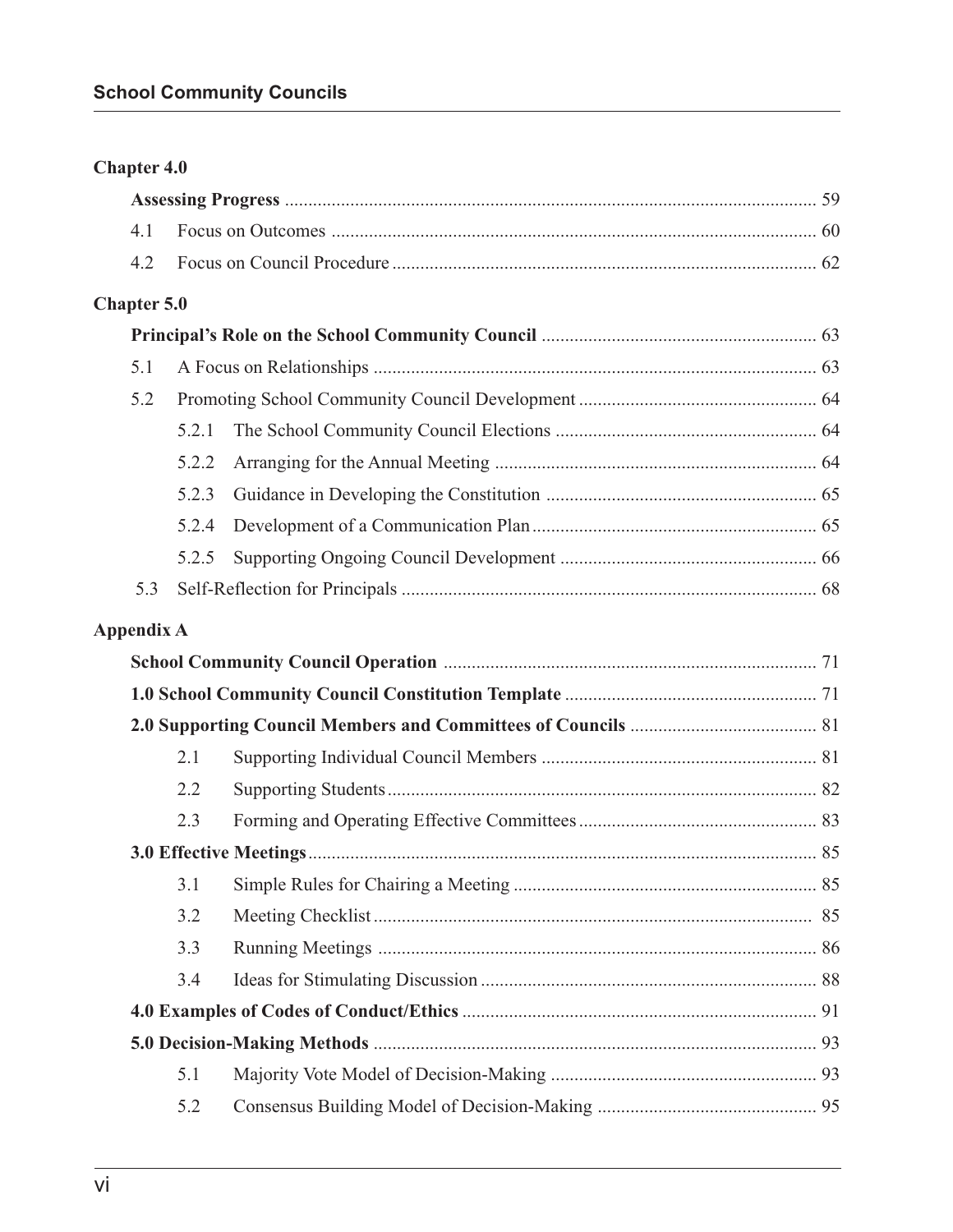| 6.1               |                                                                |  |
|-------------------|----------------------------------------------------------------|--|
| 6.2               |                                                                |  |
|                   |                                                                |  |
| <b>Appendix B</b> |                                                                |  |
|                   |                                                                |  |
|                   |                                                                |  |
| 1.1               |                                                                |  |
| 1.2               |                                                                |  |
|                   |                                                                |  |
| 2.1               |                                                                |  |
| 2.2               |                                                                |  |
| 2.3               |                                                                |  |
| 3.0 Advice        |                                                                |  |
| 3.1               |                                                                |  |
|                   |                                                                |  |
|                   |                                                                |  |
| 5.1               | Stages of Development of Parent and Community Involvement  115 |  |
| 5.2               |                                                                |  |
| <b>Appendix C</b> |                                                                |  |
|                   |                                                                |  |
|                   |                                                                |  |
|                   |                                                                |  |
|                   |                                                                |  |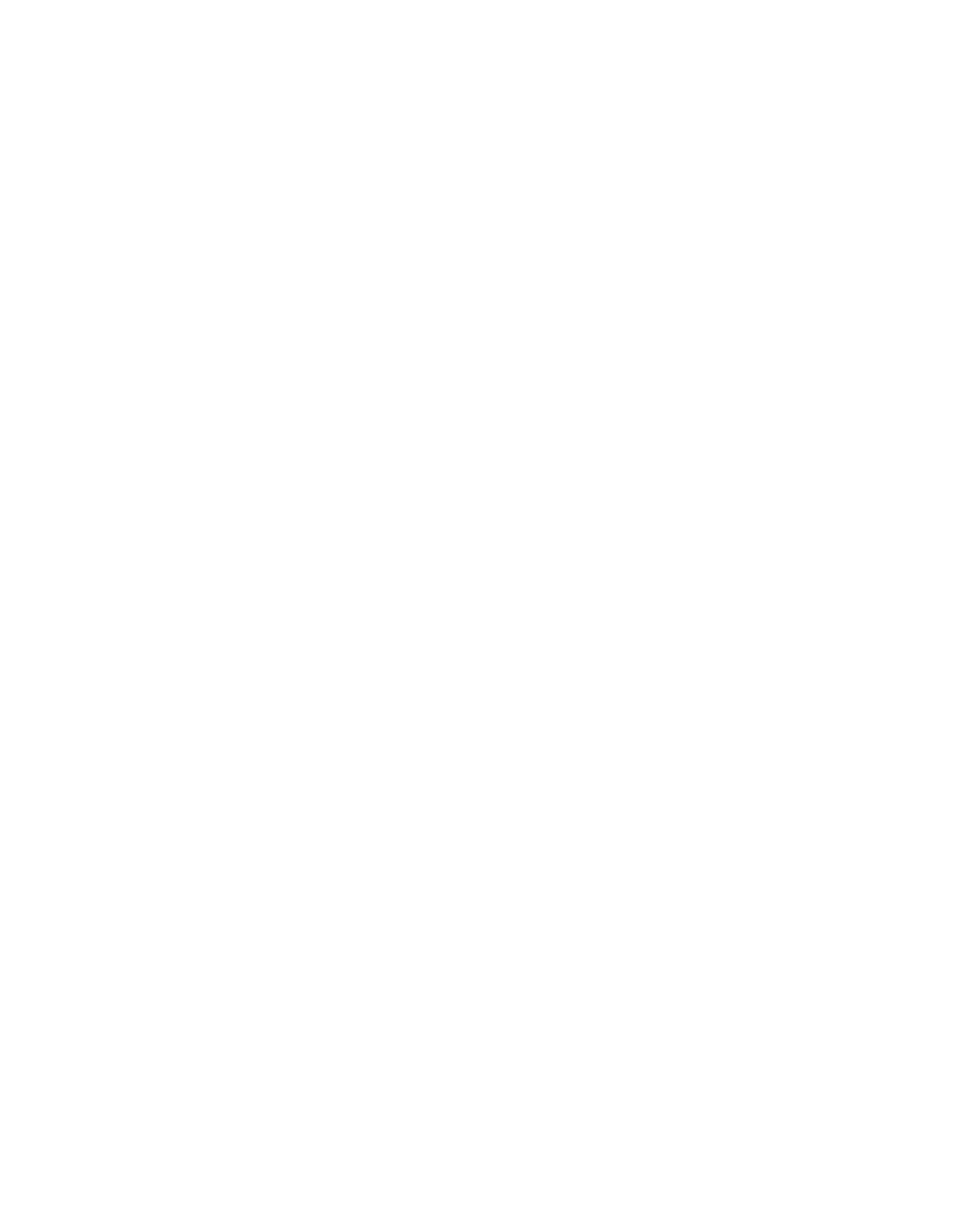# *1.0 School Community Councils Background*

*Chapter 1.0 of the Handbook provides an overview of the School Community Council framework. It includes:*

- *•* A brief outline of the background that led to the creation of the framework;
- *•* A description of the vision and purpose and roles and responsibilities of Councils;
- *•* Expectations related to Council relationships with other; Saskatchewan education organizations and individuals; and
- *•* A list of general principles that may help guide Councils in their work.

# *Saskatchewan Tradition of Parent and Community Engagement*

Saskatchewan has a long history of encouraging and facilitating parent and community engagement in schools. In our province's early days, local governance of schools was largely the responsibility of the parents and other community members. Over 5,000 school districts were formed across the province and each school board built and operated their own school. Schools were very close to their communities but expectations were different. Although education was valued, the pressures of needing to work either in the home, on the farm or in the cities meant most students did not go on to high school. As the population increased and schools grew in size, and as educational expectations changed, a new system of governance began to evolve. School districts in rural Saskatchewan began to join together to offer high school education. The first major reorganization of the education system came in 1944 when rural, village and town districts were amalgamated into larger units of administration. District Boards of Trustees, or Local Boards as they came to be called, were retained for each school attendance area in rural Saskatchewan. This was to maintain a supportive relationship between the school and community and to provide opportunities for parent and community involvement in school-level decision-making.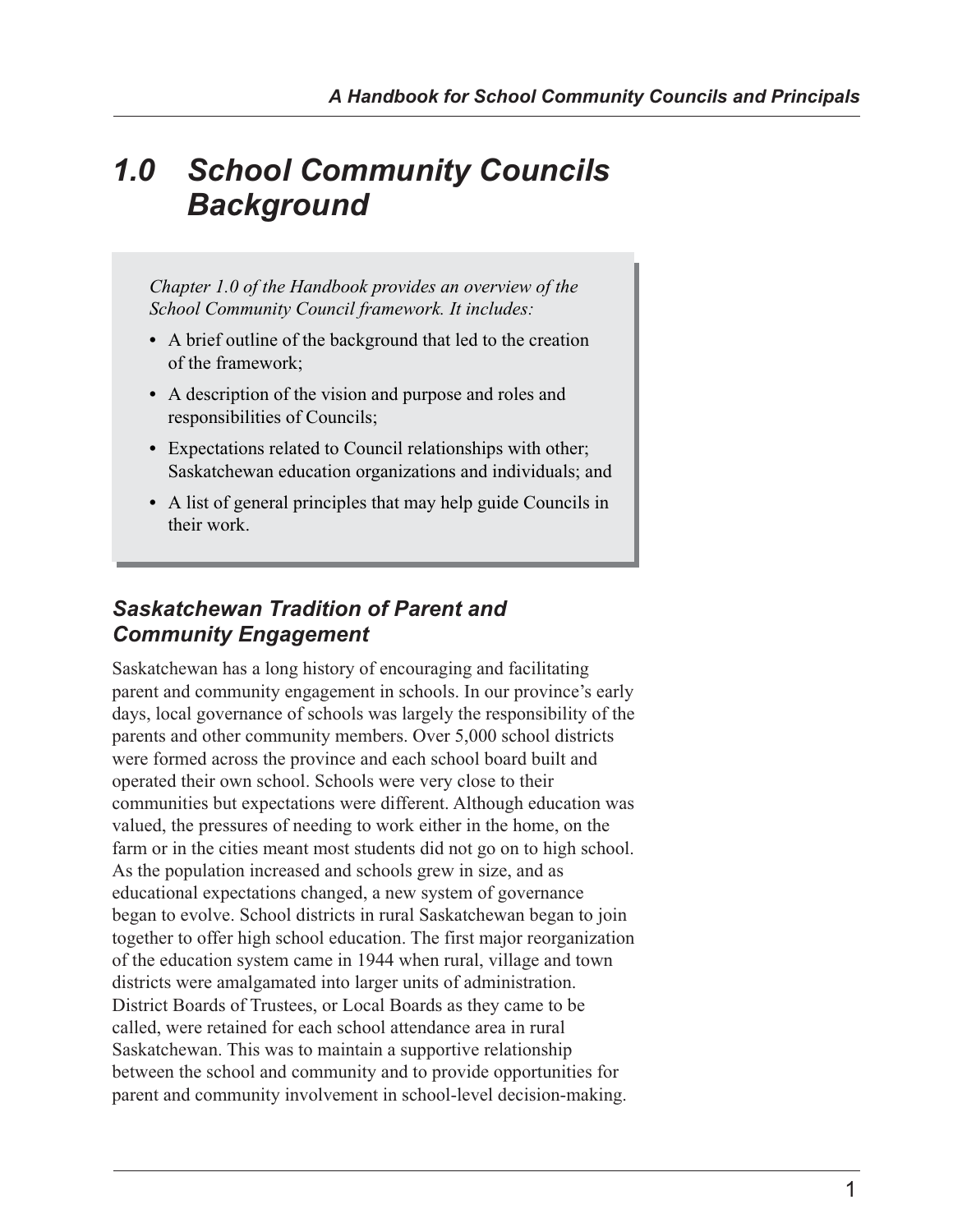In 1978 *The Education Act, 1995* was first written to combine a number of school and education related Acts into a single piece of legislation. Our province's commitment to meaningful parent and community involvement was evident in the inclusion within *The Act* of provision for the establishment of Local School Advisory Committees in the cities to complement the District Boards of Trustees in rural Saskatchewan. When the Division scoilaire francophone was established in 2001, Conseils d'ecoles were put in place at each of the schools of the Division. The Conseils are very similar to District Boards of Trustees

#### **Schools and Communities Today**

Currently, in addition to those defined in *The Education Act, 1995,* there is an array of other structures in place that encourage and facilitate parent and community involvement in schools. These include Community School Councils, parent councils, and Home and School Associations. Other committees such as SchoolPLUS Facilitation Teams and Health Education Liaison Committees have also been established at the school and community level to provide support for school improvement planning and curriculum initiatives.

As our history suggests Saskatchewan's educational community has recognized the value and importance of family and community engagement. Today we can see evidence of this in the Community Schools Program and School<sup>PLUS</sup> initiatives that continue to promote authentic parent and community engagement. While these initiatives are progressive, there is some concern that such efforts have not always ensured consistent practice across the province. There are also questions related to whether parents and community members are involved in activities that will have the greatest impact on student learning.

The recent School Division restructuring efforts have provided the impetus for a review of current structures for parent and community involvement in schools. In early 2005, the Minister of Learning appointed The Local Accountability and Partnerships Panel to review current practice and develop a framework for local accountability and community involvement. The Panel's primary task was to describe a framework for a local governance entity that would encourage meaningful engagement of parents and community members at the school level.

After reviewing literature, conducting province wide consultations, and much deliberation, the Panel recommended that the role parents,

#### *Community Schools*

○○○○○○○○○○○○○○○

*were established in communities and schools less able to support children and youth. The objective was to improve student learning success and to better engage parents and the community. Community School Councils were put in place to guide the programming and special initiatives in those schools. There are 98 Community Schools in Saskatchewan. School Divisions may want to explore any unique transition issues*

*associated with Community Schools.*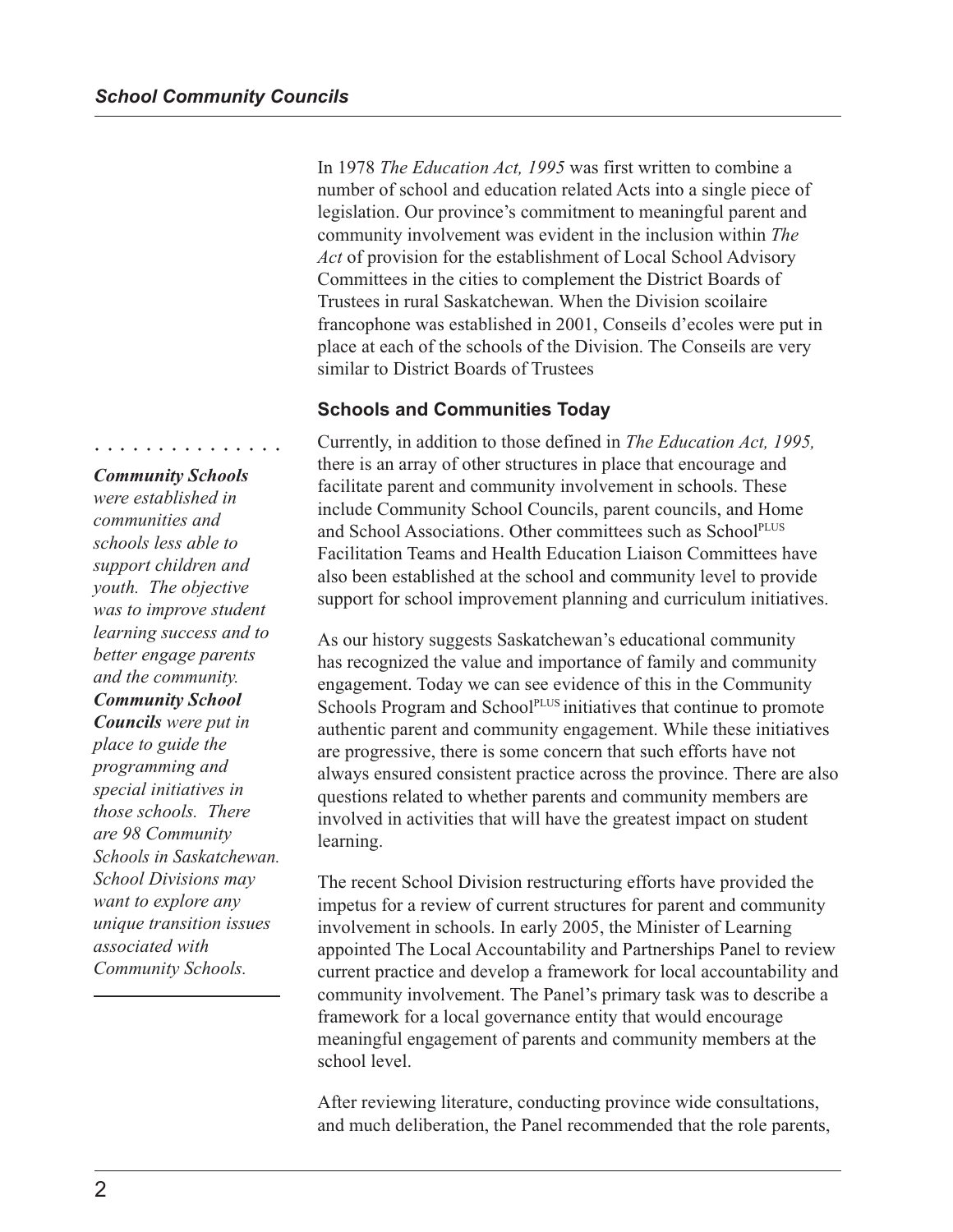families and community members play in the education of children be supported and reaffirmed through the creation of School Community Councils, a new kind of structure at the school and community level.

# *1.2 Purpose and Vision*

# **1.2.1 Purpose**

School Community Councils will help to strengthen the capacity of schools to improve children's learning. By helping families to support their children's learning and by gathering the resources of the community to ensure student well-being Councils will make a valued contribution to the learning success of Saskatchewan students. School Community Councils replace all other entities as defined in legislation.

School Community Councils are established within the authority of Boards of Education to ensure alignment of accountability, authority and responsibility among the schools of the Division.

The purpose of the School Community Council is to:

- develop shared responsibility for the learning success and well-being of all children and youth; and,
- encourage and facilitate parent and community engagement in school planning and improvement processes.

# **1.2.2 The Vision for School Community Councils**

School Community Councils are an essential feature of educational planning and decision-making. They are part of the school system and are a primary link between the home, community and school. The Vision for School Community Councils guides their formation, initiatives and evaluation.

## *The School Community Council is an integral, purposeful and valued component of School Division governance.*

The School Community Council is:

- created through an election process;
- integrated into the Board of Education decision-making processes; and
- guided by common standards included in legislation. Boards of Education address flexibility through policy and procedure.

# *School Community*

○○○○○○○○○○○○○○○

*Councils align with Saskatchewan's vision of SchoolPLUS, and current provincial initiatives in education.*

*They are an integral, purposeful and valued component of School Division governance.*

> Local Accountability and Partnerships Panel, 2005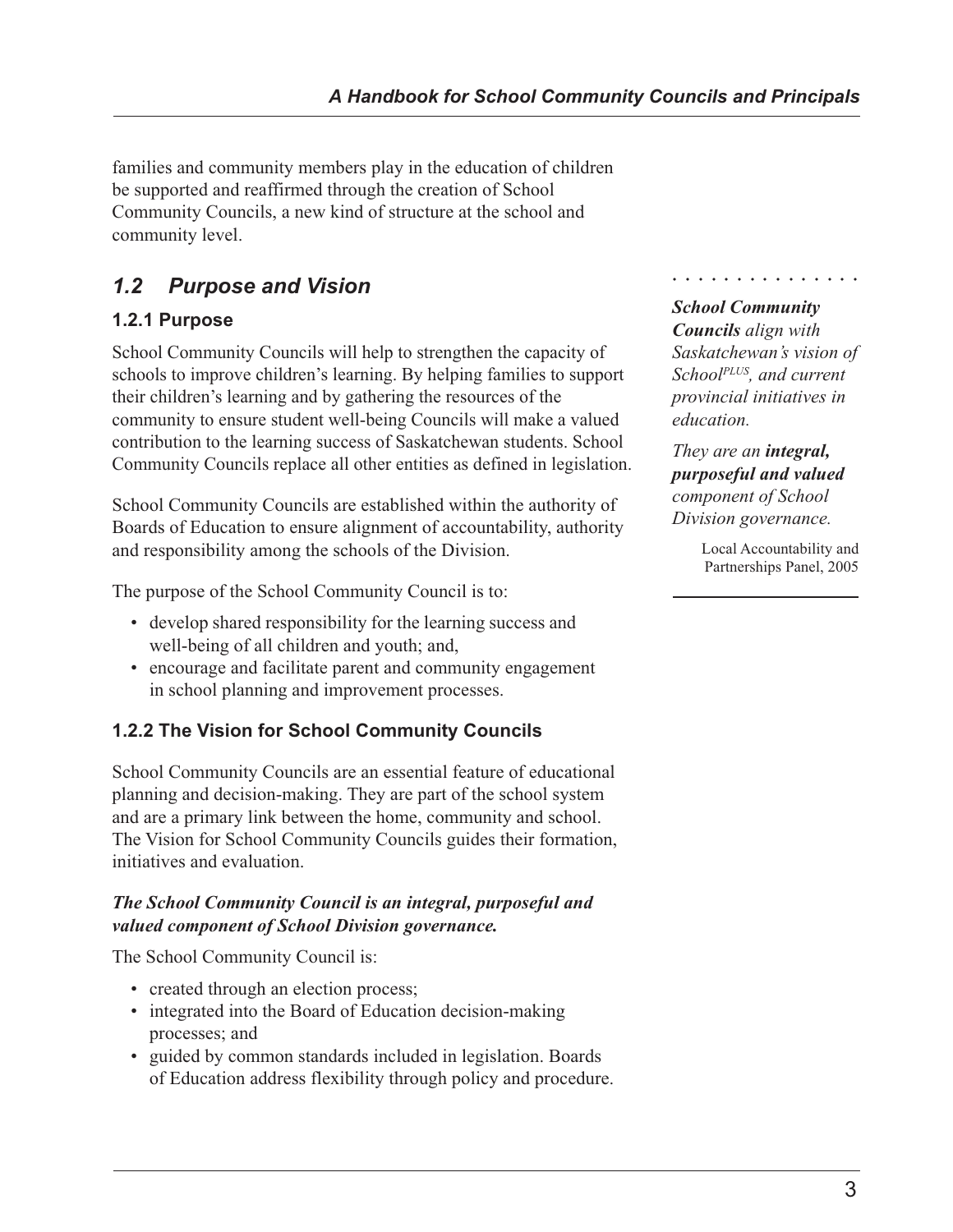#### *The School Community Council is inclusive of the community and representative of the students in the school.*

The School Community Council:

- Membership is representative of students in the school; and
- advisory positions are included to support the implementation of SchoolPLUS.

#### *The School Community Council roles are clear and well understood.*

The School Community Council:

- develops shared responsibility for learning success and well-being of children and youth;
- encourages and facilitates parent and community engagement in school planning and improvement processes; and,
- provides guidance and direction from a lay perspective to the school, the Board and community organizations and agencies.

### *The School Community Council responsibilities address key matters that make a difference in student learning and well-being.*

The School Community Council:

- focuses its attention on the areas of the Learning Improvement Plan where the parent/community perspective and efforts are most appropriate and needed; and,
- monitors its activities to support continuous improvement in the areas of student learning and well-being.

#### *The School Community Council aligns its work with Provincial and Division goals and initiatives.*

The School Community Council:

- aligns its work with the Provincial overarching accountability framework and focuses on related Division goals and initiatives; and,
- aligns its work with Provincial and Division learning and well-being outcomes for students.

#### *The School Community Council is accountable, transparent and responsive in its relationship with parents and school community.*

The School Community Council:

• actively engages parents and community members in matters of concern related to public education;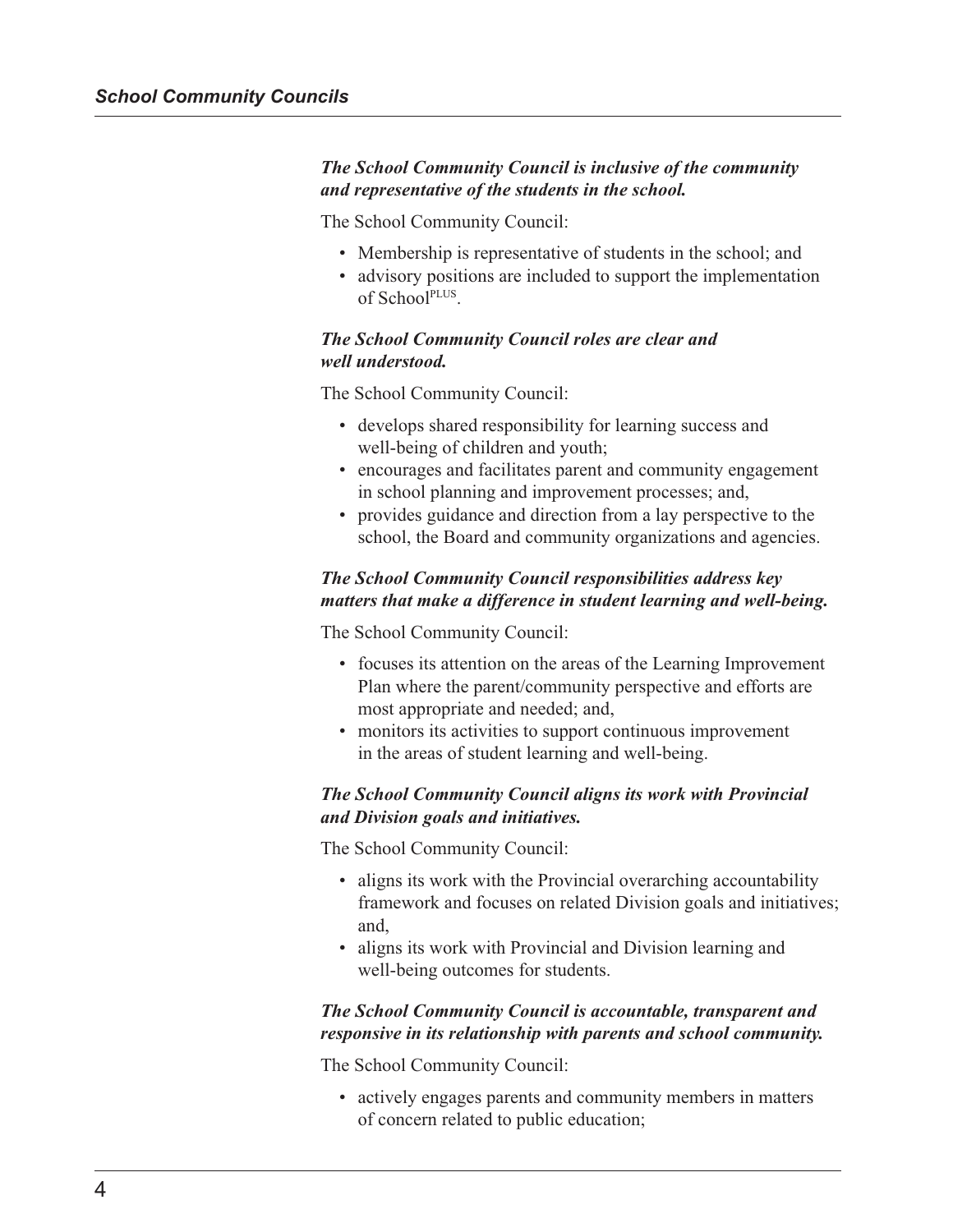- reflects the nature of the community in which it is situated by collecting and sharing appropriate information with others; and,
- regularly reports on its activities to parents, the school, and the community.

## **1.2.3 School Community Councils at a Glance**

- Advisory bodies established at each school focused on enhancing student learning and well-being.
- Membership includes:

*Representative Members:*

- $5 9$  Parent and community members
- First Nations representative(s)
- 1 or 2 high school students

*Permanent Members:*

- Principal or designate
- Teacher
- Designated others
- Responsibilities include, to:
	- **Understand** parent, student and public economic, social and health conditions and needs and their aspirations for child and youth learning and well-being and to become knowledgeable about resources and supports for the school, parents and community;
	- **Develop and recommend** a Learning Improvement Plan, jointly and in cooperation with the Principal and staff of the school, for approval to the Board of Education;
	- **Provide advice and represent** the parents and community to:
		- the Board of Education on policies, programs and educational service delivery decisions, including grade discontinuance, school closure, religious observances and language of instruction;
		- the school on its programs and operations;
		- other organizations, agencies and governments on the learning and well-being needs of children and youth; and,
		- approval of fundraising activities and school fees and the Student Code of Conduct.
	- **Take action** to engage parents and community, to develop shared responsibility for child and youth learning and well-being, and to fulfil initiatives assigned it within the Learning Improvement Plan;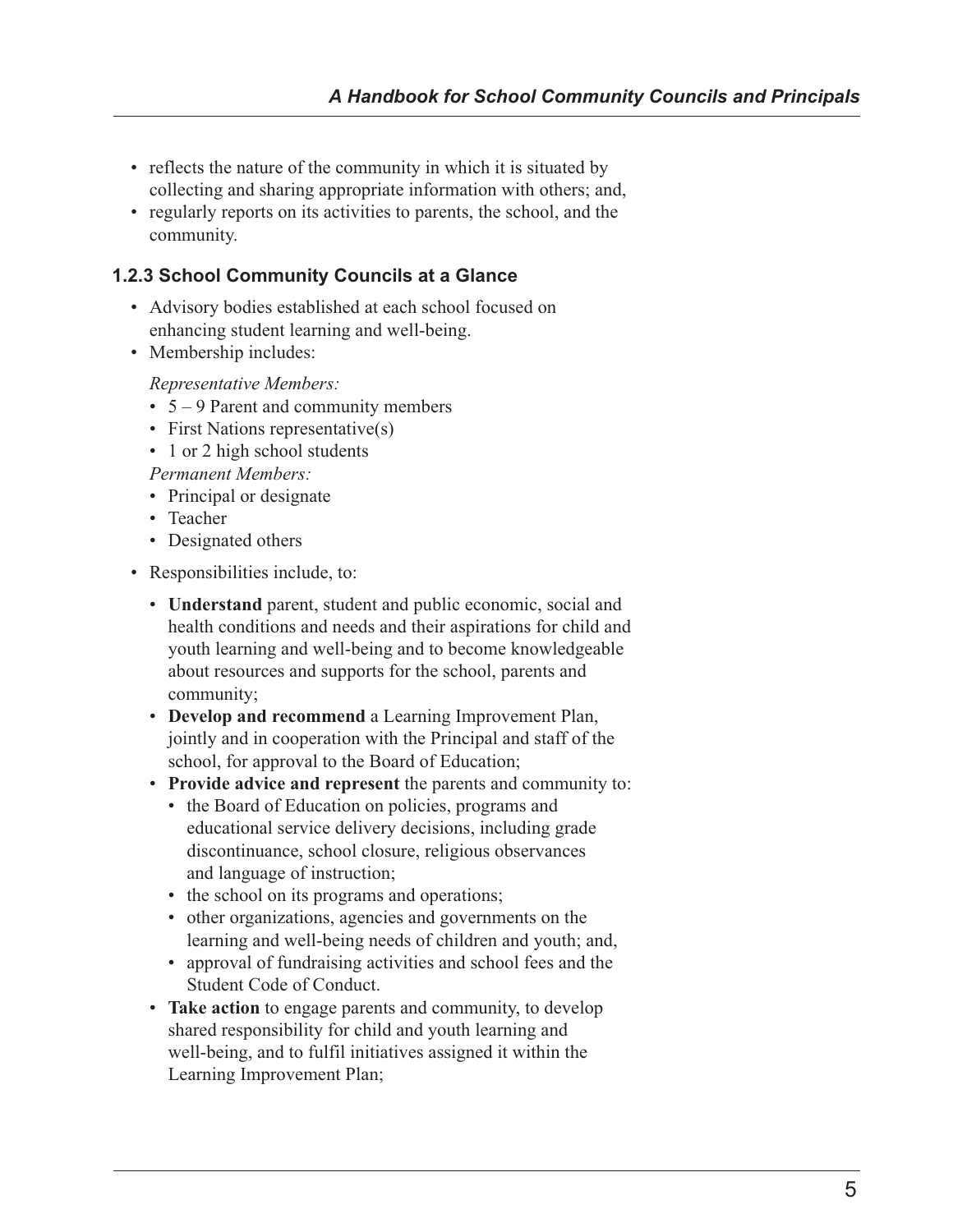- **Report** annually to the parents and community on its plans, initiatives and outcomes and on the expenditure of funds related to the operation of the School Community Council; and
- **Participate** in opportunities to develop the capacity of the School Community Council to fulfil these responsibilities.

School Community Councils are advisory bodies focused on student learning and well-being and always on the best interest of all students. Success will hinge on their ability to engage all parents in the education of their children.

# *1.3 Working Together: Roles and Relationships*

### *The Council itself…*

Responsibility for student learning success and well-being is shared among the home, community and school. The role of the Council is to support each in making their contribution to student learning.

As a valued and integral component of School Division governance, School Community Councils attend to their relationships with others who work within the system. In respect to their relationships with others, Councils will likely want to consider how they will relate to the Principal of the school, School Division Administrators and Members of the Board of Education.

Councils can also ask themselves how they will develop a culture of trust and respect where the contributions of both lay and professional participants are held in high regard. As prime contributors to the culture of the school, Councils may wish to consider how they can foster positive student focused and forward looking relationships among parents, the school and the community.

#### *The School Principal…*

School Principals play a vital role in the establishment and ongoing success of School Community Councils. By demonstrating through their interactions with staff, students, parents and others that they believe in and support the development of an open and inviting school climate, Principals are positive role models. Councils may also look to Principals to identify issues or problems and to address and provide information to support Council decision-making.

*Relationships among parents, schools and communities are important. Ken Leithwood, a Canadian researcher and teacher, recently suggested these educational partners "co-produce" student learning.*

○○○○○○○○○○○○○○○

K. Leithwood, 2004. *The Road to Success*. Orbit Vol. 34, No.3, p 1.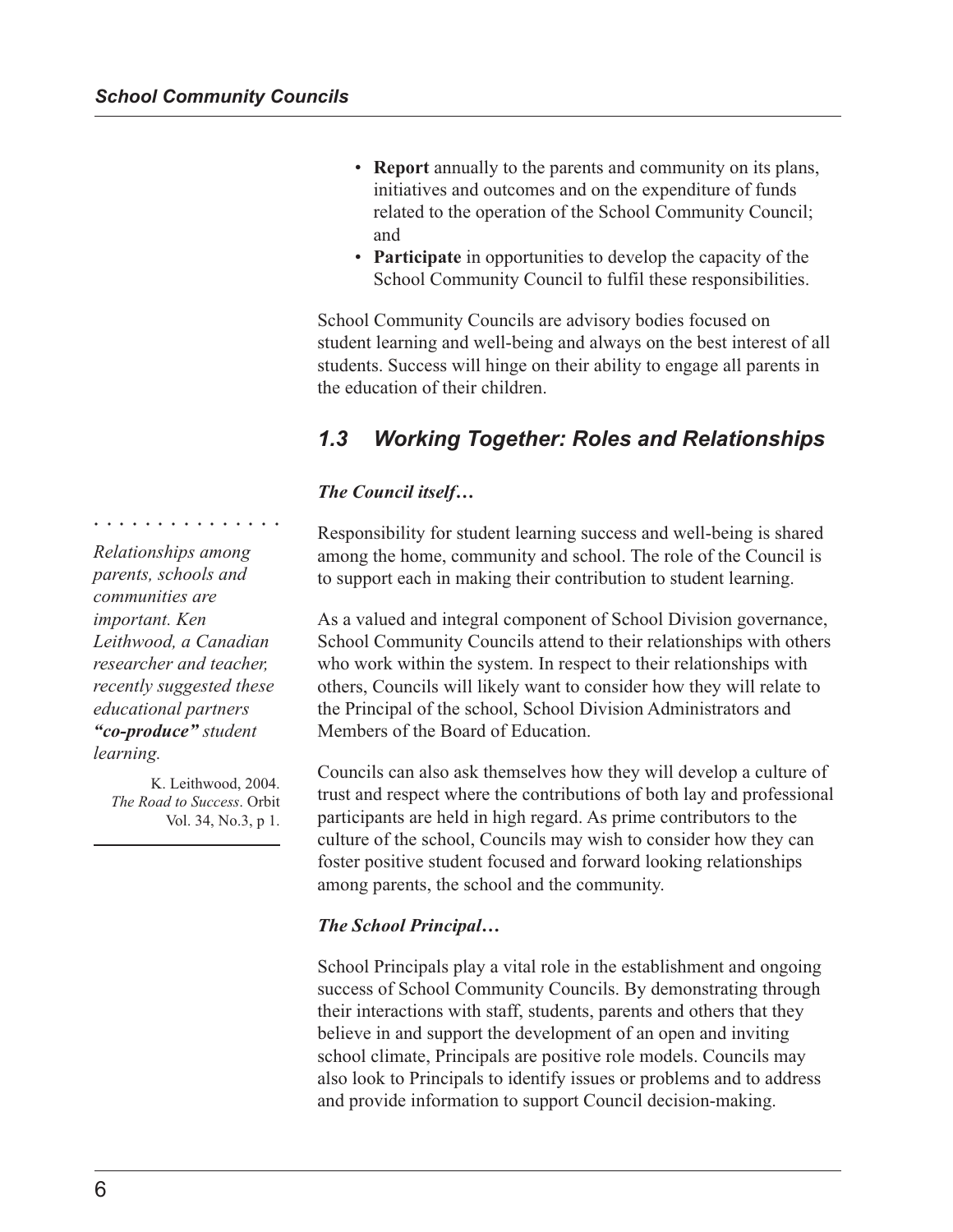## *The Board of Education…*

Boards of Education can help Councils develop strong relationships with others by providing clear expectations, practical support and guidance. By establishing avenues for communication and responding in a clear and timely fashion to Council requests, Boards can help create a positive working relationship. Boards are also responsible for providing ongoing orientation, training, development and networking for School Community Councils. This includes providing members of the school leadership team with professional development and networking opportunities, administrative release time and clerical support as they work on the establishment and operation of School Community Councils. It is also the responsibility of each Board to establish a School Division contact with the Senior Administration for each Council. This School Division Administrator will help ensure the successful implementation and operation of the Council and provide advice, support and communication assistance.

## **1.3.1 Educational Relationships in Saskatchewan**

In December of 2002, the Joint Committee on Good Practices and Dispute Resolution published their report to the Parties to the Provincial Collective Bargaining Agreement (Saskatchewan Teachers' Federation, Department of Learning and Saskatchewan School Boards Association). In their report, the Committee set out a number of guiding principles, values and beliefs related to the ongoing development of positive relationships between educational partners in Saskatchewan. The Committee's work may provide a helpful understanding of the desired relationships that School Community Councils might strive for.

*Good Practice and Dispute Resolution Principles and Values Report of the Joint Committee of the Parties to the Provincial Collective Bargaining Agreement, 2002*

*The following principles and values undergird public education in Saskatchewan. (It is encouraged)…that all of the educational stakeholder organizations do everything within their power to promote an approach to leadership and school administration that is consistent with a Community School philosophy that:*

- *seeks to be collaborative, rather than adversarial;*
- *seeks to promote the development of staff rather than merely exercising control;*
- *seeks to share power and value team work;*
- *possesses negotiating and mediation skills;*

○○○○○○○○○○○○○○○

*The committee recognizes that the human part of the educative process, the daily face-to-face contact with myriad players, reflects the way results may be achieved, the way participants in the enterprise perceive their value to an organization, and their perceptions of the way they themselves are valued by others.*

*Report of the Joint Committee of the Parties to the Provincial Collective Bargaining Agreement, 2002*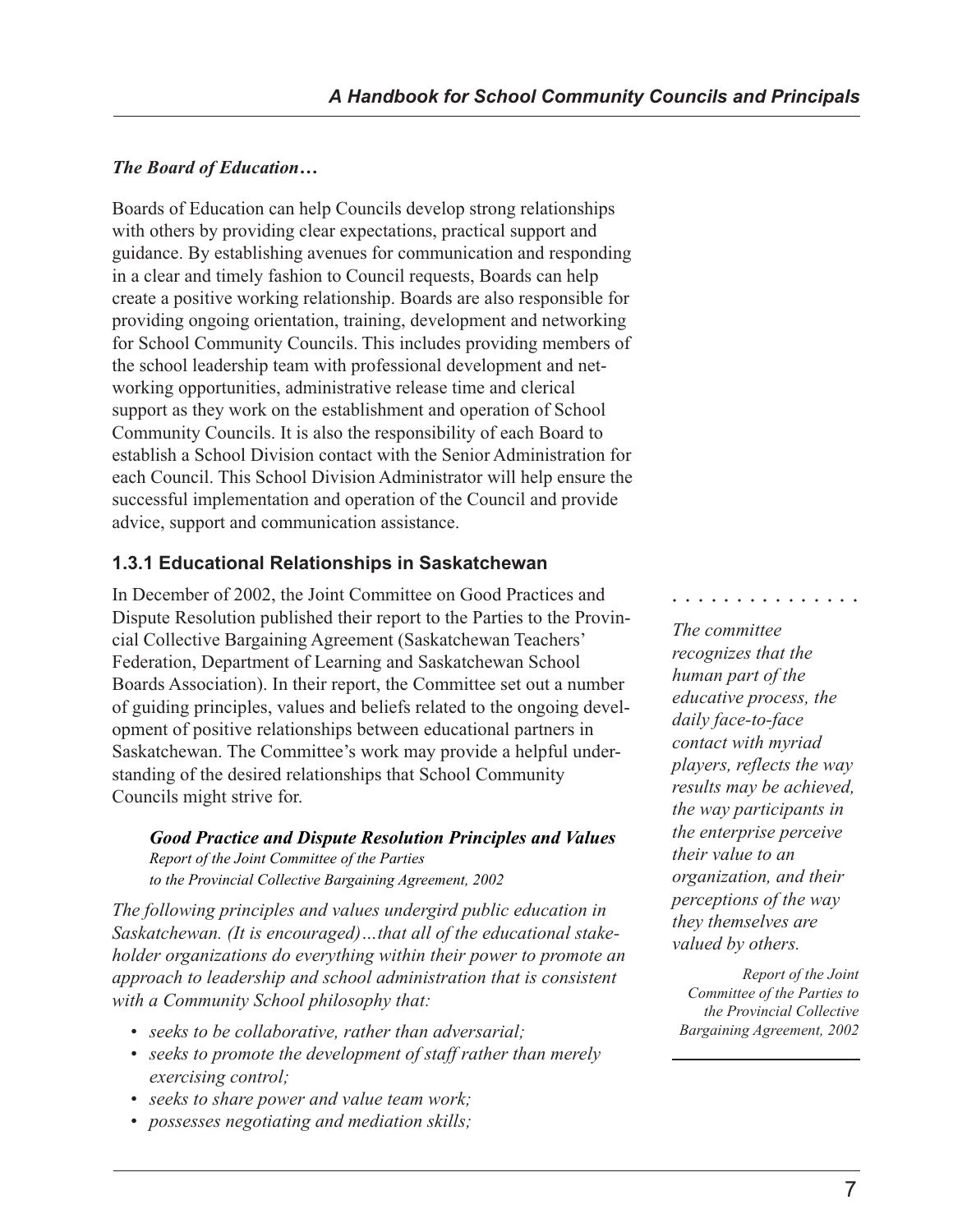# *Strategies that support families include:*

○○○○○○○○○○○○○○○

*demonstrating active School Division support; honouring all families' hopes and aspirations for their children; acknowledging commonalities and differences among students and families; strengthening the capacity of school staffs to work well with families; making outreach a priority so that all families can be involved at school as well as at home; and, recognizing that it takes time to build trust.*

A. Henderson, and K. Mapp, 2002. "Annual Synthesis. A New Wave of Evidence: The impact of school family and community connections on student achievement", *Southwest Educational Development Laboratory, Austin, Texas.*

- *seeks the common interest base in an attempt to resolve conflict;*
- *values morale and organizational climate;*
- *finds ways to meaningfully consult student opinion and attempts to adapt the school program in light of this input;*
- *values parents as partners in the education of children; and*
- *sees the community as a resource and seeks ways to incorporate these resources in the life of the school.*

## **1.3.2 School Community Council Guiding Principles**

In light of the work done by the Joint Committee on Good Practices and Dispute Resolution, and taking into consideration the roles and responsibilities of School Community Councils, the following "guiding principles" are suggested for School Community Council consideration.

# **School Community Council Guiding Principles**

#### **Representative**

School Community Councils are an integral component of School Division governance. They strive through their membership and their actions to be representative of all students attending the school.

#### **Inclusive**

School Community Councils recognize all members of the school community can make a difference in the learning success and well-being of children and youth. In their activities, School Community Councils engage in processes to ensure all voices in the school community are heard and all perspectives are taken into account.

#### **Respectful**

School Community Councils understand school communities are complex environments. Councils recognize the importance of both lay and professional perspectives within the community and strive to appreciate all viewpoints.

#### **Trustworthy**

School Community Councils conduct their affairs in an open and transparent manner. Councils honour the right to privacy of individuals and treat all information they are privy to with appropriate discretion and sensitivity.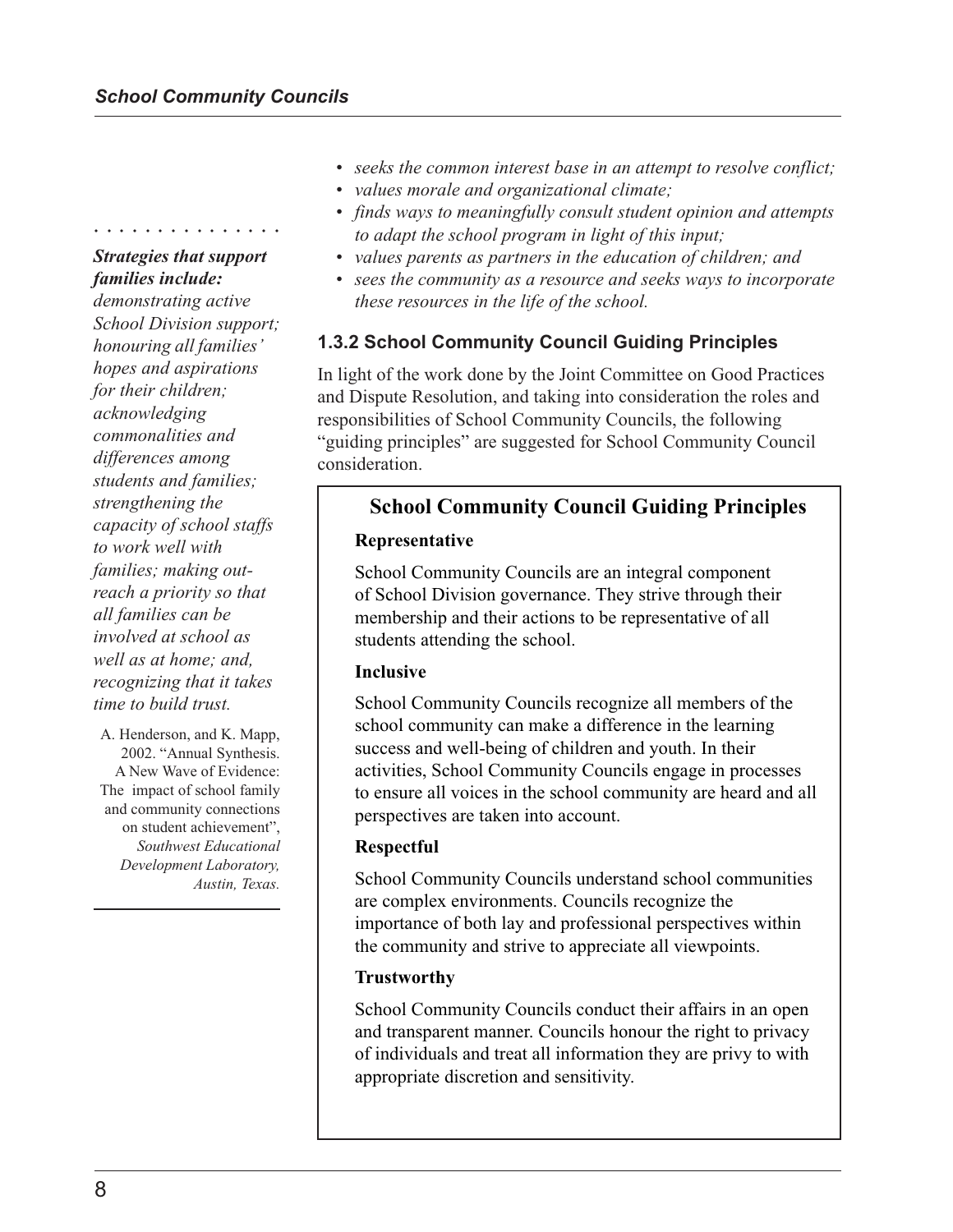#### **Responsible**

School Community Councils make every effort to respond to the needs and aspirations of the school community they represent. They regularly consult with students, parents, community members, the Board of Education, the school Principal, school staff and others. In addition to this, Councils respond to requests for guidance and direction, by the Board of Education, school Principal and other community agencies and organizations that support children and youth.

### **Effective**

School Community Councils focus their attention and efforts on key matters that make a difference in student learning and well-being. Keeping in mind their understandings related to their own unique school communities, Councils align their work with provincial and School Division goals and initiatives related to student learning and well-being outcomes.

#### **Committed**

School Community Councils are committed to fulfilling their role as a vital link in school level governance. Councils evaluate their performance regularly, take advantage of opportunities to build their capacity and account to the public they represent and the Board of Education on their progress.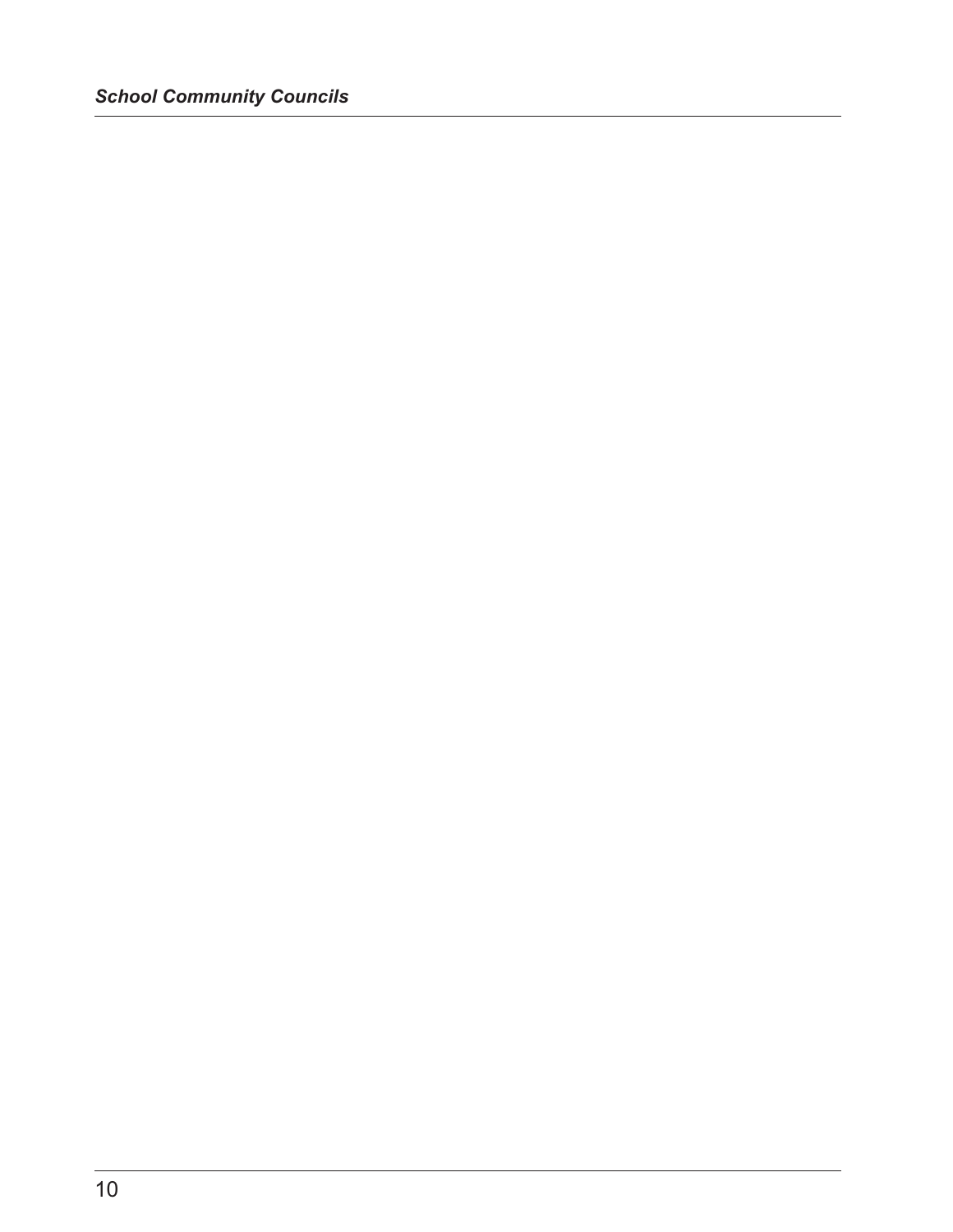# *2.0 Beginnings*

*Chapter 2.0 focuses on the near future and includes:*

- *•* A two-year "start-up" calendar designed to help Councils consider what they might expect in their first two years of existence in Saskatchewan schools; and
- *•* The calendar may also serve as an advanced organizer for the Handbook itself as for each activity in the calendar reference is made to a section of the Handbook where information related to the activity can be found.

School Community Councils are a new entity at the school and community level and there may be some "growing pains" as Councils first form. This section includes a *Two-Year Calendar* designed to provide Councils with an overview of what they may expect in their first two years in operation.

The calendar describes a possible schedule School Community Councils may follow as they are initially formed. It is provided only as an example and is not meant to be prescriptive. Different Councils may follow different paths as they form and go about important tasks associated with laying the initial groundwork that will sustain them in future years. Section and page numbers indicate where information related to the item can be found the Handbooks.

#### *School Community Council Two-Year Calendar*

In the following calendar Handbook #1 refers to the *Handbook for School Community Councils and Principals*. Handbook #2 refers to the *Handbook for Boards of Education and Administrators.*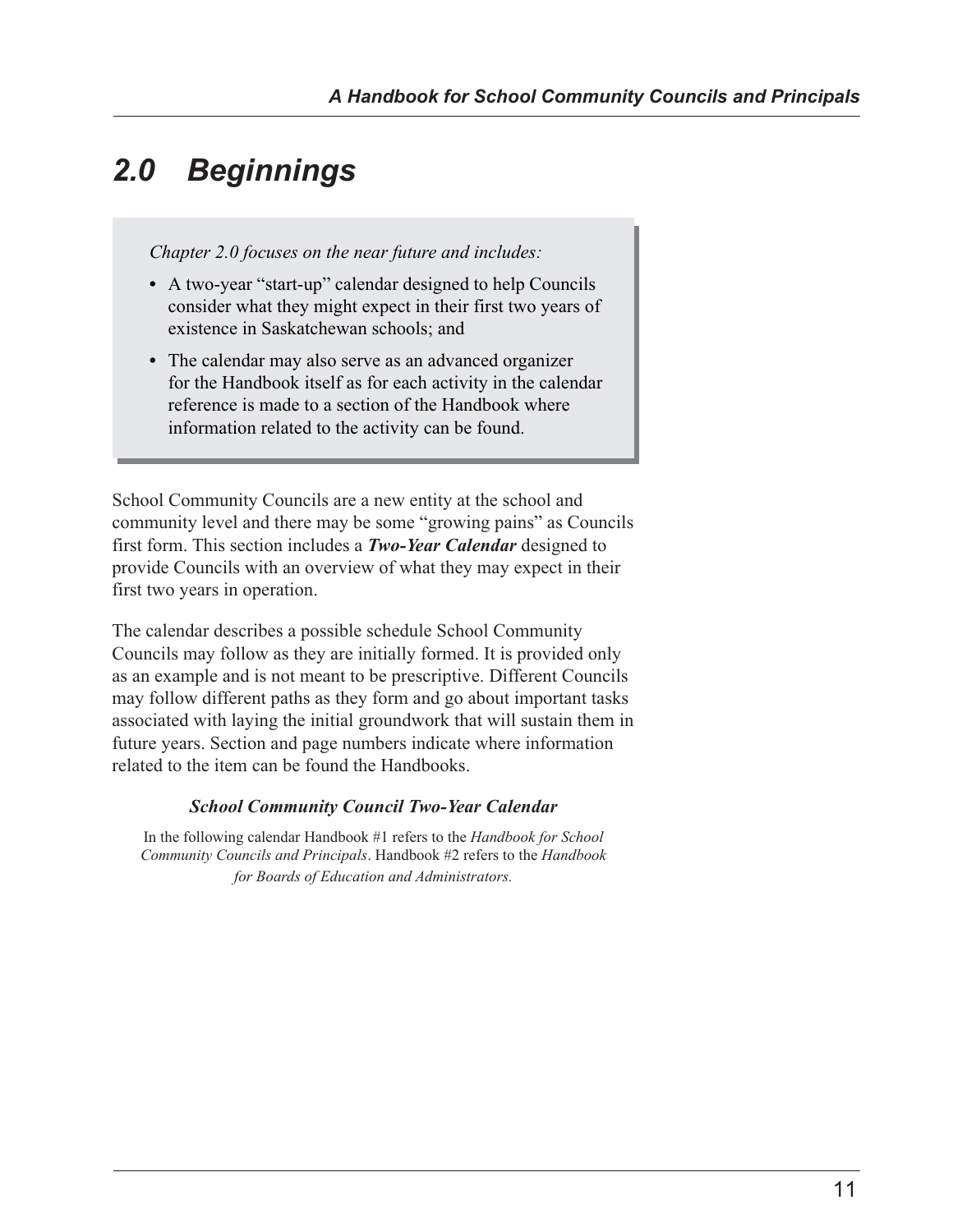#### **May**

• The Annual meeting – School Community Councils are elected.

#### **June**

- Council members get together for their first meeting and decide upon Officers.
- Council connects with School Division Administrative Contact to identify communication channels and strategies.
- Council Chairperson meets with Principal to develop a communication plan.
- Meeting schedule for coming school year is developed.

#### **September**

- The Chairperson calls the first meeting of the School Community Council. Initial agenda items include:
	- 1. Constitution development.
	- 2. Planning for Parent Community Engagement
	- 3. Development of the School Community Profile.

#### **October**

• Updates and discussion at monthly meeting of continuing work on Constitution and information gathering for the School Community Profile.

Chapter 2, Section 2.1, 2.2 and 2.3 Handbook #2

Chapter 3, Section 3.2.1 Handbook #1

Chapter 3, Sections 3.1.5.1, 3.1.5.2, 3.1.5.3, 3.2.3 Handbook #1

Chapter 3, Section 3.1.5.2 and Chapter 5, Section 5.2.4 Handbook #1

Chapter 3, Section 3.2.2 Handbook #1

Chapter 3, Section 3.2.0 (all) Handbook #1

Chapter 2, Section 2.7 Handbook #2 Appendix A, Section 1.0

Chapter 3, Section 3.1.6.4, Section 3.2.3 Handbook #1 Appendix B, Section 5.0

Chapter 3, Section 3.1.1 and Appendix B, 1.0 Handbook #1

Chapter 3, Section 3.2.0 Handbook #1 Chapter 2, Section 2.7 Handbook #2 Chapter 3, Section 3.1.1 and Appendix B, 1.0 Handbook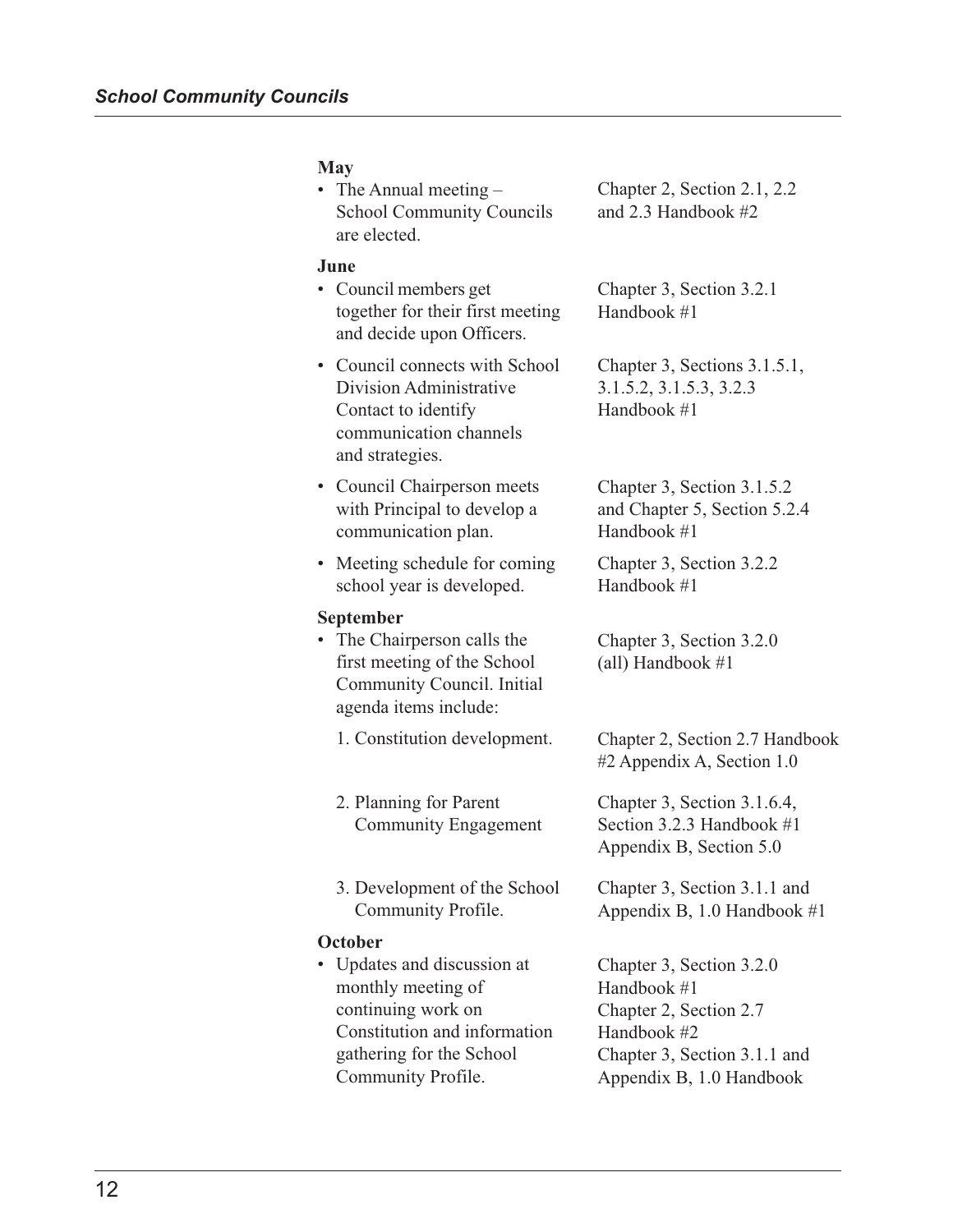|           | • Chairperson begins to<br>develop communication<br>networks with other School<br>Community Councils.                                                             | Chapter 3, Section 3.1.5.2<br>Handbook #1                                            |
|-----------|-------------------------------------------------------------------------------------------------------------------------------------------------------------------|--------------------------------------------------------------------------------------|
|           | <b>November</b>                                                                                                                                                   |                                                                                      |
|           | • Discussions/decisions related<br>to providing advice regarding<br>the recruitment of Permanent<br><b>School Community Council</b><br>Members to provide advice. | Chapter 3, Section 3.1.1<br>Handbook #1                                              |
| $\bullet$ | Draft of Constitution sent to<br>Board for approval.                                                                                                              | Chapter 2, Section 2.7<br>Handbook #2                                                |
|           | <b>December</b>                                                                                                                                                   |                                                                                      |
|           | Learning about the<br>development of the School<br><b>Division Continuous</b><br>Improvement Plan.                                                                | Chapter 5, Section 5.2.5.4<br>Handbook #2                                            |
|           | <b>January</b>                                                                                                                                                    |                                                                                      |
|           | Welcome and orientation of<br>Permanent Members.                                                                                                                  | Chapter 3, Section 3.1.6.4<br>Handbook #1<br>Chapter 2, Section 2.2.8<br>Handbook #2 |
| $\bullet$ | Review/evaluation of Council<br>operations to date.                                                                                                               | Chapter 3, Section 3.1.6.1,<br>3.1.6.5 and 3.2.9,<br>Chapter 4, Handbook #1          |
|           | Discussion/decisions<br>regarding School Community<br>Council capacity building<br>opportunities.                                                                 | Chapter 3, Section 3.1.6<br>Handbook #1                                              |
|           | <b>February</b>                                                                                                                                                   |                                                                                      |
|           | • Establish School Community<br>Council Committees.                                                                                                               | Chapter 3, Section 3.2.8 and<br>Appendix A $6.0$ Handbook #1                         |
|           | • Continue School Community<br>Council capacity building<br>activities.                                                                                           | Chapter 3, Section 3.1.6<br>Handbook #1                                              |
|           | <b>March</b>                                                                                                                                                      |                                                                                      |
|           | Continued Committee work,<br>updates at monthly meeting.                                                                                                          | Chapter 3, Section 3.2.8<br>Handbook #1                                              |
| $\bullet$ | Draft of Annual Report.                                                                                                                                           | Chapter 3, Section 3.1.5.4<br>Handbook #1                                            |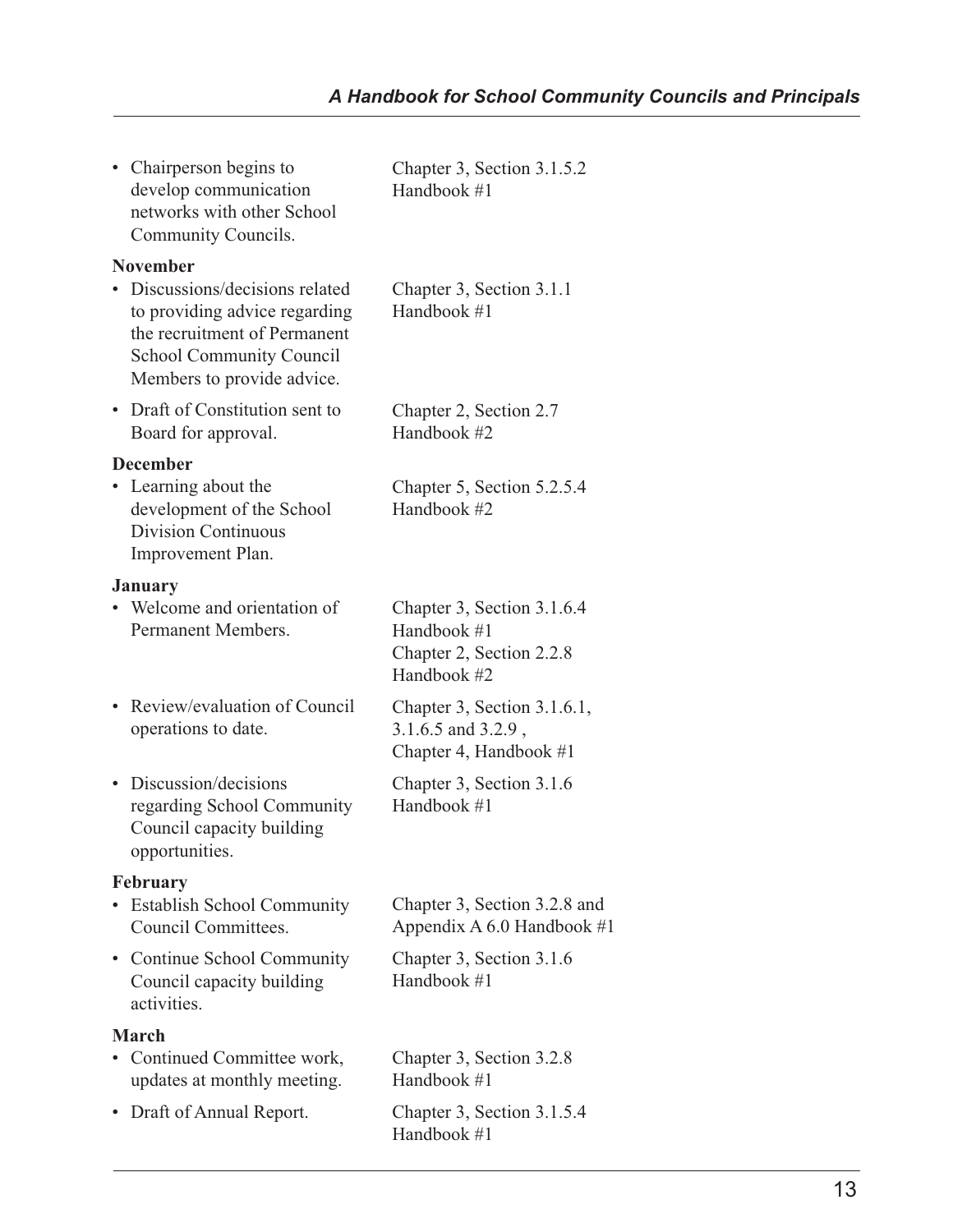# **April**

|           | Continued Committee work<br>and updates at monthly<br>meeting.                                                                                                                   | Chapter 3, Section 3.2.8<br>Handbook #1                                   |
|-----------|----------------------------------------------------------------------------------------------------------------------------------------------------------------------------------|---------------------------------------------------------------------------|
| $\bullet$ | <b>School Community Council</b><br>Members consider whether<br>they wish to renew their<br>commitment to Council for<br>the upcoming year and<br>actively recruit new members.   | Chapter 3, Section 3.1.6.4<br>Handbook #1                                 |
| $\bullet$ | Decisions related to approval<br>of school fees and                                                                                                                              | Chapter 3, Section 3.1.3.2 and<br>Appendix B, 4.0 Handbook $#1$           |
|           | fundraising.                                                                                                                                                                     | Chapter 6, Section 6.1 and 6.2<br>Handbook #2                             |
|           | <b>May</b>                                                                                                                                                                       |                                                                           |
|           | Annual Meeting – presentation<br>of Annual Report, election of<br>new School Community<br>Council Members.                                                                       | Chapter 2, Section 2.1, 2.2<br>and 2.3 Handbook #2                        |
| $\bullet$ | Orientation of new School<br>Community Council Members.<br>Orientation includes but is not<br>limited to: review of<br>Constitution, Annual Report,<br>Council responsibilities. | Chapter 1, Chapter 3, Section<br>3.1 (all)Handbook $#1$                   |
|           | June                                                                                                                                                                             |                                                                           |
|           | Council Members get<br>together for first meeting<br>and elect officers.                                                                                                         | Chapter 3, Section 3.2.1<br>Handbook #1                                   |
|           | Council connects with School<br>Division Administrative<br>Contact to review<br>communication channels<br>and strategies.                                                        | Chapter 3, Sections 3.1.5.1,<br>3.1.5.2, 3.1.5.3, 3.2.3<br>Handbook #1    |
| $\bullet$ | Meeting schedule for coming<br>school year is developed.                                                                                                                         | Chapter 3, Section 3.2.2<br>Handbook #1                                   |
| ٠         | Council Chairperson meets<br>with Principal to review<br>communication plan.                                                                                                     | Chapter 3, Section 3.1.5.2<br>and Chapter 5, Section 5.2.4<br>Handbook #1 |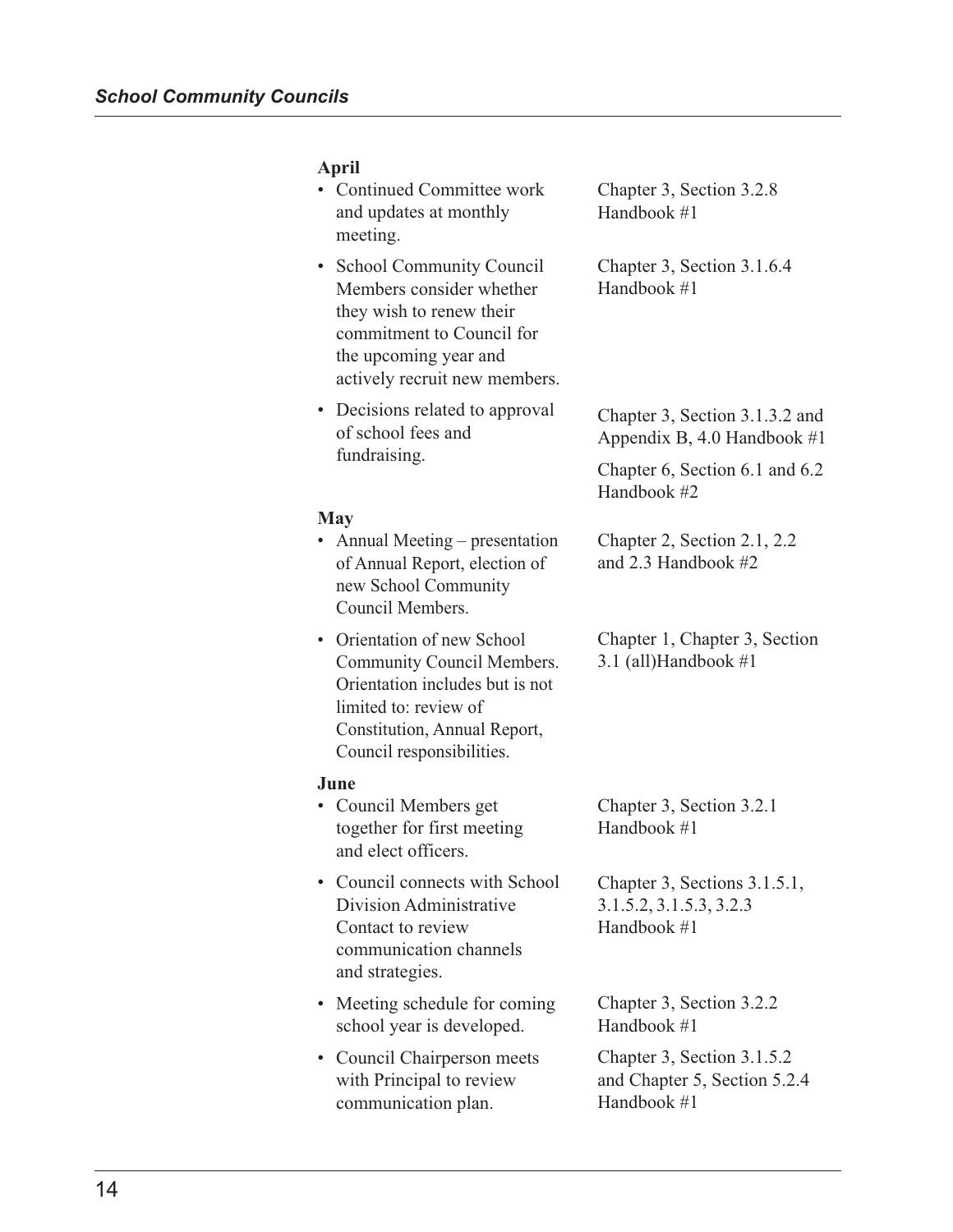## **September**

| $\bullet$ | Chairperson of Council calls<br>first meeting of the current<br>year of the School Community<br>Council. Initial agenda items<br>include: | Chapter 3, Section 3.2.9.4 and<br>Appendix A, 1.1, 1.2. and 1.3<br>Handbook #1                         |
|-----------|-------------------------------------------------------------------------------------------------------------------------------------------|--------------------------------------------------------------------------------------------------------|
|           | 1. Review of Council Code<br>of Conduct.                                                                                                  | Chapter 3, Section 3.2.4 and<br>Appendix A, 4.0 Handbook $#1$                                          |
|           | 2. Council Committee set-up.                                                                                                              | Chapter 3, Section 3.2.8 and<br>Appendix A $6.0$ Handbook #1                                           |
|           | 3. Review and update of<br>communication plan,<br>including meeting with<br>Principal to discuss<br>communication options.                | Chapter 3, Sections 3.1.5.1,<br>3.1.5.2, 3.1.5.3, 3.2.3 and<br>Chapter 5, Section 5.2.4<br>Handbook #1 |
| $\bullet$ | Meeting of Learning<br><b>Improvement Plan</b><br>Development Team                                                                        | Chapter 3, Section 3.1.2<br>Handbook #1<br>Chapter 5, Section 5.1, 5.2<br>and 5.3 Handbook #2          |
| ٠         | Planning for Parent/<br><b>Community Engagement</b>                                                                                       | Chapter 3, Section 3.1.6.4,<br>Section 3.2.3 Handbook #1<br>Appendix B, Section 5.0                    |
| October   |                                                                                                                                           |                                                                                                        |
| ٠         | School Community Profile<br>reviewed and sections to be<br>updated identified.                                                            | Chapter 3, Section 3.1.1 and<br>Appendix B, 1.0 Handbook #1                                            |
| $\bullet$ | Jointly recommend the<br>Learning Improvement Plan.                                                                                       |                                                                                                        |

- Advice to School Division regarding recruitment of Permanent Council Members.
- Review Student Code of Conduct and provide suggestions where appropriate.

### **November**

• Continued committee work with updates at monthly meeting.

Chapter 3, Section 3.1.1 and Appendix B, 3.0 Handbook #1

Chapter 3, Section 3.1.3.2 Handbook #1

Chapter 3, Section 3.2.8 Handbook #1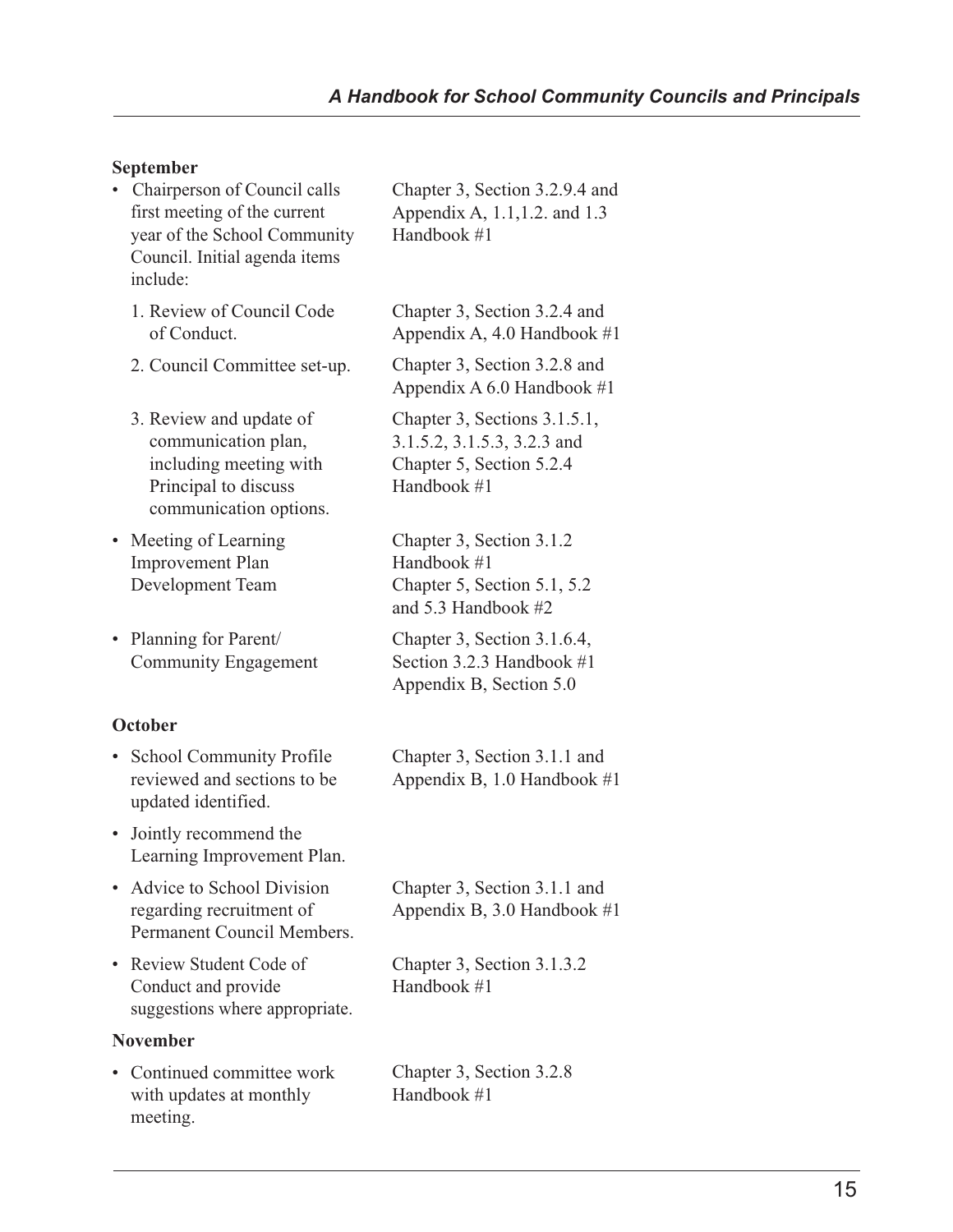| • Welcome and orientation<br>of Permanent Members.                                                                                       | Chapter 3, Section 3.1.6.4<br>Handbook #1<br>Chapter 2, Section 2.2.8<br>Handbook #2         |
|------------------------------------------------------------------------------------------------------------------------------------------|----------------------------------------------------------------------------------------------|
| <b>December</b><br>Continued committee work<br>with updates at monthly<br>meeting.                                                       | Chapter 3, Section 3.2.8<br>Handbook #1                                                      |
| • Draft of Annual Report,<br>including sections relating<br>to Council responsibilities<br>associated with Learning<br>Improvement Plan. | Chapter 3, Section 3.1.5.4<br>Handbook #1                                                    |
| <b>January</b><br>• Learning Improvement<br>Plan presented for<br>recommendation.                                                        | Chapter 3, Section 3.1.2<br>Handbook #1<br>Chapter 5, Section 5.2<br>Handbook #2             |
| • Review/evaluation of<br>Council operations to date                                                                                     | Chapter 3, Sections 3.1.6.1,<br>3.1.6.5, 3.2.9 and Chapter 4,<br>Appendix A, 5.0 Handbook #1 |
| • Discussion regarding School<br>Community Council capacity<br>building opportunities                                                    | Chapter 3, Section 3.1.6<br>Handbook #1                                                      |
| February<br>• Continued committee work<br>and updates at monthly<br>meetings.                                                            | Chapter 3, Section 3.2.8<br>Handbook #1                                                      |
| <b>School Community Council</b><br>capacity building<br>opportunities.                                                                   | Chapter 3, Section 3.2.8<br>Handbook #1                                                      |
| Continue work on activities<br>associated with<br>responsibilities within<br>Learning Improvement Plan.                                  | Chapter 3. Section 3.1.1,<br>and $3.1.2$ Handbook $#1$                                       |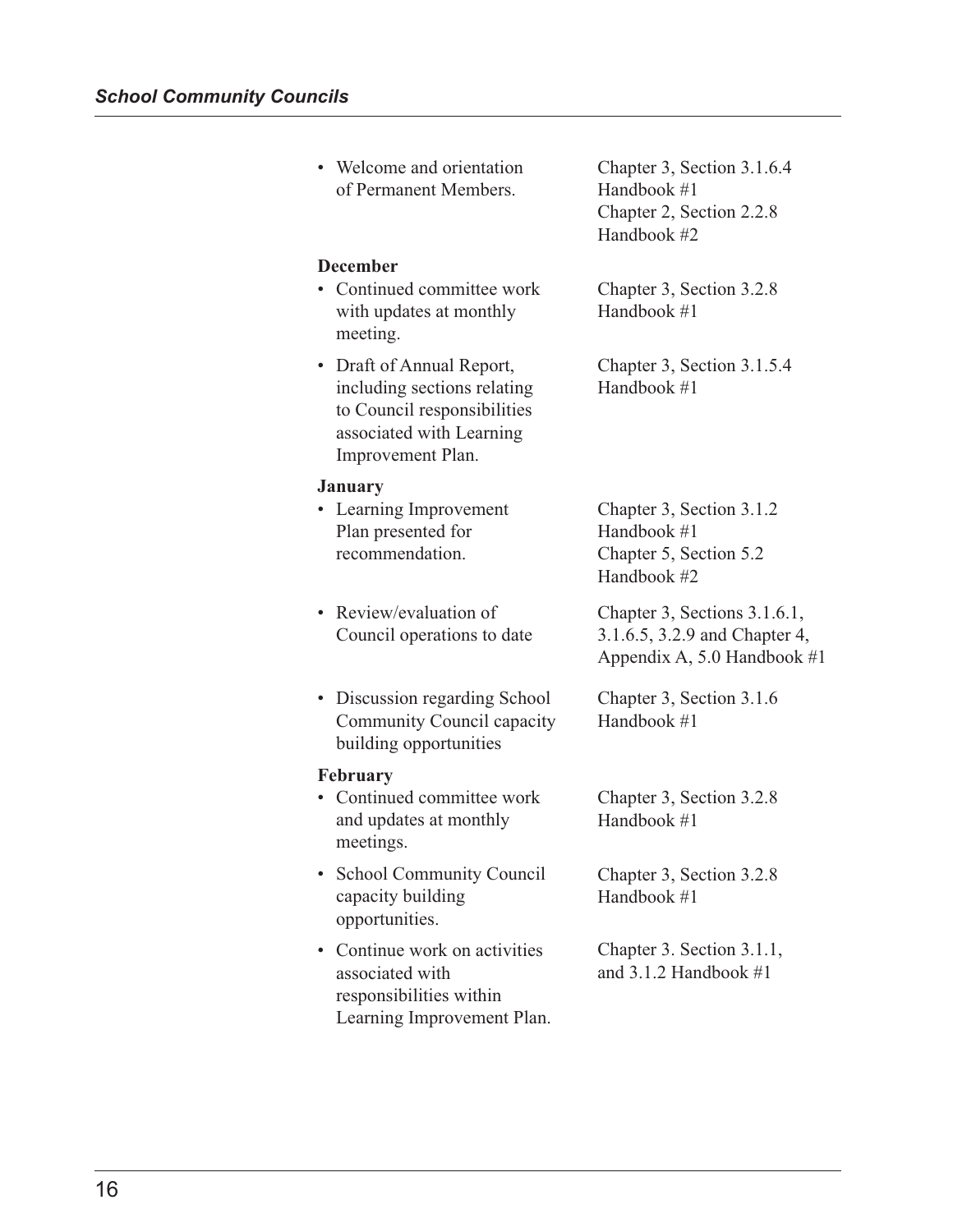# **March**

|           | • Continued committee work<br>and updates at monthly<br>meetings.                                                                                                                                     | Chapter 3, Section 3.2.8<br>Handbook #1                |
|-----------|-------------------------------------------------------------------------------------------------------------------------------------------------------------------------------------------------------|--------------------------------------------------------|
|           | • Annual Report draft reviewed<br>and updated based on<br>committee reports and<br>activities associated with the<br>Learning Improvement Plan                                                        | Chapter 3, Section 3.1.5.4<br>Handbook #1              |
|           | April<br>• Continued committee work<br>and updates at monthly                                                                                                                                         | Chapter 3, Section 3.2.8<br>Handbook #1                |
|           | meetings.<br>• School Community Council<br>Members consider whether<br>they wish to renew their<br>commitment to Council for<br>the upcoming year. Council<br>Members actively recruit new<br>members | Chapter 3, Section 3.1.6.4<br>Handbook #1              |
|           | • Formal draft of Annual<br>Report submitted to Board.                                                                                                                                                |                                                        |
| $\bullet$ | May<br>Annual Meeting -<br>presentation of Annual<br>Report, election of new<br><b>School Community Council</b><br>Members.                                                                           | Chapter 2, Section 2.1, 2.2<br>and 2.3 Handbook #2     |
|           | • Orientation of new School<br>Community Council members.<br>Orientation includes but is not<br>limited to: review of<br>Constitution, Annual Report,<br>Council responsibilities.                    | Chapter 1, Chapter 3,<br>Section 3.1 (all) Handbook #1 |
| ٠         | Prepare for implementation<br>of ongoing activities related<br>to School Community<br>Council responsibilities<br>within the Learning<br>Improvement Plan.                                            |                                                        |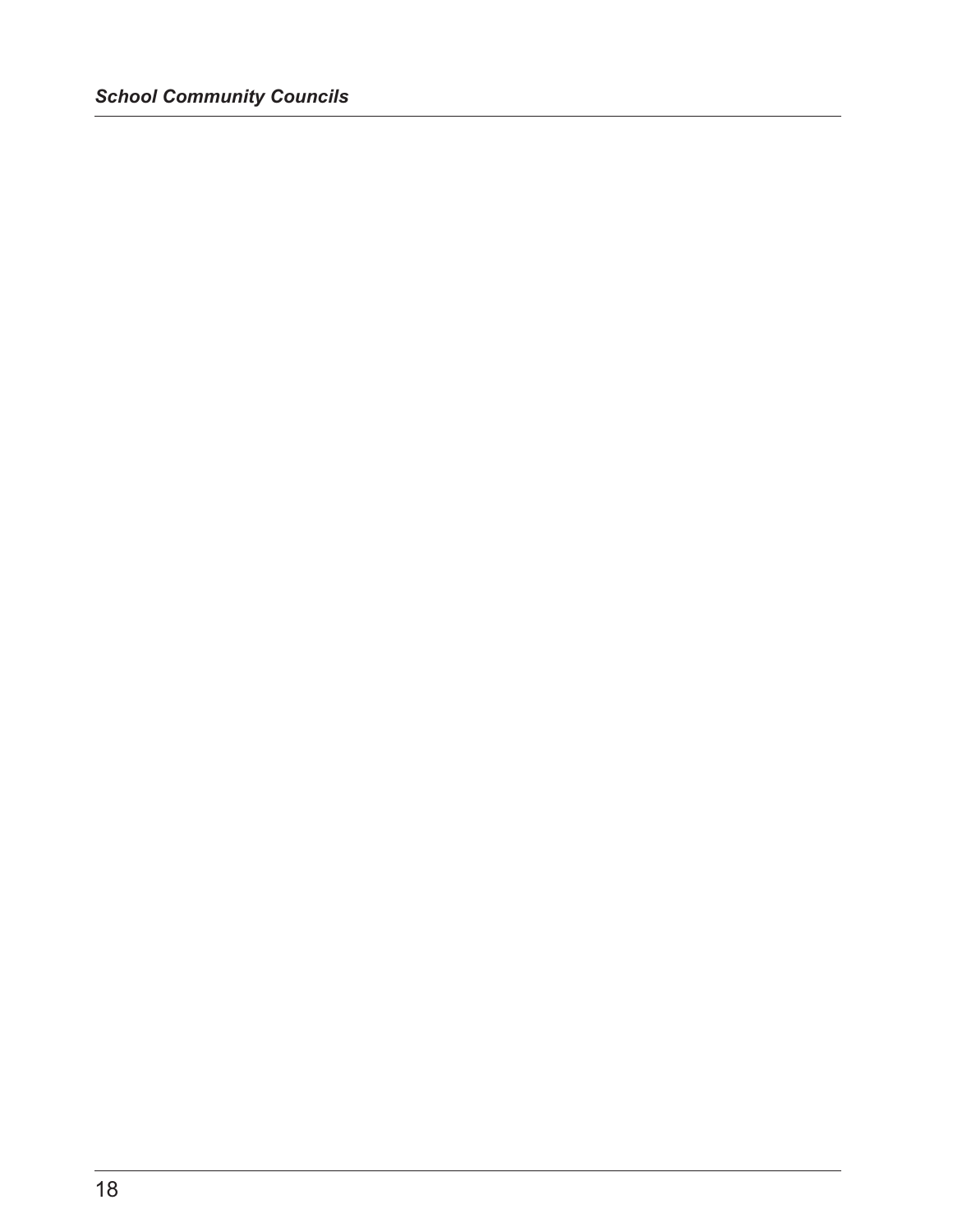# *3.0 The Work of Councils*

*Chapter 3.0 describes in detail how Councils might go about their "work" and includes:*

- *•* How Councils may go about fulfilling each area of their responsibilities; and
- *•* A description of the elements a Council may wish to include in its constitution and why.

# *3.1 Responsibilities of School Community Councils*

School Community Councils are ideally situated to support parents and families in becoming directly involved in their children's learning. As part of School Division governance, Councils also provide students, parents, family and community members with an opportunity to actively participate in planning and governance. The responsibilities of School Community Councils are thus specifically designed to help Councils fulfil their purpose.

By developing an understanding of their community's economic, social and health conditions, their community's needs and aspirations for child and youth learning and well-being and by seeking out resources and supports that might be drawn on to fulfil these needs and aspirations, Councils will create a firm foundation on which they can draw. This foundation of understanding is especially important as Councils work with the Principal and staff to develop the Learning Improvement Plan. It will also support Councils when they are asked to provide advice to the Board, the school, and other organizations and agencies. Finally, Councils may also draw upon these understandings as they make decisions regarding their approval of fundraising activities, school fees and the Student Code of Conduct.

As Councils go about the important work of contributing to the development of the Learning Improvement Plan their interactions with school staff, Council Members and others will deepen and widen their initial foundation of understanding. Drawing from this broader perspective Councils will become more confident as they consider what further initiatives they might take to fulfil their mandate. Thus, throughout the year each of the responsibilities that Councils take on should reinforce and deepen their capacity to fulfil their mandate.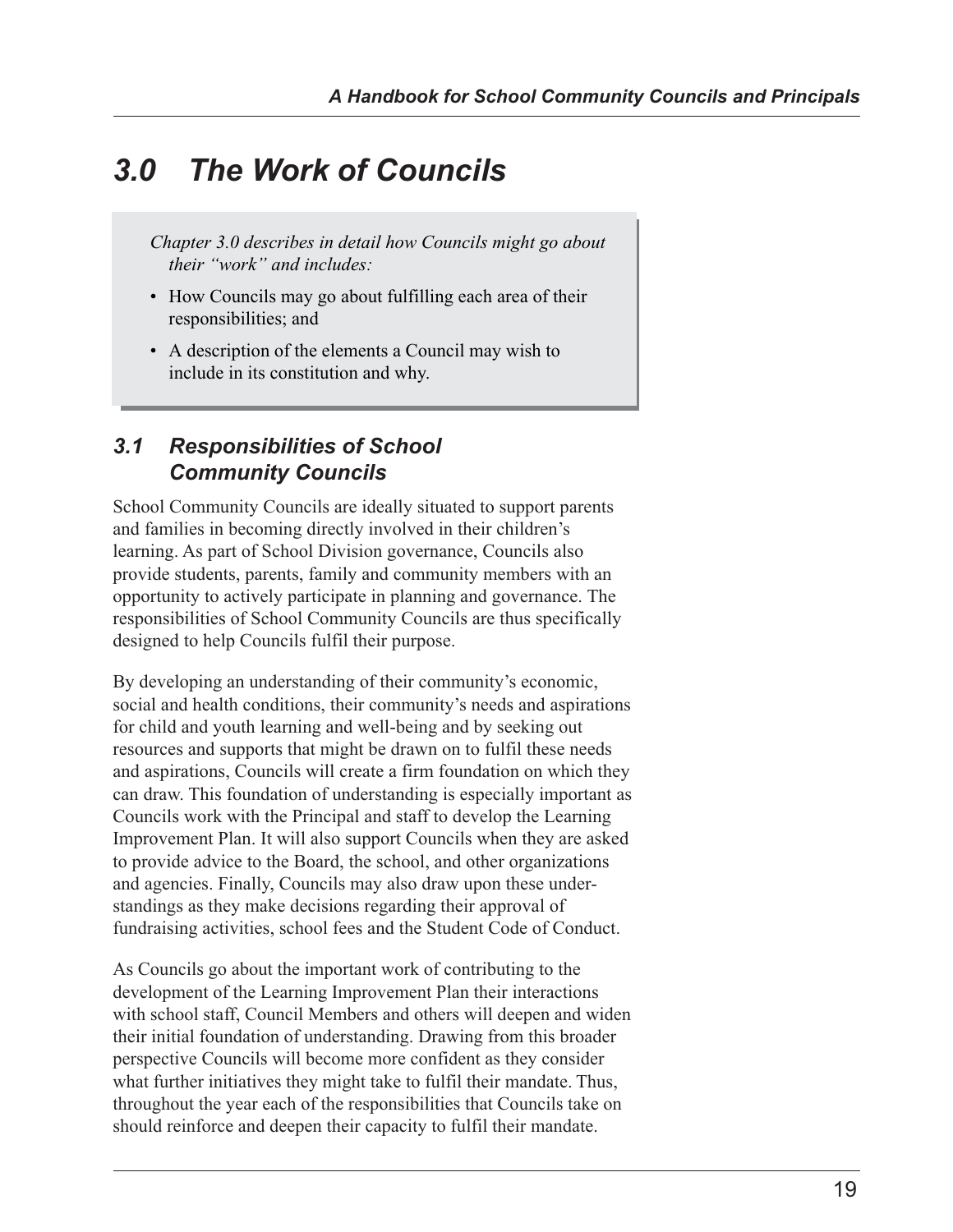School Community Councils develop shared responsibility for the learning success and well-being of all children and youth, and encourage and facilitate parent and community engagement by:

- understanding the school and its community's economic, social and health conditions and needs and their aspirations for child and youth learning and well-being and becoming knowledgeable about resources and supports for the school, parents and community;
- jointly and in cooperation with the Principal and staff of the school, developing and recommending to the Board of Education for approval a Learning Improvement Plan that is aligned with the School Division strategic plan;
- providing advice and approval on certain matters, including;
	- advice to the Board of Education to represent parents, students and community on policies, programs and educational service delivery decisions, including grade discontinuance, school closure, religious instruction, and language of instruction;
	- advice to the school on school programs and operations;
	- advice to other organizations, agencies and governments on the learning and well-being needs of children and youth; and,
	- approval of fundraising activities and school fees and the Student Code of Conduct.
	- taking action to fulfil initiatives assigned it within the Learning Improvement Plan;
	- communicating annually to the parents and community on its plans, initiatives and outcomes and on the expenditure of funds related to the operation of the School Community Council; and,
	- participating in opportunities to develop the capacity of the School Community Council to fulfil its responsibilities.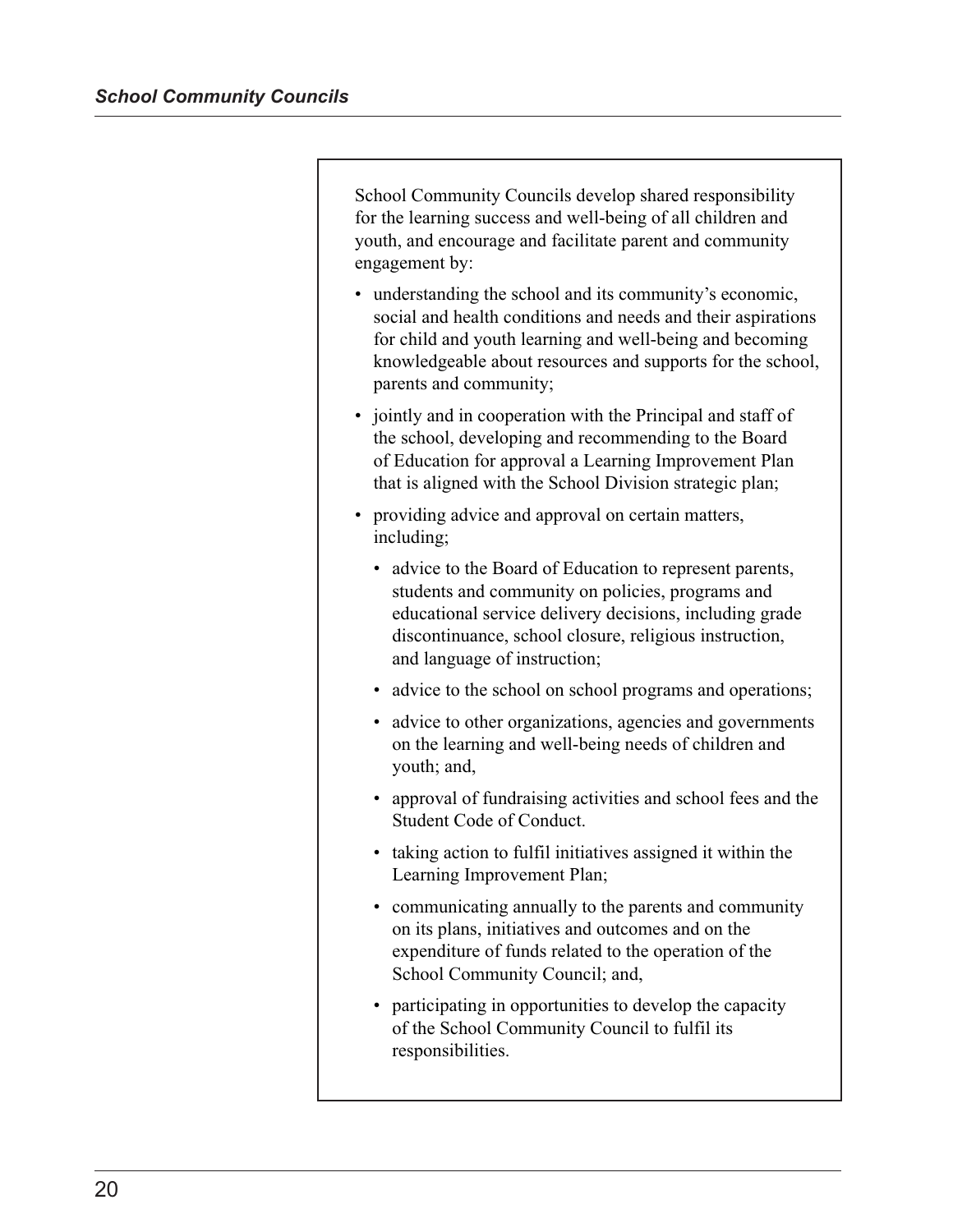## **3.1.1 Understanding the Community**

School Community Councils can become a reliable and expert source of information about their communities by developing a "School Community Profile". Such a Profile describes the economic, social and health conditions of their community and includes an outline of the community's needs and aspirations related to children and youth learning and well-being. In creating their Profile, Councils develop a unique sketch of the particular community in which their school is situated that is a valuable resource for the school, the Board and the community in general.

Councils might begin developing their Profile by setting out the general areas they wish to include. For example:

- *Economic, social and health conditions of the community:* By becoming familiar with the community's economic, social and health conditions Councils can begin to understand the larger environment in which children and youth live and learn.
- *The needs and aspirations of community members:* By identifying community needs and aspirations, Councils can become familiar with their community's particular desires and expectations related to children and youth and knowledgeable about the barriers to success.
- *Resources:*

By becoming more aware of resources that exist right in the community, Councils can provide a clear picture of existing supports for student learning and well-being.

For each area of the profile, Councils might ask themselves:

- 1. What kind of information would be helpful to us?
- 2. Who in our community might have that information?
- 3. What might be the best way of gathering that information?

The Principal of the school may be able to provide the Council with a "School Profile" which describes the unique characteristics of the school. S/he will likely be able to answer some of the Council's questions and help direct the Council as they begin developing their School Community Profile. For an example of a School Community Profile please see Appendix B.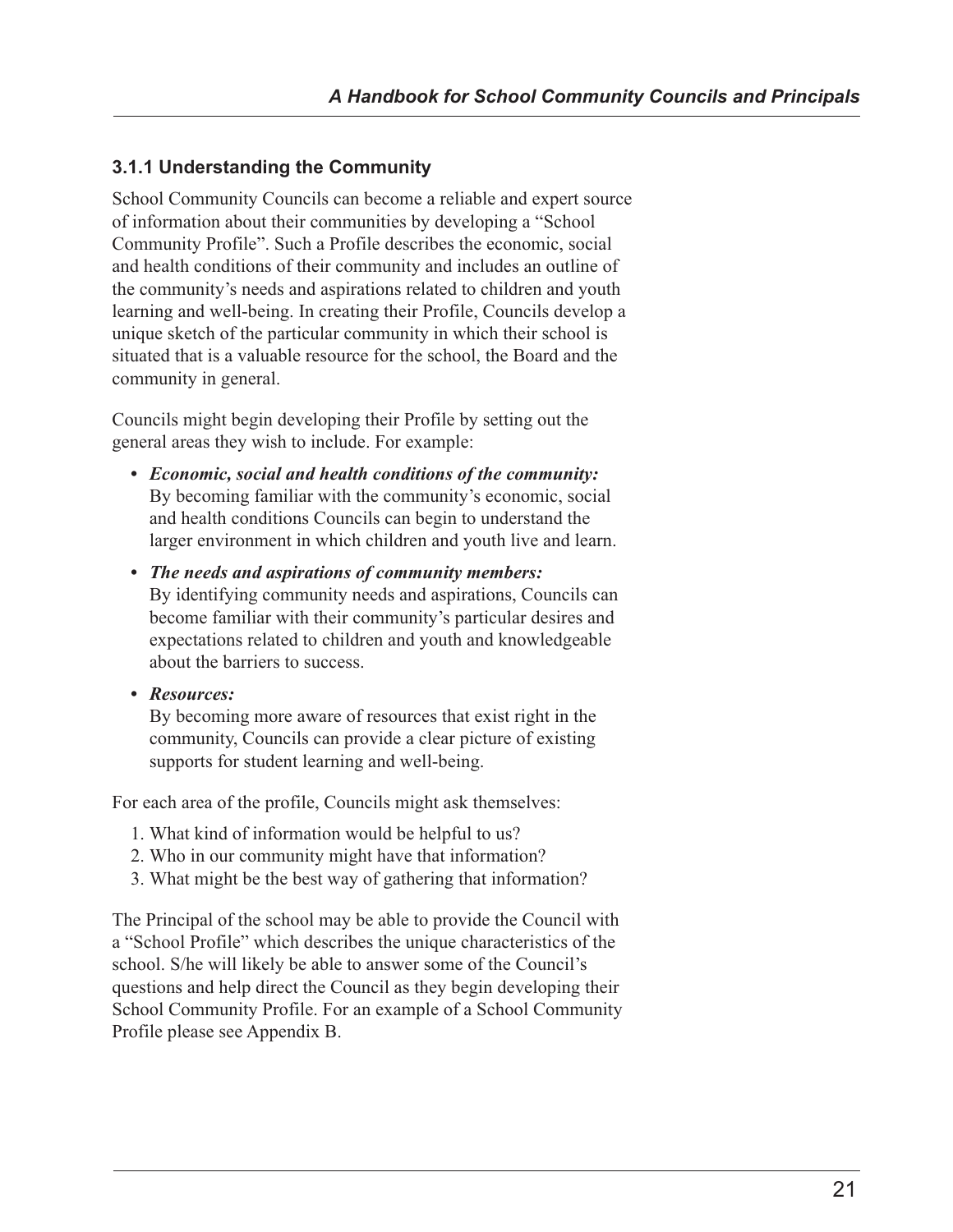#### **3.1.2 Developing and Recommending the Learning Improvement Plan**

In many Saskatchewan schools, parent and community groups, District Boards of Trustees and other planning committees have taken part in developing school improvement plans. Below you will find a template Community School Councils have used in developing, implementing and evaluating their Plans. The template has been adapted to reflect the uniqueness of the School Community Council and its focus on learning outcomes.

Steps School Community Councils and others may wish to follow as they go about jointly developing, implementing and evaluating the Learning Improvement Plan:

- 1. Reviewing the School Community Profile
- 2. Establishing Beliefs and Creating a Vision
- 3. Reassessing Needs Based on the Vision
- 4. Developing Objectives
- 5. Creating an Action Plan
- 6. Identifying Program Supports
- 7. Submitting the Plan to the Board for Approval
- 8. Monitoring/Evaluating and Communicating Accomplishments to the School Community

#### *1. Reviewing the School Community Profile*

As Council Members, the Principal and staff prepare to work on the Learning Improvement Plan, the School Community Profile the Council has developed will provide a snapshot of the school and community "as it is today" serving as a "before" picture of the school as the process of change unfolds. In the initial stages of work on the Learning Improvement Plan, the Council may wish to highlight areas of particular interest in the Profile that they think might require special attention or that are areas of strength that can be built upon.

#### *2. Establishing Beliefs and Creating a Vision*

The values and beliefs that guide the Council and school staff shape the learning environment for students. It is a key step for Councils to affirm and act upon their beliefs about school and learning. Tolerance, respect for others, commitment to completion of tasks and, most important, acknowledging the value and importance of learning are core values that many Councils will address in their belief statements. An early step in setting direction will be establishing the values that guide the Council. Discussion, study, review of School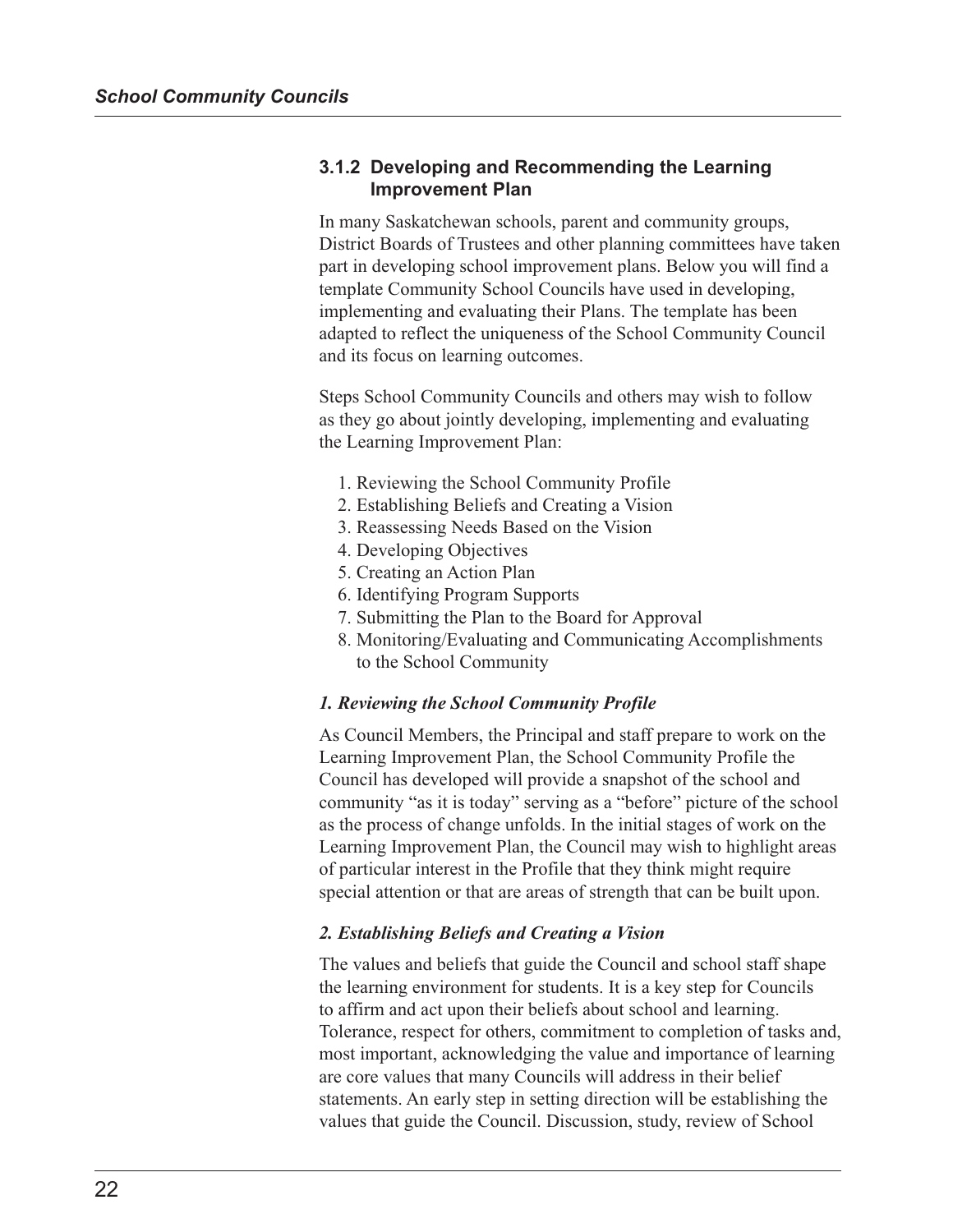Division and existing school belief statements are all a part of the Council affirming its values.

A vision is a statement describing what the Council and others want the school to look like, what is the ideal learning community and what is the ideal achievement for students. Everyone who will be affected by the vision should be involved in creating it.

There are many processes for creating a vision. There may be people who are skilled in leading visioning workshops within the school, School Division or community. Once the vision of the school has been established it is a good idea to post it visibly and find other ways to let all involved with the school know what it is.

## *3. Reassessing Needs Based on the Vision*

The jointly developed vision should provide the working group with direction regarding the school's most pressing needs. Using the jointly developed vision to reassess needs will:

- help indicate how to use resources in the most effective and equitable manner;
- help match services with needs;
- take the guesswork out of planning;
- increase accountability;
- encourage broad-based parent and community member participation; and
- raise community awareness, understanding and acceptance.

A needs assessment involves:

- Identification of needs;
- Assigning priority to needs; and,
- Identification of services, resources and strengths to address needs.

Appendix B, Section 2.0 provides a general template of a needs assessment related to a Learning Improvement Plan.

## *4. Developing Objectives*

Objectives outline the actions that must be taken to work toward the vision. The Learning Improvement Plan will set objectives related to the needs the Development Team plan to address keeping in mind the resources the school community already has and those it may wish to draw on.

*"The learning community surrounds all children and youth. It is broader than the classroom and school and signals that meaningful learning occurs in all aspects of school and community life. Learning is not restricted to lessons in a school environment, but also takes place in family and community interactions on a daily basis. Schools and communities must seek opportunities to support and foster this larger learning community to broaden the range of programs and services that meet the needs of all children and youth."*

○○○○○○○○○○○○○○○

Saskatchewan Learning http://www.sasked.gov.sk.ca/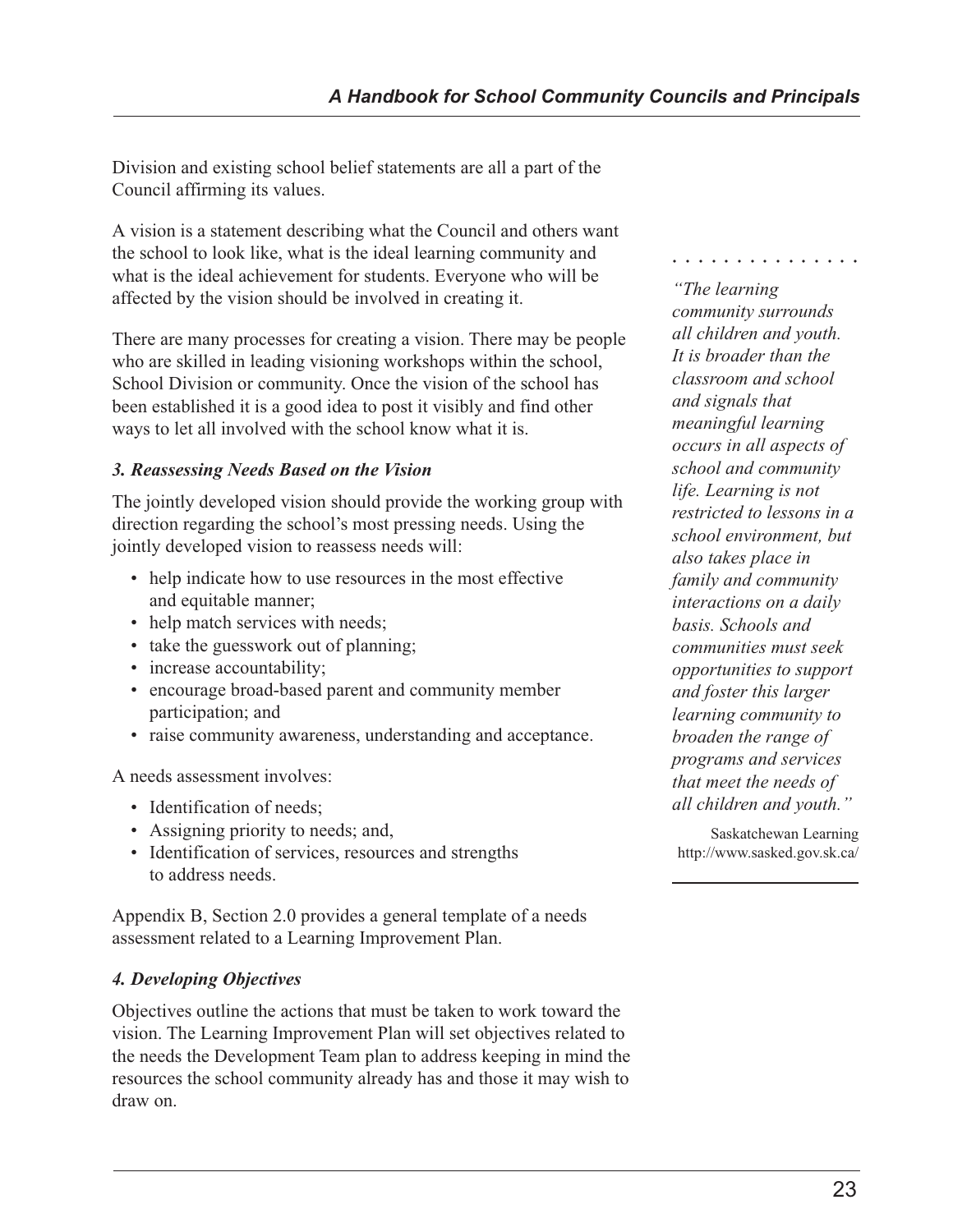The SMART test can be helpful when formulating objectives.

Objectives are:

- **S**pecific
- **M**easurable
- **A**ttainable
- **R**ealistic
- **T**ime-limited

#### *5. Creating an Action Plan*

The action plan turns the objectives into actions or program activities that will work toward achieving the vision. The action plan includes:

- The objectives identified above;
- Actions or programs to promote the objectives;
- **•** Assignment of responsibility who will do the work; and,
- **•** Timeline or schedule for accomplishing the work.

School Community Councils will need to consider which aspects of the Action Plan may fall within their responsibility. The Effective Practices Framework is based on extensive research regarding "what works" in the education of children and youth.

The following overview of the Effective Practices Framework may help Councils as they discuss and consider the Learning Improvement Plan.

# **SchoolPLUS Effective Practices Framework**

#### **Comprehensive Prevention and Early Intervention**

Comprehensive principles and practices apply to all children and youth regardless of their ages or life circumstances. These principles and practices lead to timely actions that include: promotion of social and emotional well-being of all children and youth, prevention of problems, and interventions that target individuals and groups.

#### **Authentic Partnerships**

Authentic partnerships find their purpose and energy in collective action. Such partnerships grow from a commitment to a shared mission and vision, develop over time and are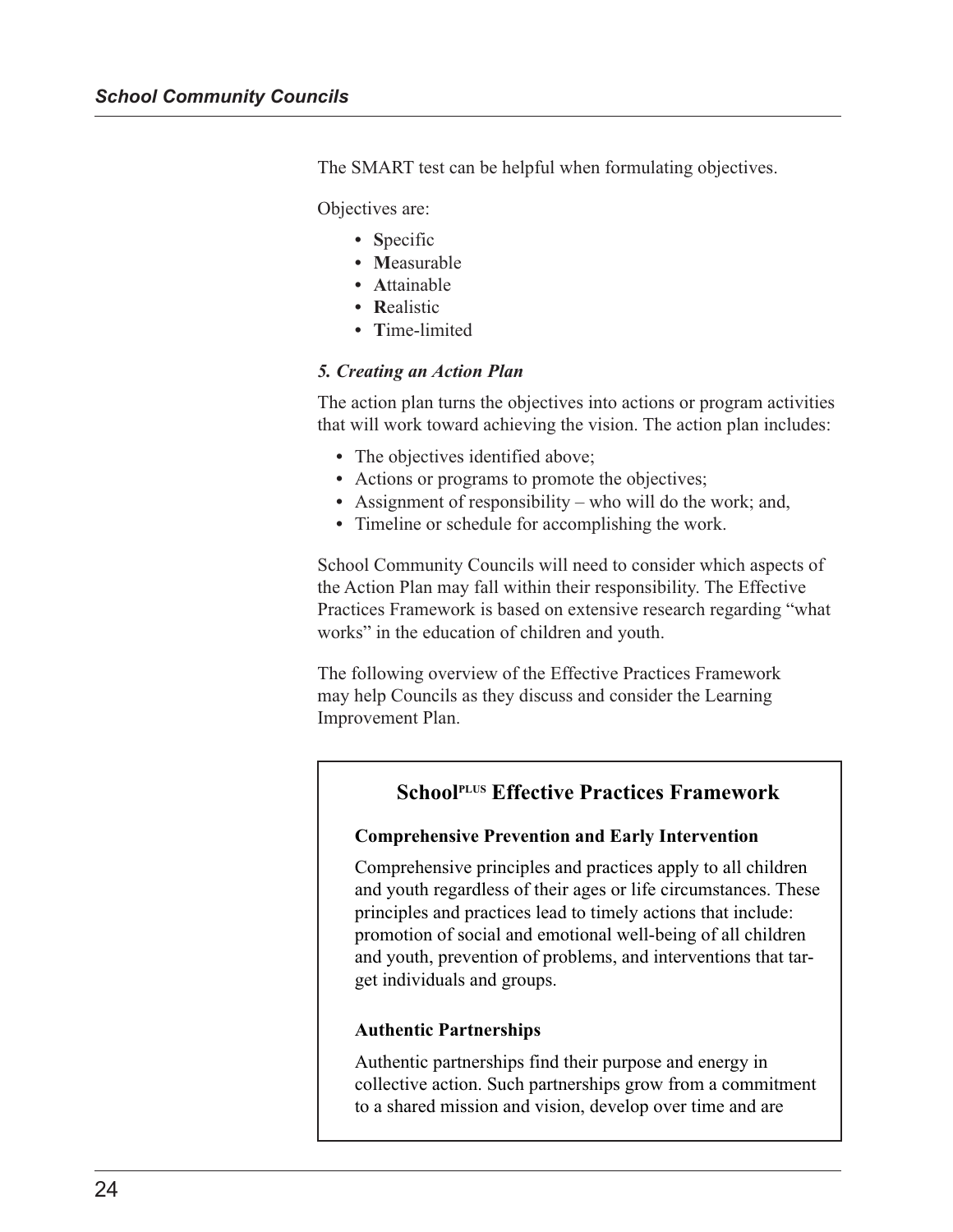### **SchoolPLUS Effective Practices Framework (Continued)**

nurtured by mutual trust and respect. Authentic partnerships create a sense of community and strengthen a school's ability to provide high quality educational programs and supports.

## **Adaptive Leadership**

Leadership provides a sense of direction, energy, coherence and coordination to the actions and activities going on in the school. Schools today require an alternative approach to leadership. This requires a shift from the traditional model of centralized power and control to a style of leadership that is shared. We call this adaptive leadership.

## **Caring and Respectful School Environments**

Caring and respectful school environments are open, inclusive and culturally affirming. They ensure that all students have access to a barrier-free environment and benefit equally from a variety of learning experiences and needed supports and services in the classroom, the school and the community. Caring and respectful school environments create the atmosphere necessary to promote the well-being of students and families.

## **Responsive Curriculum and Instruction**

Responsive curriculum and instruction is influenced by the learning environment (that is, the classroom and school climate); curriculum topics and materials; instruction; the quality of relationships among and between teachers, students, parents and community members; and the values and needs of the community.

### **Assessment for Learning**

Educational assessment contributes to the ability of schools to deliver high quality education to all Saskatchewan children and young people. Assessment for learning is an early phase in the evaluation process that involves the process of collecting, analyzing, interpreting and reporting information to improve student learning.

> Saskatchewan Learning Website http://www.sasked.gov.sk.ca/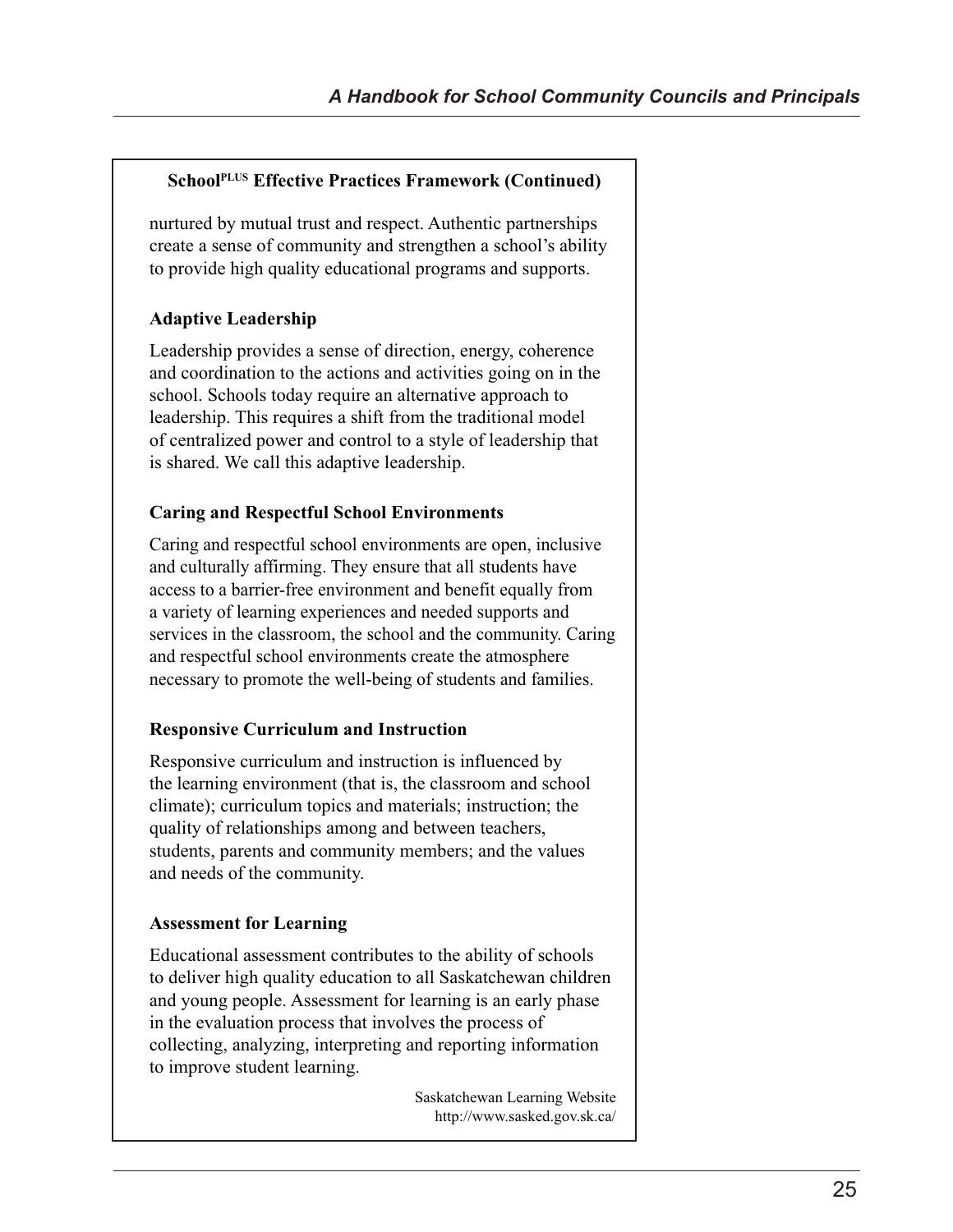#### *6. Identifying Program Supports*

In order to fulfil the responsibilities they have adopted in the Learning Improvement Plan, Councils will need to consider what services, resources and strengths will be needed to support the planned actions. Some supports may be found easily and others may require some work to find or create.

Examples of services and supports include:

- **•** Services available in the community;
- **•** Volunteer time;
- **•** Donations of time or money; and,
- **•** Programs available in the community.

#### *7. Recommending the Plan to the Board for Approval*

The Learning Improvement Plan should include:

- **•** Vision;
- **•** A description of prioritized needs along with present and possible services, resources and strengths. The description should include an explanation of how the Plan addresses provincial and School Division student learning priorities;
- Objectives (based on the needs identified above);
- **•** An Action Plan ; and
- **•** Identified supports required to fulfil the Plan.

The Plan is to be recommended by the School Community Council for approval to the Board of Education. Similarly, school staff support for the Plan is needed to ensure that there is commitment to achieving the objectives. By working together to develop the Plan, the Council and Staff of the school can improve understandings and relationships and truly share responsibility for student learning and well-being.

#### *8. Monitoring/Evaluating and Communicating Accomplishments*

Once they have their Plan in place Councils will need a way to "monitor" or to check regularly on how they are progressing and whether that progress is helping meet the objectives they have identified. While school and Division staff will be responsible for monitoring and evaluating the aspects of the Learning Improvement Plan that fall under their responsibility, a School Community Council may be asked to keep members of the community up-to-date on the Plan's progress. Councils will also be responsible for monitoring and evaluating those aspects of the Learning Improvement Plan they have taken on as their responsibility.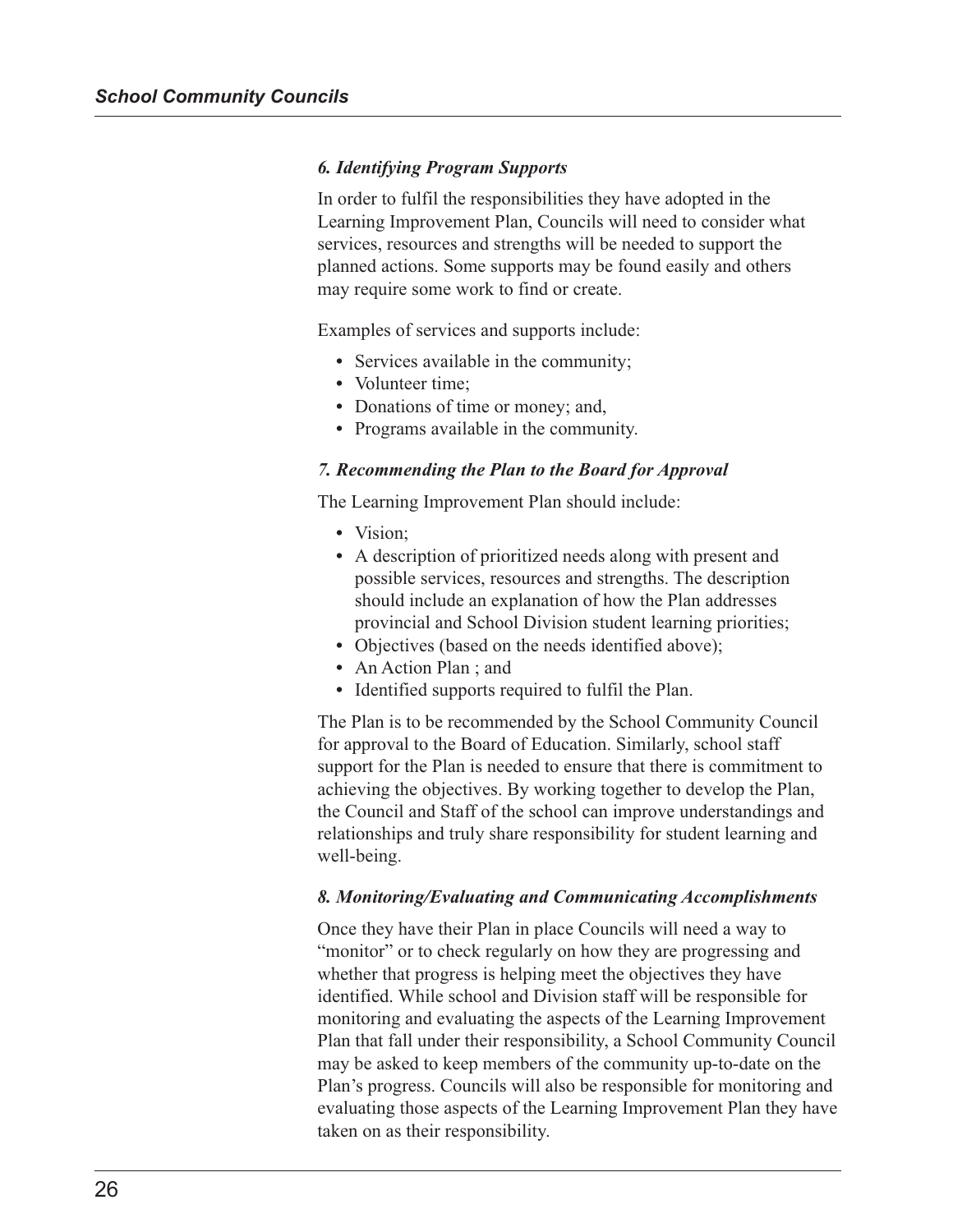Councils may wish to develop a plan for:

- monitoring and evaluating progress on their own responsibilities with the Learning Improvement Plan;
- keeping members of the community, the school and the Division up-to-date on progress related to Council responsibilities; and,
- **•** communicating progress on the Learning Improvement Plan in general to the community.

# **3.1.3 Providing Advice**

# **3.1.3.1 Advising the School, Board of Education and Others**

School Community Councils will be asked to share their understandings by providing advice to Boards of Education, the school and other community organizations and agencies and governments on various matters.

The advice Boards of Education may seek falls into three broad categories:

- advice related to general Division-wide governing policy, operational procedure and decisions including the School Division strategic plan, budget and other specific initiatives;
- advice on the educational program and its delivery and on religious observances and language of instruction within the school: and,
- **•** advice about the formation, structure and operations of the Council itself.

The Principal may request Council's advice on extra-curricular programs, the family-life curriculum, supports and enhancements for the learning program and e-learning opportunities. A Regional Health District may seek a Council's input on wellness initiatives for children and youth. Community Recreation Boards and Library Boards may request advice regarding recreation and family literacy programs.

Councils will turn to their jointly developed Learning Improvement Plan to provide a framework for their advice giving and to the School Community Profile to provide guidance related to the school community they represent. Councils will also need to gather information about the issue or situation in question and, from time to time, will consult with other parent and community members or seek professional advice.

○○○○○○○○○○○○○○○

*"Consultation" is a process that includes seeking input and advice especially from those that may be impacted by a decision, reporting back to those consulted on the decision taken, and explaining how the input was taken into consideration as the decision was made.*

> *Local Accountability and Partnerships Panel, 2005*

> > ○○○○○○○○○○○○○○○

*In Community Schools, Councils may advise the Board of Education that the Community School Coordinator should be named a Permanent Member of the Council.*

*Advocacy and lobbying should never be confused with advice giving. Self-appointed lobbyists are rarely asked for their advice. Elected and representative School Community Councils are asked!*

○○○○○○○○○○○○○○○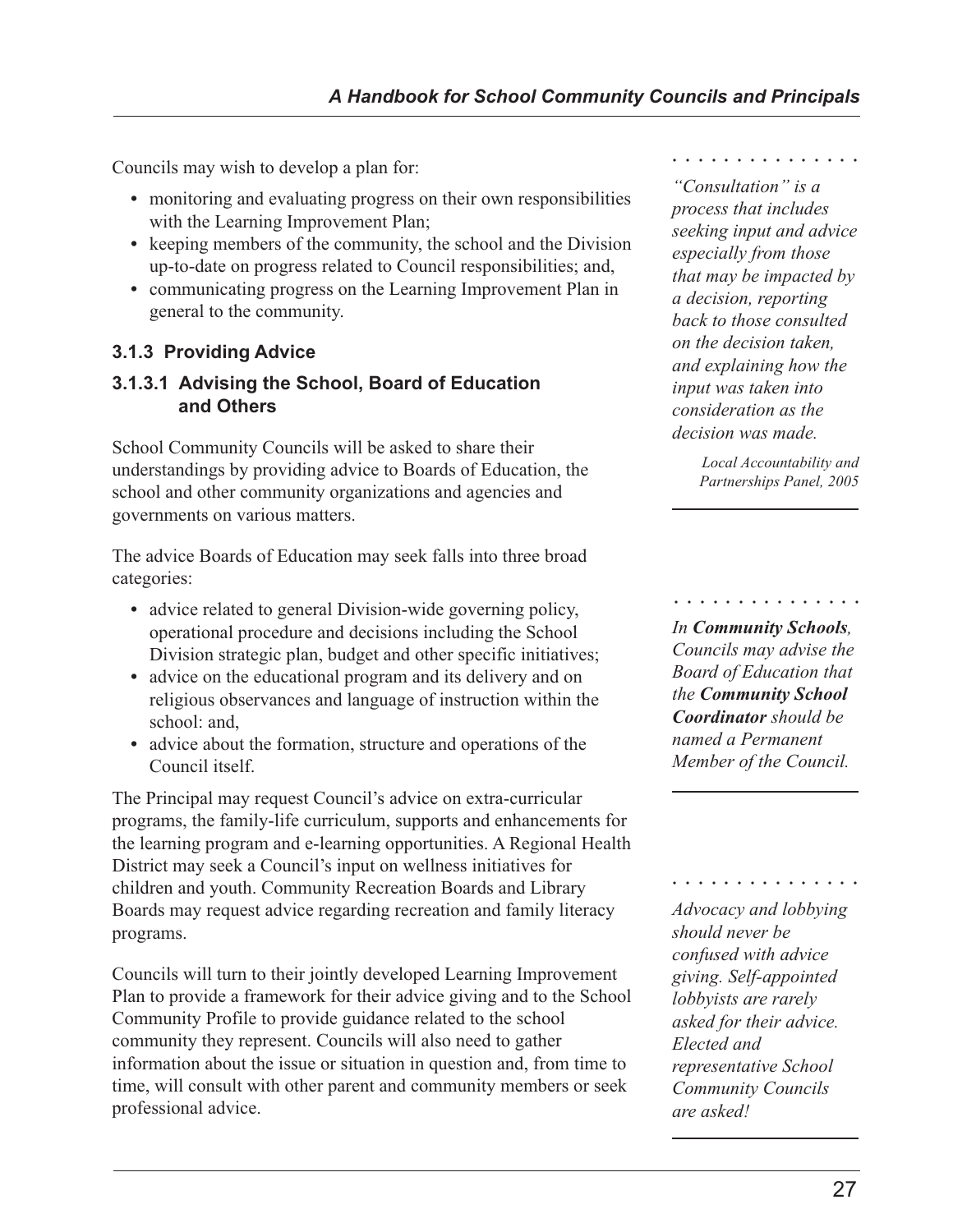In all cases, the advice provided by the School Community Council is expected to be provided at a general and school-wide level and the interests of all students must be taken into consideration. Care must be taken to ensure that a program or special initiative to support certain students does not detract from the opportunities provided for other students.

Sometimes parents or community members may ask a Council to investigate a particular incident or to advocate on their behalf for special interests. This is not the role of Councils and the Members should be careful to avoid making commitments to others before the full Council has considered the matter or if the issue lies outside the role and responsibilities of School Community Councils. Rather, parents or community members who have a concern or problem should be encouraged to address their concern to the appropriate individual and to follow the proper channels of communication. In fact, an important role that Councils can play is to help others understand what those channels are and how they are intended to work.

It is also important to understand that some information and especially that about individual students and staff is not available to Councils. School student and staff records contain much sensitive and confidential information that is not intended to be shared with any individual or group for purposes other than those for which it was collected and then only with individuals, usually professionals, who require it to fulfil their obligations to students, staff or the Board of Education.

School (Advisory Committees) Community Councils do not discuss, consider or provide advice about complaints or about personal, confidential information about students, parents, teachers and other staff of the school.

Local Accountability and Partnerships Panel, 2005

# **3.1.3.2 Approving Fundraising Activities, School Fees and the Student Code of Conduct**

School Community Councils provide approval for fundraising activities, school fees and the Student Code of Conduct within the limitations of Board of Education governing policy and administrative operational procedure. Where no formal policy or procedure exists, Councils are encouraged to consult with their Board for guidance.



○○○○○○○○○○○○○○○

*Board of Education*





*Teachers*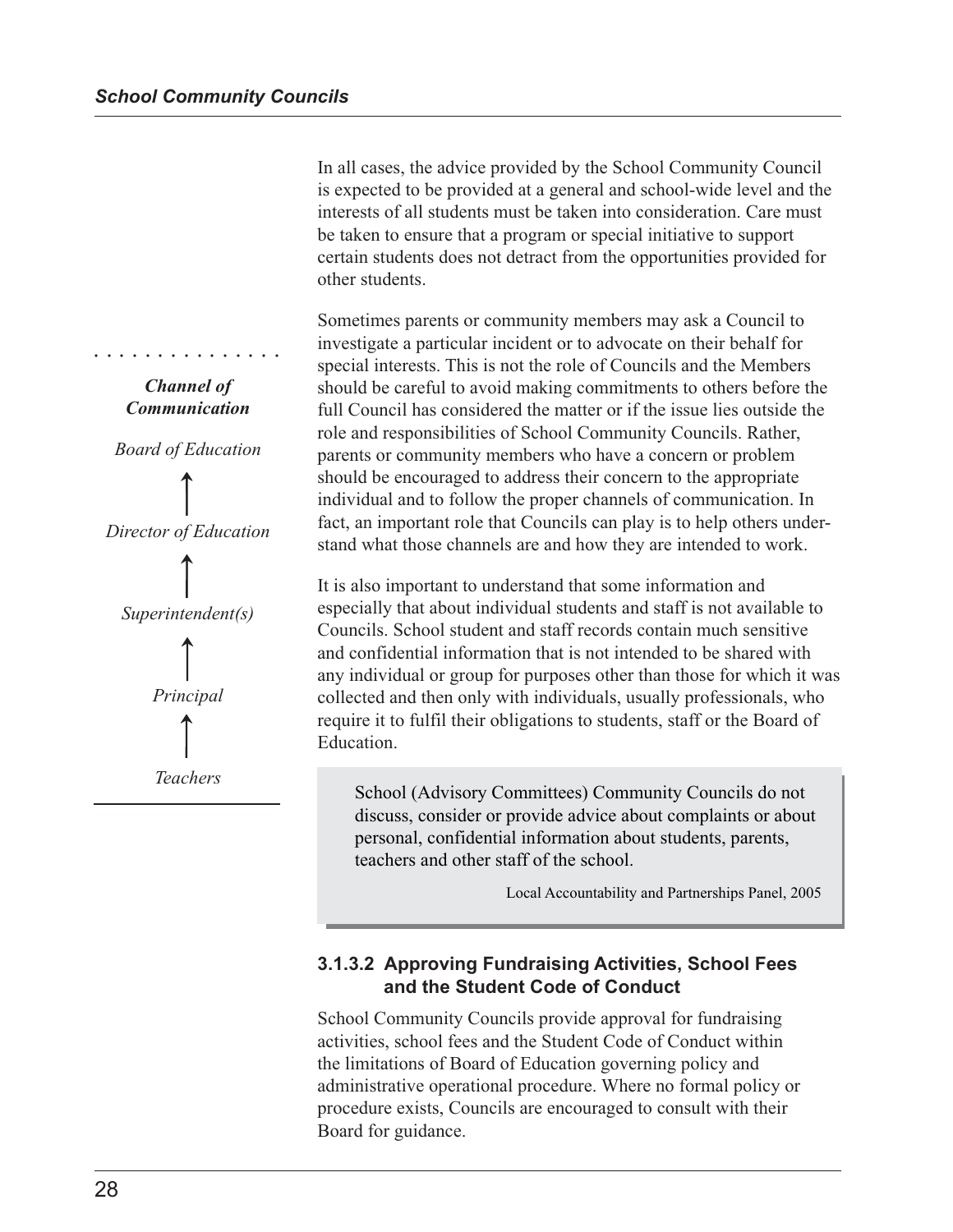# *Fees and Fundraising*

A recent Saskatchewan School Boards Association research report<sup>1</sup> outlines five broad issues, related to school fees and fundraising relevant to Saskatchewan schools that Councils may wish to consider.

Briefly the issues are:

- 1. Monitoring: Who is keeping track of the monies collected through school fees and fundraising? Who is monitoring how much is collected or raised and how the money is being spent?
- 2. Transparency in Reporting: Are students and/or parents/ guardians consistently made aware of what they are paying for, how much they are paying and the reasons for payment, both in terms of time and money?
- 3. Barriers to Learning: Are costs and/or practices associated with school fees and fundraising creating a barrier to equitable learning opportunities for some students?
- 4. Educational Benefit: Are the school programs' learning objectives, beliefs and goals in harmony with fundraising practices or other activities requiring the collection of fees?
- 5. Governance: Do the Board of Education and the school recognize their responsibilities and their authority regarding accounting for costs associated with school fees and fundraising activities? How are the funds administered?

1 Fees, Fundraising and Fairness: A Guide for Schools. April, 2003. Research Report 03-06.

In approving fundraising activities and school fees, Councils may wish to provide a brief explanation that supports their approval. Close contact should be maintained with the School Division office when considering fee and fundraising approvals. Although the "ends" required of each School Division (being accountable, accounting and reporting requirements) are the same, procedures to accomplish those ends will likely differ in each Division.

School Division operational procedures may also set monetary limitations or other constraints on Council decision-making. Boards of Education may establish certain limits on student fees such as for:

- General classroom consumables or supplies such as notebooks;
- Classroom activities such as fieldtrip transportation or skating fees;
- Curriculum project supplies such as wood, metal, or fabrics;
- Textbook caution;

# *Student Fees*

*School Community Councils may wish to consider the difference between "mandatory fees" and""optional fees". Greater caution should be addressed to the number and amount of the former although optional fees can restrict opportunities to participate.*

○○○○○○○○○○○○○○○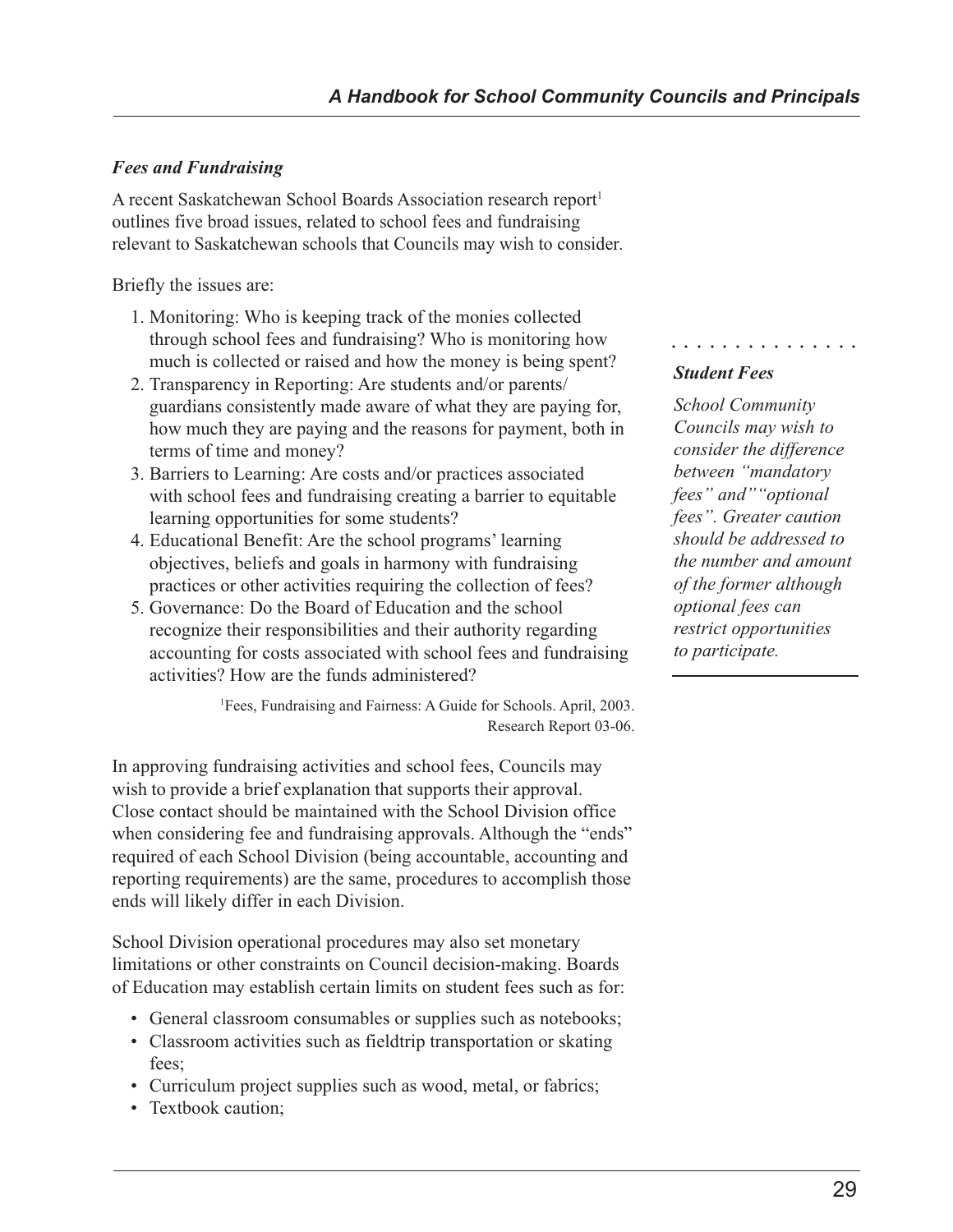- Student Representative Councils (SRC); and
- Extra-curricular activities.

Fundraising initiatives may also be limited in terms of purpose for which the funds may be used, type of initiative and amount to be raised. Keeping records is also important. For example:

- The Division may require written receipts to be given where that is practical. Where that is not, as in the case of a hotdog sale, a simple statement signed by at least two people describing how much total sales were for the event may satisfy the Division's needs. Those records would always have to be available;
- For disbursements, they should be done as much as is reasonable by cheque, with at least two signatures. In the case of cash, a receipt should be signed by the recipient and kept with the records of the activity;
- Any Bank accounts should be set up with the knowledge of the Division office. Every bank account should require two signatures;
- Cash should be held in a secure location;
- Records should be able to describe the source of the funds and the use of the funds; and,
- The records should be in such a condition that a report can be provided whenever one is required by the Division or by an auditor. A Board may describe a format that they require for reporting on fees and fundraising.

Although this area of responsibility may appear complex, School Division Administrators can provide a good deal of assistance and in many School Divisions the system of accounting and reporting is well established. The central concern for School Community Councils should, however, be on what they approve and why. The Learning Improvement Plan and School Community Profile provide Councils with a valuable local context as they go about their deliberations.

Appendix B, Section 4.0 provides an example a School Division's policy and regulations related to fundraising.

#### *Student Code of Conduct*

Most schools will have already established a Student Code of Conduct. Usually parents and students have provided a good deal of input to the Code's development and support the articles of the Code. School Community Councils should seek the Principal's advice about the need to review the Student Code of Conduct as it may be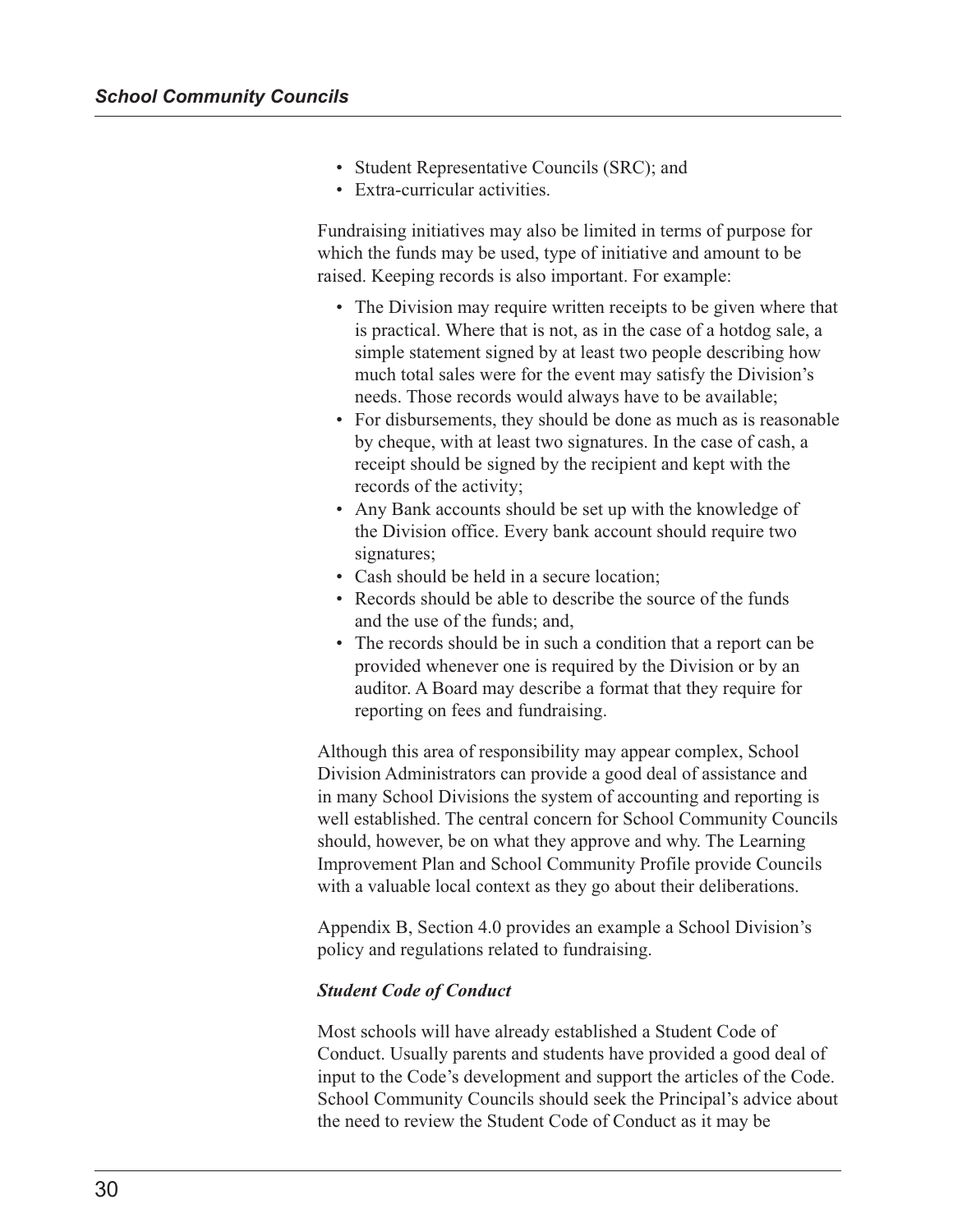satisfactory in its present form. On the other hand, the Principal and Council may believe this would be a good time to undertake a review and updating of the Code. Such a project takes time but does provide an opportunity for student and parent engagement in the life of the school. In either case, the Council will need to discharge its responsibility to provide its approval for the Student Code of Conduct.

# **3.1.4 Taking Action on School Community Counci Initiatives**

School Community Councils take action to engage parents and community, to develop shared responsibility for child and youth learning and well-being, and to fulfil their responsibilities within the Learning Improvement Plan. The central purpose of School Community Councils is to encourage and support the involvement of parents and community as partners to improve student learning and well-being. For example, by engaging parents in their children's learning the Council can enhance the family's contribution to student success; by developing shared responsibility for well-being the Council can mobilize the community's contribution to student health and social development; and, by responding to student personal needs the Council can remove barriers to students' access to learning opportunities.

The actions that Councils take focus on their areas of responsibility. In the initial years or as communities change, Councils will take action to better understand their community. It may take a full year of work to develop and refine a School Community Profile. Gathering information and consulting with others about what it means and how it can be used to improve learning and well-being of children and youth is challenging work that takes time. Similarly, as the Learning Improvement Plan is developed Councils will take action by seeking the input of parents, community members, and agencies that work with the school. The same is true as Councils prepare the advice they may be asked to provide to the Board of Education.

As well, School Community Councils may take on specific implementation responsibilities within the Learning Improvement Plan. These might be to inform parents about ways they can contribute to their children's environmental awareness or reinforce at home the numeracy skills learned at school, to establish a family literacy program, or to support community agencies in the development of recreation opportunities for disabled youth.

Achievement of the Learning Improvement Plan, however, is a shared responsibility. For most components of the Plan the

○○○○○○○○○○○○○○○

*School Community Council action plans focus on:*

- *each area of Council responsibility; and,*
- *the Council's part of the Learning Improvement Plan*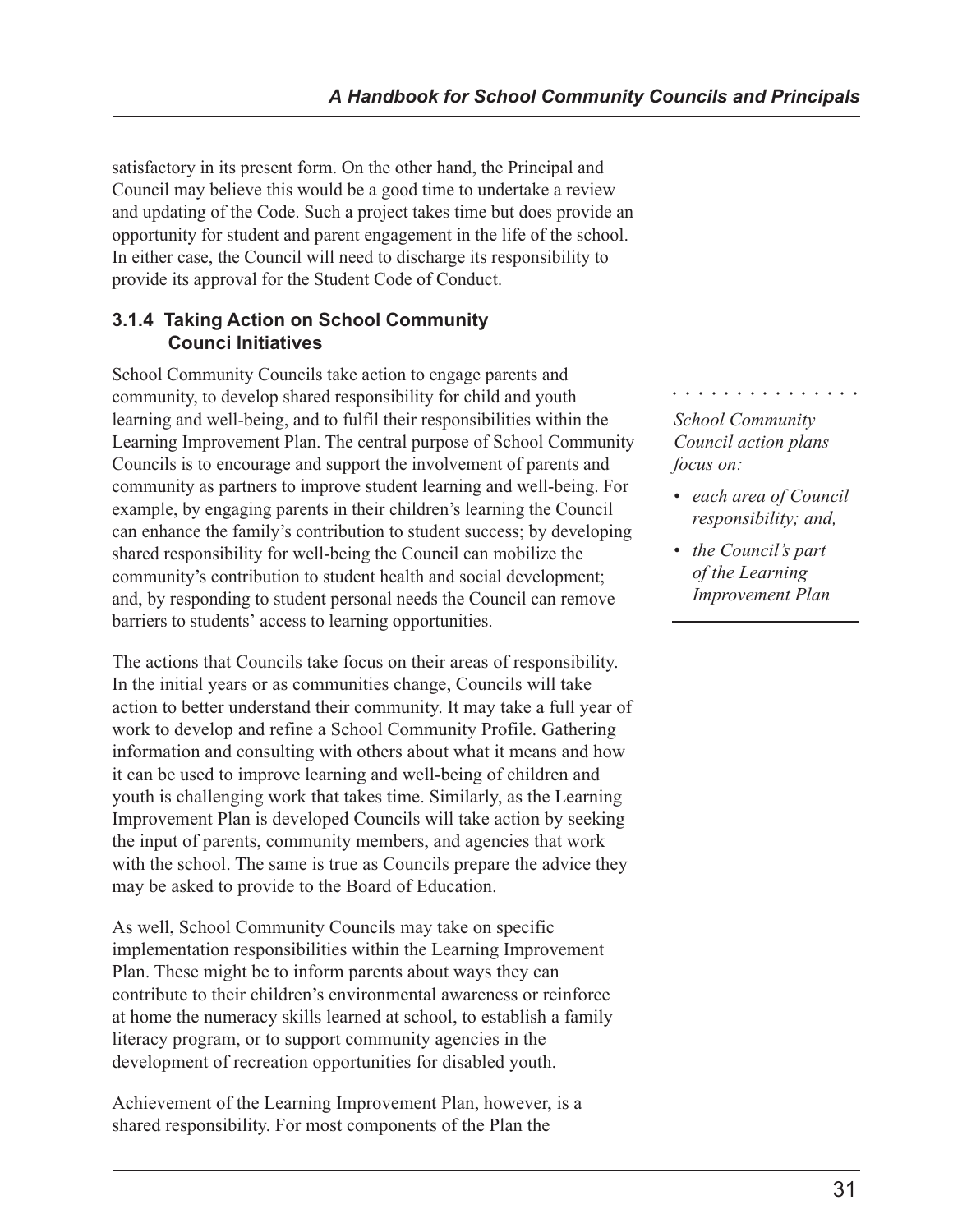responsibility will rest with the staff of the school. However, for those initiatives that may be more appropriately undertaken by the School Community Council and which, in consultation with the school and Board, it has been agreed can be undertaken by the Council, the Council should take responsibility. Those initiatives that might be shared with the school could include provision of parenting classes, establishing student tutoring support among community members, assisting families with Internet access, arranging for e-learning sites in the community and finding student summer work or community service opportunities. The School<sup>PLUS</sup> initiative presents a broad range of possible learning and well-being supports that might be shared by School Community Councils.

A key action component for Councils related to the Learning Improvement Plan is determining progress. The Council should keep track of how they are progressing on their initiatives within the Plan carefully and assist to focus attention on the agreed upon outcomes. Where a sense of shared responsibility has been established, information about progress can be used effectively to refine and improve the Plan and to make adjustments in the contribution the School Community Council might make. Similarly, the staff of the school relies on the data to inform their decisions and achievement of their responsibilities within the Learning Improvement Plan. It is in taking action on the Plan that improvement in learning and well-being will result. Keeping track of progress ensures that everyone pays attention to the directions and commitments included in the Plan.

#### *3.1.5 Reporting to Parents and the Community*

School Community Councils are an important part of school division governance and a critical connecting link between the school and community. The strength of the connection depends heavily upon Councils' communications or their "reporting" practices. Many Boards will have a communication plan, including strategies and communication channels in place and Councils will want to make sure they are aware of the Boards expectations in this area. In their everyday activities Council members and Council as a whole will also want to consider how they will speak and listen to parents and community. At every meeting and in every decision Councils must ask themselves, "How will student learning or well-being be improved by the decision we make?" They may also wish to ask themselves:

• Do we understand the interests of parents and community members in the issue before us?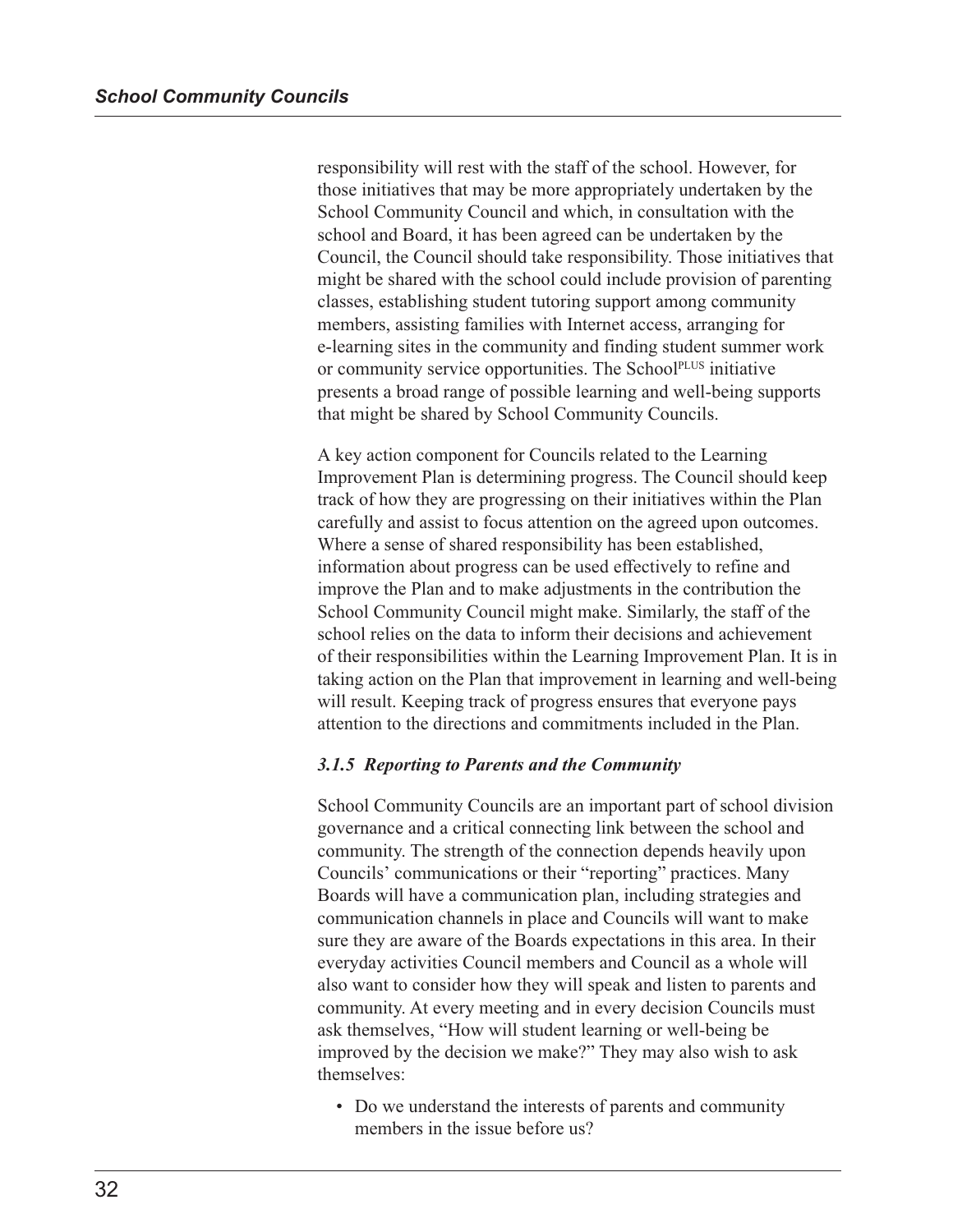• What do parents and community members need to know about this decision?

# **3.1.5.1 Effective Communications**

While School Community Councils are responsible for providing parents and community members with an Annual Report (see below "Reporting on Progress"), Councils also keep parents and community members informed of progress related to Council initiatives throughout the year.

Effective communication is crucial as Councils work towards developing shared responsibility for the learning success and wellbeing of children and youth and in achieving increased involvement of parents and community members in school planning and improvement processes. Effective communication is also important to the successful operation of the Council itself.

In order for Councils to function well, Members will need to communicate their ideas to others. By developing a climate of open, honest communication where everyone feels his or her views are respected, Councils can create a positive communication environment. Councils can also support effective communication by developing their communication channels and implementing a communication plan.

# **3.1.5.2 Channels of Communication**

Developing effective communication channels will benefit Councils in a least two ways. Firstly, as channels are used and refined Councils will spend less time on routine matters of communication. Secondly, well-developed channels of communication mean that Councils can be more confident that the information that they wish to communicate is reaching the desired audience. As mentioned above Boards may provide Councils with support in this area. Examples of some important communication channels are also described below.

# *• Among Council Members*

It is important to ensure that the School Community Council Chairperson, Members of Council committees and individual Council Members are accessible to each other. Committee Members or Council Members with questions, issues, or simply agenda items to add to the next meeting's agenda will need to know how to contact the Chairperson. It is a good idea to develop a list of contact numbers, addresses, e-mail addresses for all Council Members at the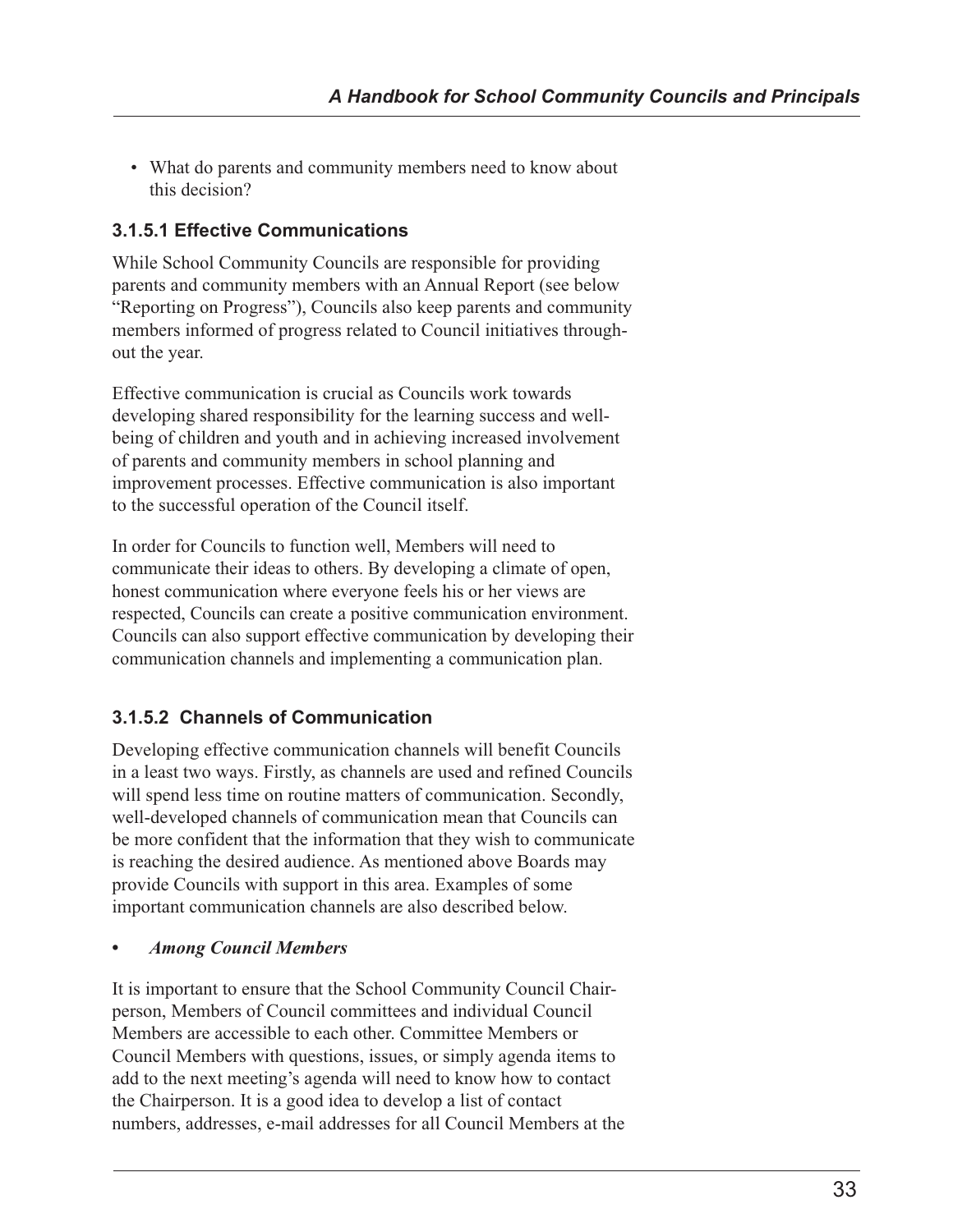beginning of the year and to distribute the list to all Members. As Council committees form, a similar process may be followed.

#### *• With the Principal*

The Principal of the school is not only a valued member of the School Community Council but also plays a key leadership role within the school. It is therefore important that School Community Councils establish a good working relationship with the Principal of the school. To accomplish this, the School Community Council Chairperson and the Principal may need to develop an effective way to communicate outside of regular meetings. Important areas to consider include how each would like to receive routine information and a procedure for what is to happen when a response to a question or matter is needed quickly.

#### *• With the Community*

It is essential that School Community Councils create channels of communication between the Council and the community they represent. Councils may wish to consider a number of routine ways that they believe will be the most effective means to communicate with the community. Councils might also consider what types of communication channels they wish to have available in the event that they need to provide the community with information on an urgent basis and what channels might be most effective when they want to receive immediate feedback.

#### *• With other Councils, Organizations and Agencies*

Councils may wish to develop a network that allows them to share information and ideas and connects them to new developments in the larger community. Networking can occur in a number of ways – for example, through meetings, teleconferencing, or e-mail. There may be existing networks that Councils can join. At the beginning of the school year, Councils may wish to explore what networking opportunities they would like to explore.

#### *• With the Board of Education*

The Board of Education of the School Division is responsible for establishing a School Division Senior Administrative Contact for each School Community Council in the Division and, as mentioned previously, Boards may also have an established communication plan, including preferred channels and strategies. However, Councils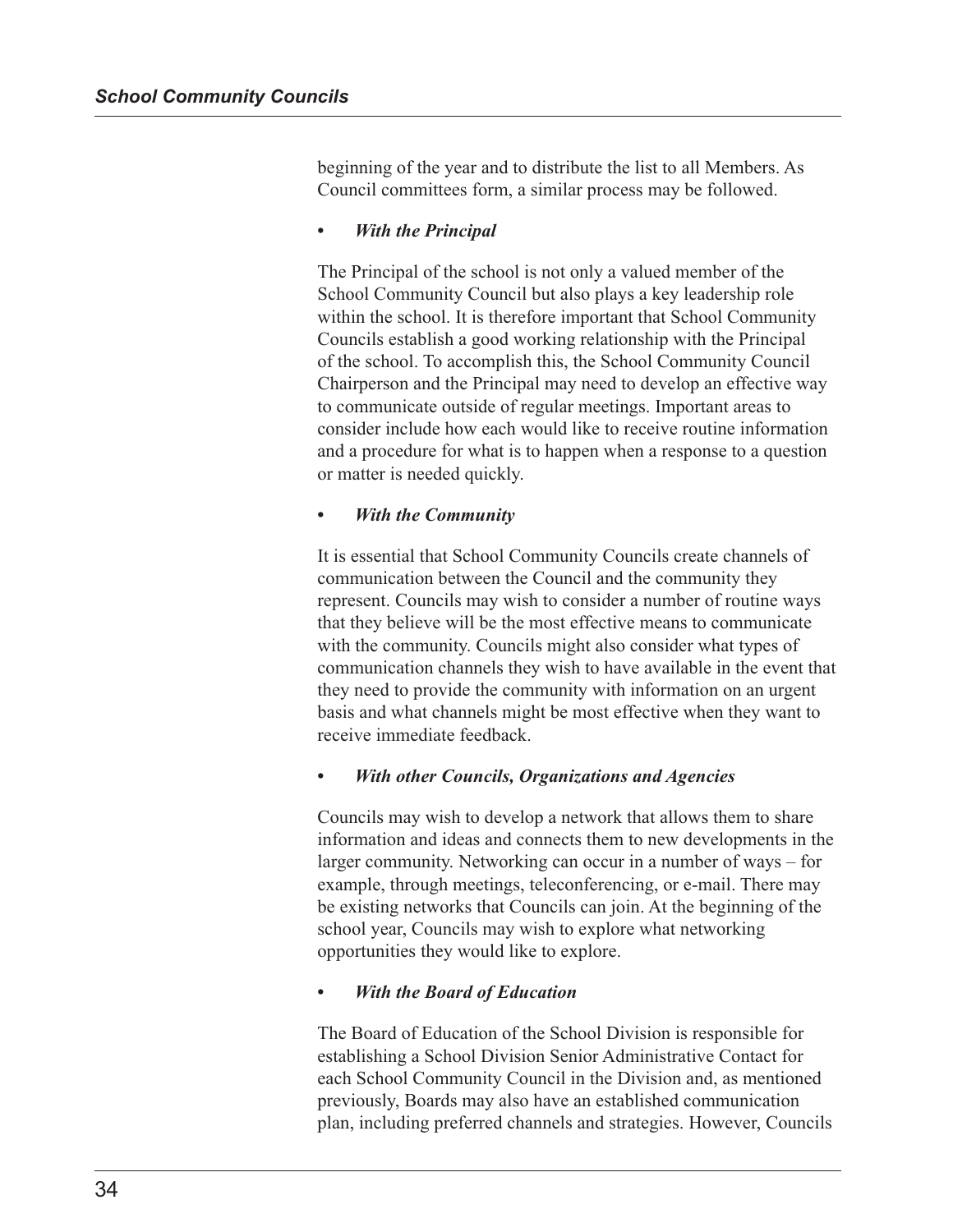may also wish to consider what other channels of communication might be created to allow Councils routine access to general information they may require to function. For example, some Boards have websites where news, notices, policies and other educational data are available. Others may send routine e-mails to Councils to keep them up-to-date. Boards may also want to listen to Councils and seek their advice on major governing policy questions.

# **3.1.5.3 Communication Planning and Strategies**

School Community Councils need an overall communication plan, including strategies that will provide direction in all areas of communication. To create a plan Councils might consider the following<sup>1</sup>:

- The audiences they wish to communicate with;
- Issues that require consultation;
- Key messages the Council wants to send;
- Communication strategies and processes that will be most effective;
- Ways of dealing with feedback from the community;
- Who will develop the plan; and,
- How the plan will be shared with others.

Possible communication strategies include:

- Posting Council minutes on the school website;
- Hosting special events that bring the community into the school;
- Making use of regular mailings to include School Community Council information;
- Encouraging Members of Council to speak at school functions and functions in the community;
- Making personal contact with parents and community members by phone or at special meetings;
- Making use of public service announcements and other forms of free radio, TV and newspaper advertising; and,
- Posting notices in churches, community centers and local businesses.

To determine the communication strategy or process that would be most effective for a given situation planners should ask themselves:

- Who needs to know this? Which community members or groups need to be informed?
- Are there any gaps in our plan? Are there some groups or individuals we are missing that we should be communicating with?
- Are there some existing communication networks we can tap into?

<sup>1</sup> Adapted from School Councils: A Guide for Members, 2002. Ontario Ministry of Education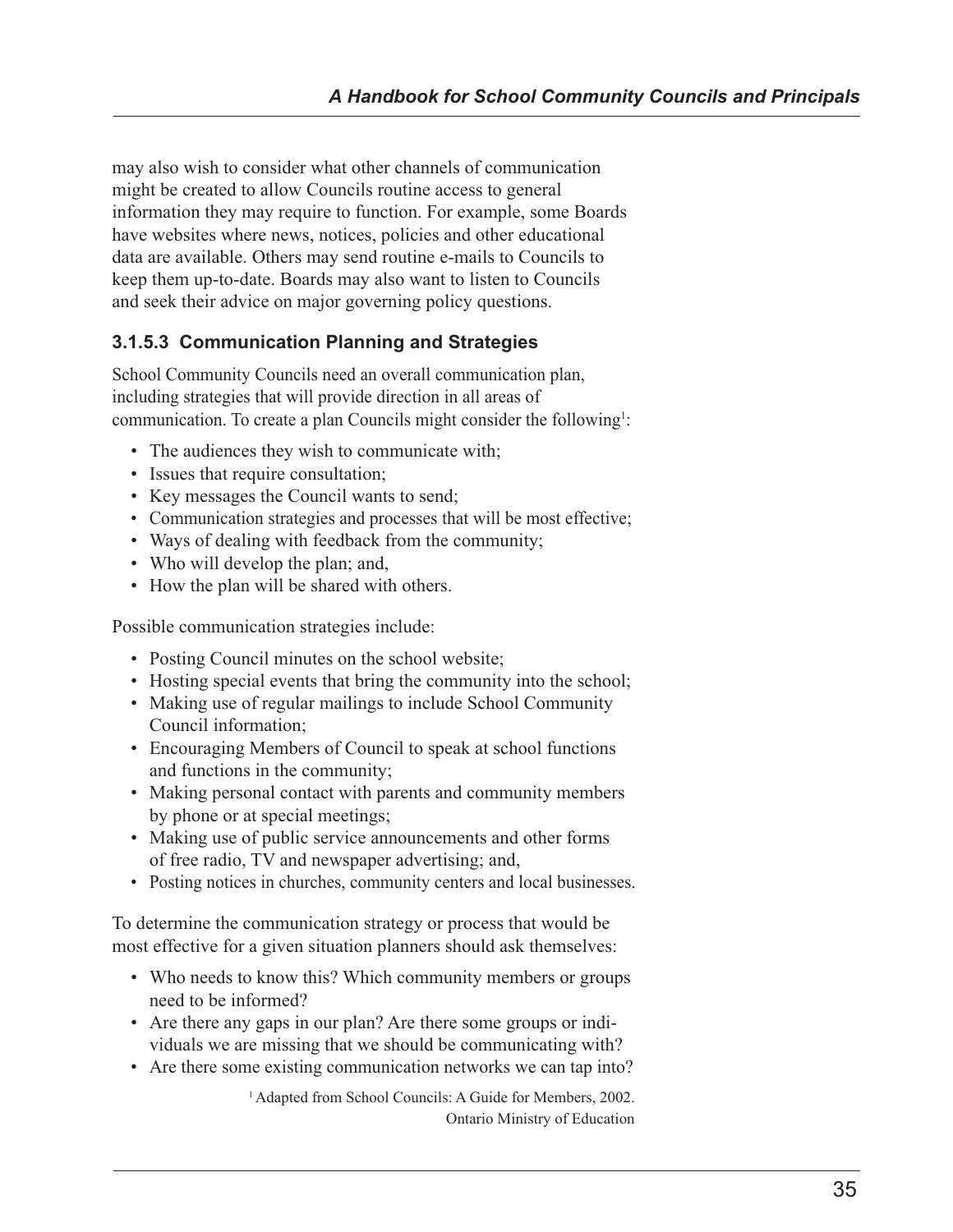You may wish to include in your plan:

- Specific strategies to involve family and community members who are generally missed using other strategies;
- Ways of obtaining feedback from parents, community members, the Principal, school staff and the Board on communication strategies/processes/practices that might be improved or other strategies that might be included in your plan;
- Two to four communication priorities for the current year; and
- Ways of assessing the effectiveness of your Council's communication strategies and revising the plan for the following year.

# **3.1.5.4 Reporting on Progress**

Steven Covey suggests that our effectiveness in any given activity often depends upon our understanding of the outcomes or ends we hope to achieve by engaging in that activity.

Councils can focus on what they want to achieve, their "end in mind", by beginning to create a working draft of their Annual Report during the early days of their term. Some broad categories Councils might take into account include:

- Efforts/initiatives undertaken related to each of the responsibilities of the Council including:
	- An outline of the Learning Improvement Plan including initiatives Council has undertaken as part of the Learning Improvement Plan and intended outcomes of these initiatives;
	- An outline of initiatives taken outside of the Learning Improvement Plan and intended outcomes of these initiatives; and
	- Advice provided by the Council related to school fees, fundraising and the Student Code of Conduct.
- A description of participation in consultative processes undertaken by the Council; and,
- Expenditure of funds related to the operation of the School Community Council.

As the year progresses Council's can amend their "working draft" to reflect the circumstances they encounter.

*"Begin with the end in mind."*

○○○○○○○○○○○○○○○

Steven Covey,1989. *The Seven Habits of Highly Effective People*. New York, New York: Fireside Press.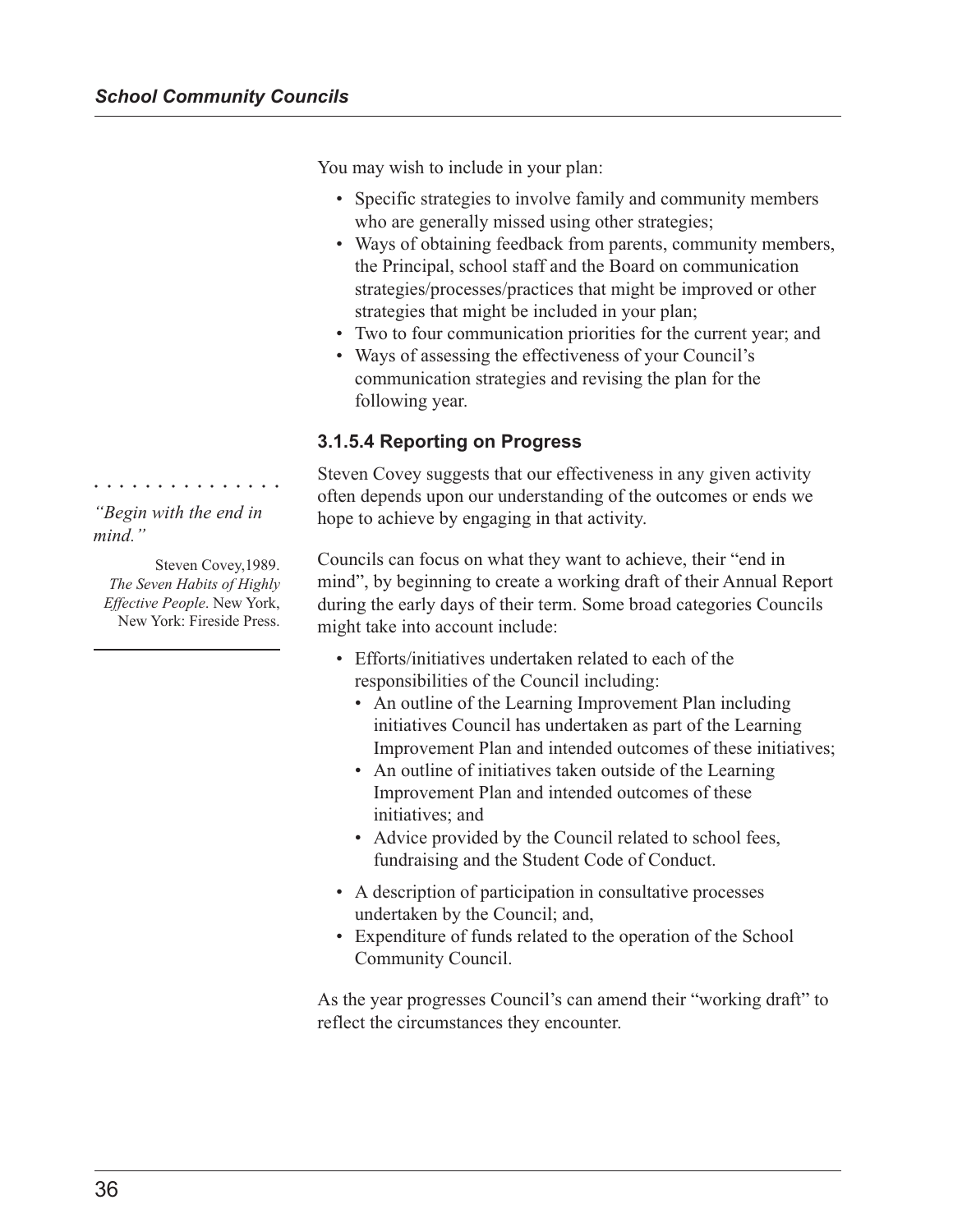A sample format for an Annual Report is provided below.

| <b>School Community Council Annual Report</b>                                                                                                                                                                                                        |                    |  |
|------------------------------------------------------------------------------------------------------------------------------------------------------------------------------------------------------------------------------------------------------|--------------------|--|
| Name of School                                                                                                                                                                                                                                       | Date of Submission |  |
| 1. Begin with a positive opening statement addressed to<br>parents and the school community, including an open<br>invitation to attend all School Community Council<br>meetings.                                                                     |                    |  |
| 2. List the names and positions of the Council including their<br>representation (parents, students, First Nations, staff,<br>community) and whether they are Officers of the Council.                                                               |                    |  |
| 3. Name, identify, and acknowledge the efforts and<br>commitment of outgoing School Community Council<br>Members from the previous year.                                                                                                             |                    |  |
| 4. List the dates of the previous year's Council meetings,<br>as well as any information about upcoming meetings.                                                                                                                                    |                    |  |
| 5. Attach a copy of the Learning Improvement Plan and<br>describe progress to date. Acknowledge involvement of<br>community members and others related to each of the<br>initiatives falling under the School Community Council's<br>responsibility. |                    |  |
| 6. Describe progress on other initiatives undertaken by the<br>School Community Council.                                                                                                                                                             |                    |  |
| 7. Describe any fundraising activities and/or school fees the<br>School Community Council has approved. Provide a<br>financial statement related to these activities.                                                                                |                    |  |
| 8. Include a copy of the Student Code of Conduct and note<br>any changes that Council has approved.                                                                                                                                                  |                    |  |
| 9. Include a financial statement describing all monies spent<br>by Council.                                                                                                                                                                          |                    |  |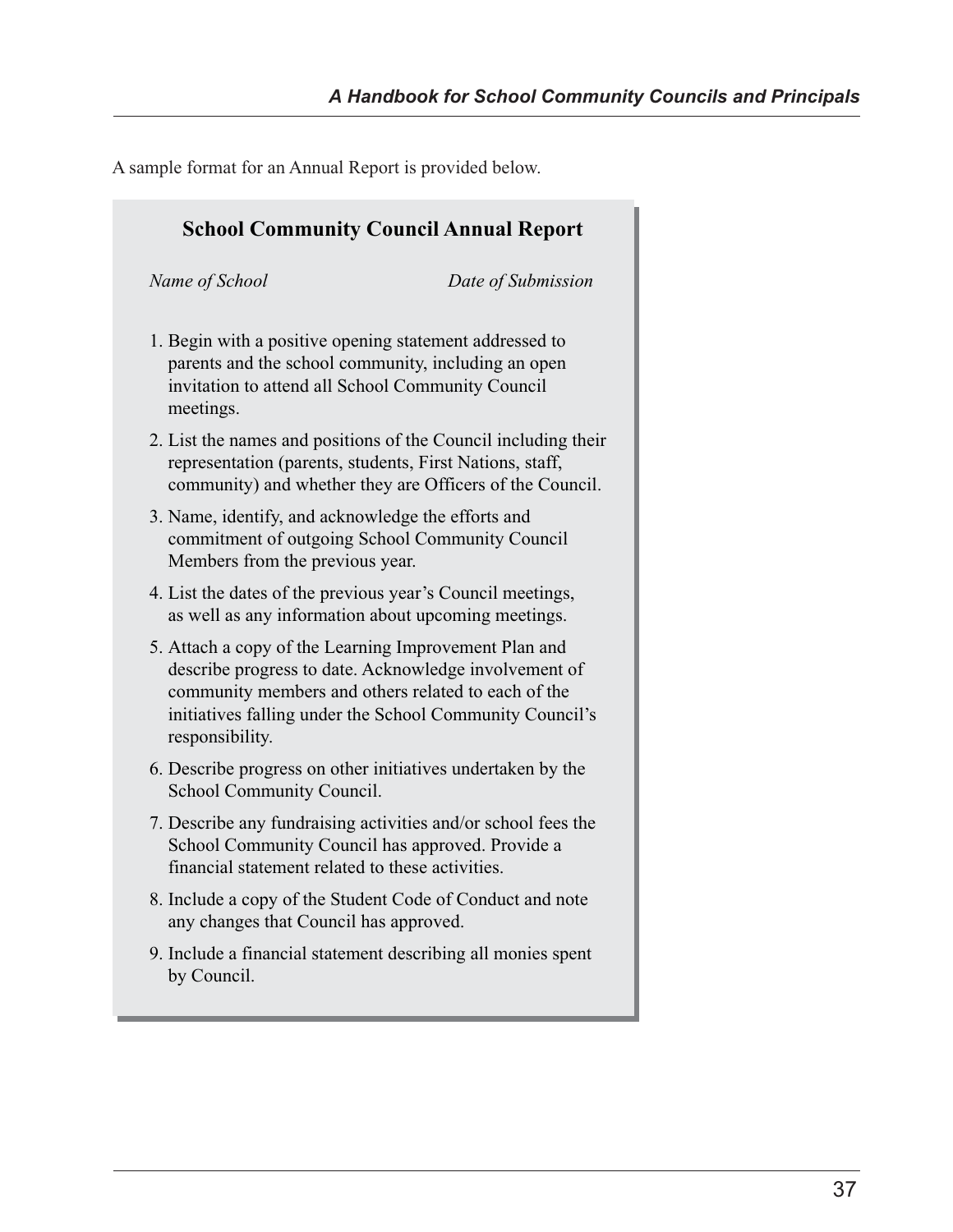# **3.1.6 Building School Community Council Capacity**

# **3.1.6.1 Planning to Improve**

Like other levels of governance, School Community Councils are largely responsible for their own growth and improvement. Creating processes that allow Councils to assess their ongoing operations throughout the course of the year can help them keep track of opportunities for growth as well as areas that may need future attention. Councils may wish to create generic evaluation forms that can be adapted to help them evaluate their progress on each of the initiatives they undertake.

A sample evaluation form follows.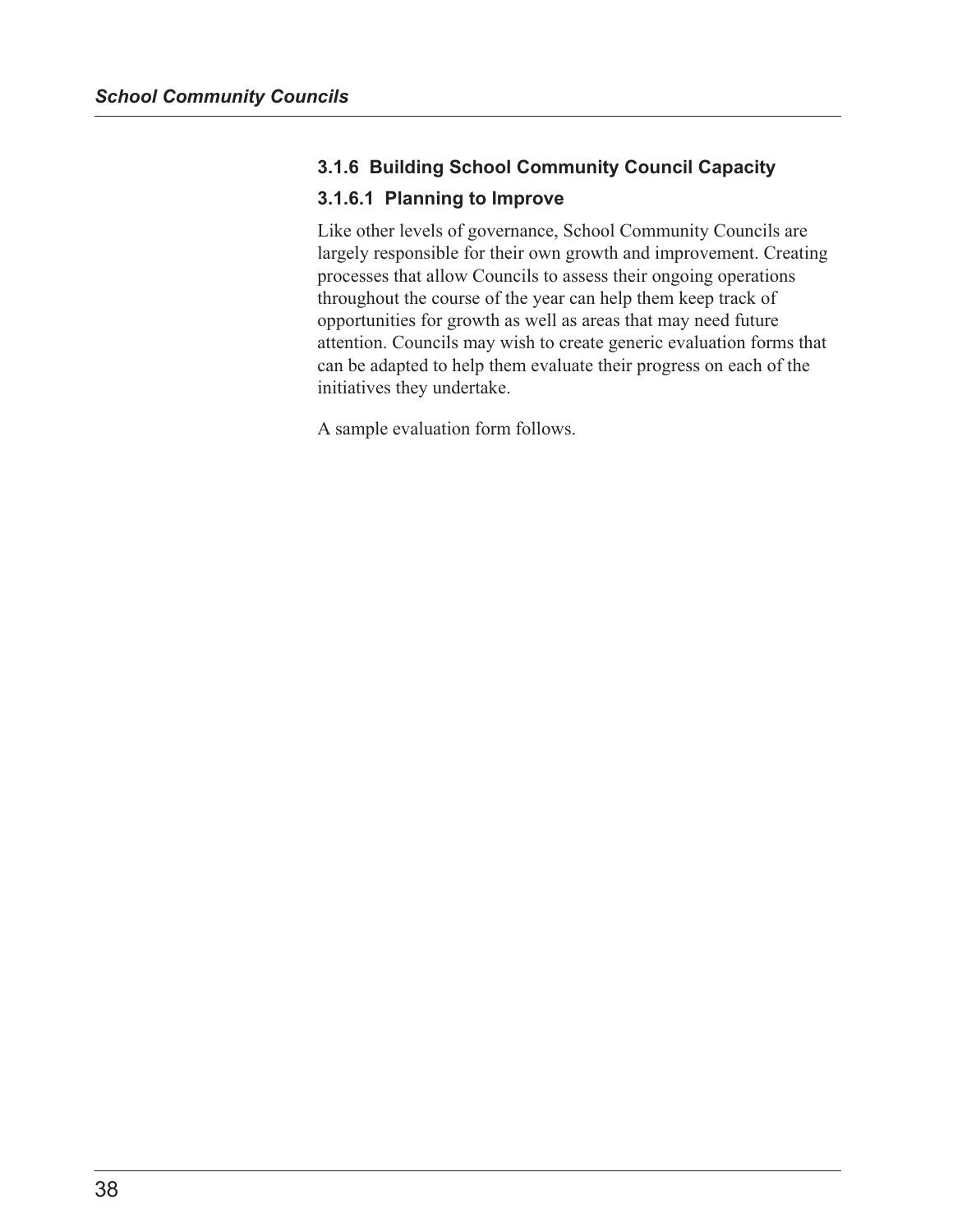# **School Community Council Evaluation Form**

*Name of School Date*

#### *Reporting to Parents and the Community*

The purpose of School Community Councils is to develop shared responsibility for the learning success and well-being of all children and youth, and encourage and facilitate parent and community engagement. As one way of fulfilling our purpose the School Community Council reports to parents and the community.

We are interested in your opinion about ways we are reporting that are working, areas we could improve and opportunities you think there may be for growth.

\_\_\_\_\_\_\_\_\_\_\_\_\_\_\_\_\_\_\_\_\_\_\_\_\_\_\_\_\_\_\_\_\_\_\_\_\_\_\_\_\_\_\_\_\_\_\_\_\_\_\_

\_\_\_\_\_\_\_\_\_\_\_\_\_\_\_\_\_\_\_\_\_\_\_\_\_\_\_\_\_\_\_\_\_\_\_\_\_\_\_\_\_\_\_\_\_\_\_\_\_\_\_

\_\_\_\_\_\_\_\_\_\_\_\_\_\_\_\_\_\_\_\_\_\_\_\_\_\_\_\_\_\_\_\_\_\_\_\_\_\_\_\_\_\_\_\_\_\_\_\_\_\_\_

\_\_\_\_\_\_\_\_\_\_\_\_\_\_\_\_\_\_\_\_\_\_\_\_\_\_\_\_\_\_\_\_\_\_\_\_\_\_\_\_\_\_\_\_\_\_\_\_\_\_\_

\_\_\_\_\_\_\_\_\_\_\_\_\_\_\_\_\_\_\_\_\_\_\_\_\_\_\_\_\_\_\_\_\_\_\_\_\_\_\_\_\_\_\_\_\_\_\_\_\_\_\_

\_\_\_\_\_\_\_\_\_\_\_\_\_\_\_\_\_\_\_\_\_\_\_\_\_\_\_\_\_\_\_\_\_\_\_\_\_\_\_\_\_\_\_\_\_\_\_\_\_\_\_

Keeping in mind our purpose: Please describe things that your think are working well:

Please describe areas where you think there could be improvement:

Please describe what you see as opportunities for growth:

Thank you for comments!

If you would like a Council Member to contact you please fill in your name, phone number/or e-mail address below:

\_\_\_\_\_\_\_\_\_\_\_\_\_\_\_\_\_\_\_\_\_\_\_\_\_\_\_\_\_\_\_\_\_\_\_\_\_\_\_\_\_\_\_\_\_\_\_\_\_\_\_

Name Phone# and/or e-mail

or

If you wish to contact a Council Member regarding your comments or another matter, we can be reached at: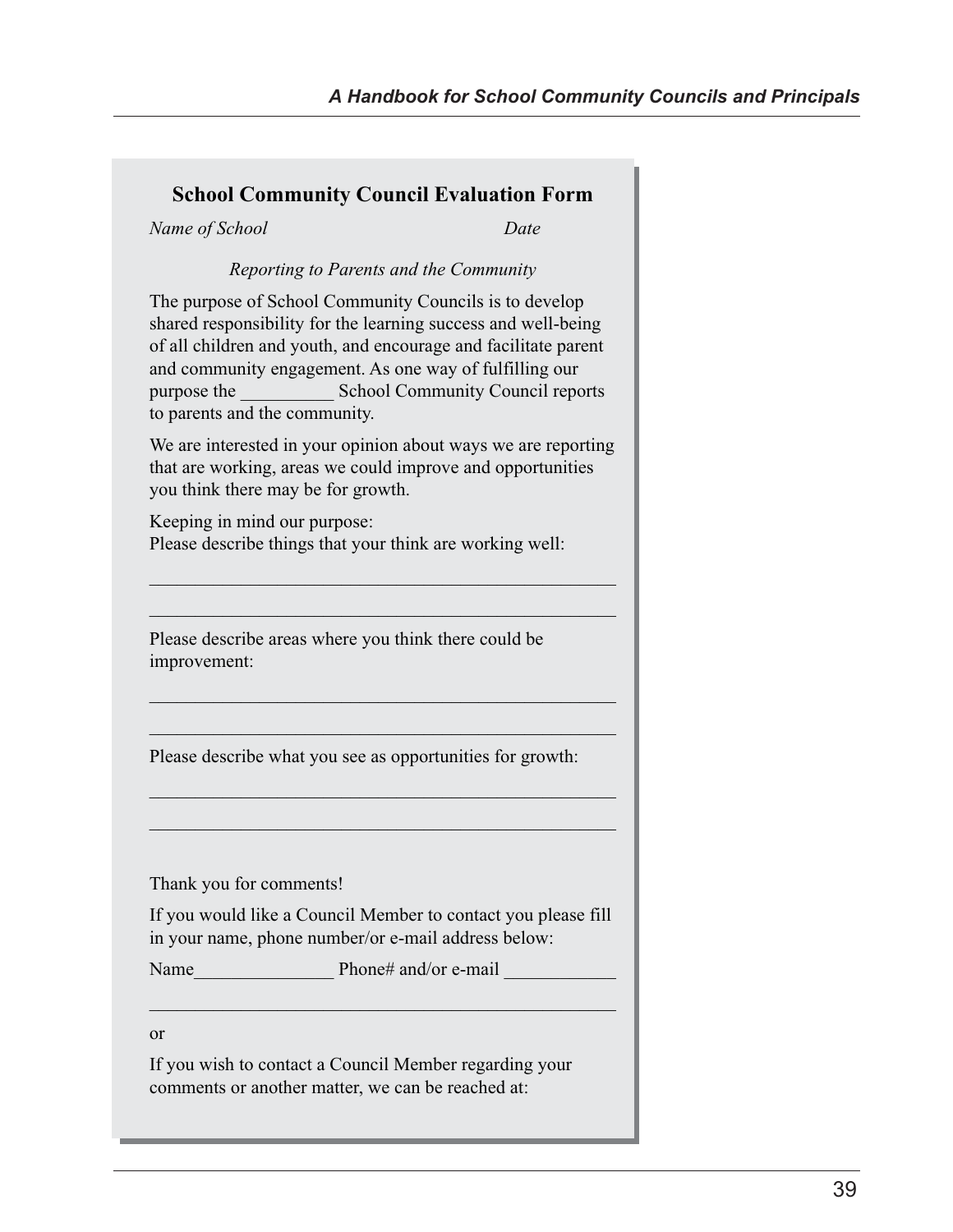Councils may also wish to ask for feedback less formally such as:

- **•** Including some time at the end of each meeting or other Council-sponsored initiative for parents and community members to comment;
- Placing a School Community Council "suggestion box" in a prominent area in the school; and,
- **•** Creating a Council committee whose role is to routinely call parents and community members to solicit feedback on Council operations and initiatives.

After collecting feedback Council Members to may wish to ask themselves:

- **•** What is working well?
- **•** What areas need immediate attention?
- **•** What areas need do we to attend to in the future?
- **•** What opportunities are there for growth?

A chart, such as the one below may help Councils keep track of feedback and planning.

|                                          | <b>Immediate</b> | <b>Future</b> | <b>Action</b><br><b>Planned</b> | <b>Results</b> |
|------------------------------------------|------------------|---------------|---------------------------------|----------------|
| <b>Working Well</b>                      |                  |               |                                 |                |
| <b>Areas Needing</b><br><b>Attention</b> |                  |               |                                 |                |
| <b>Opportunities</b><br>for Growth       |                  |               |                                 |                |

## *Planning to Improve*

A third way Councils may wish to assess their ongoing operations is by considering how their operations compare to the following characteristics related to school council effectiveness.

#### *Representative1*

The election process is designed to ensure that the School Community Council membership is representative. However, it may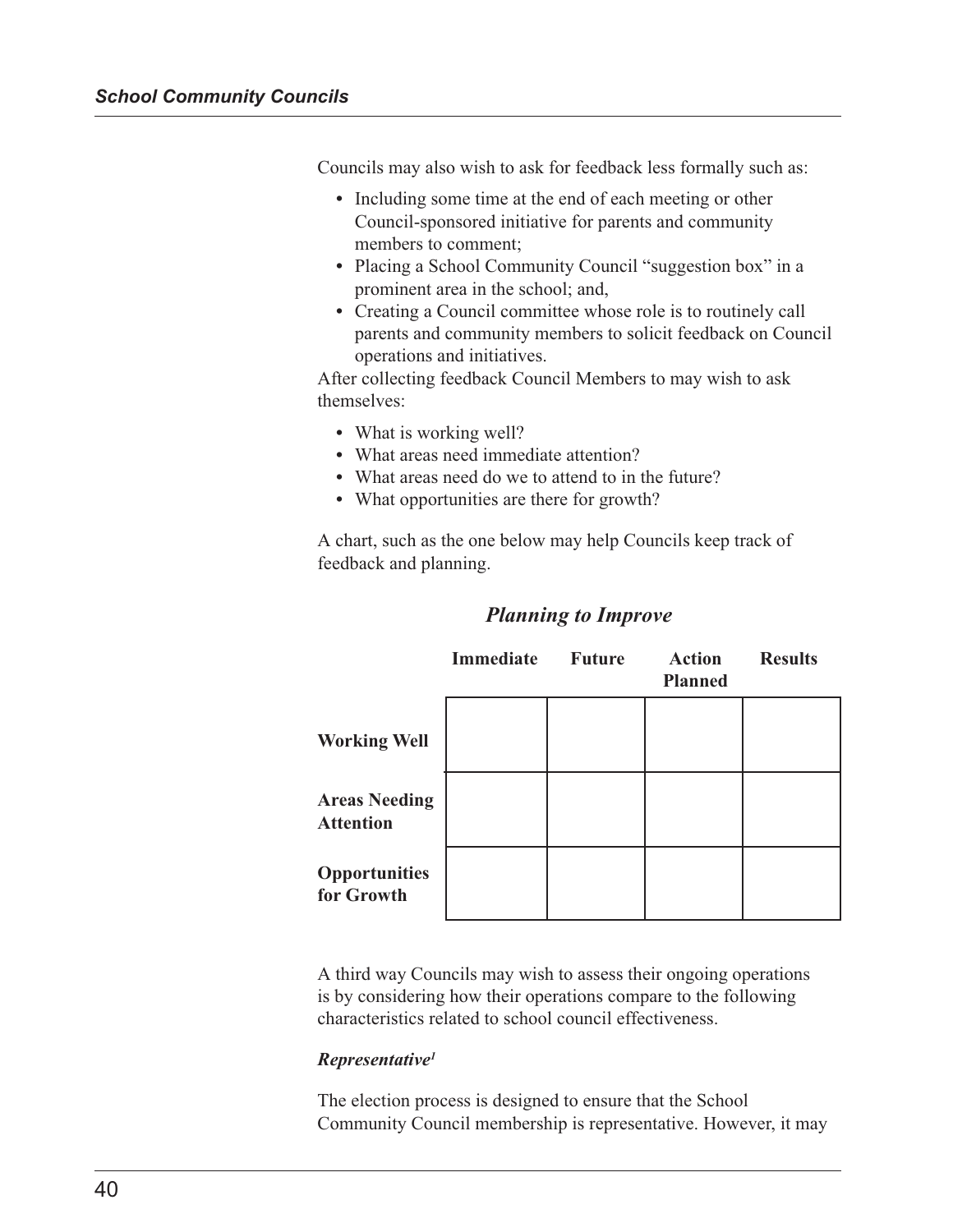also be necessary to take special measures to recruit Council Members that represent different segments of the school population or to create *ad hoc* committees or task forces in order to ensure that all voices have the opportunity to be heard.

# *Clear Understanding of Purpose*

An effective School Community Council keeps to its purpose:

- to develop shared responsibility for the learning success and well-being of all children and youth; and,
- **•** to encourage and facilitate parent and community engagement in school planning and improvement processes;

when conducting all Council activities.

### *Well Defined Roles and Responsibilities*

Each School Community Council Member is aware of his/her responsibilities. Ongoing training in areas such as effective practices and teamwork are a priority.

### *Action-Oriented Meetings*

School Community Councils are guided by well-conceived agendas. Decisions are made and plans of action developed and implemented. Actions provide evidence to Council Members and parents and community members that Council meetings are worth their time and effort.

#### *Recognition of Council Members and Others*

Each School Community Council Member has a personal sense of accomplishment and receives public recognition for his/her contributions. Council Members make sure parents and community members, school staff and others are also recognized and thanked for their contributions.

# *Evaluation*

The School Community Council continually keeps track of its operations and evaluates contributions of all initiatives it undertakes.

> Adapted from Barbara Hansen's *School Based Improvement: A Manual for Training School Councils* 1999.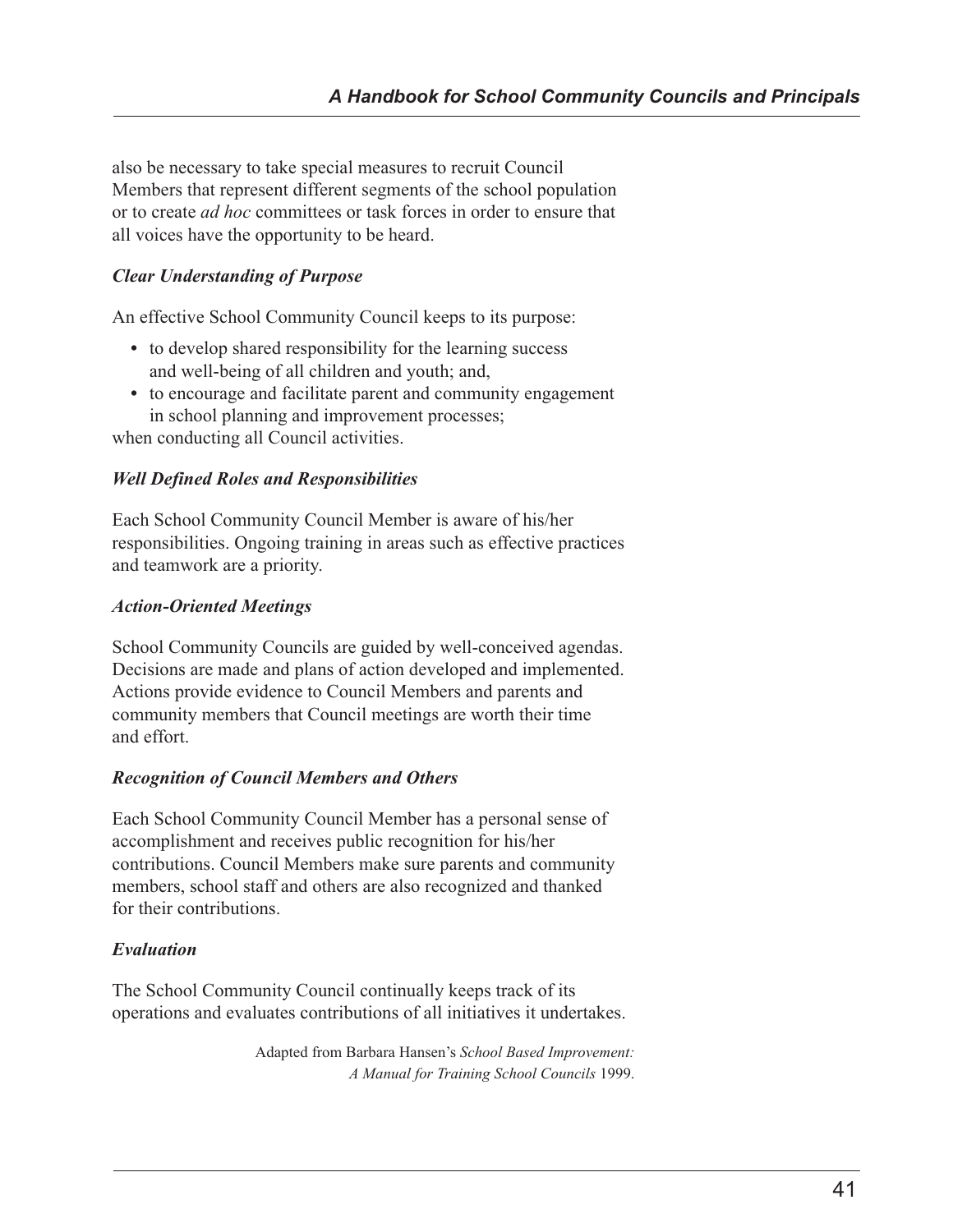#### **3.1.6.3 Learning from Others**

School Community Councils may wish to look for opportunities to network with other Councils in their School Division. Networking allows Councils to share best practices, to find out about new opportunities for growth, and to feel supported and connected to others who are working towards the same aim. Networking might occur in a number of ways such as through e-mail, teleconferencing or face-to-face meetings.

The responsibility for developing networks may fall to the School Community Council Chairperson. Early in the school term, the Chairperson of the Council might send a letter to other Council Chairpersons in the area expressing the Council's wish to exchange information. Councils may also invite other Council's in their area to participate in workshops of mutual interest. Sharing information regularly with other Councils can help build mutually beneficial relationships.

#### **3.1.6.2 Opportunities to Build Capacity**

Building capacity is about enhancing the ability of the School Community Council to fulfil its role and responsibilities. It is about understanding responsibilities and learning how to work together. More specifically, by being better at their job, Councils can better support improvement of student learning outcomes and the wellbeing of children and youth.

Councils can build capacity by attending workshops, participating in community forums and by taking time to read and discuss what they have learned. Councils can also review the feedback they have received to help them decide which opportunities may be most worthwhile.

Councils have a special responsibility to be knowledgeable about their communities and the children and youth that are served by the school. Community groups and agencies, municipal council committees, Health District programs and business community initiatives will all be of interest to School Community Councils and may be considered as learning opportunities.

## **3.1.6.4 Council Member Succession, Recruiting and Mentoring**

With the exception of the first year Councils are in operation, the term of office for School Community Council Members is two years.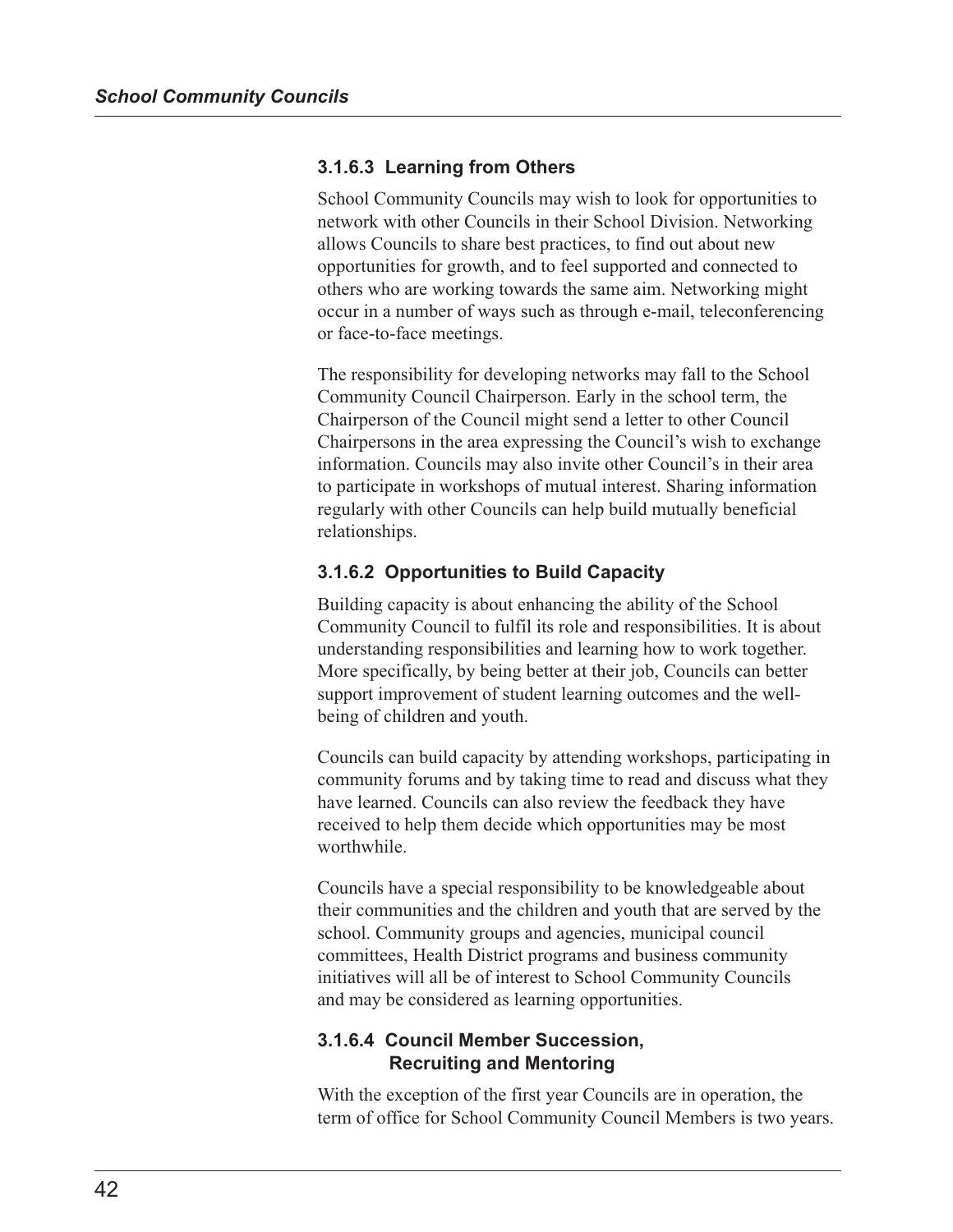In order to maintain continuity Councils will likely wish to give some thought to succession planning.

Early in their mandate Councils may wish to think about how they might go about recruiting parents and community members to fill Council vacancies that come about during a term or to stand for election the following year. One way to begin such a process is to review the current needs of the school and consider the knowledge and skills that Council Members might require to fulfil their responsibilities related to those needs.

Succession planning for School Community Council Officers is also important. These positions often include extra responsibilities and the learning curve for those new to such a position can be quite steep. Councils may wish to begin by creating a short "job description" (see "Structure and Officers" section 3.2.1) that outlines what the Officer positions entail. Current Council Officers may also consider "mentoring" those who they think may be interested in holding such positions. Mentoring might include describing their experiences related to the role and responsibilities and encouraging possible recruits to "shadow" them as they go about their duties.

The Board or School Division Administration may already have a recruitment plan and that may be of help to Councils. Councils may also wish to consider creating a general recruitment plan that describes how they will go about finding Members who are representative of the school community. The Principal of the school may be able to help the Council by providing a description of the diversity within the student body of the school. Council Members may also wish to ask themselves:

- **•** Who belongs to our school community?
- **•** What is the racial and ethno-cultural composition of the community?
- **•** How will we encourage those from minority cultures or groups to consider sitting on Council?
- **•** What might be some of the barriers community members feel related to sitting on Council?
- How will we lower those barriers?

Another way to encourage parents and community members to consider a Council position is to invite them to sit on a Council committee. This can provide them with an introduction to the way Council works and help them see what they may have to offer.

# *Term of Office*

○○○○○○○○○○○○○○○

*The Term of Office for Members of Council is two years with no limit on the number of consecutive terms that may be served. Approximately one-half of the Representative Parent and Community Members are elected each year. In the first year, one-half of the Representative Parent and Community Members should be elected for two-year terms with the remaining Representative Parent and Community Members being elected for one-year terms.*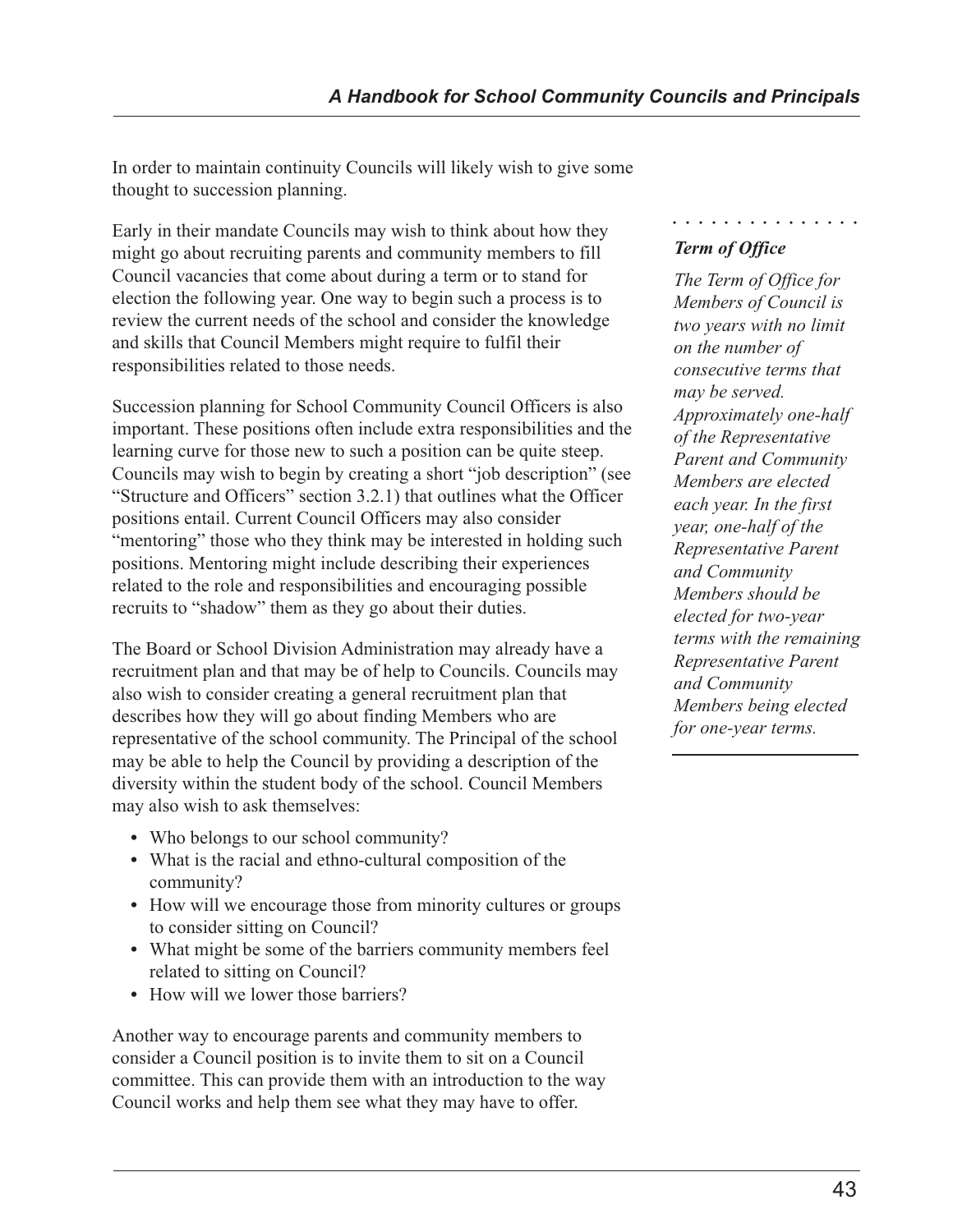# **Involving Hard to Reach Parents and Community Members1**

- Collaborate with other agencies that work with parents and community members of the population sector your Council wants involved.
- Involve grandparents and extended family members, encourage parents to bring a relative or friend to a Council meeting.
- Hold events outside the school building in accessible, non-threatening locations.
- Identify key community leaders an invite them to assist in communicating with parents and others.
- Provide translators for non-English speaking parents and community members at meetings.
- Serve refreshments at events.
- Have the school open for activities and events after hours.
- Provide a room in the school for parents and community members to get together.
- Deliver School Community Council newsletters to the home.
- Invite elders and resource people to the school and hold cultural events.

1 Adapted from:

L. Decker et.al. 1994Decker, L.E. Gregg, G. A., & Decker, V. "Developing parent partnerships in education: The community education philosophy in action. *Community Education Journal.* 12-16.

Saskatchewan Education. 1996. Building Communities of Hope: Best practices for meeting the learning needs of at risk and Indian and Metis students: Community schools policy and conceptual framework.

> Saskatchewan School Trustees Association. 1993. SSTA: *Indian and Metis education: 1993 forum.*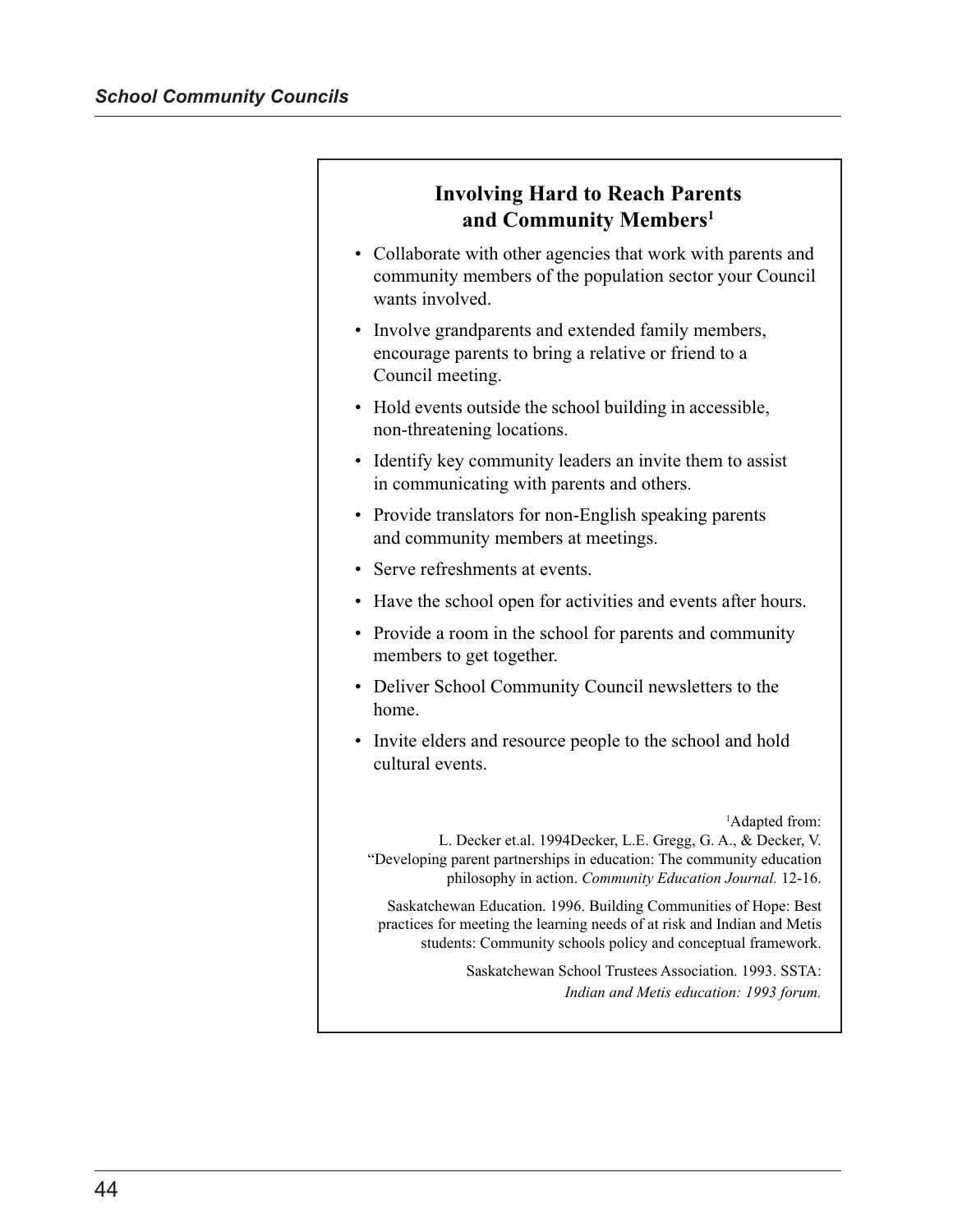# *3.2 Building a Constitution*

One of the first steps School Community Councils will take in order to fulfil their responsibilities is to begin the process of building a Constitution. The Constitution will support them in conducting their day-to-day affairs and become a structure that provides direction for their ongoing work and how they will relate to others. Submitting their Constitution to their Division Board of Education for approval, will provide Councils with a valuable opportunity for feedback as well as contribute to the development of an open and transparent relationship between Board and Council that is based on mutual understanding.

The provincial Policy Framework for School Community Councils suggests what a Council's Constitution should include. Information about each of these areas that may be of interest to Council Members as they develop their Constitution follows. A template for building a School Community Council Constitution is included in Appendix A, Section 1.0.

# **3.2.1 Structure and Officers**

The Provincial Policy Framework for School Community Councils states that a Council's Officers are to be elected from among its Representative Members (Parent, Community, Student and First Nations Members). Officers will include, at a minimum, a Chairperson, Vice Chairperson and Secretary.

# *School Community Council Constitution*

*• Structure and Officers*

○○○○○○○○○○○○○○○

- *• Schedule of meetings*
- *• Means of Public Consultation and Communication*
- *• Code of Conduct*
- *• Decision-making Processes*
- *• Complaints and Concerns Procedures*
- *• Evaluating Council Operations*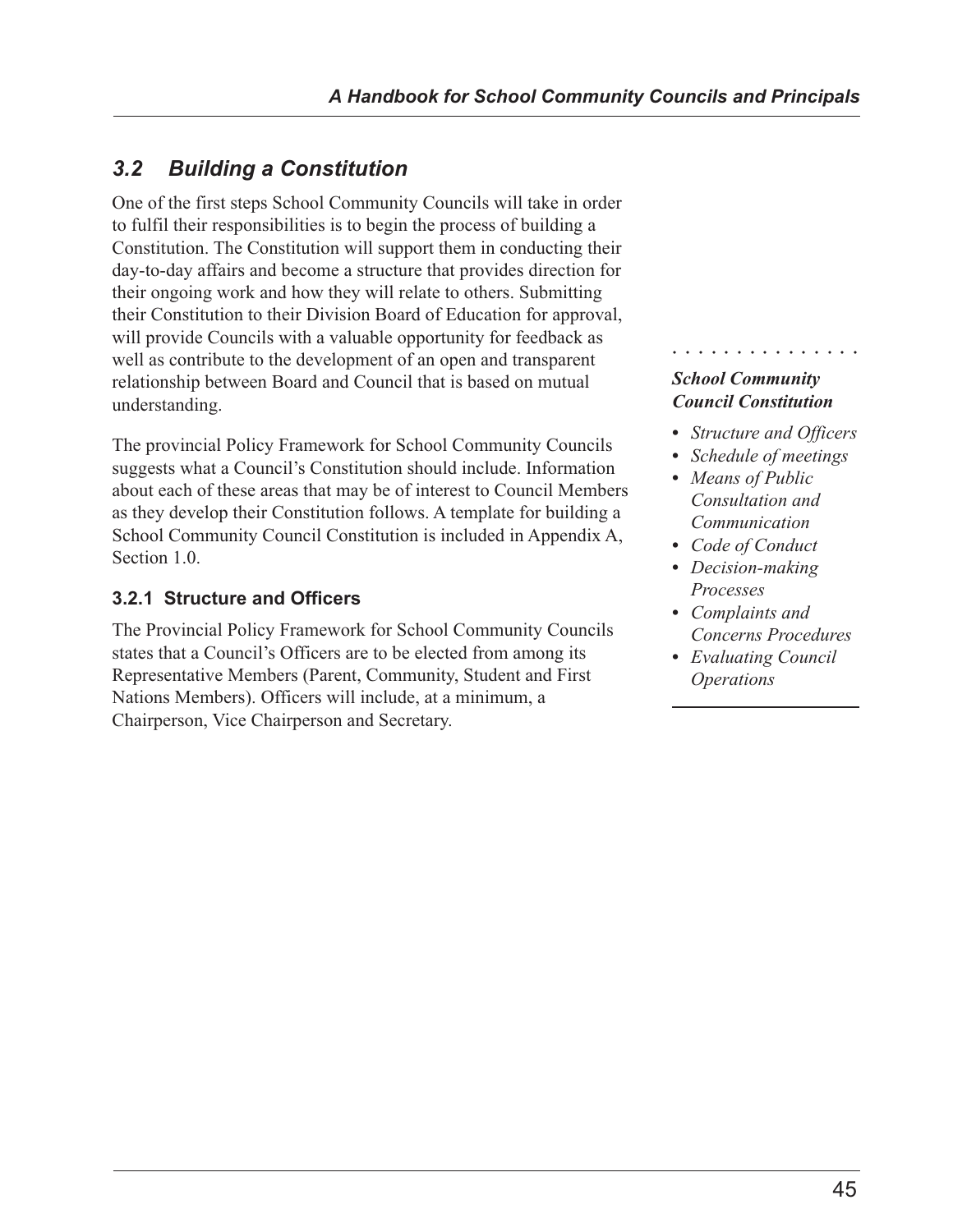| <b>Guide for Roles and Responsibilities</b><br>of Council Officers <sup>1</sup>                                                              |
|----------------------------------------------------------------------------------------------------------------------------------------------|
| The Chairperson will:                                                                                                                        |
| conduct meetings of the Council;                                                                                                             |
| ensure that all members have input to discussion<br>and decisions;                                                                           |
| prepare meeting agendas in consultation with<br>the Principal and other Council Members;                                                     |
| oversee operations of the Council;<br>٠                                                                                                      |
| • establish networks that support the Council; and,                                                                                          |
| act as a spokesperson for the Council.<br>٠                                                                                                  |
| The Vice-Chairperson will;                                                                                                                   |
| support the Chairperson in his/her duties, taking over<br>when the Chairperson is unable to attend;                                          |
| perform responsibilities assigned by the Chairperson; and,<br>$\bullet$                                                                      |
| normally become the Chairperson the following year.                                                                                          |
| The Secretary will;                                                                                                                          |
| take minutes at Council meetings;                                                                                                            |
| receive and send correspondence on behalf of the Council;                                                                                    |
| • take charge of any official records of the Council;                                                                                        |
| maintain a membership list of all the Members of the<br>$\bullet$<br>Council; and,                                                           |
| ensure that appropriate notice is given for all meetings<br>of the Council.                                                                  |
| Saskatchewan Education. 1997. Building Communities of Hope: Best<br>practices for meeting the learning needs of at risk and Indian and Metis |

*students: Implementation Handbook.*

Councils may also wish to include various committees within their structure. Committees can be internal and composed of School Community Council Members exclusively or be external and include other parents, community members or interested and knowledgeable individuals. By using external committees School Community Councils can encourage more general parent and community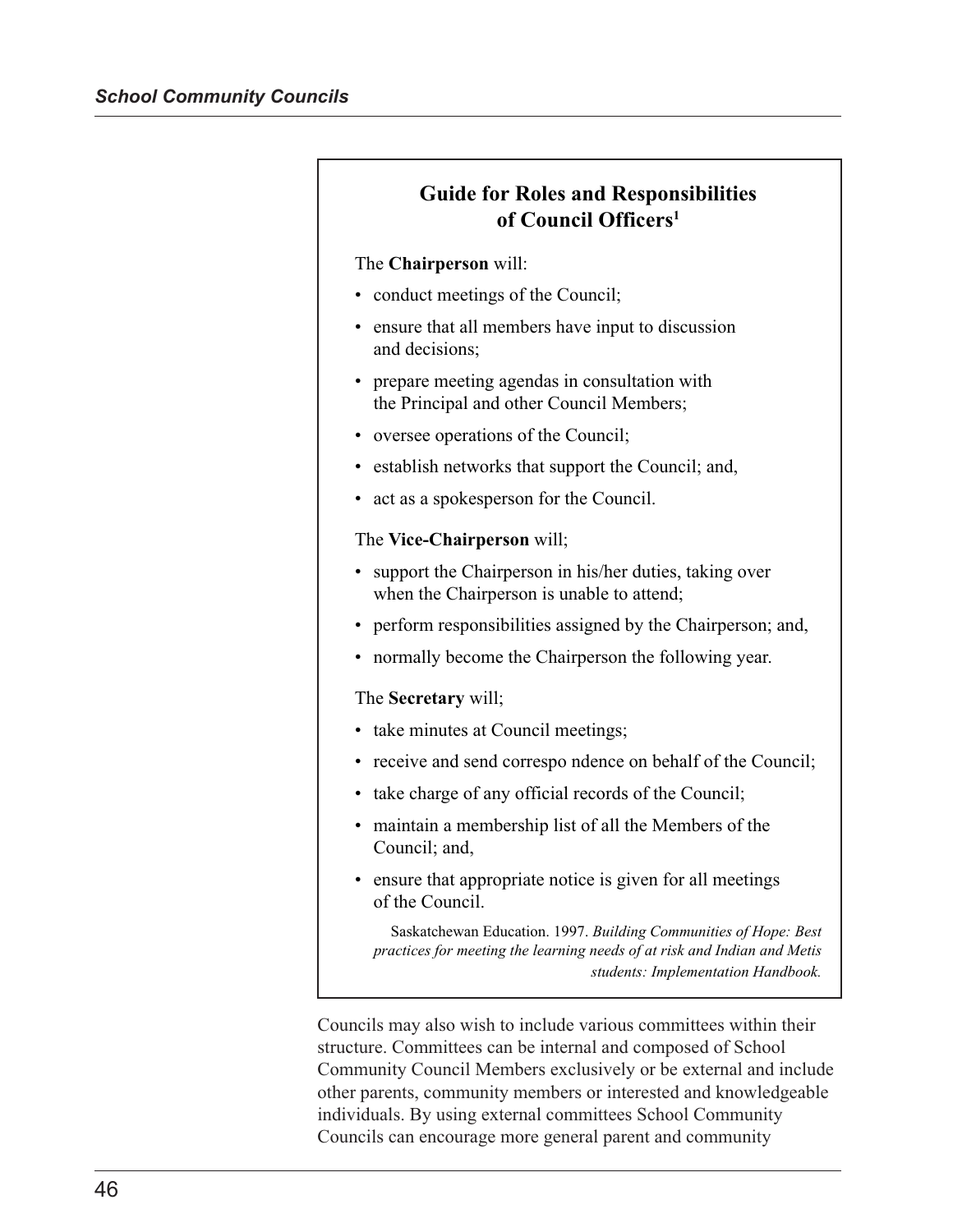involvement, draw on expertise of those within the school community and lighten the workload for individual Members of Council. If operated effectively, committees can make Council more productive and its decisions more representative of the school community. In all cases, committees are advisory to the Council. They should never be empowered to make independent decisions that would impact on the work of the Council and committee members must know that Council may or may not accept their advice.

Councils may wish to have longer-term committees (standing committees) such as a fundraising committee, parent volunteering committee or committees that are created to address some aspect of the Learning Improvement Plan. Councils may also wish to create shorterterm committees (ad hoc) committees to address immediate issues.

Councils should develop a committee communication/reporting strategy that ensures the valuable work committees do on behalf of the School Community Council is taken into account.

# **Making Committees Effective**

#### **Do**

- provide committees with clearly specified operating guidelines or terms of reference
- ensure committees have an action plan with target dates for completion of activities
- request regular progress reports, and provide for Council involvement at key decision points
- evaluate the committee's performance
- recognize members' efforts

#### **Do Not**

- create committees for work that can be more effectively done by one person with expertise in the area
- make the committee too large to work effectively
- arbitrarily change a committee's mandate part way through its work plan

Vista School District Handbook for School Councils http://www.k12.nf.ca/vista/schoolcouncils/councilhandbook/operationofsc.html

For more information related to supporting individual Council Members please see Appendix A, Section 2.0.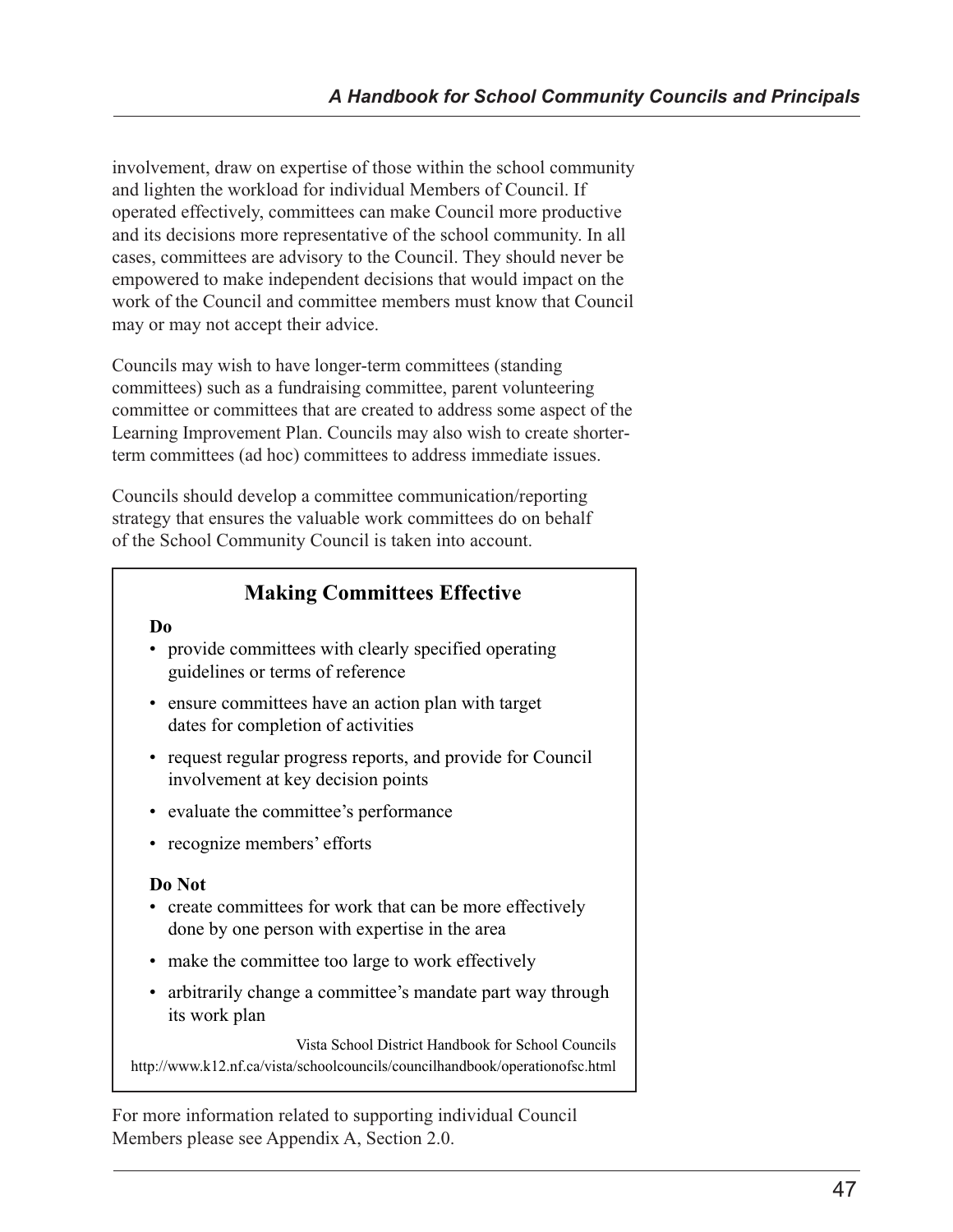## **3.2.2 Schedule of Meetings**

School Community Councils must meet at least five times annually as well as hold an Annual Meeting. Most Councils will find that they should meet once a month during the school year to conduct their business and deal with requests for advice in a timely manner. Allowance should also be made for special meetings including any that may be called by the parents of students in the school.

For information on running effective meetings see Appendix A, Section 3.0.

### **3.2.3 Means of Public Consultation and Communication**

School Community Councils will need to decide what methods they will use to consult with and inform their public regarding relevant Council issues. Boards and their administrative officers may provide Councils with policy or operational procedures in this respect. Some examples<sup>1</sup> of communication avenues follow:

#### *Written Communication*

Information that requires no clarification or discussion can be presented through posters, web-sites, public notices, e-mail, newsletters, memos and information pamphlets. All written communication should provide a contact name and number for follow up questions.

#### *Verbal Communication*

Presentations are the best form of providing information that is complex. You may wish to include presentations as a regular part of a meeting. If you wish to reach a broader audience consider selecting knowledgeable Council Members to speak to a variety of audiences or organizing special meetings where specific issues can be presented.

#### *Media Coverage*

Many radio stations, cable television networks and newspapers provide public service announcements free of charge. In communities served by a number of schools, Councils could consider approaching media as a group and discussing the possibility of regular coverage.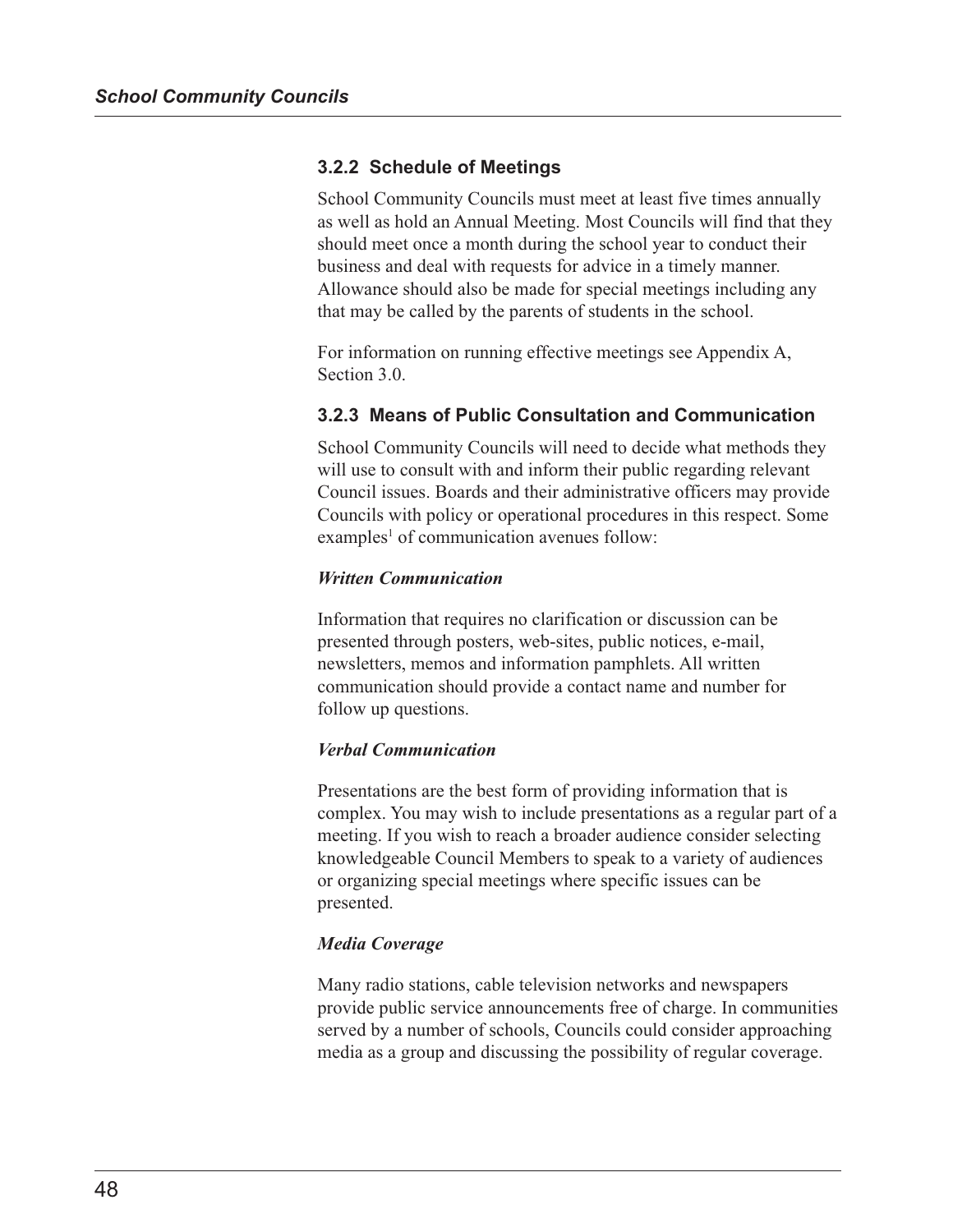# *Information Networks*

 Informal networks made up of people who talk to each other regularly and exchange information should also be considered. The key is to make sure the information you wish to communicate is clear and readily available. More formal networks such as telephone trees are also useful for spreading information about events or activities.

<sup>1</sup> Vista School District Handbook for School Councils, Clarenville, Newfoundland URL http://www.k12.nf.ca/vista/schoolcouncils/councilhandbook/ makingcouncilwork.html

# **3.2.4 Council Code of Conduct**

School Community Councils will need to develop a Code of Conduct that fosters positive, cooperative, student focused and forwardlooking relationships among parents, the school and community. Ideally, the Council's Code of Conduct should outline the Council's expectations of its Members and guide behavior. Councils may also wish to include reference to a guideline regarding Conflict of Interest in their Code of Conduct.

# **A School Council Member shall1 :**

- Be guided by the overall vision and purpose of School Community Councils.
- Practice the highest standards of honesty and integrity.
- Recognize and respect each member of the school community.
- Encourage a positive atmosphere where individual contributions are encouraged and valued.
- Contribute to consensus building.
- Consider the best interests of all students.
- Use the appropriate communication channels when questions or concerns arise.
- Declare any conflict of interest.
- Endeavour to be familiar with school and Division policies and operating practices and act in accordance with them.

<sup>1</sup> Revelstoke School Planning Council, http://www.sd19.bc.ca/pac\_spc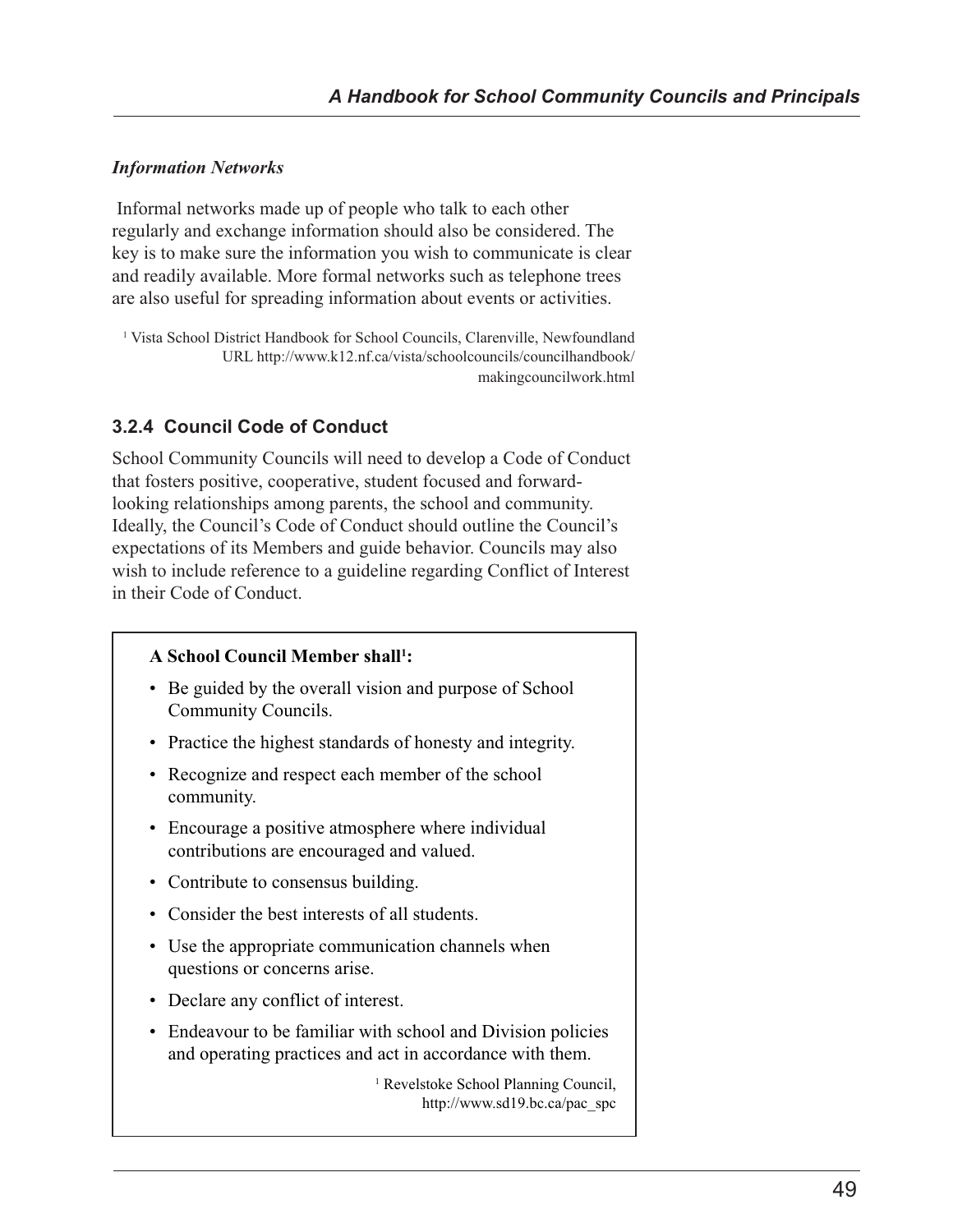#### **A Suggested Practice for Establishing a Code of Conduct**

- **•** Read examples of School Council Codes of Conduct.
- **•** Individually write your suggestions regarding principles that describe your expectations of School Community Council Members and that might help guide Council Member's behavior.
- Record all suggestions on a flip chart.
- Identify common ideas or themes.
- **•** Translate these themes/ideas into statements to create a draft of your Council's Code of Conduct.
- **•** Review your draft making any changes Council Members think necessary.
- **•** Approve a motion to adopt your Code of Conduct.

For examples of Codes of Conduct/Ethics please see Appendix A, Section 4.0.

### **3.2.5 Conflict of Interest Guideline**

A conflict of interest for a School Community Council Member is any situation in which the individual's private interests may be incompatible or in conflict with his/her Council responsibilities.

Conflict of interest guidelines are often directed towards situations in which a member of a decision-making group may be in a position to make decisions that would be of financial benefit to the member or his or her relatives. While these situations are not likely to occur in the operation of School Community Councils, a conflict of interest may exist whether or not a monetary advantage has been or may be conferred on the Council Member or his or her family.

If a School Community Council Member finds him/herself in a situation where members of their family, or business entities in which they have an interest, stand to benefit either directly or indirectly by a decision made by the Council that Member could be considered to be in a conflict of interest position.

A conflict of interest may be actual, perceived, or potential:

• *Actual:* When a School Community Council Member has a private interest that is sufficiently connected to his or her duties and responsibilities as a Council Member that it influences the exercise of his or her duties and/or responsibilities.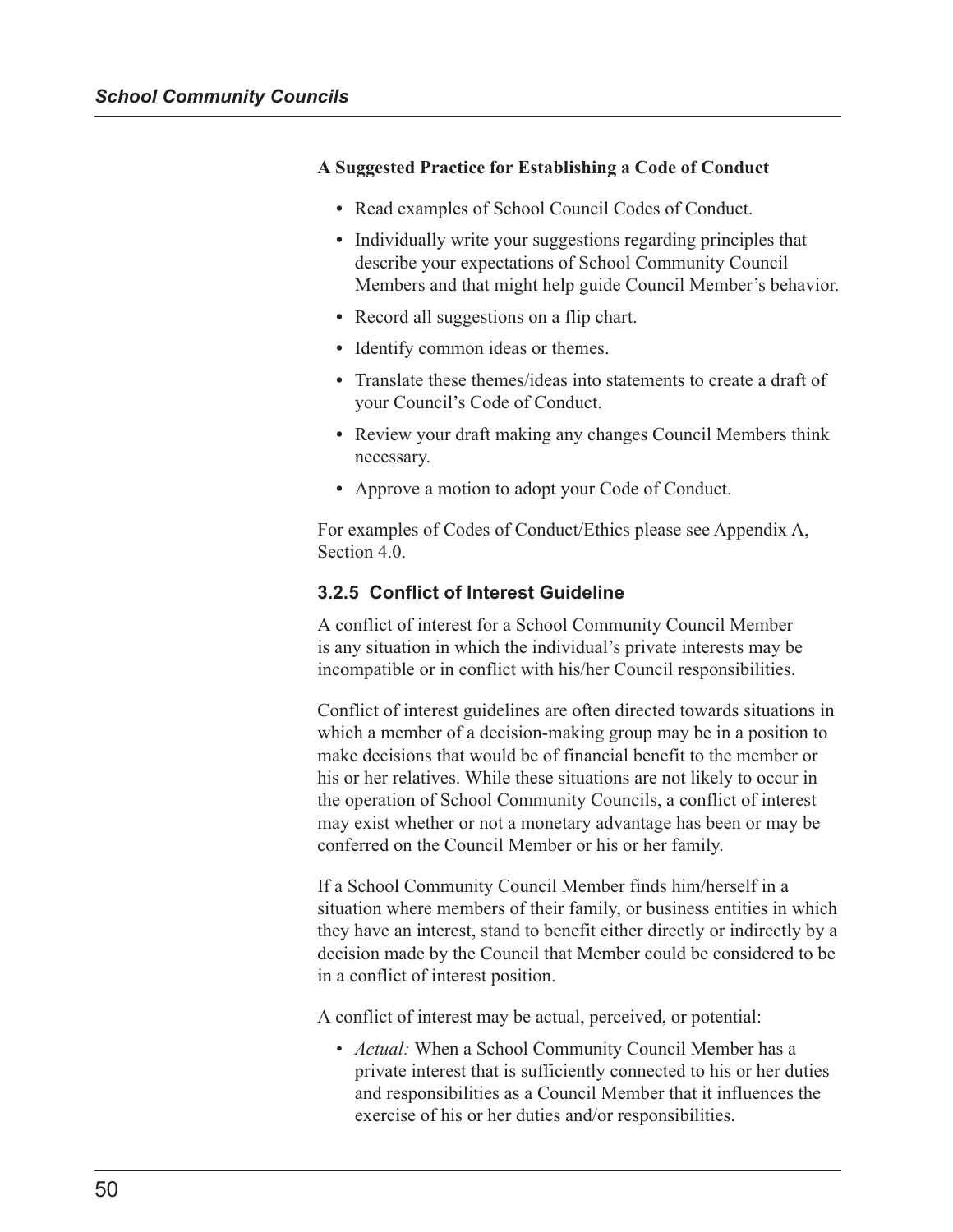- *Perceived:* When reasonably well-informed persons could reasonably believe that a Council Member has a conflict of interest, even where, in fact, there is no real conflict of interest.
- *Potential:* When a Council Member has a private interest that could affect his or her decision about matters proposed for discussion.

School Community Councils will want to decide what kind of guideline they wish to include in their Constitution regarding conflict of interest.

# **3.2.6 Decision-Making Processes**

The School Community Council will be called on to make many kinds of decisions in the course of its operation. Two common decision-making models are Majority Vote and Consensus. Councils may wish to use one model for one set of circumstances and another for another set of circumstances. Providing a description of your preferred decision-making model or models in your Constitution will guide Council Members in their decision-making. The chart below provides a short description of each model.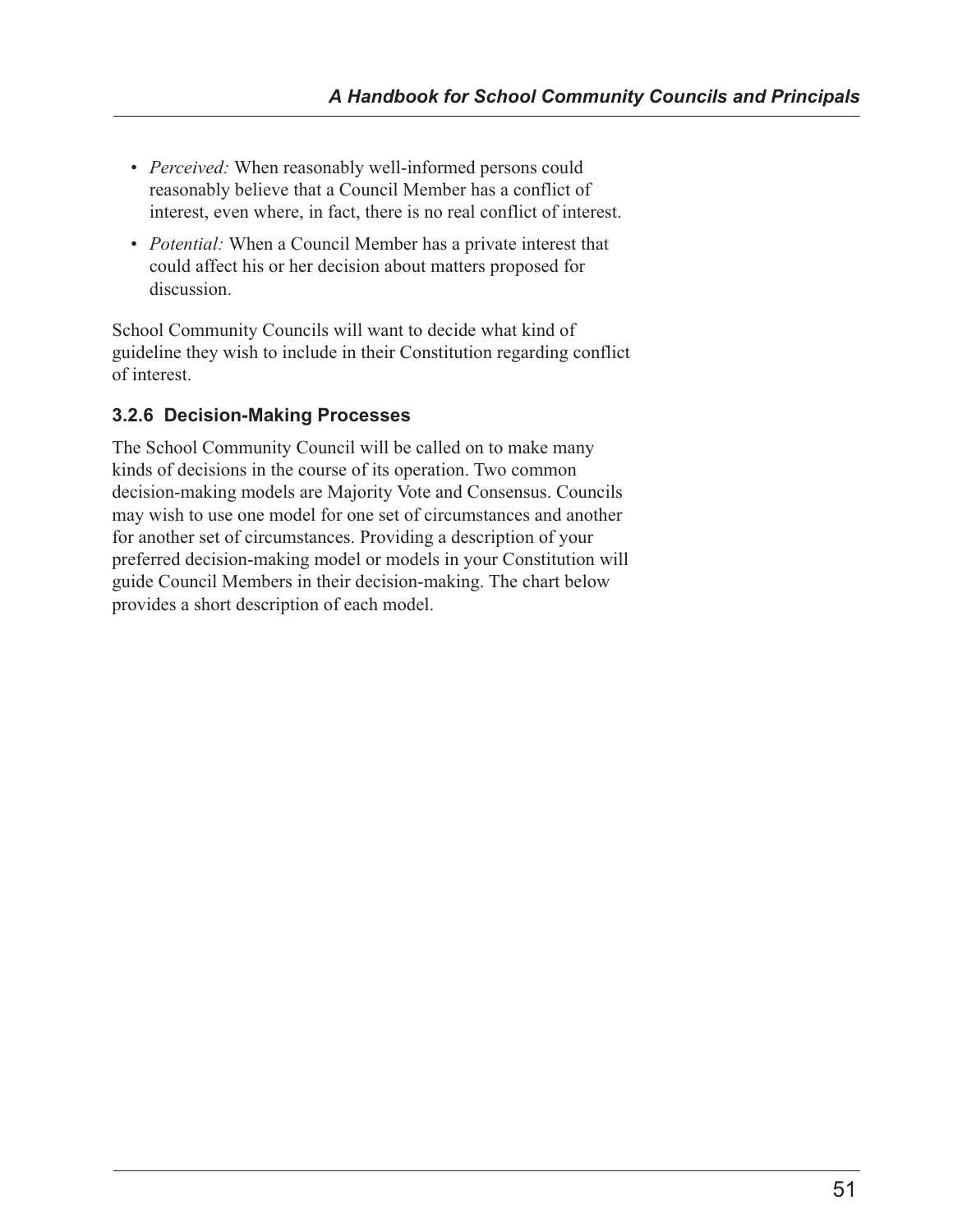| <b>Type of Decision-Making</b>                                                                                                                                                                                                                                                                                                                                                                                                                                                                                                                                                                                                                                                          | <b>Advantages</b>                                                                                                                                                                                                                                                                                                                                                                                                                                                                                                                    | <b>Disadvantages</b>                                                                                                                                                                                                                                                                                                                                                                                                                                    |
|-----------------------------------------------------------------------------------------------------------------------------------------------------------------------------------------------------------------------------------------------------------------------------------------------------------------------------------------------------------------------------------------------------------------------------------------------------------------------------------------------------------------------------------------------------------------------------------------------------------------------------------------------------------------------------------------|--------------------------------------------------------------------------------------------------------------------------------------------------------------------------------------------------------------------------------------------------------------------------------------------------------------------------------------------------------------------------------------------------------------------------------------------------------------------------------------------------------------------------------------|---------------------------------------------------------------------------------------------------------------------------------------------------------------------------------------------------------------------------------------------------------------------------------------------------------------------------------------------------------------------------------------------------------------------------------------------------------|
| <b>Majority Vote Model</b><br>The issue is discussed and<br>a vote is taken. The majority<br>vote decides the issue.                                                                                                                                                                                                                                                                                                                                                                                                                                                                                                                                                                    | Some opportunity for<br>٠<br>modification during<br>discussion.<br>Clear decision is made.<br>Can be a quick and<br>$\bullet$<br>efficient way to decide<br>a clear-cut issue.                                                                                                                                                                                                                                                                                                                                                       | • Can create a "win/lose"<br>situation and some<br>participants may be<br>dissatisfied.<br>Requires Council<br>$\bullet$<br>Members, and especially<br>the Chairperson, to under-<br>stand the "Rules of Order"<br>for voting.<br>Can negatively affect<br>$\bullet$<br>team building.                                                                                                                                                                  |
| <b>Consensus Building Model</b><br>Consensus does not<br>necessarily mean that all<br>parties agree, but that all<br>can live with a decision for<br>the sake of the group's ability<br>to move forward. It requires<br>that all Members listen to<br>each other's opinions and try<br>to find solutions to problems<br>and differences. Consensus<br>will almost always involve<br>compromise and can release<br>a group to move beyond<br>individual wants to<br>determining and pursuing<br>shared needs. Consensus does<br>not necessarily mean that all<br>parties agree, but that all can<br>live with a decision made for<br>the sake of the group's ability<br>to move forward. | Ensures all Council<br>$\bullet$<br>Members have an<br>effective voice.<br>Builds on differing<br>٠<br>perspectives and values.<br>Allows for flexibility in<br>٠<br>arriving at solutions.<br>Can build respect for<br>$\bullet$<br>differing values and<br>viewpoints.<br>Can lead to better<br>$\bullet$<br>informed, more creative,<br>balanced and enduring<br>decisions.<br>Ensures the final decision<br>$\bullet$<br>has the support of the<br>entire Council.<br>If unsuccessful, it allows for<br>decision-making by vote. | Requires time, a clear<br>$\bullet$<br>process, skill and the full<br>participation of all<br>Members.<br>If Council is operating by<br>$\bullet$<br>pure consensus, the status<br>quo will continue when-<br>ever there is a stalemate.<br>Adapted from Saskatchewan<br>Education. 1997. Building<br>Communities of Hope: Best<br>practices for meeting the<br>learning needs of at risk and<br>Indian and Metis students:<br>Implementation Handbook. |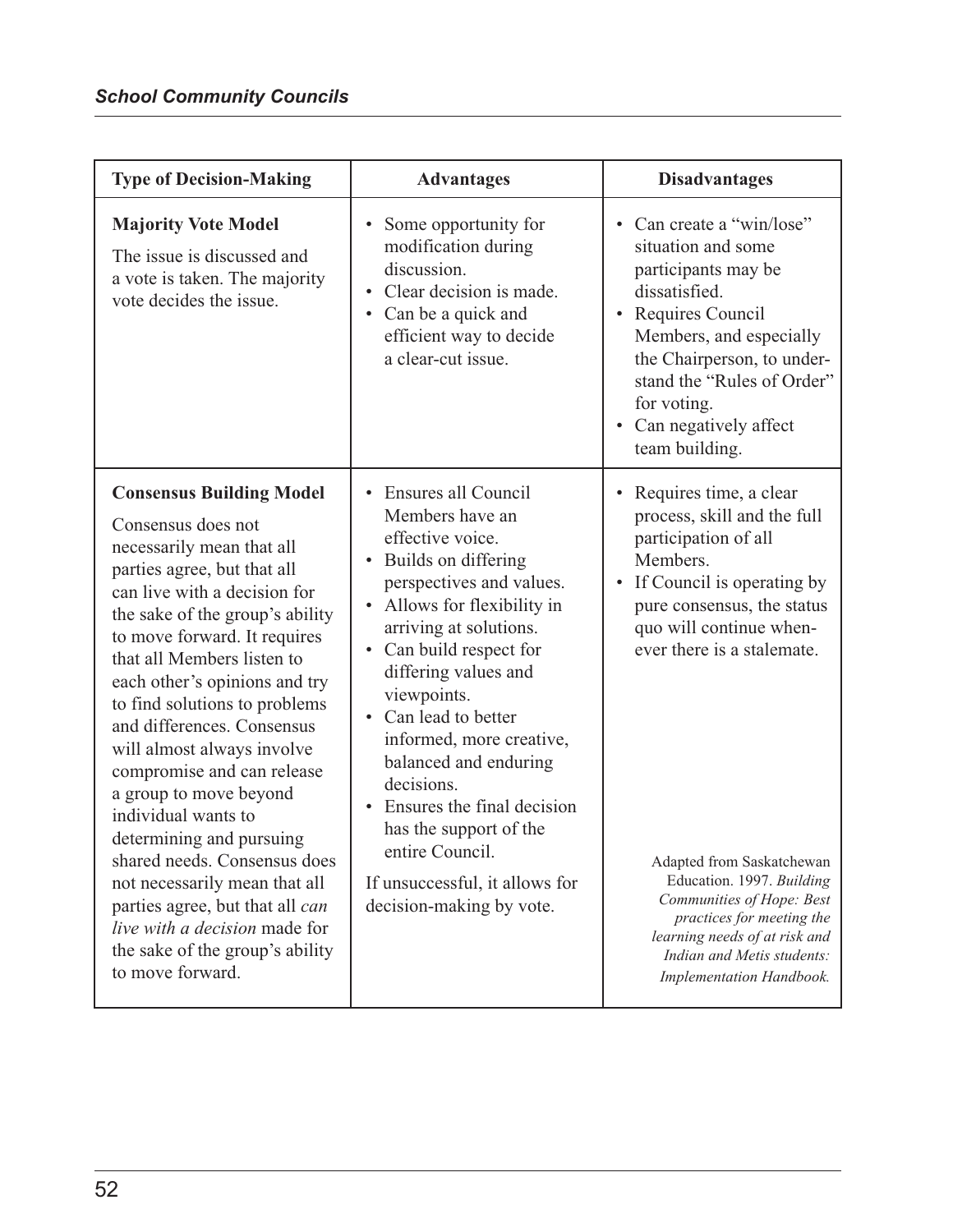It is very likely that Councils will need to make some decisions by majority vote. A decision will need to be made about which Council Members vote, what constitutes a majority of votes and how abstentions will be counted. School Division operational procedure may set this out for all Councils in the Division but, in the absence of procedure, Councils may wish to set their own rules for voting. It is advisable that the Principal, teacher and other Council Members who may be employed by the School Division not vote. They should, however, be expected to participate in the discussions and provide their advice.

For more information on decision-making models see Appendix A, Section 5.0.

# **3.2.7 Addressing Complaints/Concerns and Resolving Conflict**

School Community Councils will need to consider how they will go about dealing with complaints or concerns and how they will resolve conflicts. The two sections below are designed to help Councils to consider what guidelines they may wish to include in their Constitutions regarding these situations.

# **3.2.7.1 Complaints and Concerns Procedures**

School Community Councils are new. How they will work, what impact they will have and how they will fit with the other parts of the "system" are questions that don't have immediate answers. However, Councils can begin to shape the answers positively by paying close attention to their interactions with others and especially within the school and community.

The Principal, Vice Principal, teachers and other staff in the school all have carefully developed roles and responsibilities. For example, the Principal is responsible for assigning students to classrooms. This is a legislated responsibility; no one else including the Board of Education can make these decisions. The Board, Director of Education, parents and certainly individual teachers have ideas about how the decision should be made, and they should be listened to and their suggestions considered, but ultimately the Principal must decide which children will be in what classrooms.

Similarly, teachers decide about the instructional approach to be used in their classroom. Principals and parents have valuable ideas about instructional approaches and they should be considered but the classroom teacher must make the final decision. This is one of their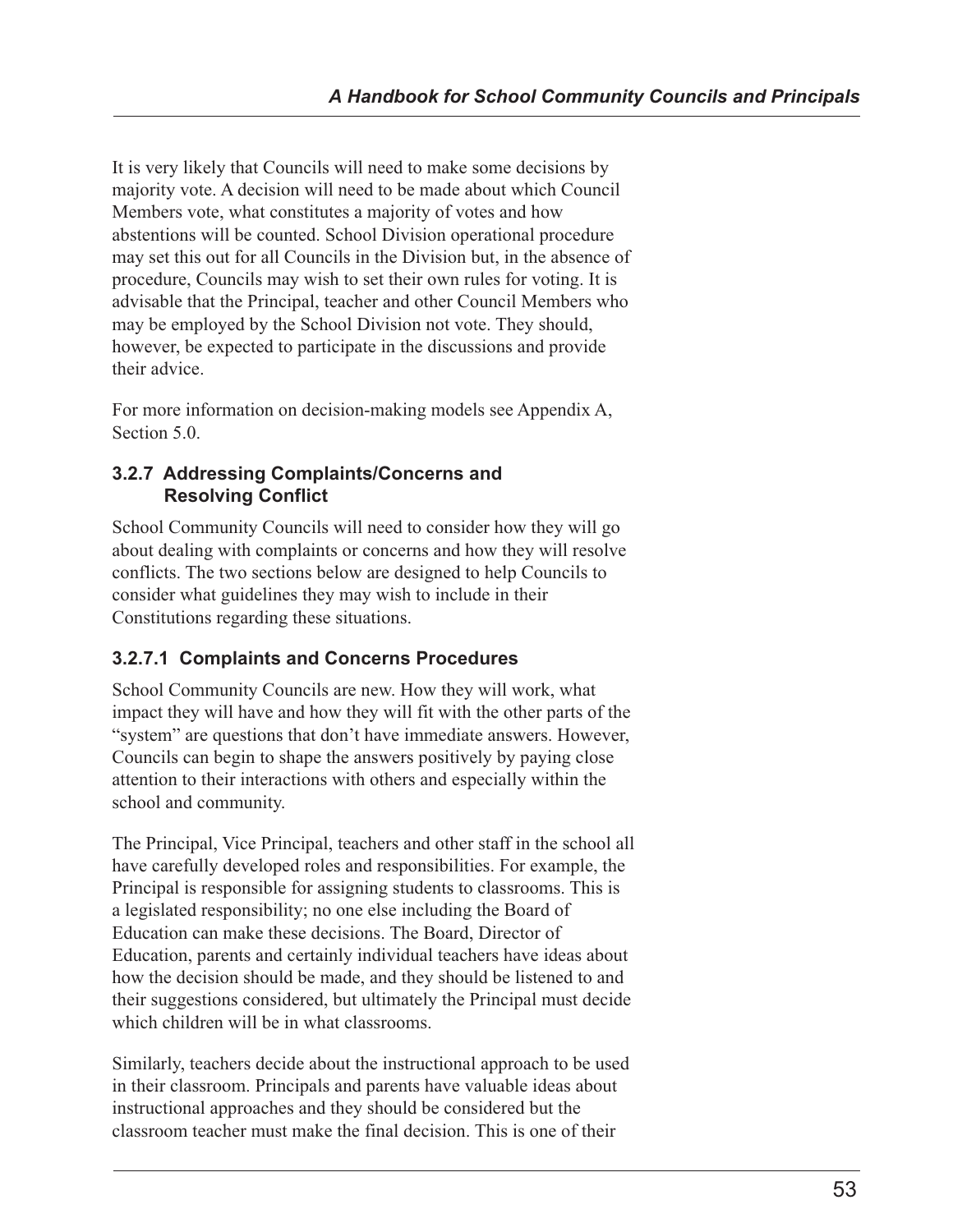professional responsibilities. The duties of Principals and teachers are set out in legislation, may appear in collective agreements and may be guided by School Division governing policy statements and operational procedures.

And of course parents are appropriately responsible for the vast majority of decisions that affect their children. There is also no shortage of advice for parents but, in the end, they must make the decisions in their view of their children's best interest.

These different responsibilities must be respected. But from time to time individuals may express concern about the decisions that are made. These concerns may be expressed to the School Community Council and once there the Council must sort through how it should be dealt with, if at all. The flow chart on the following page sets out questions the Council might ask itself to decide how the matter should be addressed.



# *Dealing with a Parent Concern*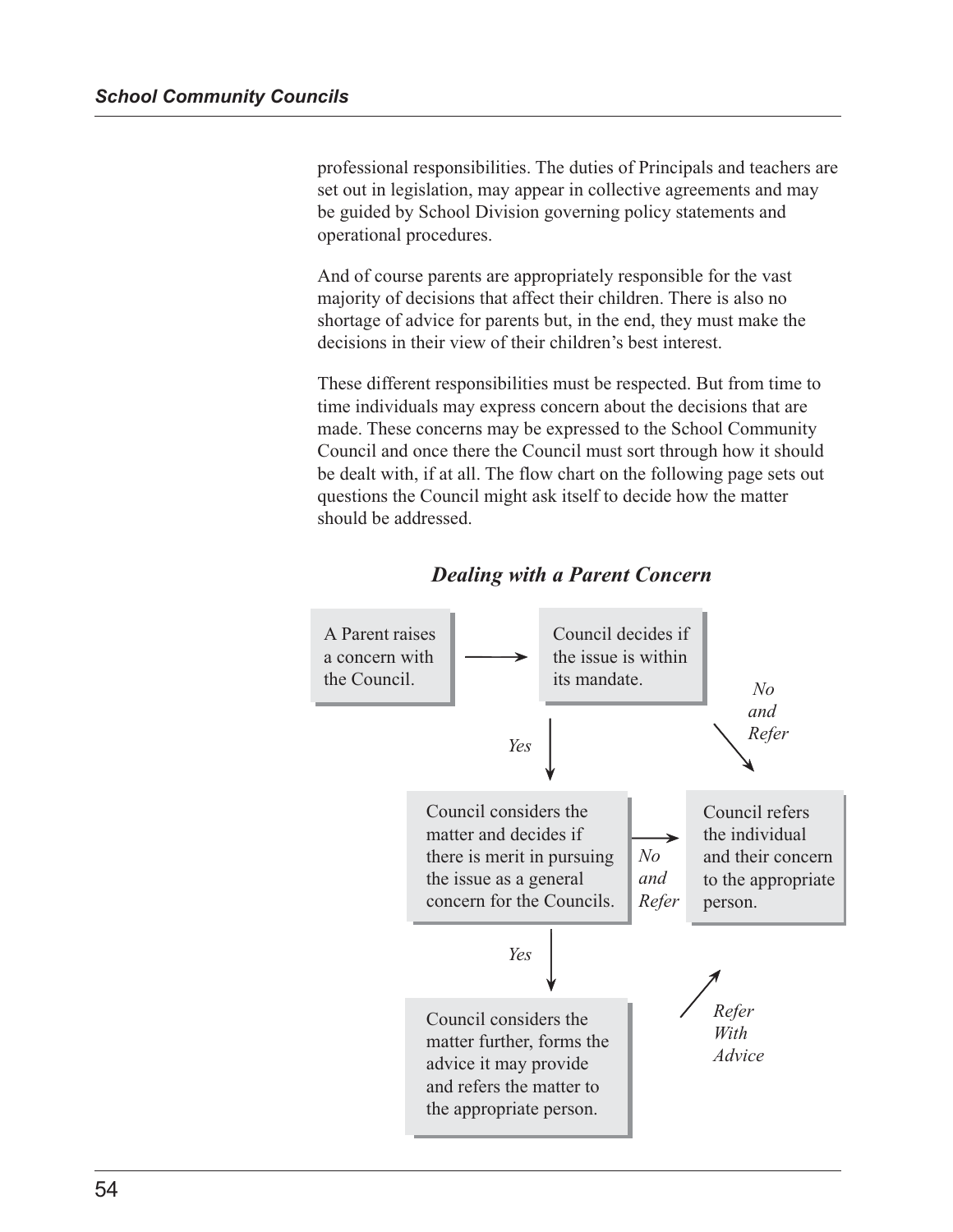How things fit together is important. More information about the system as a whole can be obtained from Saskatchewan educational websites of the Department of Learning, League of Educational Administrators, Directors and Superintendents, Saskatchewan Association of School Business Officials, Saskatchewan Association of School Councils, Saskatchewan School Boards Association and Saskatchewan Teachers' Federation.

The questions below are designed to help Councils think about what kind of guidelines they wish to include in their Constitution to direct them in dealing with complaints or concerns.

**•** What kinds of complaints/concerns does the School Community Council have the authority and responsibility to deal with?

### *Sample guideline on Handling Complaints or Concerns:*

Any matter concerning an individual student or staff member must be directed to the teacher or Principal. It is not the responsibility of the School Community Council to deal with concerns or complaints about individuals other than to direct the concern to the appropriate individual.

• How will Councils deal with informal and more formal complaints or concerns regarding the operation and responsibilities of the School Community Council?

#### *Sample guidelines on Handling Complaints or Concerns:*

Members of the School Community Council need to exercise flexibility when responding to concerns and complaints related to the operations and responsibilities of Councils. Generally, complaints and concerns fall into two categories:

# *Informal Complaint or Concern Procedure*

Provided Council Members are comfortable in their knowledge and feel at ease expressing themselves, concerns or questions about Council initiatives or activities expressed informally to members of the Council may be addressed immediately by the Council Member. If Council Members are unsure of the appropriate response, they should say so but indicate that they will check and get back to the individual. If such a commitment is made the Council Member must follow through. After responding to the complaint or concern Council Members should always ask if their response has been satisfactory. If the individual is not satisfied with the response, the Council Member should explain how the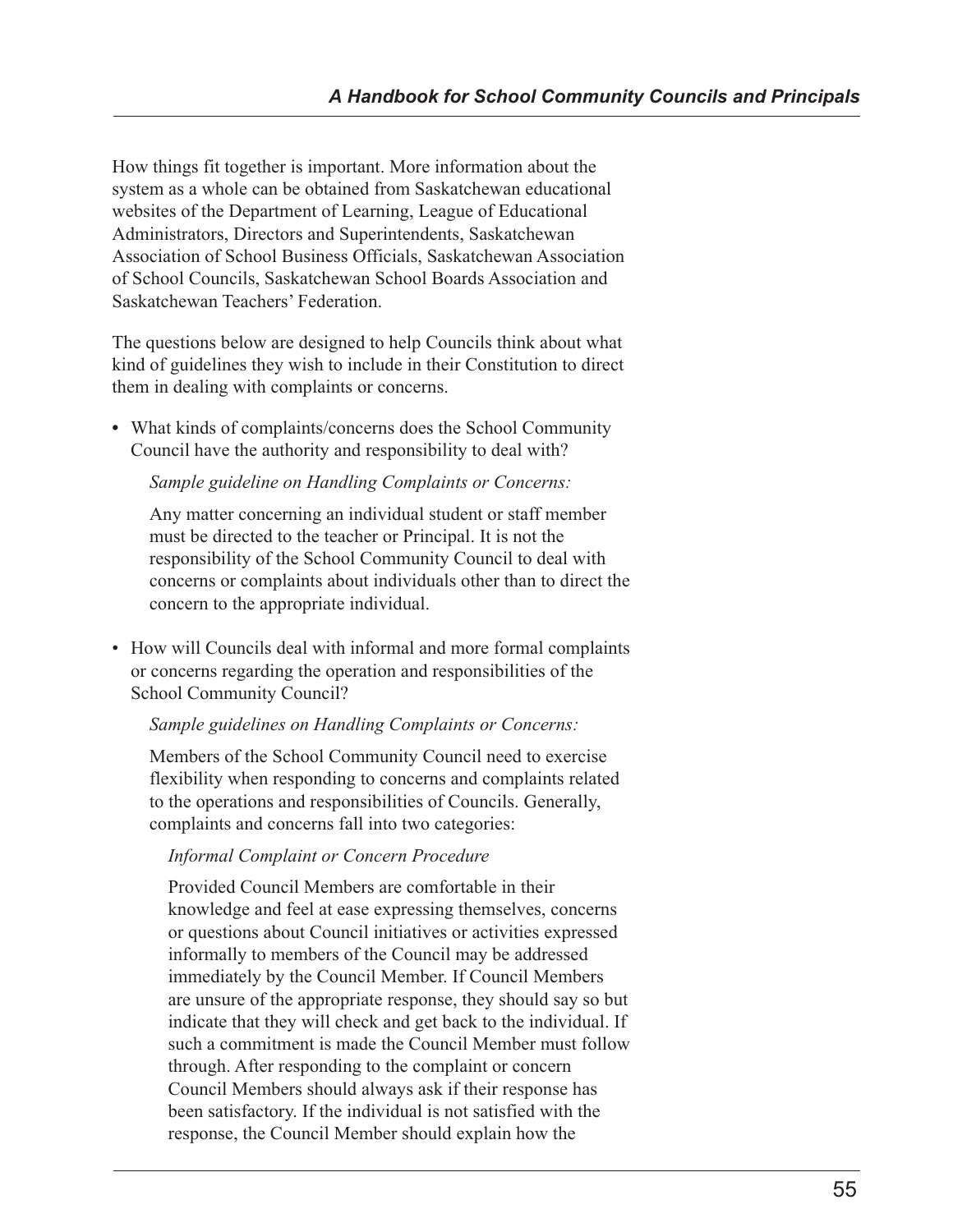○○○○○○○○○○○○○○○

*"Conflict is a natural part of human existence. In a structured environment , where mutual trust and respect prevail, it can be a positive force. It can encourage people to find creative solutions, clarify an issue, increase involvement of members, encourage growth, and strengthen relationships. However, conflict also has an ugly side. Left uncontrolled, it can divert energy from the group, destroy morale, polarize individuals, deepen differences, obstruct progress, and create suspicion and distrust."*

> Ontario Ministry of Education. 2002. *School Councils: A Guide for Members*

concern or complaint could be brought to the attention of the Council in a more formal manner.

Councils may wish to keep a record of informal complaints or concerns as patterns may provide them with valuable information in evaluating their operations.

#### *Formal Complaint or Concern Procedure*

Concerns or complaints can be brought to the attention of the School Community Council in a formal manner in writing or by presenting the concern/complaint at a School Community Council meeting. Council will provide a written response regarding how they have or will address the concern or complaint.

### **3.2.7.2 Conflict Resolution**

A formal conflict resolution procedure can provide School Community Councils with a tool to address both internal conflict, which may occur among individuals within the Council, and external conflict that may occur between the Council and individuals, groups or organizations outside of the Council. Below you will find some guidelines that may help Council Members develop an effective conflict resolution procedure.

#### *Conflict Resolution Guidelines1*

Any conflict resolution procedure:

- **•** Puts the interests and welfare of children and youth above all other issues;
- **•** Is structured to ensure that both parties have a fair opportunity to present their point of view; and,
- **•** Is as simple and inexpensive to administer as possible.

Councils may wish to coordinate its conflict resolution procedures with that of the School Division. For more information on steps to resolve conflict, see Appendix A, Section 6.0.

Adapted from Saskatchewan Education. 1996. *Building Communities of Hope: Best practices for meeting the learning needs of at risk and Indian and Metis students: Community schools policy and conceptual framework.*

# **3.2.7.3 Evaluating Council Operations**

Evaluation of an organization's operations helps them focus on what is needed, what they are doing well, and what they are now doing that needs to be improved. Evaluation doesn't have to be complicated.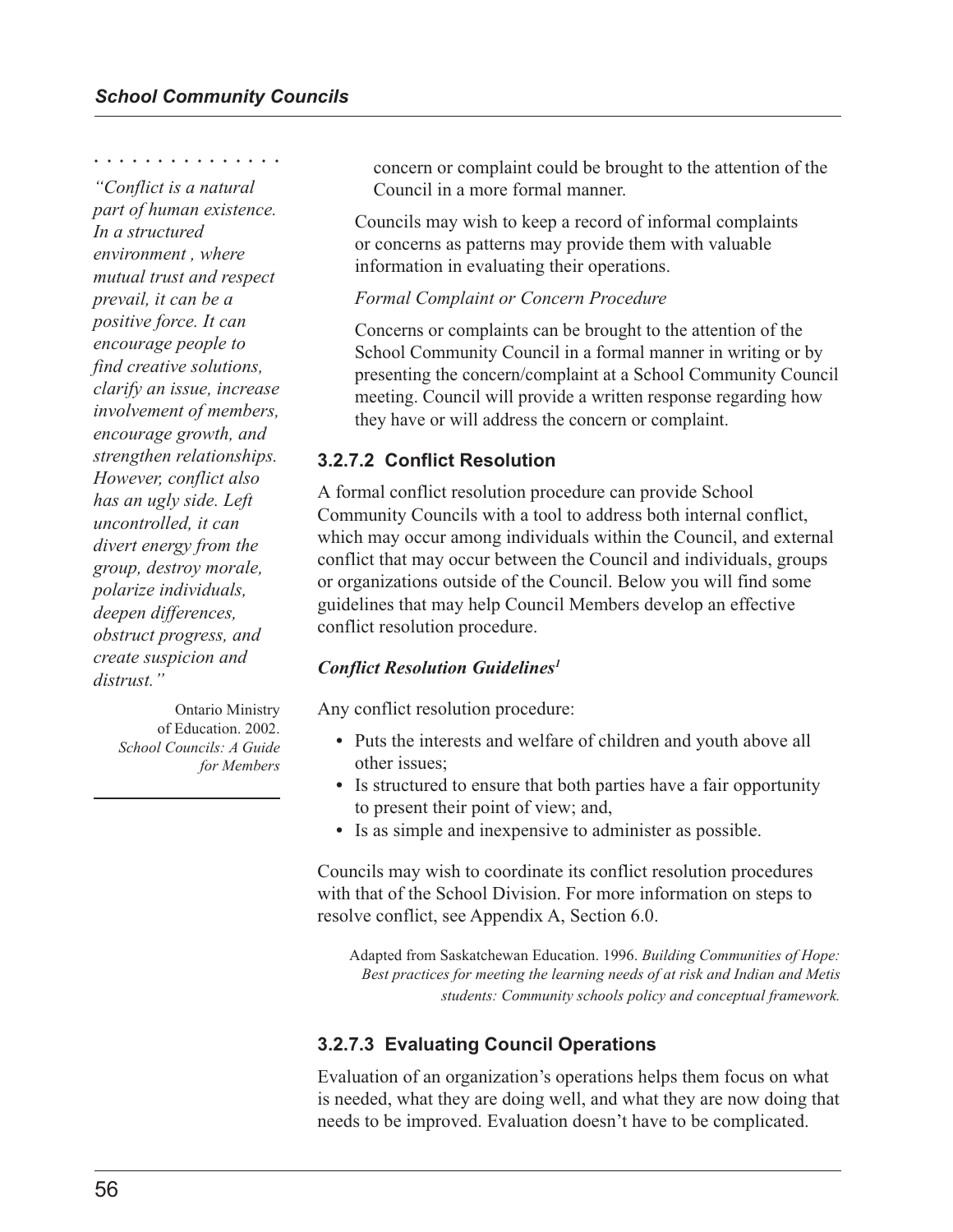Councils can focus on both informal and formal methods as they consider what to include in their evaluation process.

Formal methods:

- Evaluation forms distributed to Members of Council, students, parents, school staff, Board and community members. Comments might be encouraged in a number of broad categories related to general Council meeting operation such as, encouraging parent and community involvement, use of committees, Council Communication channels and decisionmaking.
- **•** Set aside a specific time to discuss Council operations in each area included in the Constitution. Address *pro's* and *con's* of current practice and identify suggestions for the future.

Informal methods:

- Council Members take a few minutes at the end of each meeting to review Council operations and comment on positives and areas that may need attention.
- **•** Listen to the comments of parents, school staff, students, community members and Board of Education Members. You might ask, "How are we doing? What do you like? What concerns do you have?"

Regardless of the approach, Councils must not become defensive. Councils can expect to have critics and this should be taken in stride. Sometimes critics have good ideas that can be used to improve operations. But they are not always right and sometimes don't have all of the information needed to make a good judgment about a situation. Councils can strive be respectful of parents and community members, take what they say into consideration but always make their decisions in the best interests of all students and their learning.

An example of an evaluation form for evaluating Council operations can be found in Appendix A, Section 7.0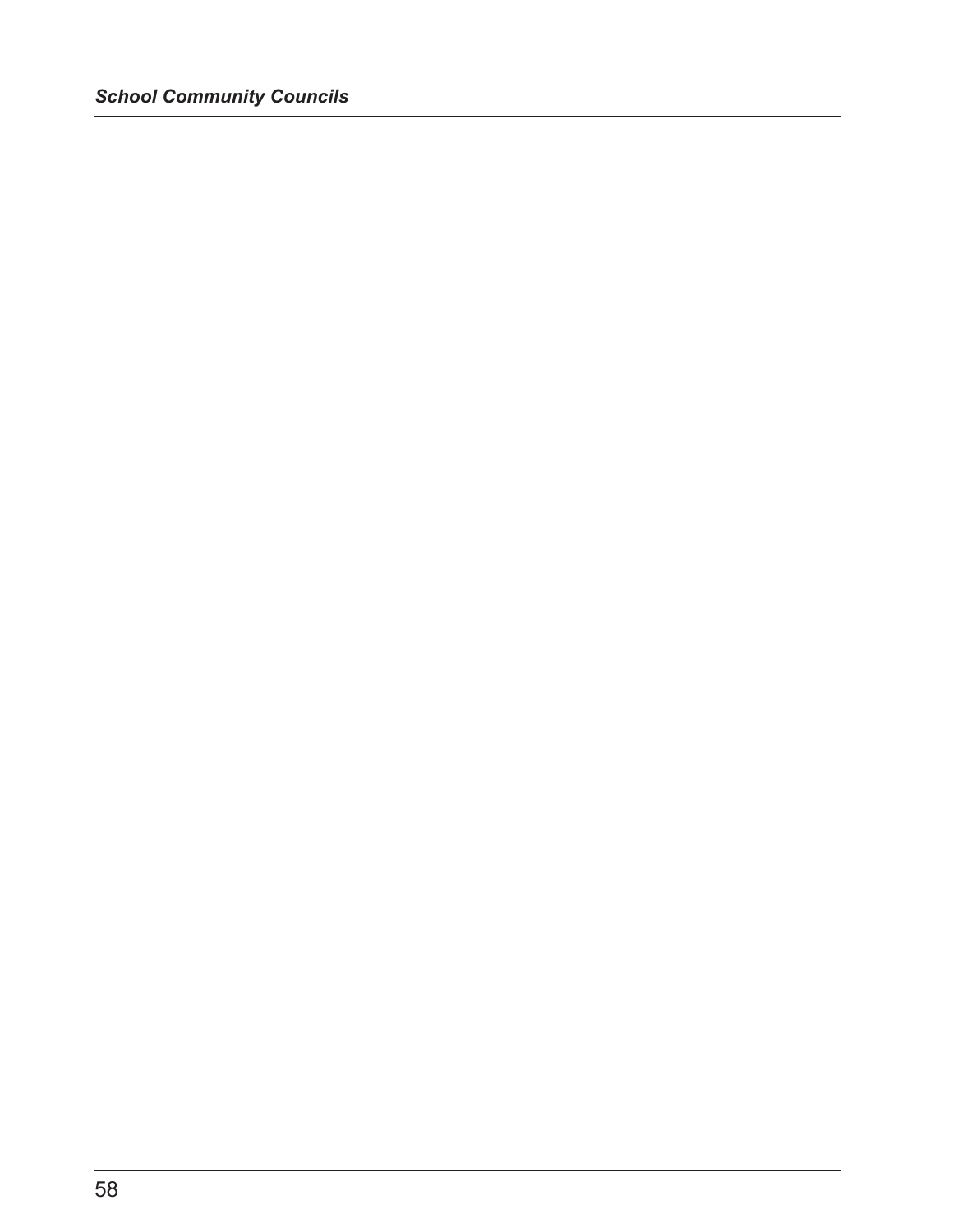# *4.0 Assessing Progress*

*Chapter 4.0 addresses Council self-assessment and outlines:*

- *Various ways Councils might go about assessing progress related to their main responsibilities; and,*
- *Means to evaluate the healthy functioning of the Council as a whole.*

Assessing progress is an important part of the work of School Community Councils. Knowing how well the Council is performing is a part of public accountability and the most direct route to improved contribution to student learning and well-being.

# **Examples of questions that might guide School Community Council self-assessment:**

- Membership: Is the Council reasonably representative of the student composition of the school? Are the interests of all parents voiced as decisions and plans are made?
- Internal Council Functioning: Are Council meetings well attended? Do all Members express satisfaction with their involvement? Is the Council able to resolve difficult issues?
- Inclusion and Communication: Does the Council include the larger community in its work? Do parents and community members ask for time to make presentations to or meet with the Council? Are parents aware of the Learning Improvement Plan?
- Gathering Support: Has the Council compiled a profile of community resources that could contribute to learning improvement? What resources have been made available to parents as they support their own children's learning?

School Community Council evaluation consists of two main parts; a focus on outcomes or "Are we achieving success in accomplishing our role and responsibilities?" and a focus on procedure or "Are we working well as a team?" The first focus is about measuring the results of Council participation and initiatives while the second focus is on satisfaction with the processes and relationships enjoyed by the Council.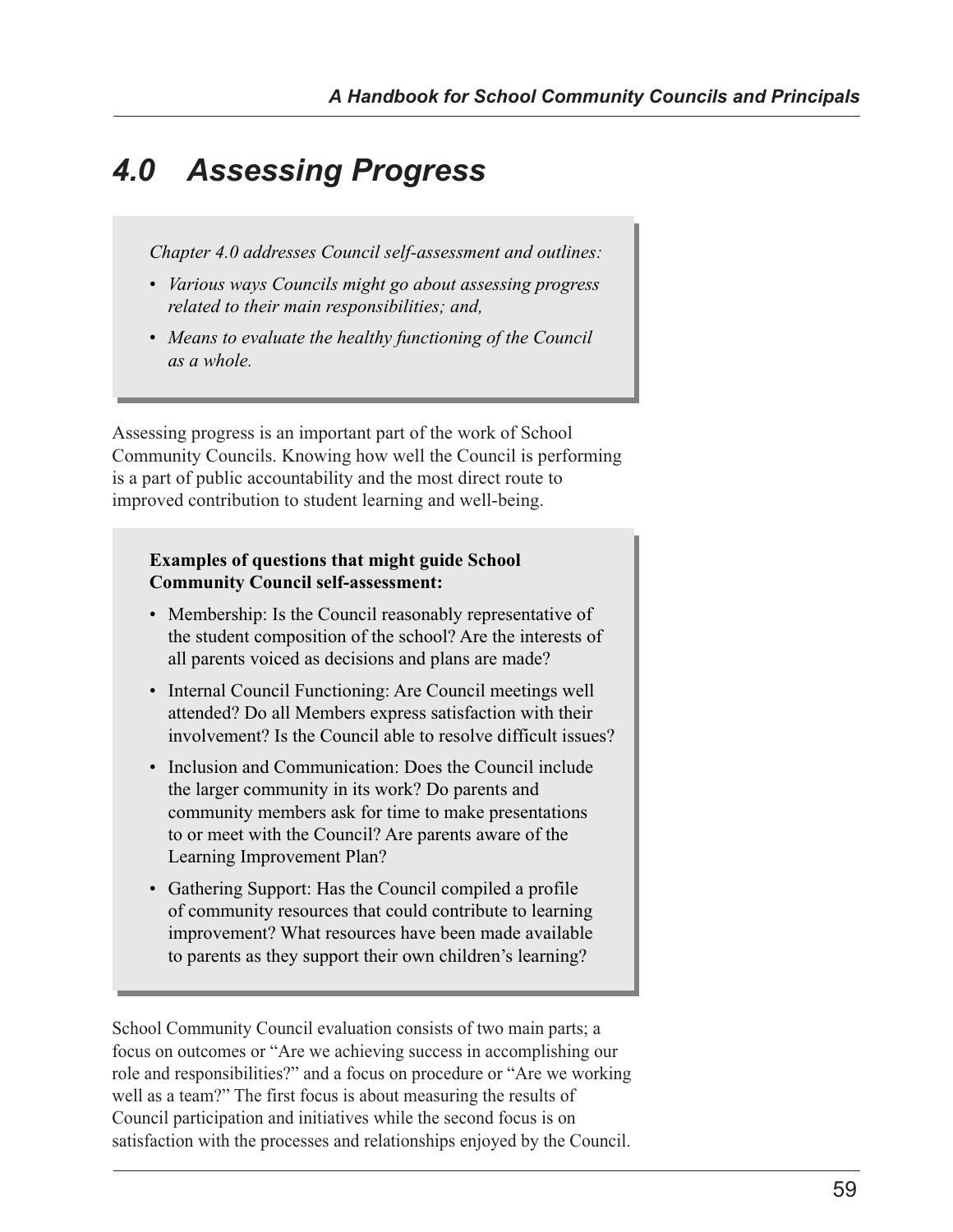It is important to understand, as well, that Councils are responsible for their own evaluations. The Handbook refers to this as selfassessment and it involves Council Members reflecting individually and collectively on information they may gather about the success of their initiatives and about their functioning as a Council. The goal of self-assessment is improvement.

# *4.1 Focus on Outcomes*

The highest order of outcome for School Community Councils, families, teachers and all other partners in education is student learning and well-being. Ultimately, the success of each depends upon the success of students. The information gathered about student learning and well-being within the school, where they are strong and where improvement is needed, is the key determiner of Council success.

However, Councils don't directly teach the children. This is the work of parents and the school staff. But Councils have the important responsibility of supporting student learning. The roles of Councils provide a helpful framework for self-assessment. The Council should ask itself and others about how well it is achieving each of these roles and where there are concerns what might be done to resolve them.

# *Understanding the School and its Community:*

The Council might ask what they know about the economic, social and health conditions and needs of their community and about the aspirations for child and youth learning and well-being of families and community members? Is the Council fully aware of the resources and supports that are available for the school, parents and community?

#### *Developing and Recommending a Learning Improvement Plan:*

The Council might ask if the development and recommendation process was joint and undertaken in cooperation with the Principal and staff of the school? Is the plan aligned with provincial and School Division plans?

#### *Providing Advice and Approval:*

Has the Council extended advice on important issues to the Board of Education, the Principal and others? Is the Council confident about its advice? Does the Council feel its advice was heard? Has the

*We can choose to be a "watchdog," to focus on monitoring and controlling; we can choose to be confrontational, to focus on fault-finding and negativity; or, we an choose to be respectful and trusting; to focus on appropriate roles and decision-making practices and to hold the contributions of both lay and professional participants in high regard.*

○○○○○○○○○○○○○○○

Local Accountability and Partnerships Panel Final Report, 2005.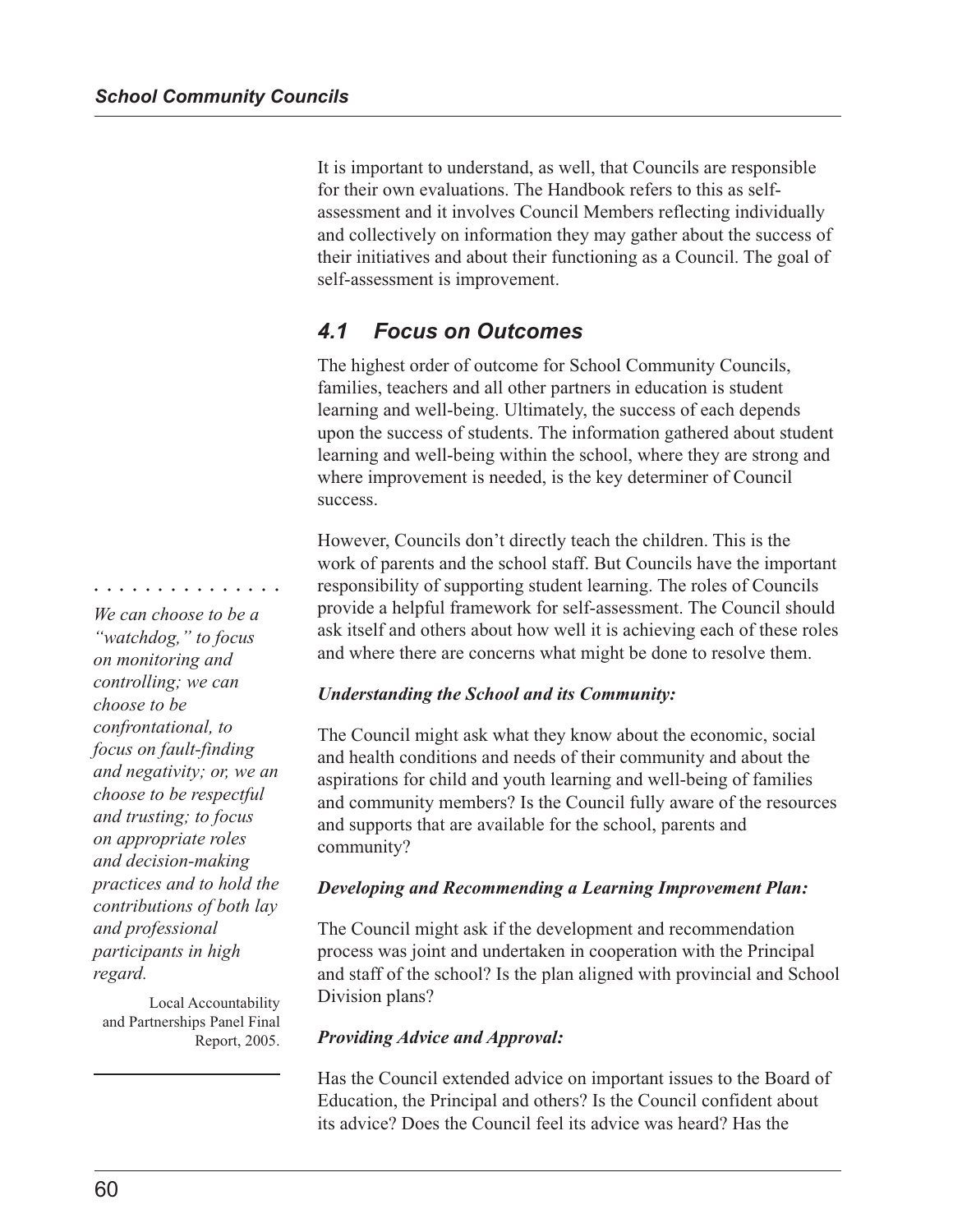Council established a framework for its approval of fundraising initiatives and fees? Are Council initiatives consistent with School Division policy and operational procedure? Has the Council considered providing advice to other agencies such as the Regional Health Authority, municipal council or family service organizations? Has the Student Code of Conduct been reviewed and approved by the School Community Council?

# *Taking Action:*

Has the Council followed through on responsibilities assigned to it within the Learning Improvement Plan? Are the responsibilities of the Council and Constitution regularly reviewed to ensure Council obligations are being addressed? Is the success of Council initiatives measured and reported to the Council?

### *Communicating and Reporting:*

Has the Council reported to parents and community on its plans, initiatives and the outcomes attained? Are parents and the community generally aware of the learning achievement and state of well-being of the students in the school? Has the Council reported on the expenditure of funds related to the operation of the School Community Council? Has an audited report of the school fees collected and revenue generated through fund-raising activities been compiled and made publicly available. Does the audited report include an explanation of the reasons for the fees and fund-raising initiatives and an account of the application of those funds?

# *Developing Capacity:*

Has the Council participated in learning opportunities to improve its functioning? Do all Council Members participate in these activities? Has the Council developed a plan for its own growth and development?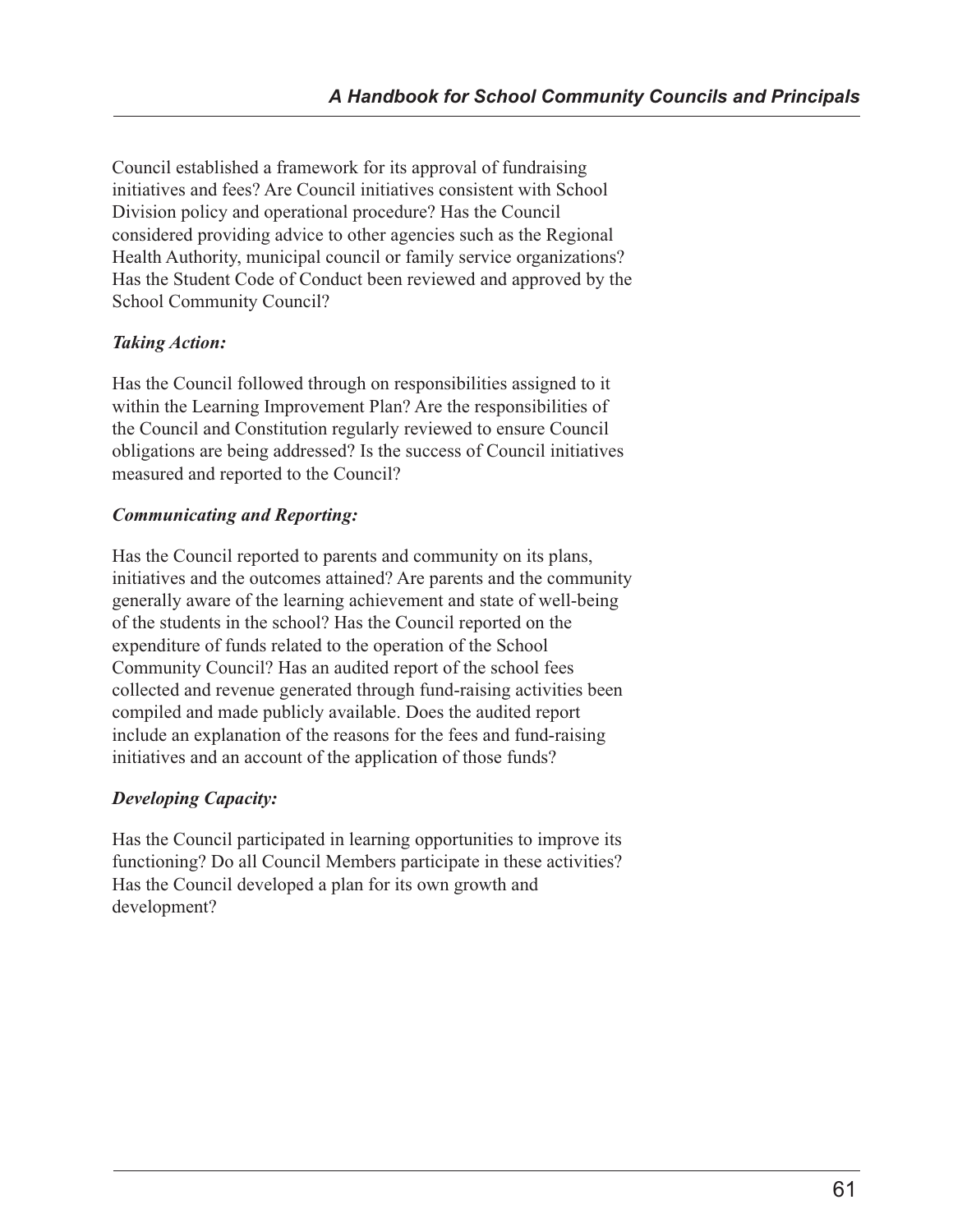# *4.2 Focus on Council Procedure*

School Community Council Members might ask themselves:

|                | Do I conduct myself in a manner that:                                                                                                                                 |
|----------------|-----------------------------------------------------------------------------------------------------------------------------------------------------------------------|
| 1.             | Supports the vision, beliefs and goals of the school?                                                                                                                 |
| 2.             | Serves the overall best interests of the school rather than<br>any particular constituency?                                                                           |
| 3 <sub>1</sub> | Brings credibility and good will to the school?                                                                                                                       |
| 4.             | Respects principles of fair play and due process?                                                                                                                     |
| 5.             | Demonstrates respect for individuals in all manifestations<br>of their cultural and linguistic diversity and life<br>circumstances?                                   |
| 6.             | Respects and gives fair consideration to diverse and<br>opposing viewpoints?                                                                                          |
|                | 7. Demonstrates due diligence and dedication in preparation<br>for and attendance at meetings, special events and in all<br>other activities on behalf of the school? |
| 8.             | Demonstrates good faith, prudent judgment, honesty,<br>transparency and openness in my activities on behalf<br>of the Council and school?                             |
| 9.             | Ensures that the financial affairs of the Council are.<br>conducted in a responsible and transparent manner?                                                          |
|                | 10. Avoids real or perceived conflicts of interest?                                                                                                                   |
|                | 11. Conforms with the constitution approved by the Council<br>and in particular the Code of Conduct?                                                                  |
|                | 12. Publicly demonstrates acceptance, respect and support for<br>decisions legitimately taken in transaction of the Council's<br>business?                            |
|                | Adapted from the Canadian Institute on Governance<br>http://www.iog.ca/                                                                                               |

The importance of self-evaluation cannot be overstated. Time should be set aside regularly to assess progress as a Council. Even a small investment in improvement of processes and especially communication and external relationships can return substantial dividends to the success of the Council and more importantly to student learning and well-being.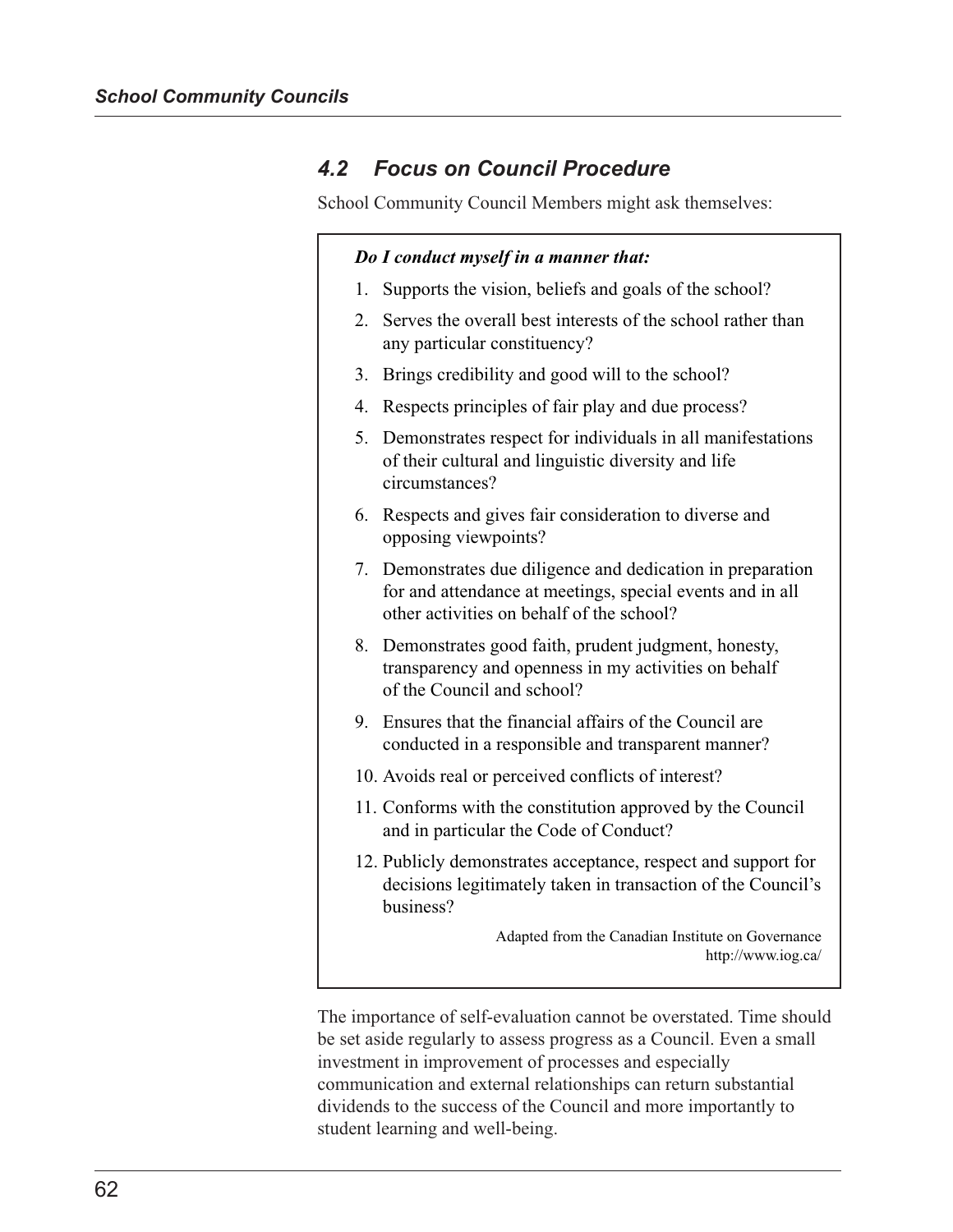# *5.0 Principal's Role on the School Community Council*

# *5.1 A Focus on Relationships*

*Chapter 5.0 highlights the special role and responsibilities the Principal or designate may have related to working with and supporting the School Community Council. ncluded are:*

- *Relationships between the Council and Principal;*
- *Development of the capacity of the Council; and,*
- *Considerations for Principals' self-reflection.*

Within the School Community Council framework, the Principal of the school is not only a Permanent Member of the School Community Council s/he also plays an important role in developing a school climate that is open and inviting to parents and community members. While specific responsibilities associated with the Principal's role may vary among School Divisions or types of school, in general, Principals have the central role in promoting and supporting the ongoing development of School Community Councils.

Principals can promote Council development by:

- encouraging parent and community participation in the Council election process;
- providing guidance in the creation of the School Community Council Constitution; and,
- assisting Councils with the development of a communication plan.

Principals can support the ongoing development of School Community Councils by:

- providing necessary advice and information related to the school community;
- seeking the Council's advice on school-level decisions;
- providing information related to Council's approval of fundraising activities and school fees and the Student Code of Conduct; and,
- taking a leadership role in the development of the Learning Improvement Plan.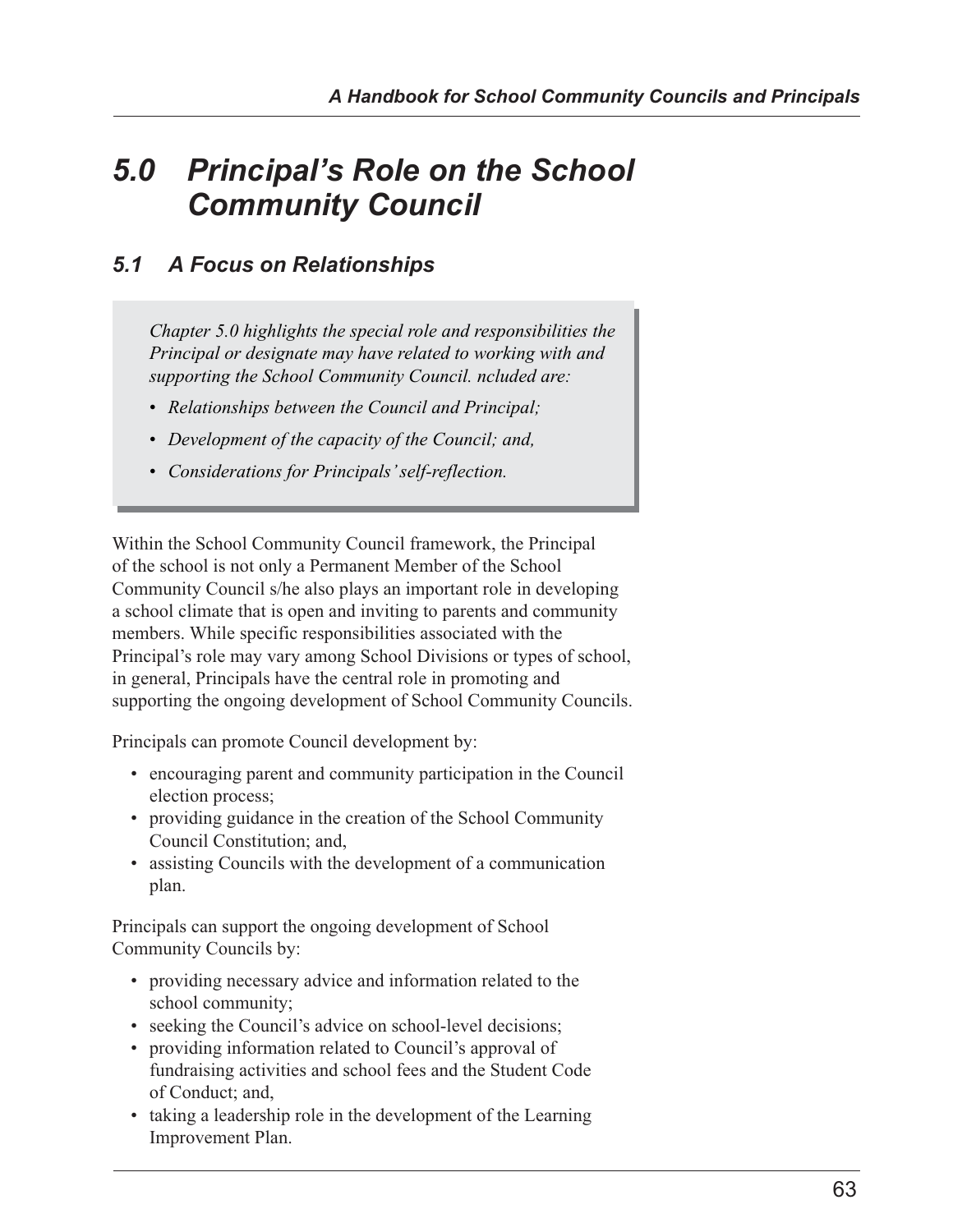# *5.2 Promoting School Community Council Development*

### **5.2.1 The School Community Council Elections**

It is the responsibility of the School Division to name an individual, other than the Principal of the school, as an Election Supervisor for the purpose of nomination and election of the School Community Council (please see guidelines in the *Handbook for Boards of Education and Administrators*). However, Principals may be given some responsibility for ensuring the election process runs smoothly. Such responsibilities may include arranging the Annual Meeting as well as ensuring election processes are in place.

## **5.2.2 Arranging for the Annual Meeting**

It is important that all parents and community members are informed ahead of time of the Annual Meeting, understand the importance of their attendance and feel comfortable attending and participating in Council elections. Important details related to the Annual Meeting that Principals may wish to consider include:

- estimating participation and advising the Election Supervisor of suitable venues (a space where participants feel welcome and is large enough to accommodate all participants);
- working with the Election Supervisor to develop a strategy to encourage participation;
- working with the Election Supervisor to determine ways to publicize the meeting date (general communication avenues such as public media as well as through school communication networks); and,
- encouraging participation in the nomination process through "shoulder tapping" and networking.

Responsibilities associated with the election processes Principals may be asked to ensure are in place may include:

- providing nomination forms;
- arranging for scrutineering;
- arranging for printing and counting of ballots;
- providing a procedure for resolution of disputes; and
- explaining School Division governing policy or operational procedure on Council elections.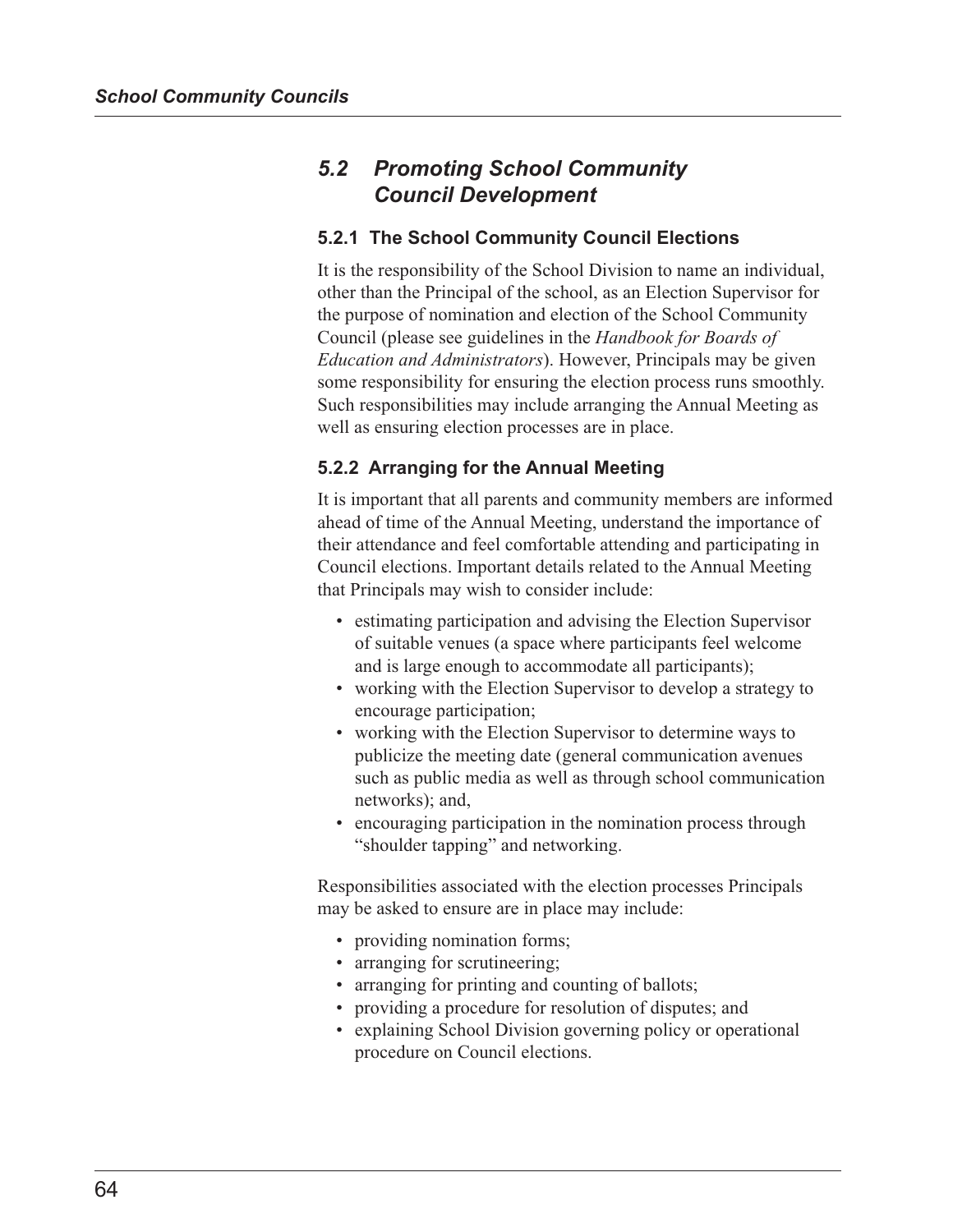## **5.2.3 Guidance in Developing the Constitution**

School Community Councils may initially require guidance in the development of their Constitution. While the provincial Policy Framework for School Community Councils provides suggestions regarding what a Constitution should include, a Principal's leadership experience can be a valuable asset as Councils go about the work of creating their Council Constitution. By sitting in on initial Constitution development meetings Principals can provide moral support and common sense guidance should Councils run into difficulty. Principals may also wish to offer direct support by providing examples of School Division policy or operational procedure in areas such as conflict of interest and resolving conflict and by providing descriptions of existing groups within the school community that Councils may wish to include as standing committees.

## **5.2.4 Development of a Communication Plan**

It is crucial that the School Community Council and the Principal jointly decide upon strategies that allow for open and honest two-way communication. Principals will likely already by aware of effective communication channels that exist within the school community and may also have "tried and true" communication strategies they have found to be effective. Sharing their ideas and experiences with Councils will be of great help to Councils as they are initially forming. It is also vitally important that the Principal and the Council Chairperson develop workable communication channels and strategies. Principals may wish to meet with Council Chairpersons early in their term to determine how these can be established. Some suggestions include:

- finding a regular, mutually agreeable time during the week when the Principal and School Community Council Chairperson can meet and review issues;
- setting up school "mail-boxes" for Council and the Principal where non-urgent mail can be directed;
- establishing a plan for two-way communication of urgent information; and,
- arranging a link to the School Community Council on the school web-site.

○○○○○○○○○○○○○○○

*School Community Councils develop shared responsibility for the learning success and well-being of all children and youth; and encourage and facilitate parent and community engagement by:*

*Providing advice and approval on certain matters, including:*

- *advice to the school on school programs and operations;*
- *advice to organizations, agencies and governments on the learning and wellbeing needs of children and youth.*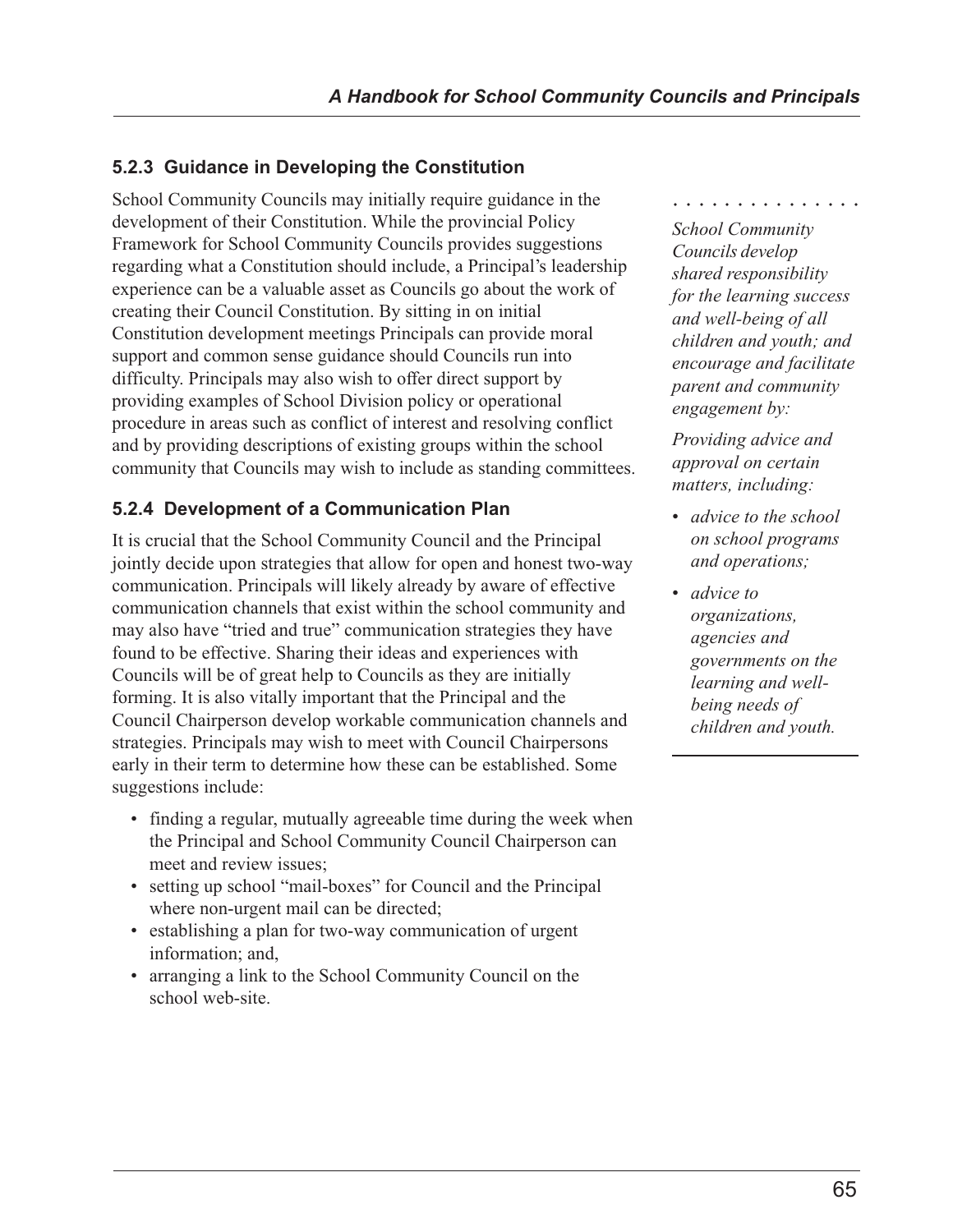## **5.2.5 Supporting Ongoing Council Development**

#### **5.2.5.1 Providing Advice and Information Related to the School Community**

Principals can help Councils develop positive relationships with the school community by providing them with information related to the policies, practices and routines of the school. Providing Councils with an up-to-date calendar of school events will help with their planning and ensure that Council events and general school events do not interfere with one another. As part of the orientation to their role, new Councils will also need to develop some understanding of the context of their school. Principals can help Councils by sharing current information on topics such as:

- school policies regarding volunteers;
- school policies regarding home-work, absenteeism, field trips, and other student-related matters;
- the roles and responsibilities of key school personnel, including the Principal, Vice Principal, janitor, lunch and playground supervisors, other support staff and interagency personnel (for example Community School Coordinators, School Resource Officers and Social Workers);
- a profile of the school including the range of programs offered in the school, the learning needs of students, school resources including facilities, number of school staff, demographic and other school community contextual variables. For more information on creating school profiles see: Online Learning for Administrators Planning for More Successful Schools: Creating School Profiles

http://www.saskschools.ca/curr\_content/online\_admin/ successful/profiles/

- current school goals and targets for achievement;
- expectations related to student conduct and behavior;
- school building safety guidelines including emergency plans; and,
- guidelines regarding information sharing.

#### **5.2.5.2 Seeking Advice**

As School Community Councils go about fulfilling their responsibilities, their understanding of the school and the school community will deepen. Councils will then be able to provide Principals with valuable information related to the needs and aspirations of the community regarding student learning and wellbeing as well as possible available resources and supports that exist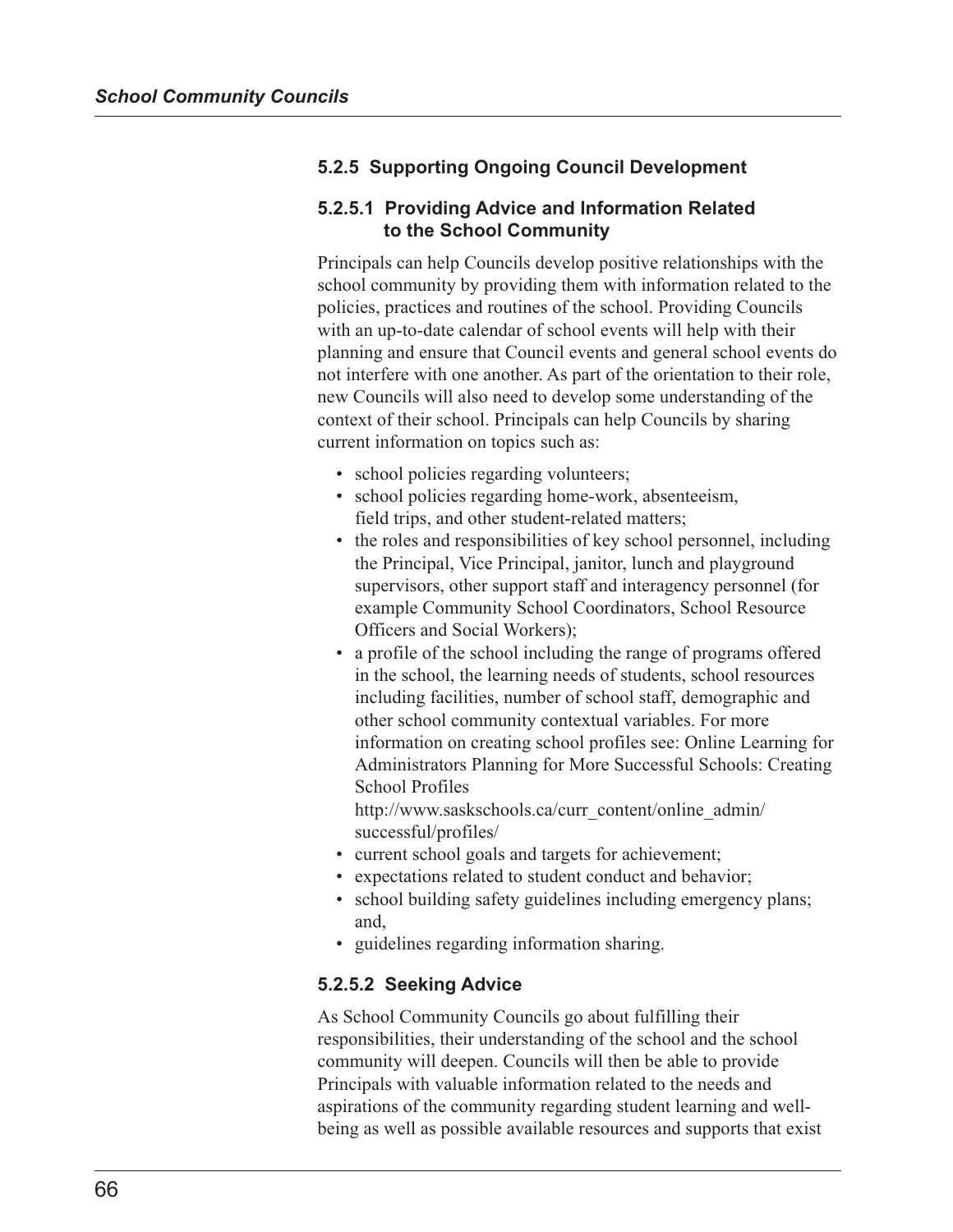within the community. Principals may wish to encourage information sharing by providing Councils with examples of avenues or areas of advice that they believe would be helpful. Examples include:

- advice related to extra-curricular programs of the school;
- advice related to certain aspects of the curriculum such as family-life;
- advice regarding supports and enhancements to the learning program; and,
- advice related to e-learning.

Principals may also wish to encourage Councils to share information and advice related to the learning and well-being needs of children and youth with organizations, agencies and governments by:

- providing Councils with contact information related to key individuals in agencies, organizations and government; and,
- requesting that Council Members be included in meetings with key individuals within organizations, agencies and government.

### **5.2.5.3 Providing Information related to Council's Approval of Fundraising Activities, School Fees and the Student Code of Conduct**

The Local Accountability and Partnerships Panel suggested in their Report to the Minister that including approval of fundraising activities, school fees and the Student Code of Conduct within the School Community Council's responsibilities may be seen as a means to enhance transparency and public accountability. It is understood that approval is provided within the context of Board of Education governing policy and administrative operational procedure. In this regard Principals may wish to provide Councils with information related to:

- Division policy and operational procedure on school fees and fundraising;
- a history of fundraising initiatives and how they relate to school goals and objectives;
- a history of school fees and how they relate to school goals and objectives; and,
- a copy of the existing Student Code of Conduct including the reasoning that is behind inclusion of each item of the Code.

*School Community Councils develop shared responsibility for the learning success and well-being of all children and youth; and encourage and facilitate parent and community engagement by jointly and in cooperation with the Principal and staff of the school, developing and recommending to the Board of Education for approval a Learning Improvement Plan that is aligned with the School Division strategic plan.*

○○○○○○○○○○○○○○○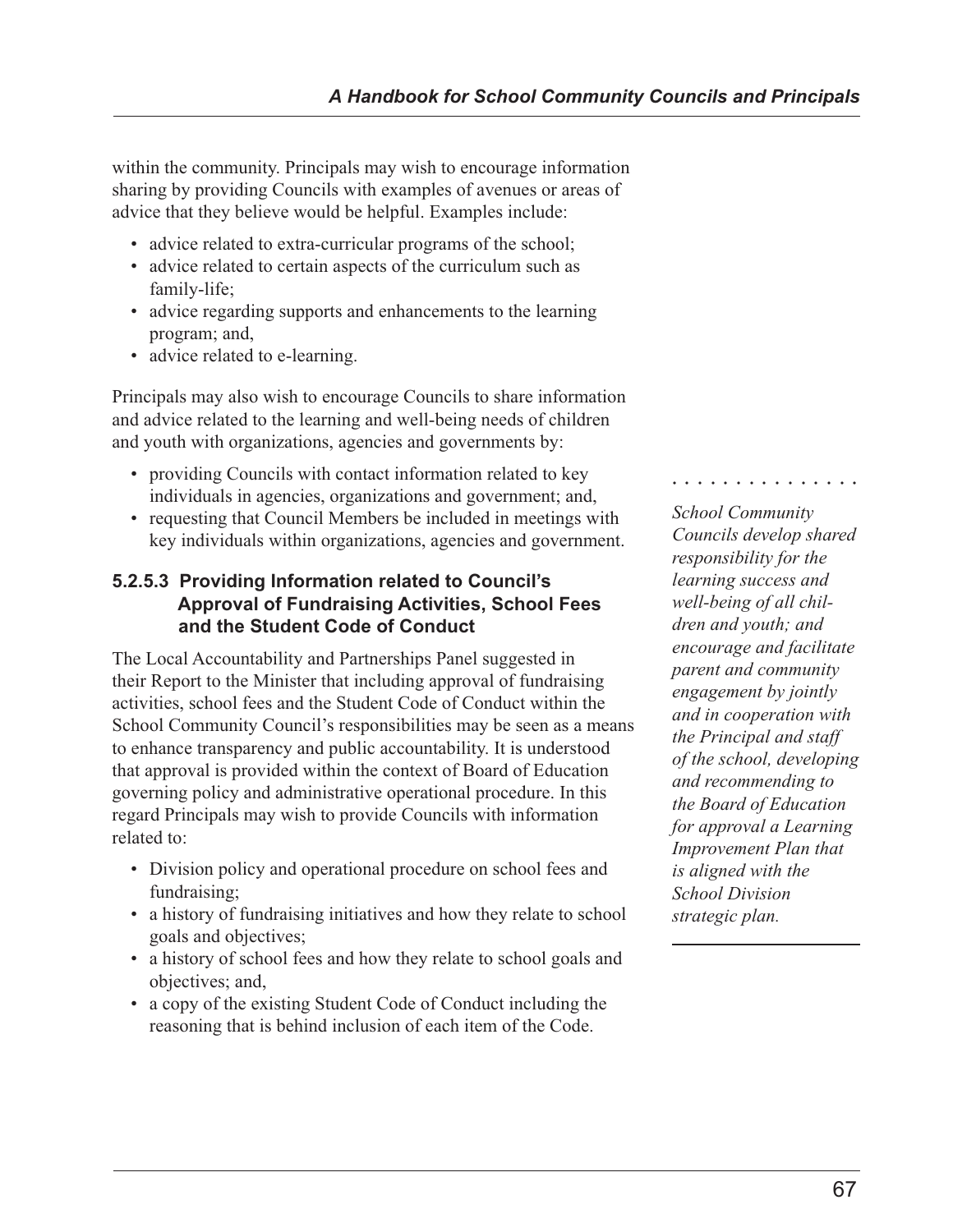### **5.2.5.4 Taking a Leadership Role in the Development of the Learning Improvement Plan**

In 2006, the Provincial Government identified four educational priorities believed to be critical to the Province's future and created a framework, the Continuous Improvement Framework, to assist School Divisions in achieving positive outcomes in each of these areas. The four provincial priorities are:

- Higher levels of literacy and student achievement;
- Equitable opportunities for all students;
- Smooth transitions into and through the system; and,
- Strong system-wide accountability and governance.

At the school level, it is expected that the School Community Council will collaborate with the school Principal and school staff in the development of a local Learning Improvement Plan. The Learning Improvement Plan will align with the Division Continuous Improvement Plan and address Provincial and Division priorities while enabling local flexibility.

It is expected that Principals will take a leadership role in the development of the Learning Improvement Plan. In order to familiarize Councils with the process of developing a plan such as the Learning Improvement Plan, a description of processes that might be assist in developing and approving the Learning Improvement Plan is included in this Handbook (see Section 3.1.2). Other school improvement plan guides, developed especially for Principals can be found at:

- On-Line Learning for Administrators: *Planning for a More Successful School - School Goals Workshop* http://www.saskschools.ca/curr\_content/online\_admin/ leadership/goals/index.html
- *A Significant Journey: A Saskatchewan Resource for the Principalship.* http://www.sasked.gov.sk.ca/branches/leg\_school\_admin/ administrators/principalship/intro.shtml

## *5.3 Self-Reflection for Principals*

Successful educational practitioners reflect on their practices and actions. The following questions may help Principals reflect on their leadership role and practices in their work with the School Community Council. The questions below are sample questions<sup>1</sup>. Principals are encouraged to create their own chart using questions that are meaningful to their particular circumstance.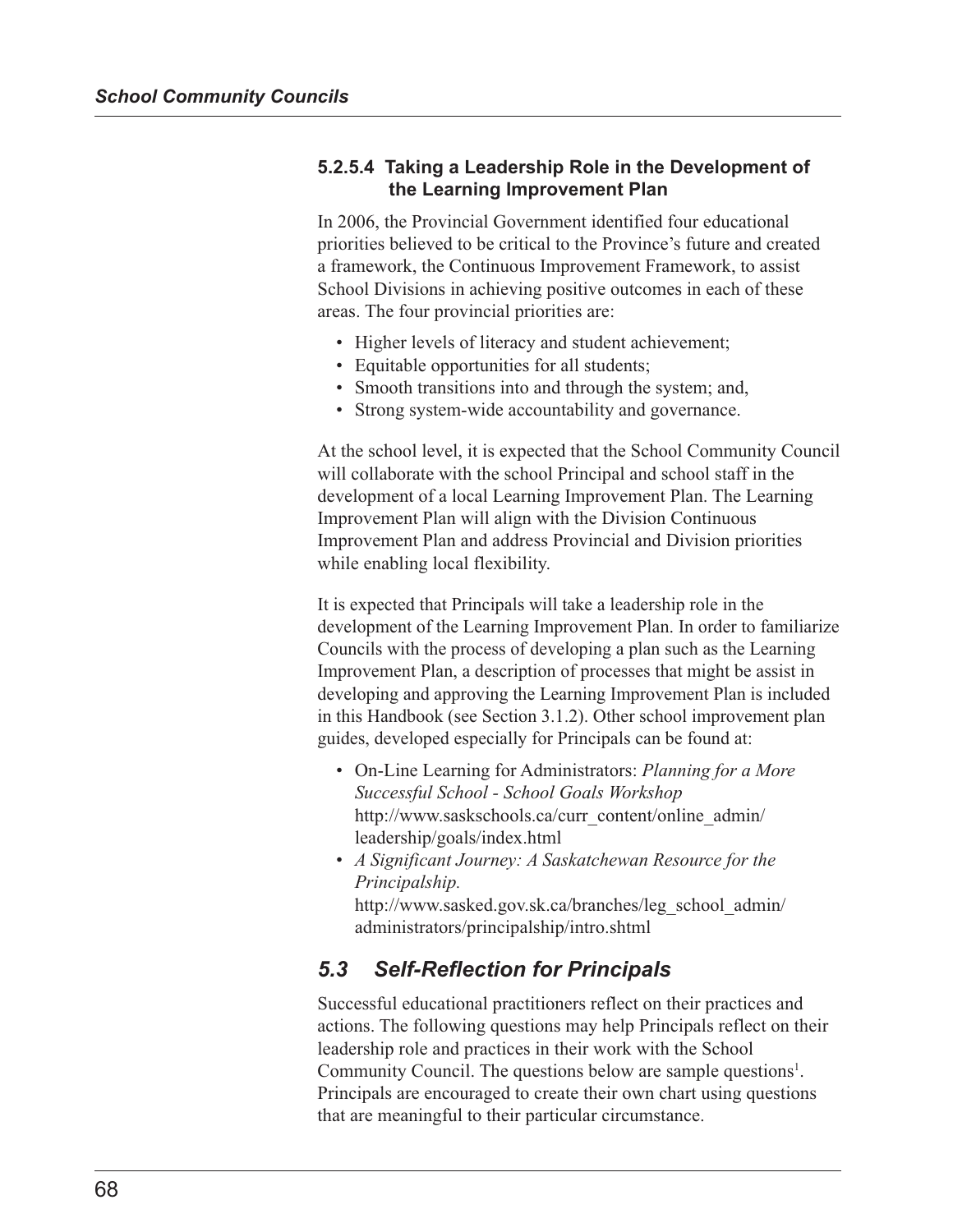| Self-Assessment |                                                                                                                                                                                      | <b>Reflections</b> |
|-----------------|--------------------------------------------------------------------------------------------------------------------------------------------------------------------------------------|--------------------|
| 1.              | Am I sharing and reviewing the<br>school's expectations and<br>standards with parents and the<br>community?                                                                          |                    |
| 2.              | Am I involving parents and the<br>community in developing and<br>amending or modifying the<br>expectations, standards and<br>policies for the school?                                |                    |
| 3.              | Am I honest and forthcoming in<br>sharing information about the<br>school 's challenges?                                                                                             |                    |
| 4.              | Am I encouraging school council<br>discussions and reflections aimed<br>at developing strategies to address<br>challenges faced by the school?                                       |                    |
| 5.              | Am I encouraging and providing<br>resources to parents so that they<br>can participate in meaningful<br>activities that assist them in better<br>supporting their child 's learning? |                    |
| 6.              | Am I using effective two-way<br>communication methods?                                                                                                                               |                    |
|                 | 7. Am I making allowances for the<br>language and cultural barriers<br>facing some of the parents?                                                                                   |                    |
| 8.              | Am I listening carefully to parents<br>and community members?                                                                                                                        |                    |
| 9.              | Am I doing all that I can to<br>engage the community?                                                                                                                                |                    |
|                 | 10. Am I reaching out to those who<br>are not often involved in the                                                                                                                  |                    |

school and its activities? **\_\_\_\_\_\_\_\_\_\_\_\_\_\_\_\_\_\_\_\_\_\_\_**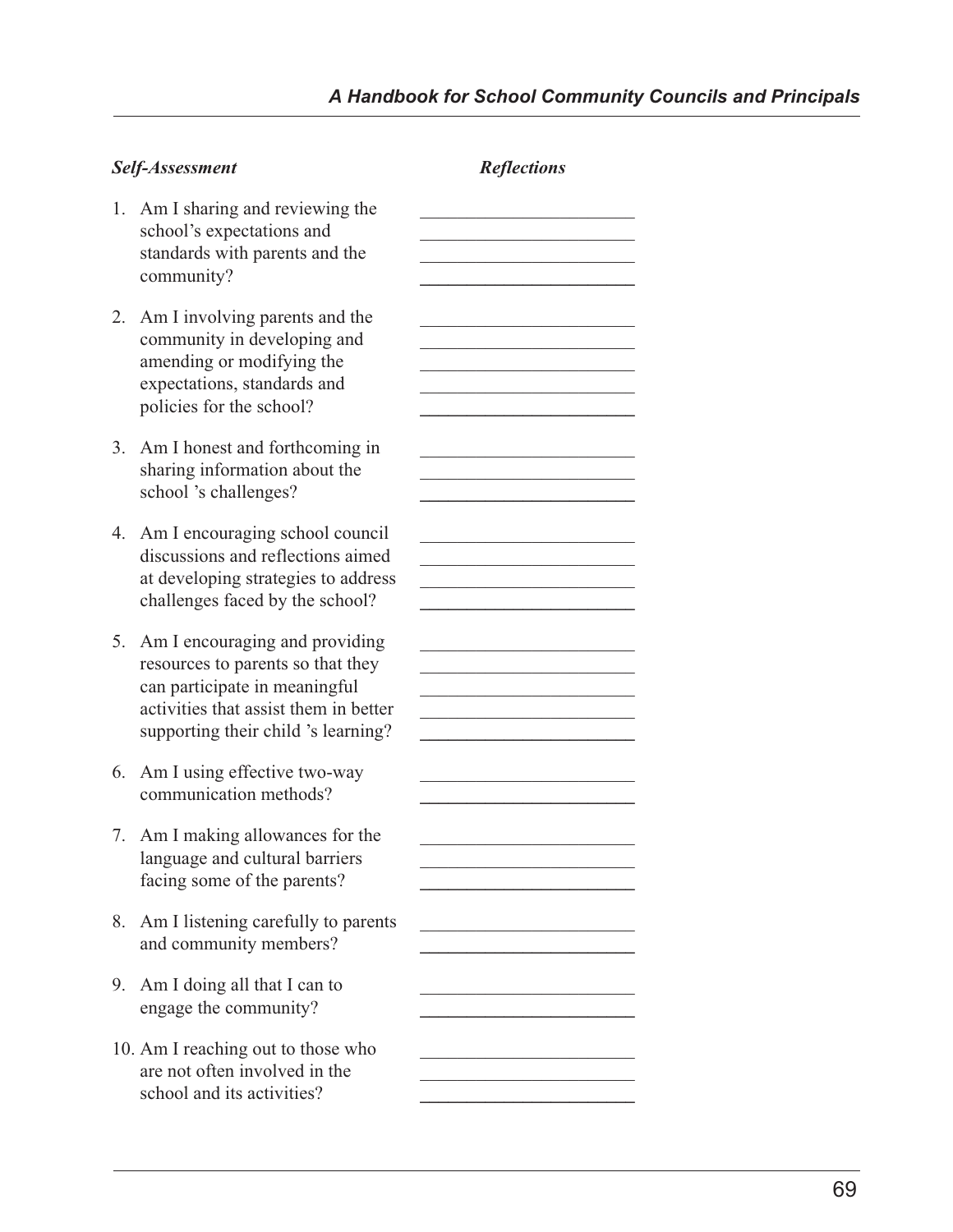| Self-Assessment                                                                                    | <b>Reflections</b> |
|----------------------------------------------------------------------------------------------------|--------------------|
| 11. Am I sharing leadership and<br>decision-making appropriately?                                  |                    |
| 12. Am I giving community<br>members a true voice at the<br>decision-making table?                 |                    |
| 13. Am I encouraging parents to<br>become meaningfully involved<br>in their child 's learning?     |                    |
| 14. Am I connecting students and<br>their families to the health and<br>social services they need? |                    |

1 *Alberta Learning. A Principal's Guide to Working Effectively with Your School Council* http://www.teachingquality.ab.ca/resources/PrGuide\_SchCouncils.pdf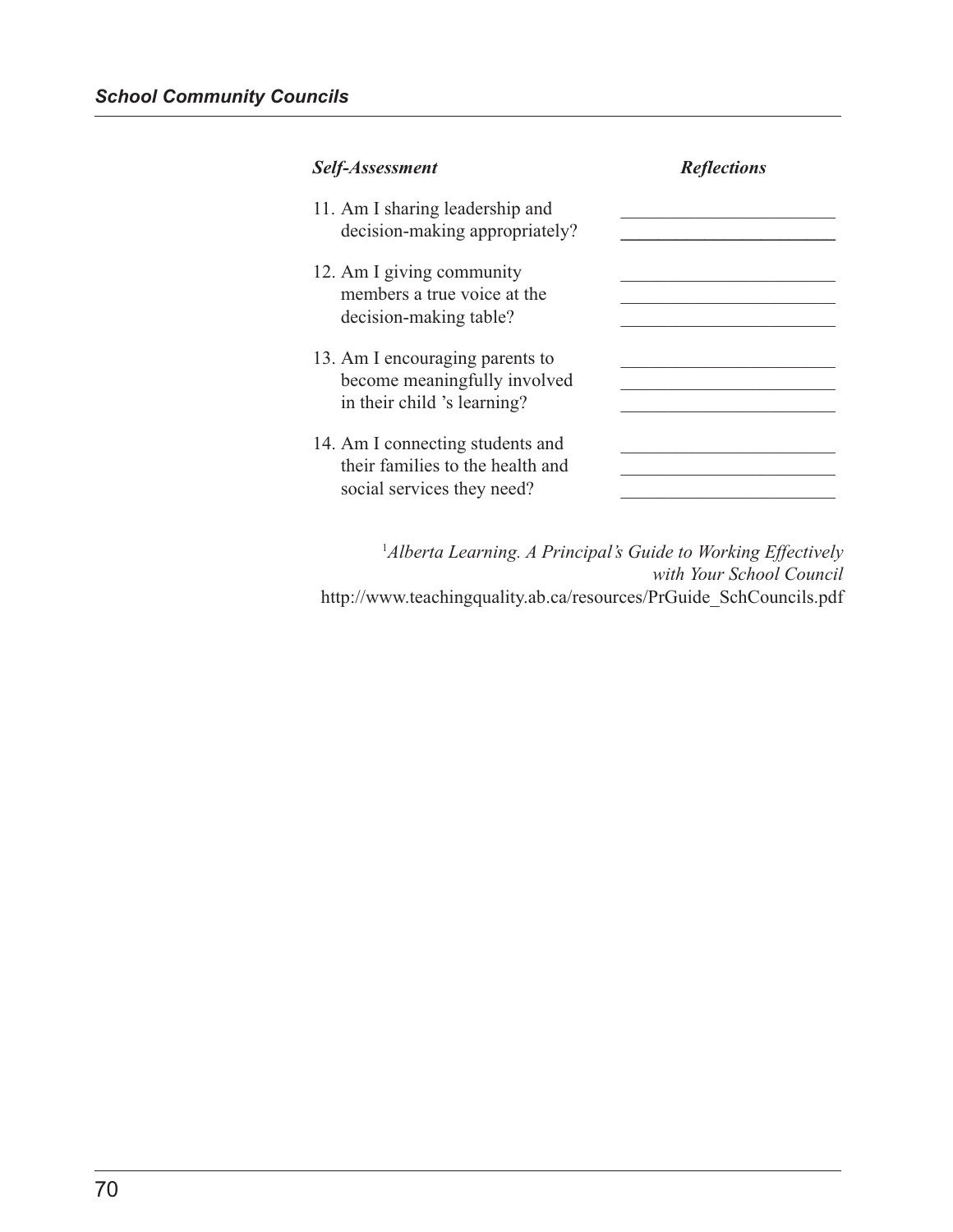# *Appendix A School Community Council Operation*

# *1.0 School Community Council Constitution Template*

The following template is designed to help guide a School Community Council as it develops its constitution.

Name: **\_\_\_\_\_\_\_\_\_\_\_\_\_\_\_\_\_\_\_\_\_\_ School Community Council**

## *Mission*

An organization's mission helps members and others understand its "reason for being". A mission statement describes, in the words of its members, why an organization exists and what it hopes to achieve in the future. Organizations regularly review and adapt their mission statements to reflect their current circumstances. In developing their mission statement Councils may wish to ask themselves:

- Why do we have a School Community Council at our school?
- What does our School Community Council hope to achieve in the next few years?

School Community Councils may wish to refer to the description of the purpose of School Community Councils in Section 1.2.1 of this Handbook as they develop their mission statement. The School Division may also provide the Council with guidance in this area.

\_\_\_\_\_\_\_\_\_\_\_\_\_\_\_\_\_\_\_\_\_\_\_\_\_\_\_\_\_\_\_\_\_\_\_\_\_\_\_\_\_\_\_\_\_\_\_\_\_\_

\_\_\_\_\_\_\_\_\_\_\_\_\_\_\_\_\_\_\_\_\_\_\_\_\_\_\_\_\_\_\_\_\_\_\_\_\_\_\_\_\_\_\_\_\_\_\_\_\_\_

\_\_\_\_\_\_\_\_\_\_\_\_\_\_\_\_\_\_\_\_\_\_\_\_\_\_\_\_ **(name of Council) Mission** \_\_\_\_\_\_\_\_\_\_\_\_\_\_\_\_\_\_\_\_\_\_\_\_\_\_\_\_\_\_\_\_\_\_\_\_\_\_\_\_\_\_\_\_\_\_\_\_\_\_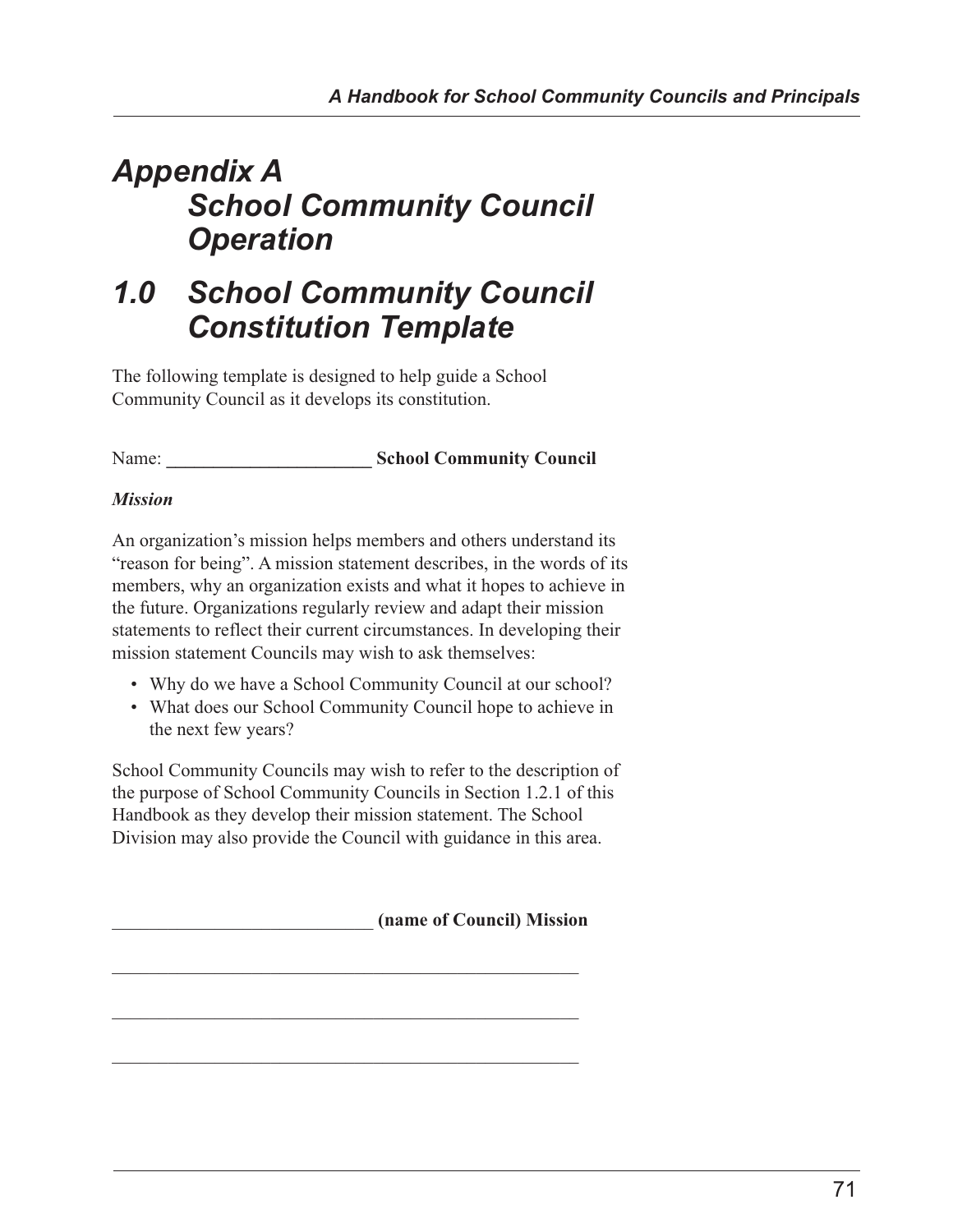#### *Guiding Principles*

The guiding principles of an organization are based on its mission, and provide direction for members of the organization in their day-today activities and relationships with others. These principles also help others know what to expect in their interactions with members of the organization. In developing their guiding principles Councils may wish to ask themselves:

- What is most important to us as a group?
- What are the basic understandings that will help guide us in our interactions with each other and with others?

School Community Councils may wish to refer to the "School Community Councils Guiding Principles" outlined in Section 1.3.2 of this Handbook as they prepare their guiding principles. The School Division may also provide the Council with guidance in this area.



#### *Structure and Officers*

The structure and the officers of an organization ideally provide support for the organization as it seeks to achieve its mission.

The number, role and responsibilities of officers are usually described in an organization's constitution. The Provincial Policy Framework for School Community Councils states that a Council's officers are to be elected from among its Representative Members and will include at a minimum, a Chairperson, Vice Chairperson and Secretary (required officers).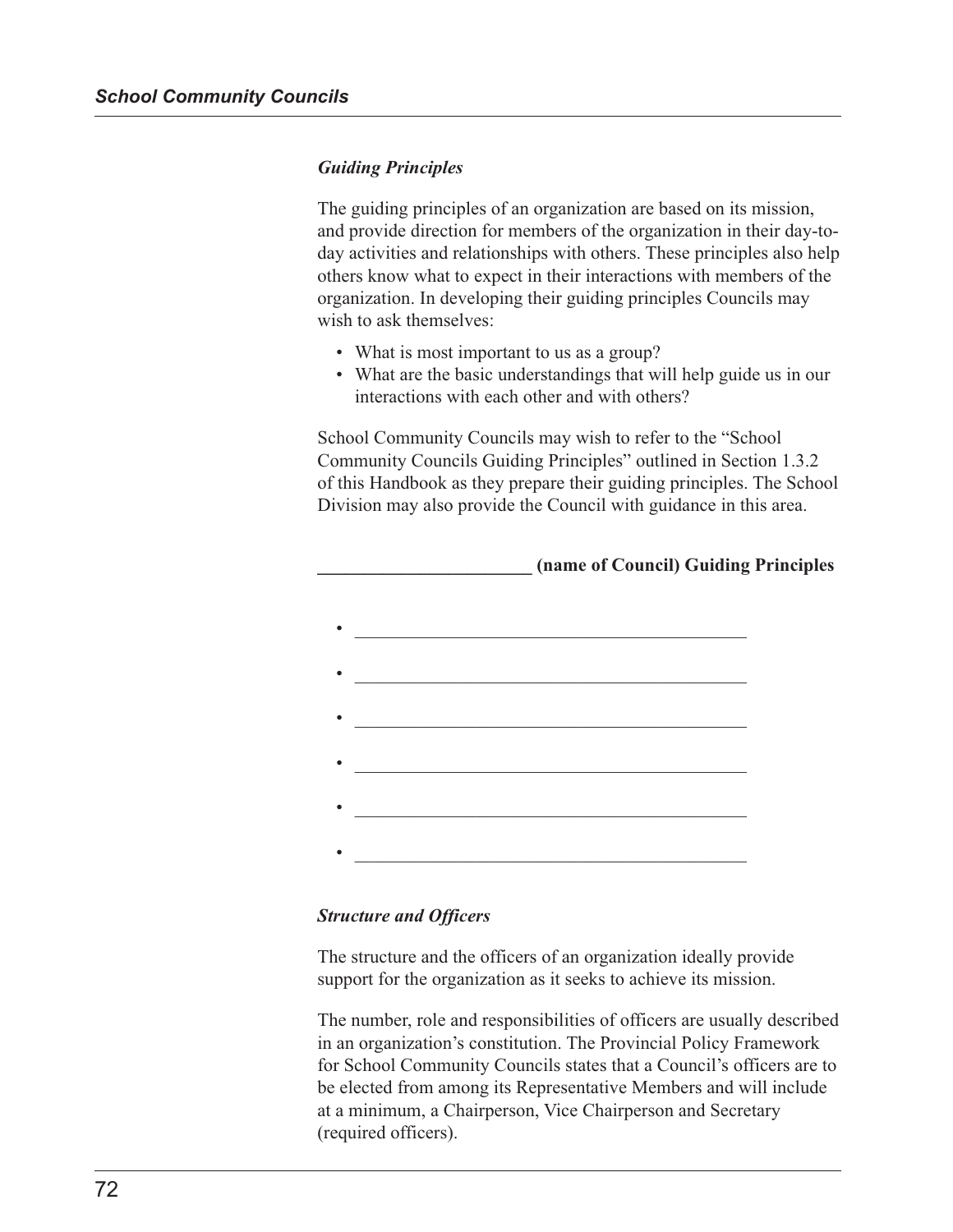In deciding on Council structure and officers Councils may wish to ask themselves:

- What will be included in the role and responsibilities of the "required" offices?
- Would our Council benefit from naming other officers? What will the role and responsibilities of these "other" officers include?

School Community Councils may wish to refer to Section 3.2.1 of this Handbook as they decide upon Council officers and their role and responsibilities. The School Division may also provide the Council with guidance in this area.

|                                               | (name of Council) |
|-----------------------------------------------|-------------------|
| <b>Roles and Responsibilities of Officers</b> |                   |
| Chairperson                                   |                   |
| The Chairperson will:                         |                   |
|                                               |                   |
|                                               |                   |
|                                               |                   |
|                                               |                   |
|                                               |                   |

The Vice Chairperson will:

- 
- 

The Secretary will:

- 
-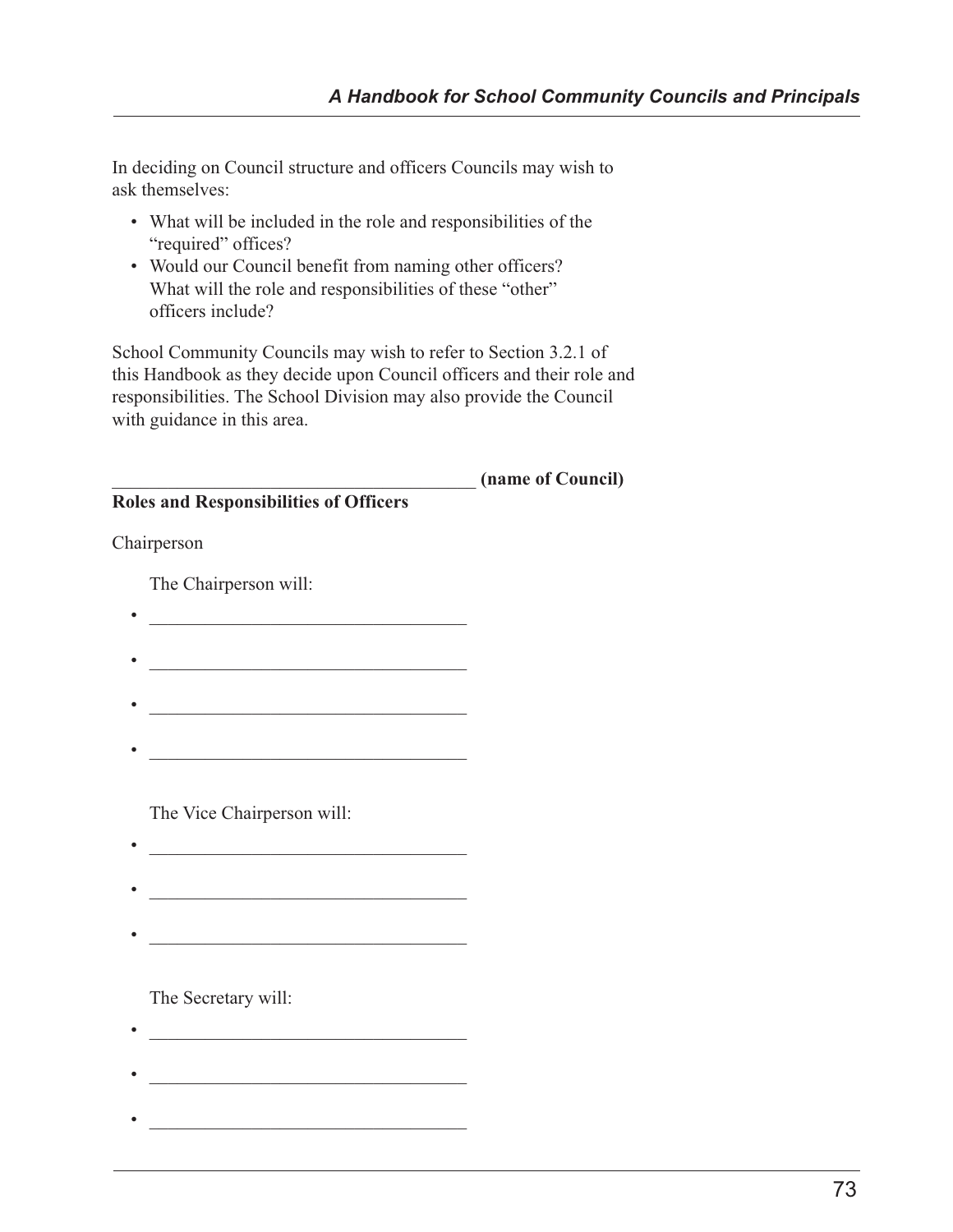| <u> 1989 - Johann John Stone, mars eta bat eta bat eta bat eta bat eta bat eta bat eta bat eta bat eta bat eta b</u><br>Scheduling of meetings are often included in descriptions of an                            |
|--------------------------------------------------------------------------------------------------------------------------------------------------------------------------------------------------------------------|
| organization's structure. Recognizing that Councils are required to<br>meet at least 5 times annually as well as hold a general meeting, and<br>keeping their mission in mind Councils may wish to ask themselves: |
| • How often during the school year will our Council meet?<br>• Will we hold special meetings? How will we decide if a special<br>meeting is necessary?                                                             |
|                                                                                                                                                                                                                    |
| (name of Council) Schedule of Meetings                                                                                                                                                                             |
| <u> 1989 - Johann John Harry Hermes, fransk politik (d. 19</u><br><u> 1989 - Johann Barbara, martxa alemaniar a</u>                                                                                                |
| (name of Council)<br><b>Provision for Special Meetings</b>                                                                                                                                                         |
| <u> 1986 - Johann Stoff, deutscher Stoffen und der Stoffen und der Stoffen und der Stoffen und der Stoffen und der </u>                                                                                            |

Other Officers and their role and responsibilities:

3.2.3 of this Handbook as they consider their Council structure and officers. The School Division may also provide Councils with guidance in this area.

#### *Means of Public Consultation*

Public consultation and communication is important for many organizations and is a key aspect of the vision for School Community Councils. If Councils are to fulfill their mandate they will need to consider carefully how they will consult with parents and community members. There are a number of options Councils may wish to employ such as; telephone surveys or printed questionnaires, personal interviews, public meetings and workshops.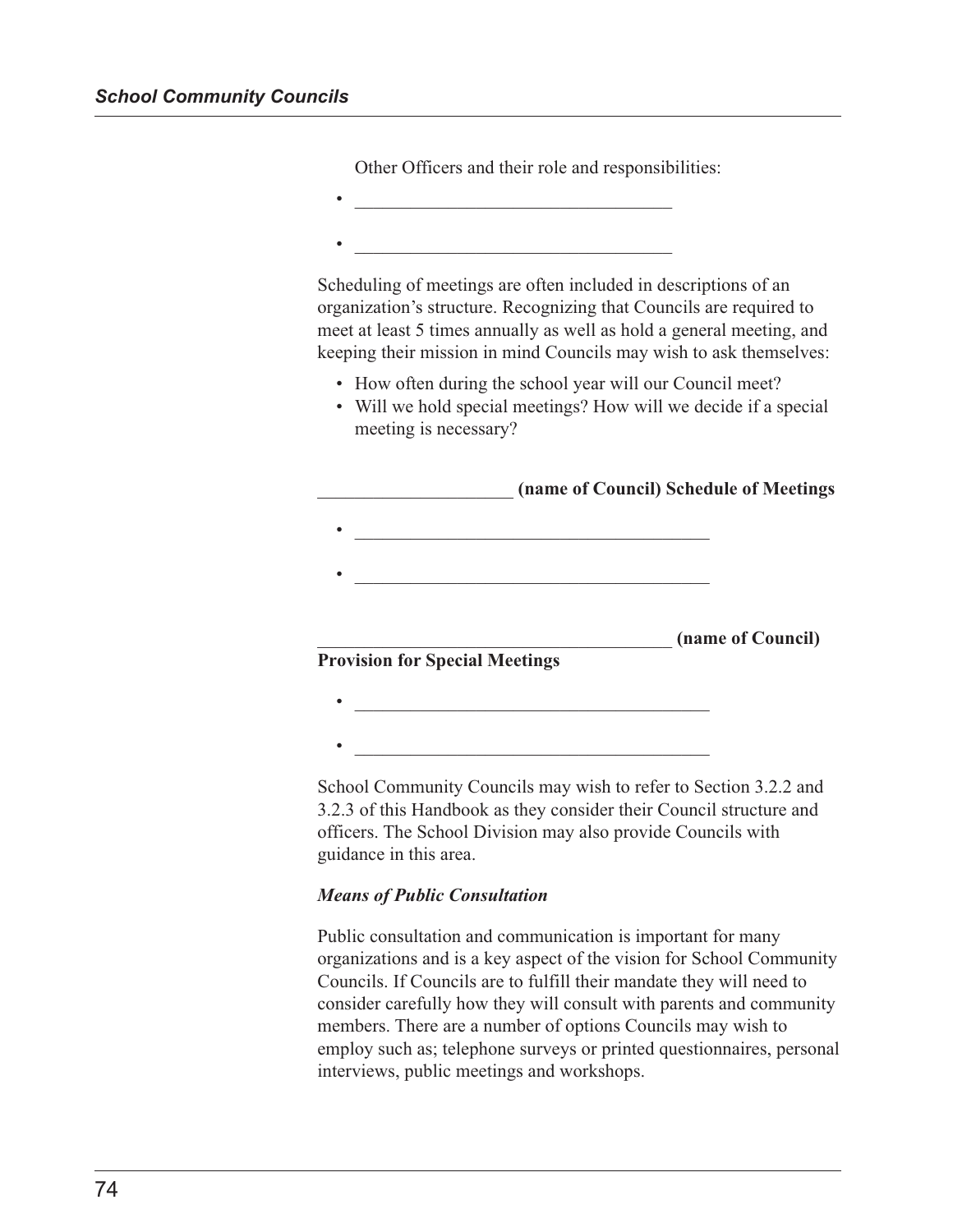Keeping their mission in mind Councils may wish to ask themselves:

- What areas of our mandate will require public consultation?
- What methods might we utilize in each of these areas to consult with parents and community members?

|                                     | (name of Council) |
|-------------------------------------|-------------------|
| <b>Means of Public Consultation</b> |                   |
|                                     |                   |
|                                     |                   |
|                                     |                   |
|                                     |                   |
|                                     |                   |
|                                     |                   |

School Community Councils may wish to refer to Appendix B, Section 1.1 for more information on methods of public consultation. The School Division may also provide Councils with guidance in this area.

#### *Means of Public Communication*

Most organizations have favoured methods of communicating with their public. Because of the nature of School Community Councils choosing effective means to communicate with parents and community is key to their success. Section 3.1.5.3,

*Communication Planning and Strategies* of this Handbook outlines areas Councils may wish to consider when communicating with others. In deciding on what means they will utilize to communicate with parents and community Councils may wish to ask themselves:

- What areas of our operation may require regular communication with parents and community? How can we best accomplish this?
- What areas of our operation may require less frequent communication? How can we best accomplish this?

\_\_\_\_\_\_\_\_\_\_\_\_\_\_\_\_\_\_\_\_\_\_\_\_\_\_\_\_\_\_\_\_\_\_\_\_\_\_ **(name of Council)**

**Means of Public Communication**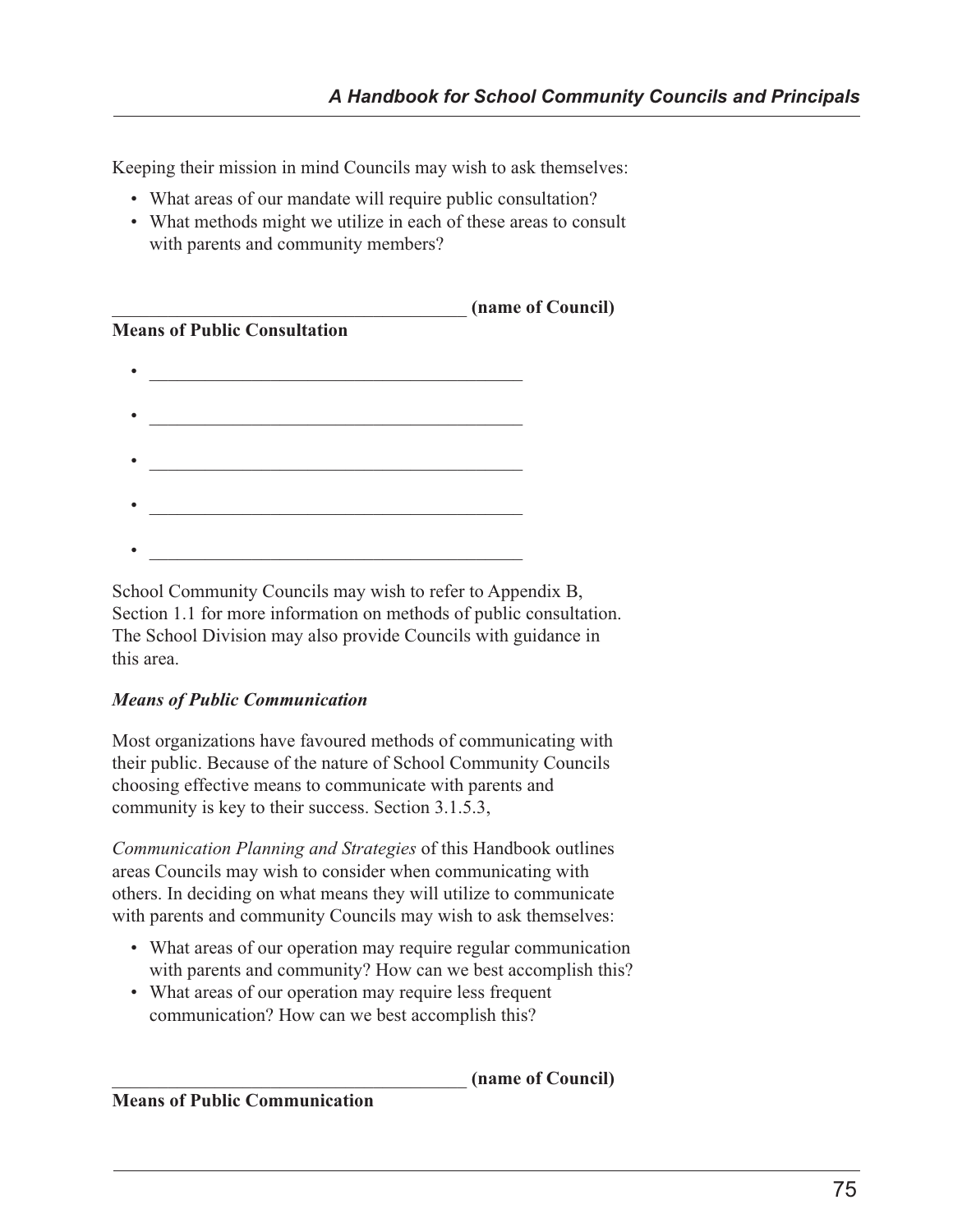| ٠ |  |
|---|--|
|   |  |
| ٠ |  |
| ٠ |  |
|   |  |
|   |  |
|   |  |

School Community Councils may wish to refer to Section 3.2.3 of this Handbook for more information on methods of communication with parents and community. The School Division may also provide Councils with guidance in this area.

#### *Council Code of Conduct*

An organization's code of conduct outlines expectations for its members and guides their behavior. A *Suggested practice for establishing a Code of Conduct is included in this Handbook* (Section 3.2.4). Keeping their mission in mind Councils may wish to ask themselves:

• What guidelines will foster positive, cooperative, studentfocused and forward-looking relationships among parents, the school and the community?





Several examples of Council Codes of Conduct or Codes of Ethics are included in this Handbook. Please see Section 3.2.4 and Section 4.0 of Appendix A. The School Division may also provide Councils with guidance in this area.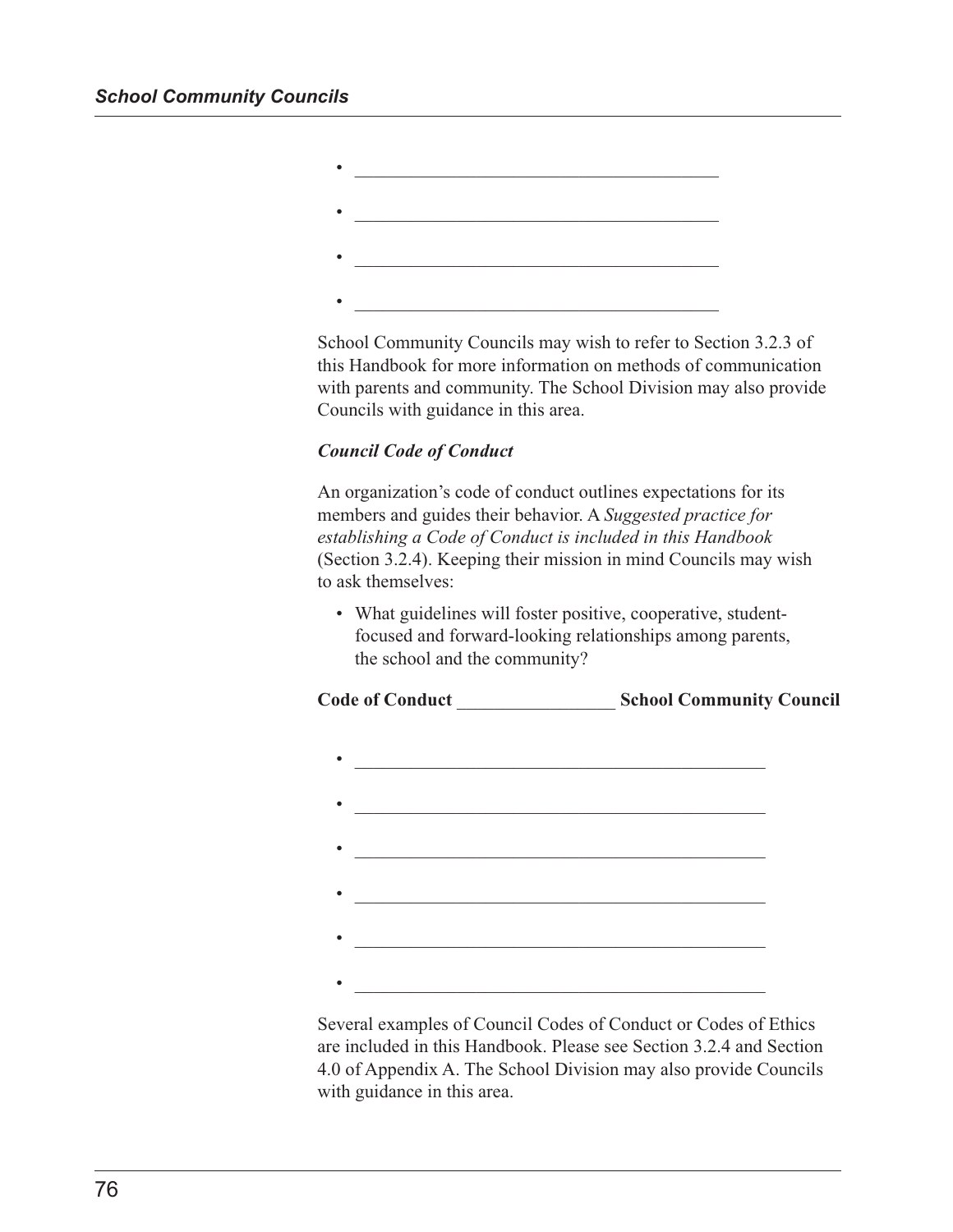#### *Decision-Making Processes*

Two commonly used decision-making models used by organizations are those of Majority Vote and Consensus. Depending on their mission many organizations use a combination of both. Providing a description of a Council's preferred decision-making model will help guide Council Members. The advantages and disadvantages of each model are described in Section 3.2.6 of this Handbook. Councils may wish to outline within their constitution under what circumstances each of the models might be utilized. Councils may wish to ask themselves:

- In what cases might Council use the Majority Vote model of decision making?
- In what instances might Council use the Consensus Building model of decision-making?

 $\mathcal{L}_\mathcal{L}$  , which is a set of the set of the set of the set of the set of the set of the set of the set of the set of the set of the set of the set of the set of the set of the set of the set of the set of the set of

 $\mathcal{L}_\mathcal{L}$  , which is a set of the set of the set of the set of the set of the set of the set of the set of the set of the set of the set of the set of the set of the set of the set of the set of the set of the set of

 $\mathcal{L}_\mathcal{L}$  , which is a set of the set of the set of the set of the set of the set of the set of the set of the set of the set of the set of the set of the set of the set of the set of the set of the set of the set of

 $\mathcal{L}_\mathcal{L}$  , which is a set of the set of the set of the set of the set of the set of the set of the set of the set of the set of the set of the set of the set of the set of the set of the set of the set of the set of

 $\mathcal{L}_\mathcal{L}$  , which is a set of the set of the set of the set of the set of the set of the set of the set of the set of the set of the set of the set of the set of the set of the set of the set of the set of the set of

#### \_\_\_\_\_\_\_\_\_\_\_\_\_\_\_\_\_\_\_\_\_\_\_\_\_\_\_\_\_\_\_ **School Community Council**

#### **Decision-making processes**

• Type of decision - process employed

• Type of decision - process employed

More information related to each decision-making model is included in this Handbook, Appendix A, Section 5.0. The School Division may also provide Councils with guidance in this area.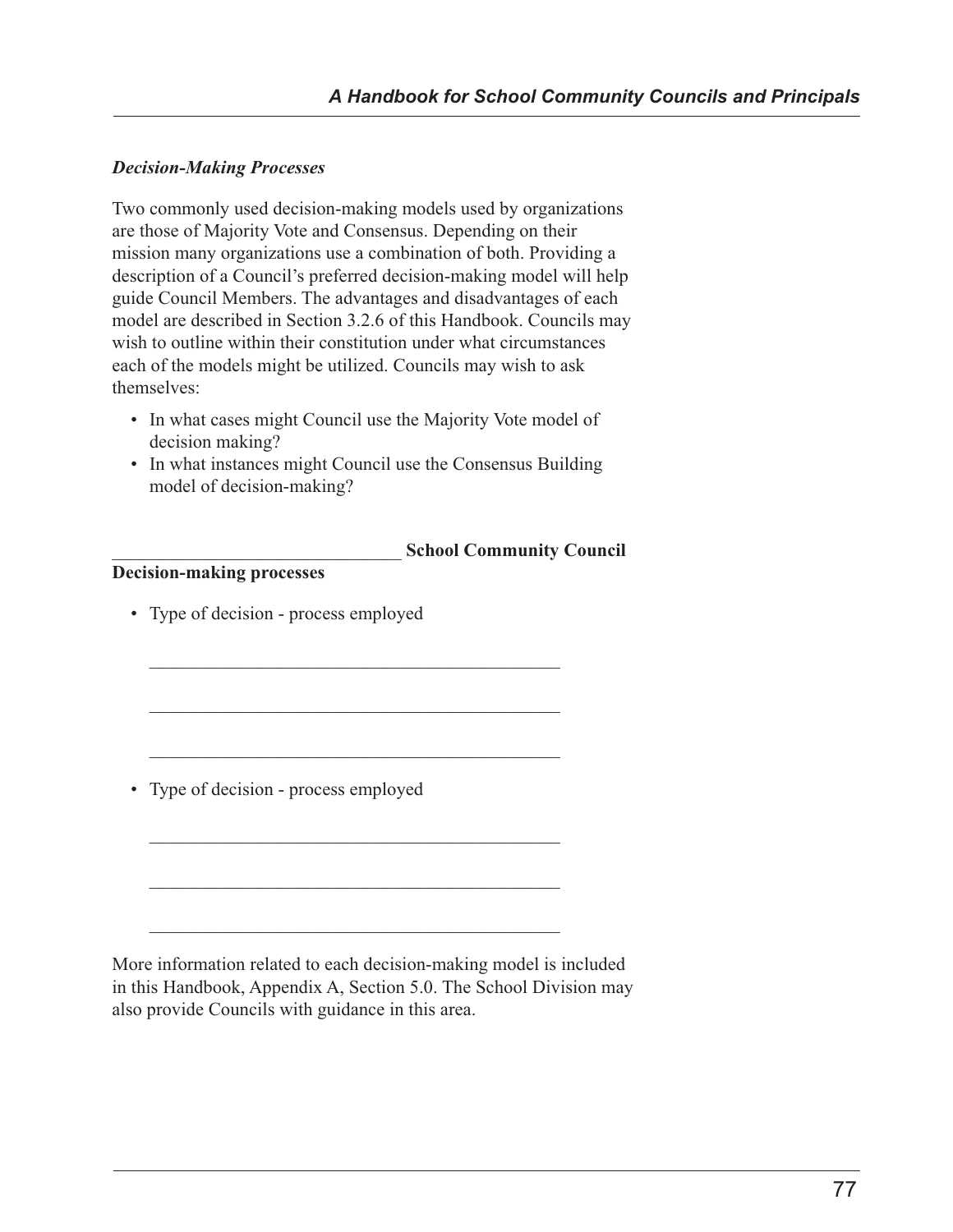#### *Complaints and Concerns Procedures*

Healthy organizations have accepted ways of dealing with complaints and concerns. In creating complaints/concerns procedures Council Members may wish to ask themselves:

- What kinds of complaints/concerns does the School Community Council have the authority and responsibility to deal with?
- How will Council as a whole and individual Council Members deal with complaints or concerns related to the operation and responsibilities of Council?

#### \_\_\_\_\_\_\_\_\_\_\_\_\_\_\_\_\_\_\_\_\_\_\_ **Complaints and Concerns Procedures**

| Complaint/Concern | Council authority/responsibility |
|-------------------|----------------------------------|
|                   |                                  |
|                   |                                  |

Process for dealing with Council complaint/concern that falls under Council responsibility/authority.

For more information related to creating Council complaints/concerns procedures see Section 3.2.7.1 of this Handbook. The School Division may also provide Councils with guidance in this area.

#### *Methods for Evaluation of Council Operations*

By evaluating its operations an organization helps members focus on what will allow them to fulfill their mission, what they are doing well, and what they may improve upon. When considering what methods they wish to use to evaluate their operations Councils may wish to ask themselves:

• What formal methods do we wish to use to evaluate our day-today operations and determine if we are meeting our goals and achieving our mission?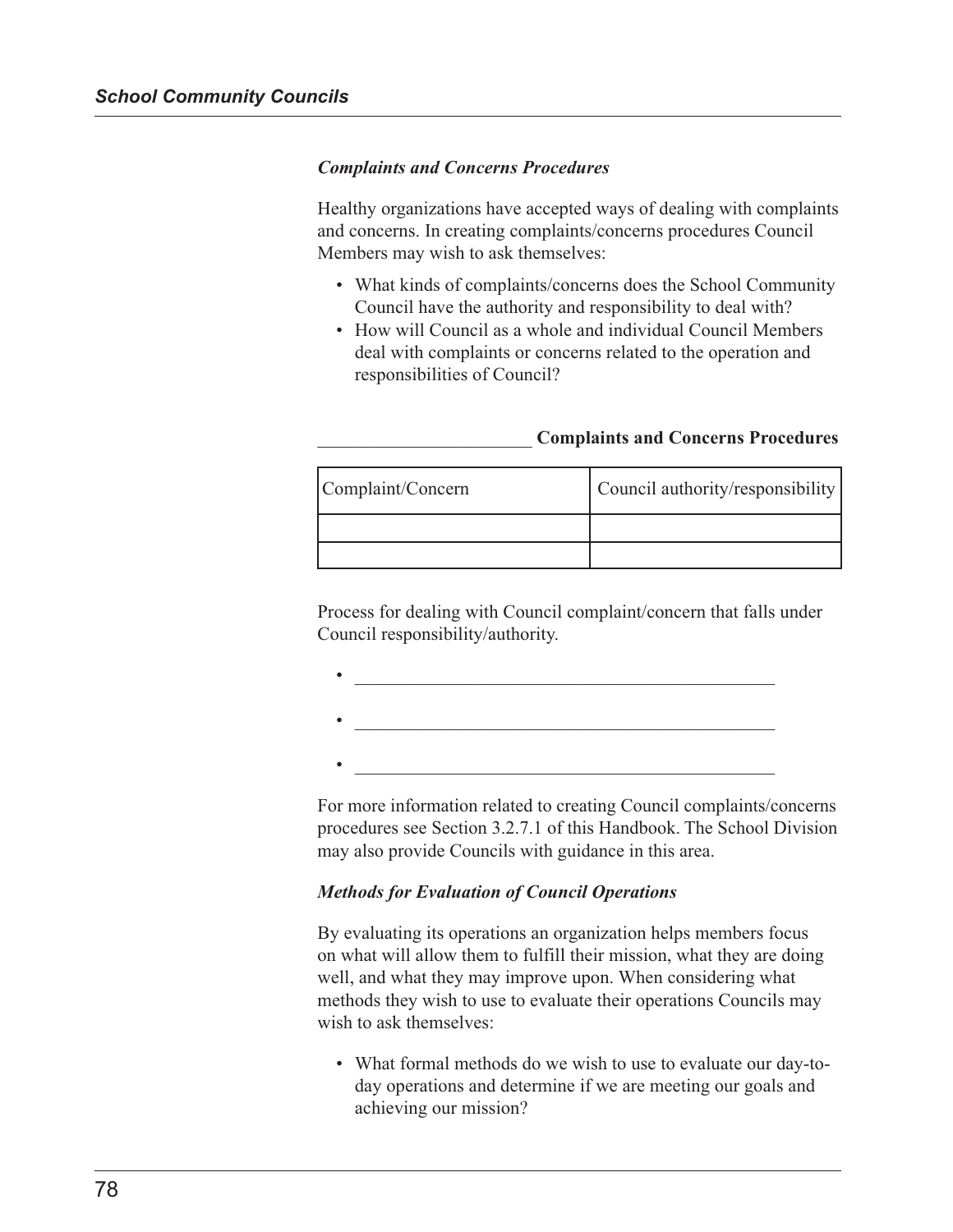• What more informal methods do we wish to use to evaluate our day-to-day operations and determine if we are meeting our goals and achieving our mission?

|                                                                                                                       | (name of Council) |
|-----------------------------------------------------------------------------------------------------------------------|-------------------|
| <b>Formal Evaluation Methods</b>                                                                                      |                   |
|                                                                                                                       |                   |
| <u> 1980 - Johann Barn, mars ann an t-Amhain an t-Amhain an t-Amhain an t-Amhain an t-Amhain an t-Amhain an t-Amh</u> |                   |
|                                                                                                                       |                   |
|                                                                                                                       |                   |
| <u> 1989 - Paris Amerikaanse kommunister († 1908)</u>                                                                 |                   |
|                                                                                                                       |                   |
| <u> 1989 - Johann John Stein, marwolaeth a bhannaich an t-Amhain an t-Amhain an t-Amhain an t-Amhain an t-Amhain</u>  |                   |
|                                                                                                                       | (name of Council) |
| <b>Informal Evaluation Methods</b>                                                                                    |                   |
|                                                                                                                       |                   |
| <u> 1989 - Johann John Stein, marwolaethau (b. 1989)</u>                                                              |                   |
|                                                                                                                       |                   |
|                                                                                                                       |                   |
| <u> 1989 - Johann John Stone, mars eta bainar eta bainar eta baina eta baina eta baina eta baina eta baina eta b</u>  |                   |
| For more information related to evaluating Council operations see                                                     |                   |

Section 3.2.9, Chapter 4, and Appendix A, Section 7.0 of this Handbook. The School Division may also provide Councils with guidance in this area.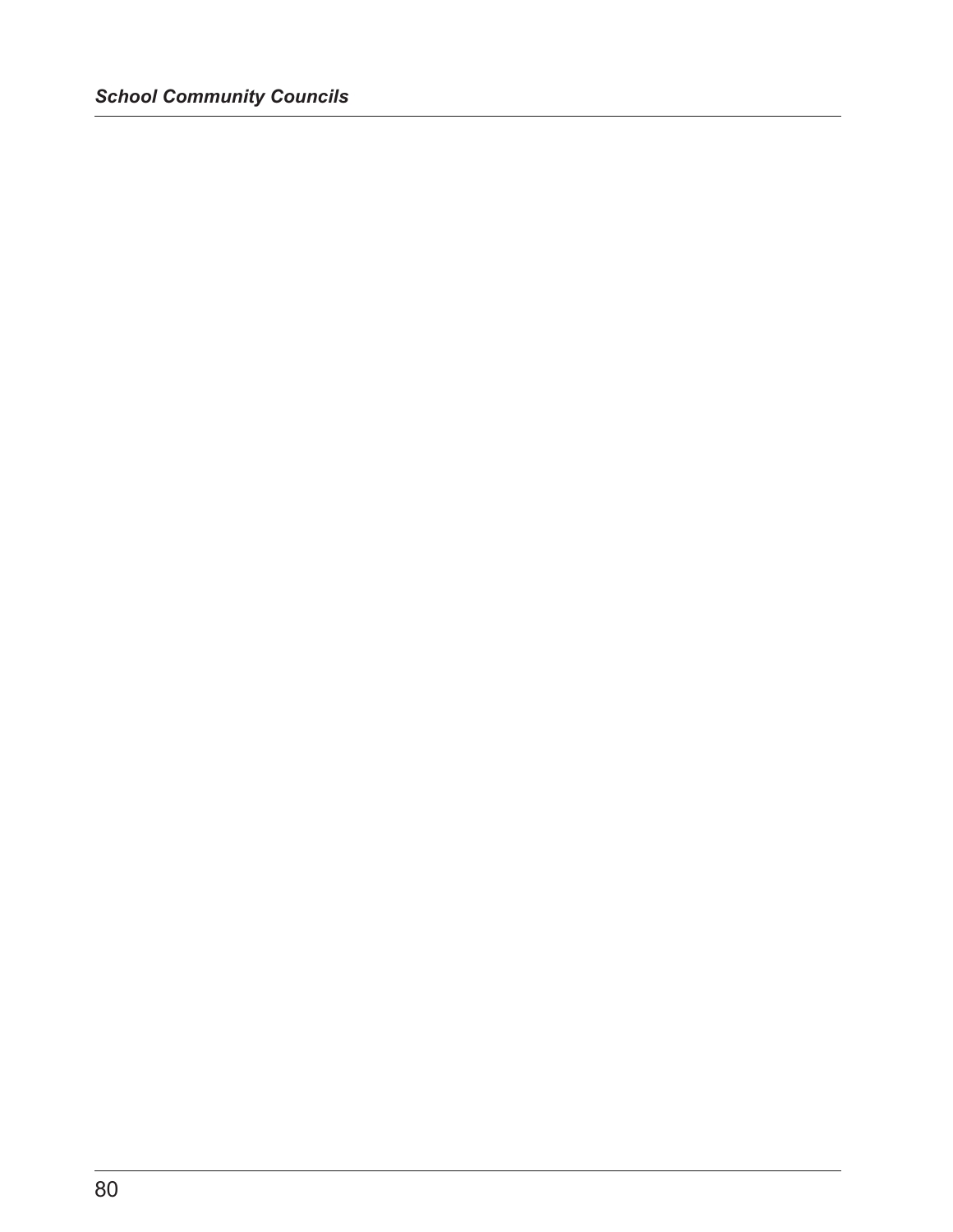# *2.0 Supporting Council Members and Committees of Council*

# *2.1 Supporting Individual Council Members*

School Community Councils will likely be made up of parents and community members, students and staff who come from diverse backgrounds. This diversity can become a very positive resource for the Council to draw on; it can also present a challenge. Some Council Members may need support in order for their strengths to become Council assets.

Some barriers individual Council members may encounter and examples of possible supports are described below:

*Barrier***:** Lack of understanding of the role/responsibilities of the Council

*Support***:** Provide a clear description of Council roles and responsibilities. Match each new Council Member with an experienced Council Member who can help explain the role and responsibilities of Council and answer questions. Boards and their administrations may also help Councils in this regard.

#### *Barrier***:** Cultural differences

*Support*: Be sensitive to cultural values, attitudes, manners and views of school that may be different. Learn about religious holidays and observances of different cultures so they can be honoured when scheduling meetings and events. Respect different communication patterns such as pauses, silence and eye contact. Ask questions respectfully.

## *Barrier***:** Language

*Support***:** Arrange for an interpreter. Have printed materials translated.

## *Barrier***:** Time

*Support***:** Find a mutually agreeable time to meet. Make sure meetings begin promptly and end when expected.

#### *Barrier***:** Childcare

**Support:** Consider providing a room at your place of meeting where children can be cared for.

#### ○○○○○○○○○○○○○○○

*The process of creating a better education system is not a relay race, but a marathon. We youth are not just passing the baton to adults expecting them to finish the race. We want to be involved in every step and every decision.*

John Kohli, Provincial Youth Delegation, 2003 as seen in *Empowering High Schools as Communities of Learning and Support,* Saskatchewan Learning, 2004.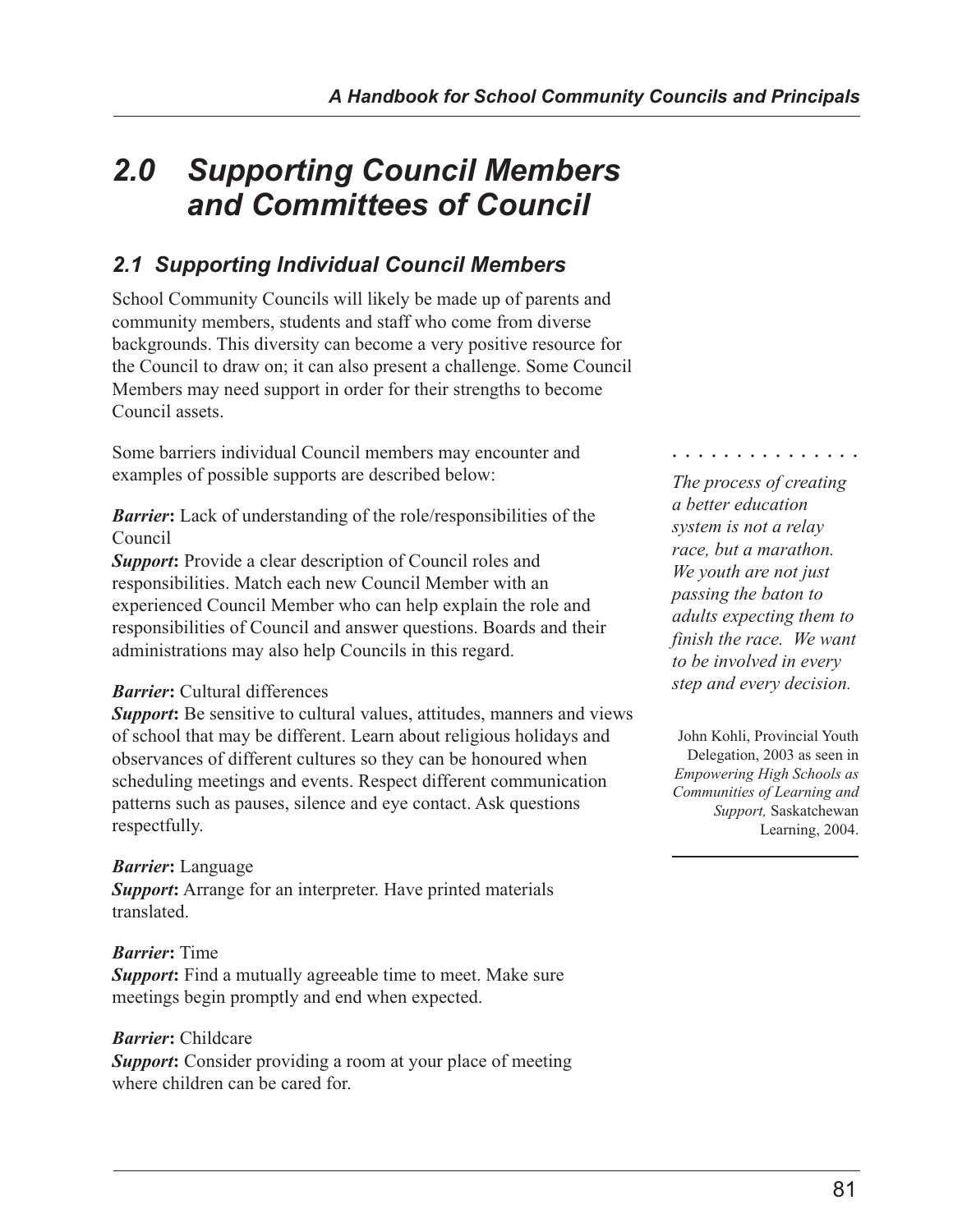#### *Barrier***:** Tokenism

**Support:** Make sure all voices are listened to, and what has been said is taken into account in decision-making. Make sure there are true opportunities to become involved in planning, decision-making and actions of the Council.

#### *Barrier***:** Assumptions

*Support***:** Sometimes all of us make assumptions based on what we think is true of other people. Sometimes support simply means asking another what is needed in order for them to contribute.

## *2.2 Supporting Students*

High School students will also be included in the membership of many Councils and their inclusion presents a very real opportunity. Students can provide true, down-to-earth insights into way the school is serving the needs of children and youth. They can provide a fresh perspective on educational issues. Sitting on Council can also provide students with valuable experience related to community leadership. Councils who wish to receive maximum benefit of student membership may wish to consider supporting student Council Members in various ways.

In general, Councils can support students by:

- Listening carefully and respectfully to student voices.
- Making sure what adult Council Members think was said, was truly said. Try paraphrasing and encouraging students to elaborate on what they have said.
- Allowing students to present and receive information in a manner that is most comfortable for them. Many students are comfortable using technology to communicate.
- Letting students know they are not "token" Members, that their contributions are expected and valued.
- Being flexible about students' schedules. Many students, aside from attending school full time, have part-time jobs and other responsibilities.
- Developing a mentoring strategy. Students have not experienced many of the understandings adults take for granted. Councils can support students offering students the opportunity to connect with another adult Member who can provide advice and guidance.
- Asking students what is needed. Councils can support student Council Members by checking frequently to see if they are receiving the support they need.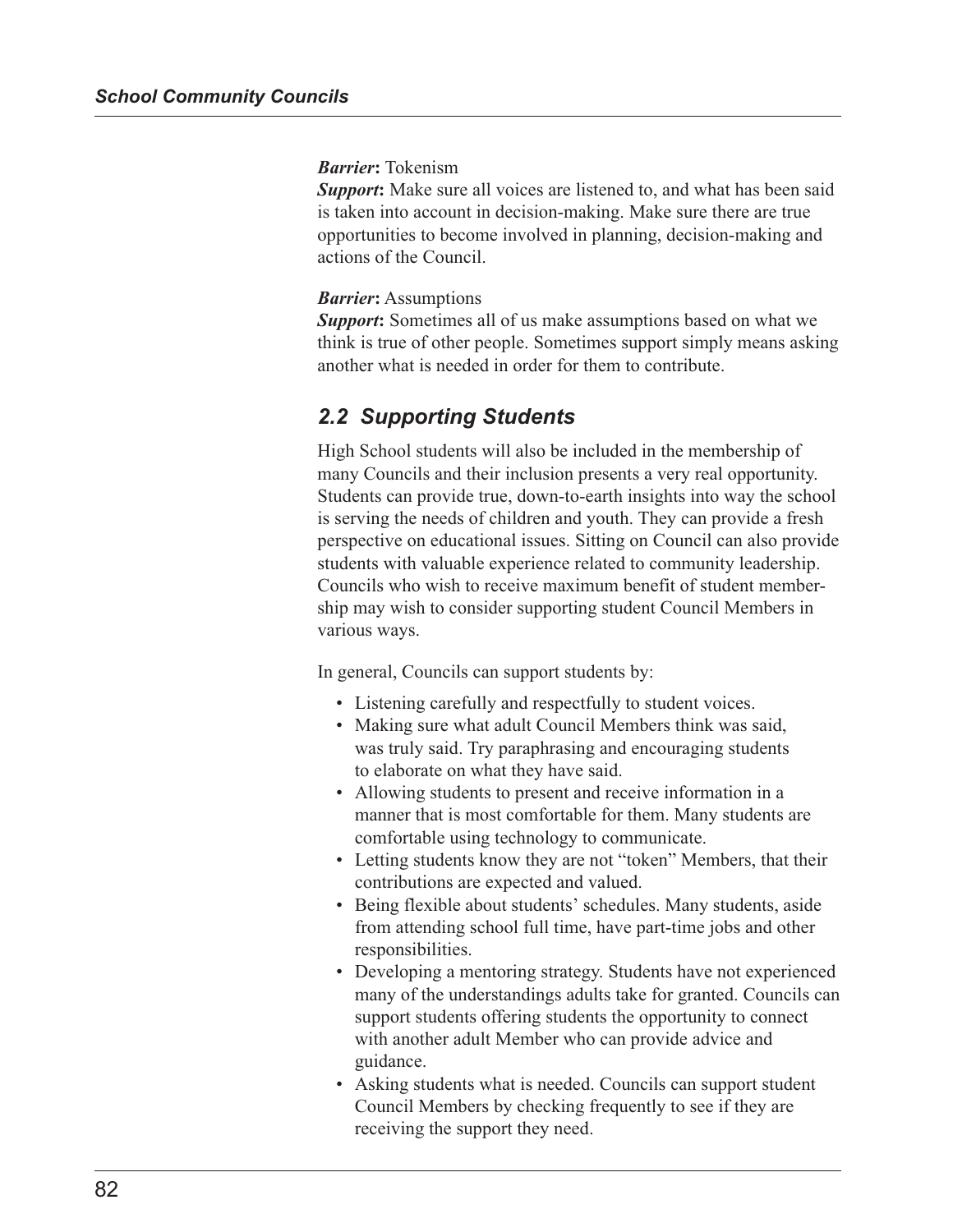## *2.3 Forming and Operating Effective Committees*

Some hints for forming and operative effective committees

- Ensure the committee is clear on its role and tasks, and is aware of the larger goals of the School Community Council. The Council may consider creating a written job description including responsibilities involved for each committee.
- Aim for broad representation. This is where the Council can involve more parents and community members who would like to participate but do not have time to become a member of Council.
- Use committees as leadership training ground. Potential Council Members may begin as committee members, gain confidence in their skills and increase their involvement in the School Community Council.
- Establish reporting procedures. It is important that the Council know, and approve of, what a committee is doing. A committee Chairperson may serve as a formal link to the Council.
- Ensure committees set realistic objectives and tasks. Committees may, in their initial enthusiasm, take on too much. The Council can help prevent volunteer burnout and frustration by suggesting committees decide what objectives and tasks are most important and which can wait.

Adapted from Saskatchewan Education. 1997. *Building Communities of Hope: Best practices for meeting the learning needs of at risk and Indian and Metis students: Implementation Handbook.*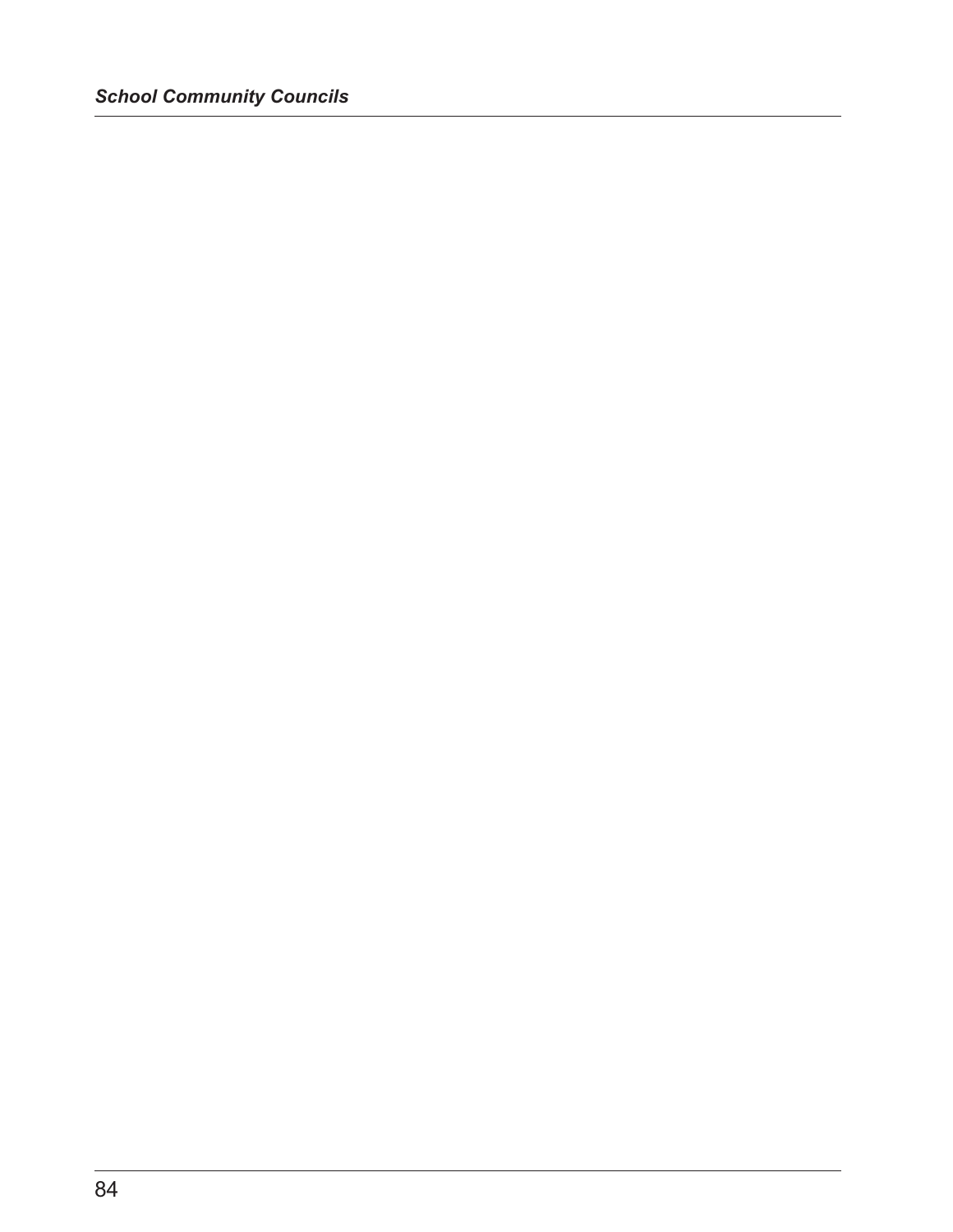# *3.0 Effective Meetings*

# *3.1 Simple Rules for Chairing a Meeting*

- The Chairperson calls the meeting to order
- The meeting's formality depends on the Chairperson, the group's size and the group's preference
- The Chairperson recognizes Members before they speak
- Each item is entitled to full and free debate by individual Members—one at a time
- Each person desiring to speak should be allowed to speak once before anyone speaks for a second time
- The Chairperson is responsible for moving the meeting along and ensuring no one monopolizes the floor
- Only one subject may be discussed at a time
- If time does not permit full discussion of an item, a motion may be made to table the item for discussion at another meeting
- Every member has equal rights

Adapted from Alberta Home and School Councils' Association. 1995. *School Council Resource Manual.* Edmonton.

# *3.2 Meeting Checklist*

- Meeting Date:
- Start time:
- End time:
- Participants: Number expected
- Sign in sheet with meeting, date and location indicated
- Name tags and holders
- Name cards for Council Members
- Facilities: Size of room is appropriate
- Seating arrangement: Fits agenda and encourages open discussion.
- Tables for participants to write on
- Refreshments: Tea, coffee, juice
- Equipment: Projector
- Transparencies
- Extension cord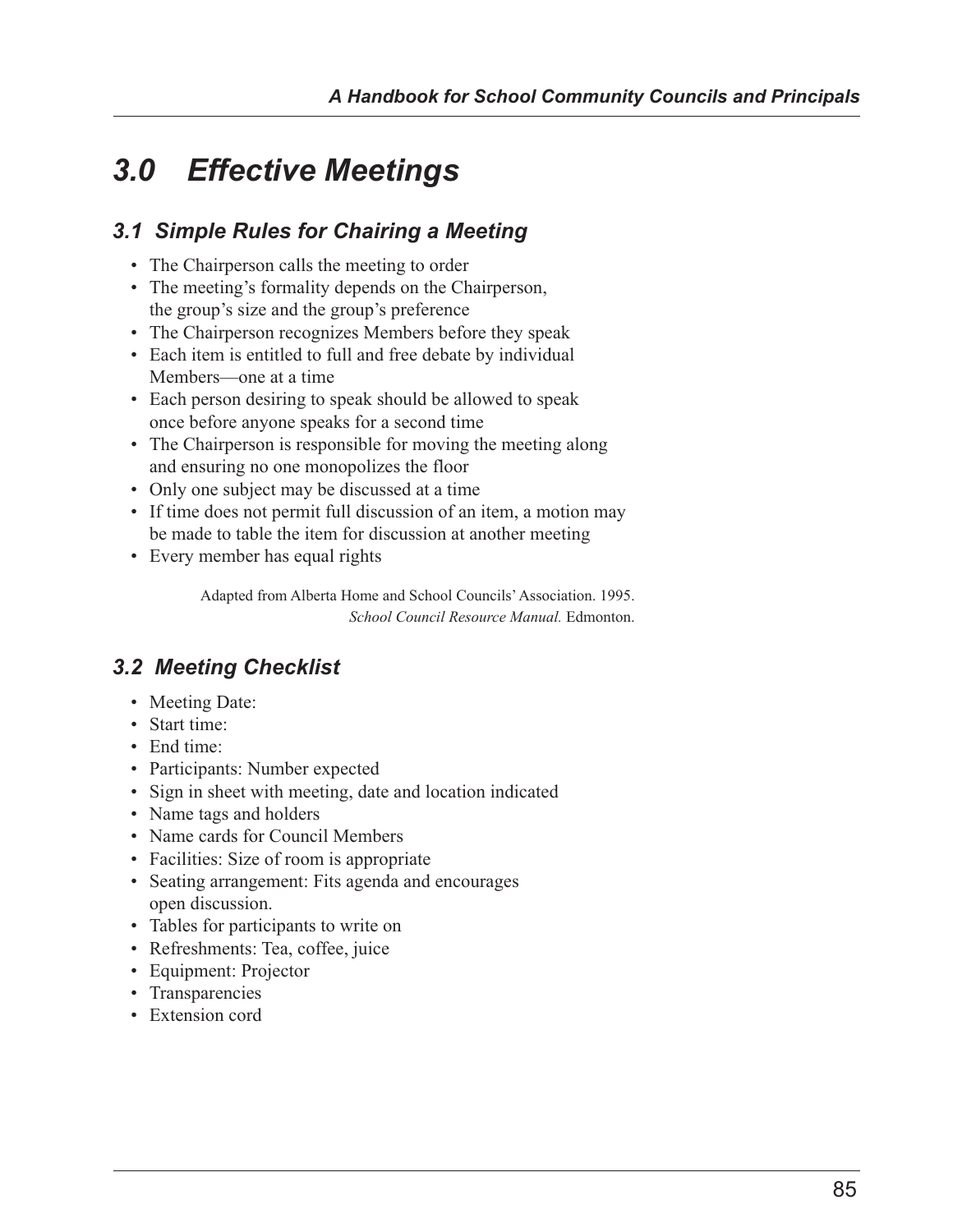## *3.3 Running Meetings*

School Community Council meetings offer Councils the opportunity to get together with others who possess diverse thoughts and views to discuss issues and offer suggestions related to Council decisions. In order to take advantage of this benefit, meetings take some planning and effective management to ensure that everyone has an opportunity to be heard with efficient use of time.

Planning the School Community Council meeting is usually the responsibility of the Chairperson. S/he may delegate a number of the tasks described below:

*• Publicizing the meeting well in advance*

This can be done in community calendars, school newsletters, school or Division website, the newspaper, community announcements on television and radio, posters, and phone trees. Make sure everyone is given plenty of notice (two weeks if possible). Try to establish a set meeting day, time and location to help people remember.

*• Arranging the room*

How the room is arranged can add to the success of the meeting. A round table style, rather than a head-table style can be more conducive to discussion. Make sure there is enough seating for everyone and no one feels on the "outside". Arrange any necessary equipment and supplies prior to the meeting day.

*• Establishing the agenda*

The agenda should clearly outline what will be dealt with at the meeting. Having a standard, yet flexible agenda will help save time preparing for meetings. The Chairperson usually prepares the agenda with input from others. Below is a list of standard items Councils may wish to include in their agenda as well question prompts to help Council as they consider each item.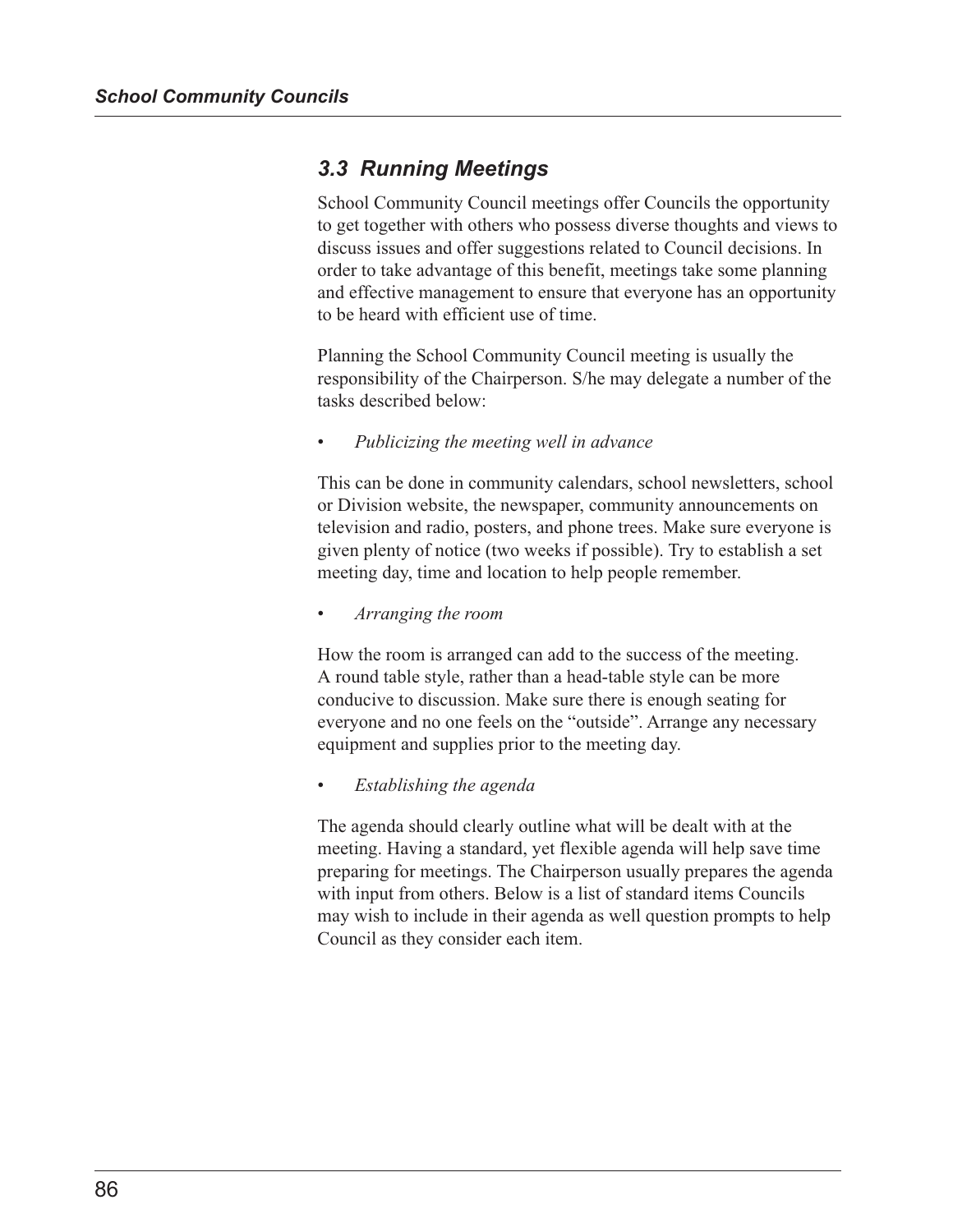| <b>Agenda Item</b>                                                               | <b>To Consider</b>                                                                                                                                                                  |
|----------------------------------------------------------------------------------|-------------------------------------------------------------------------------------------------------------------------------------------------------------------------------------|
| Record of the previous<br>meeting.                                               | Was follow up action taken on issues<br>of concern?<br>Are there further issues that need<br>to be addressed?                                                                       |
| Principal's Report                                                               | Will items particular to this month's<br>report require more time or<br>consideration?                                                                                              |
| Updates on the Learning<br>Improvement Plan and/or<br>other Council action plans | What progress has been made to date?<br>What kind of specific information may<br>be required by Council at this time?                                                               |
| <b>Committee Reports</b>                                                         | What committees of Council need to<br>provide a report at this time?                                                                                                                |
| <b>Expenses of Council</b>                                                       | What expenses have been incurred to<br>date? (accounts both paid and<br>outstanding) What further expenses<br>might be expected in the near future?                                 |
| Decision Items                                                                   | What decisions need to be made at this<br>time? Is Council ready to make these<br>decisions or is more information<br>required? If so, how will Council<br>obtain that information? |
| <b>Discussion Items</b>                                                          | Are there new topics, issues or<br>concerns that merit Council's attention?                                                                                                         |
| Received Items                                                                   | Are there reports, correspondence etc.<br>that need to be acknowledged?                                                                                                             |
| Items for future<br>consideration                                                | Are there items that need to be<br>highlighted for future consideration?                                                                                                            |
| Date, time and agenda<br>items for next meeting                                  | Are changes anticipated to the date,<br>time or location? What agenda items<br>can be anticipated for the next meeting?                                                             |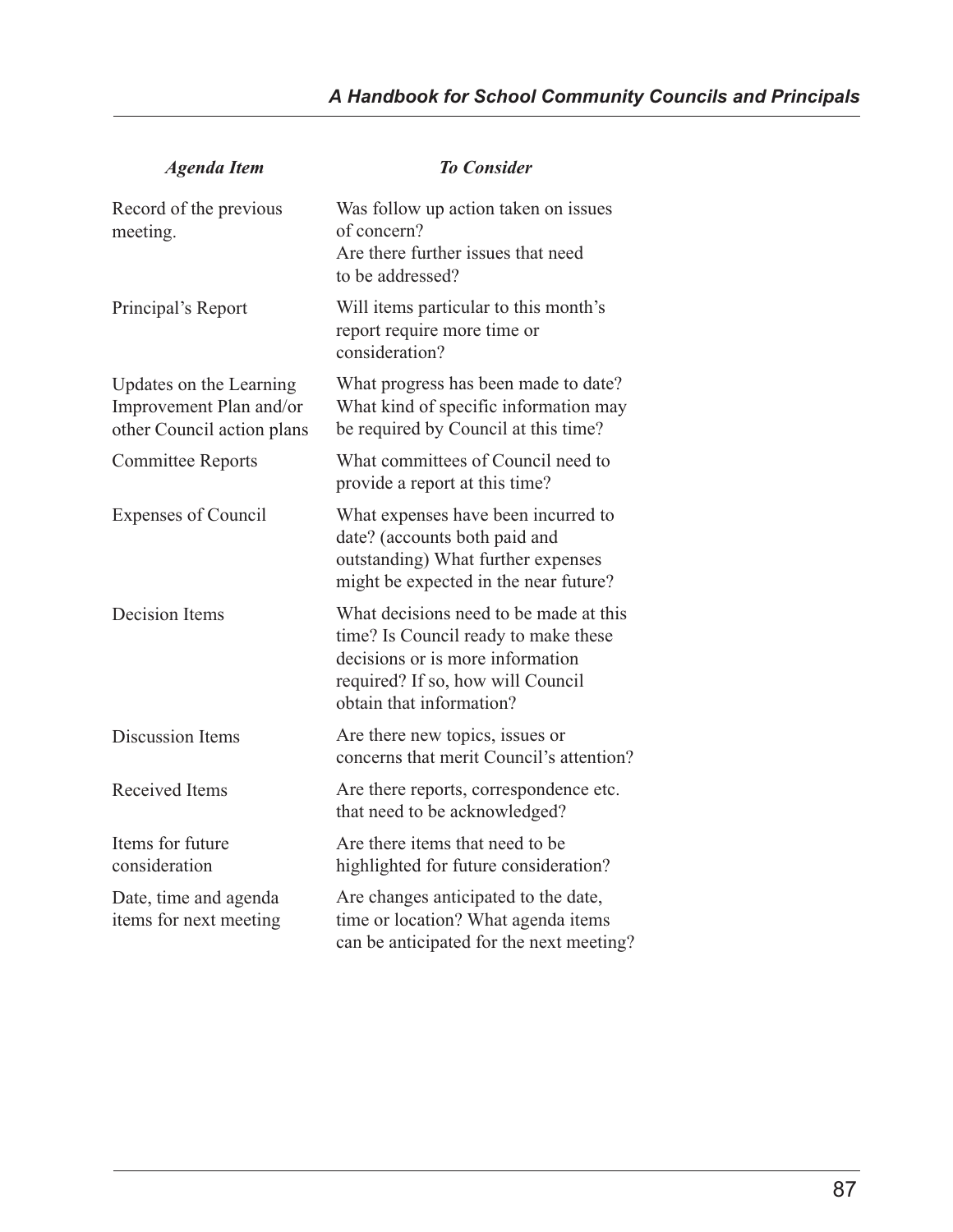*• Choosing a Consistent Meeting Style*

Councils will want to follow a meeting style that is efficient yet enhances the participation of all.

*• Recording the Minutes*

The Secretary assumes responsibility for recording the proceedings of the meeting. In the absence of the Secretary the Chairperson appoints another Council Member to record the minutes.

The minutes can be recorded in one of three ways:

- Formal minutes: when a Chairperson governs the meeting.
- Semiformal minutes: when a small group is conducting a relaxed discussion.
- Informal minutes: used to record the generalities of a meeting.

Using a lap top computer helps keep information easy to read back and saves time on the final draft of the minutes. Accurate minutes provide School Council Members and others with:

- a clear objective summary of what went on at the meeting.
- a historical account of the decisions of the group and the rationale behind them.
- objective comments, rather than opinions.
- highlights, rather than narrative accounts.
- motions and resolutions recorded verbatim.

Councils may wish to consider placing their minutes on the school or School Division website.

## *3.4 Ideas for Stimulating Discussion*

#### **Strategies:**

**Pairing:** People are randomly paired off to discuss an issue and report back to the group.

**Absolute Quiet:** Time is provided for participants to think, read or make notes relating to the issue being discussed.

**Brainstorming:** Spontaneous discussion related to a problem or issue. Brainstorming ground rules include:

• the Chairperson makes sure everyone is clear on the issue to be discussed

## *Chairperson's Role:*

○○○○○○○○○○○○○○○

- *• The Chairperson invites a wide range of people to speak*
- *• All who wish to speak are given the opportunity*
- *• If necessary, time limits can be put on each speaker*
- *Invites each person around the table to speak on the issue if they choose (a time limit for individual contributions may be established beforehand).*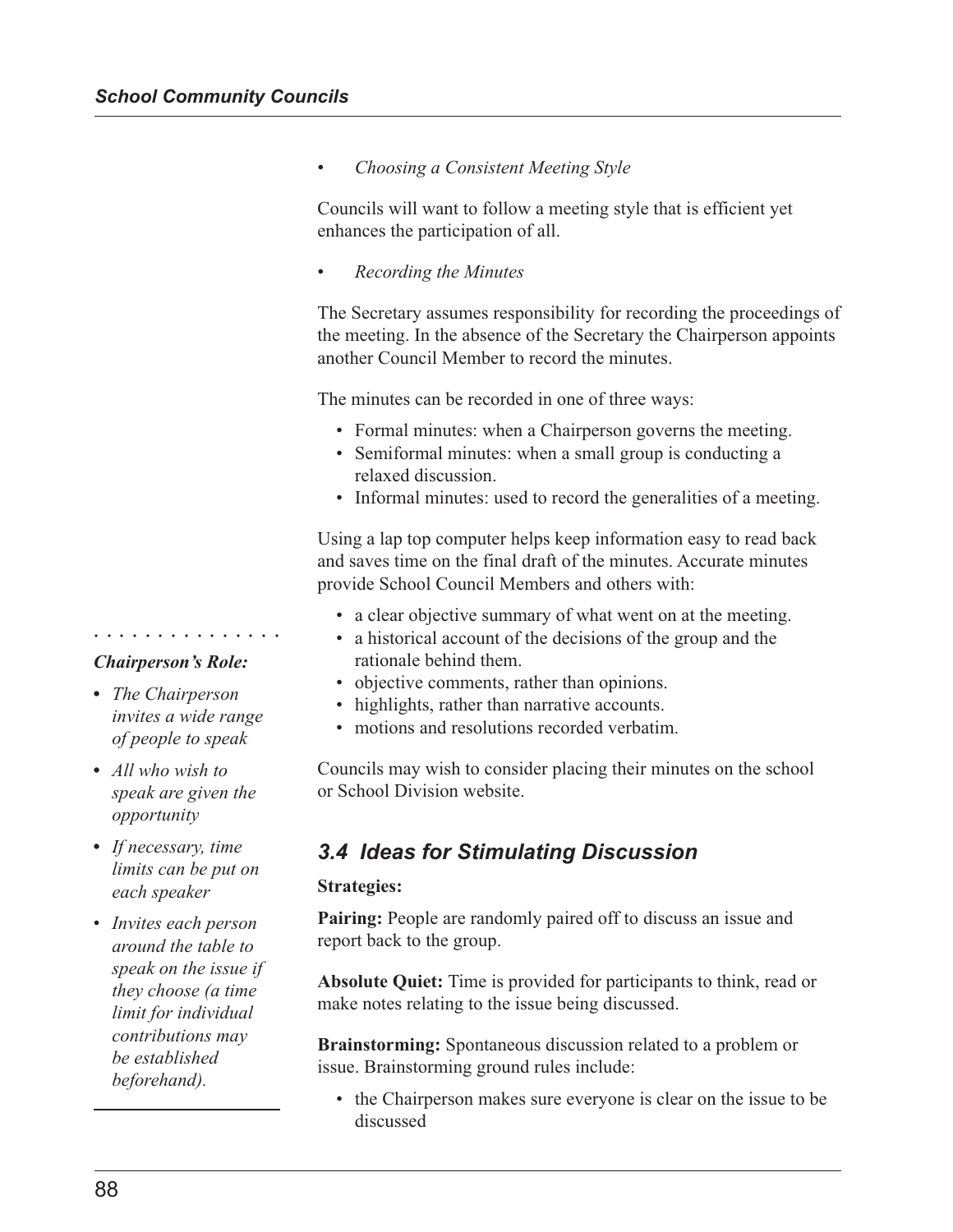- participants can choose priorities
- no criticism is allowed
- every idea is noted
- emphasis is on quantity of ideas, not quality
- ideas can be modified and combined
- visual aids are useful

**Round Table:** Similar to brainstorming, however, the group is subdivided into small groups of four to six people. Flip charts are used to record all ideas. Each group is given a time limit. All ideas are recorded and brought back to the main group.

**Brain Writing:** Similar to the "round table", but with more individual participation. Each member has index cards and writes down one idea on each card. Cards are exchanged and new ideas or comments are added. A facilitator records ideas.

**Pro/con Analysis:** Participants focus only on the pros and cons of an issue. After all items have been listed, each member votes on what he or she considers the three or four best ideas. Coloured stickers or differently coloured felt markers could be used to rank ideas in order of importance.

**Value Voting:** useful to get feedback when time is limited. The Chairperson asks people to take a position on the issue (strongly agree through strongly disagree). Each category is tallied to arrive at a direction, rather than a decision.

Adapted from Alberta School Council Resource Manual, Alberta Education, 1995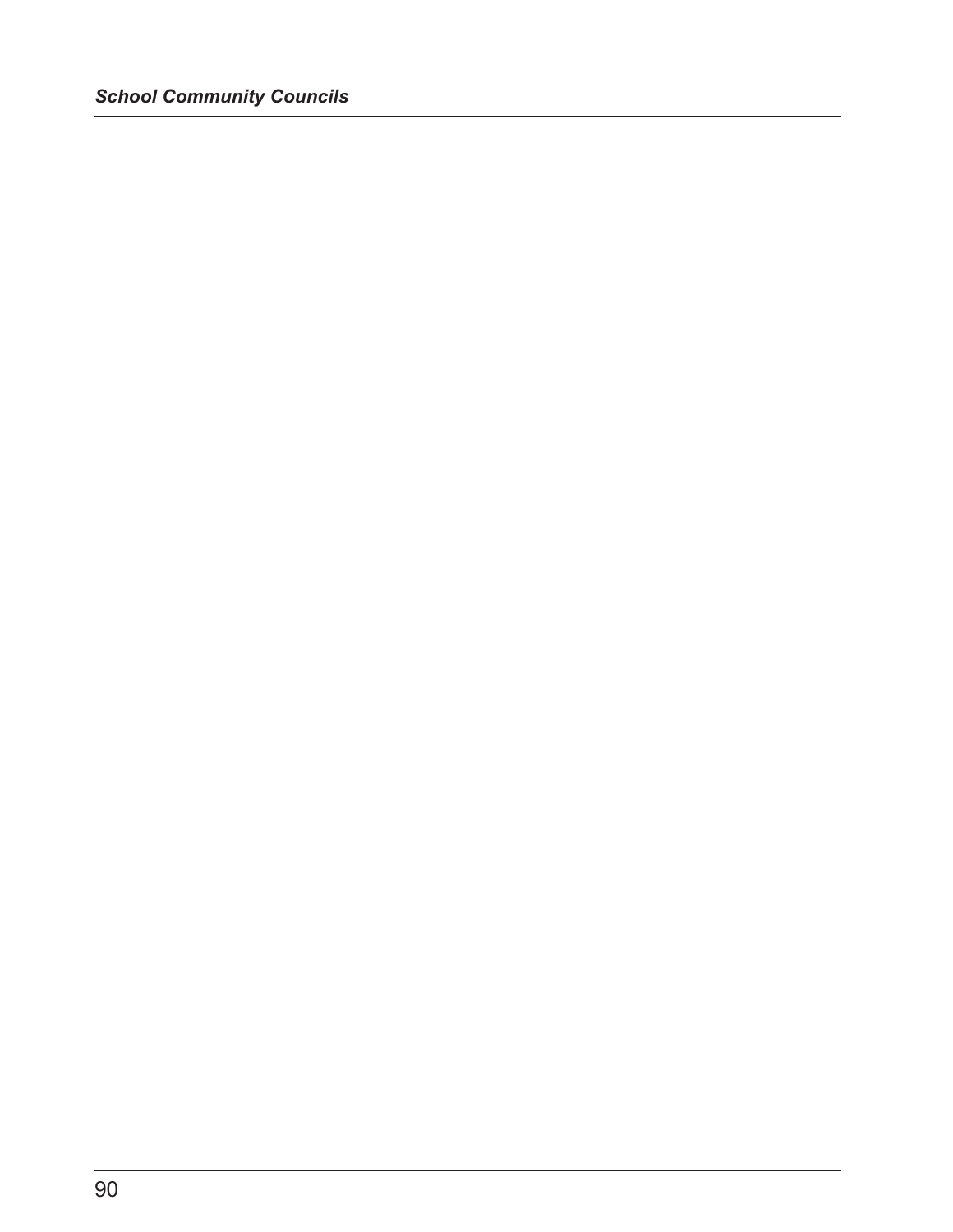# *4.0 Examples of Codes of Conduct/Ethics*

- The (Name of School Community Council) is not a forum for the discussion of individual school personnel, students, parents, or other individual members of the school community.
- A Council Member who is approached by a parent with a concern relating to an individual is in a privileged position and must treat such a discussion with discretion, protecting the confidentiality of the people involved.
- A parent who accepts a position as a School Community Council Member:

Upholds the constitution and bylaws, policies and procedures of the School Community Council.

Performs his/her duties with honesty and integrity.

Works to ensure that the well-being of students is the primary focus of all decisions.

Respects the rights of all individuals.

Takes the direction from the Council, ensuring that the representation processes are in place.

• Encourages and supports parents and students with individual concerns to act on their behalf and provides information on the process for taking forward concerns.

> Saskatchewan Association of School Councils http://www.sasktelwebsite.net/sasc/

Suggested Code of Ethics Community School Council

As a Member of the Community School Council and/or volunteer, I shall:

- Be guided by the policy, vision, goals and principles of the Community School program;
- Know and work toward the vision for the Community School;
- Endeavour to be familiar with school policies and operating practices and act in accordance with them;
- Practice the highest standards of honesty, accuracy, integrity and truth;
- Encourage a positive atmosphere where individual contributions are encouraged and valued;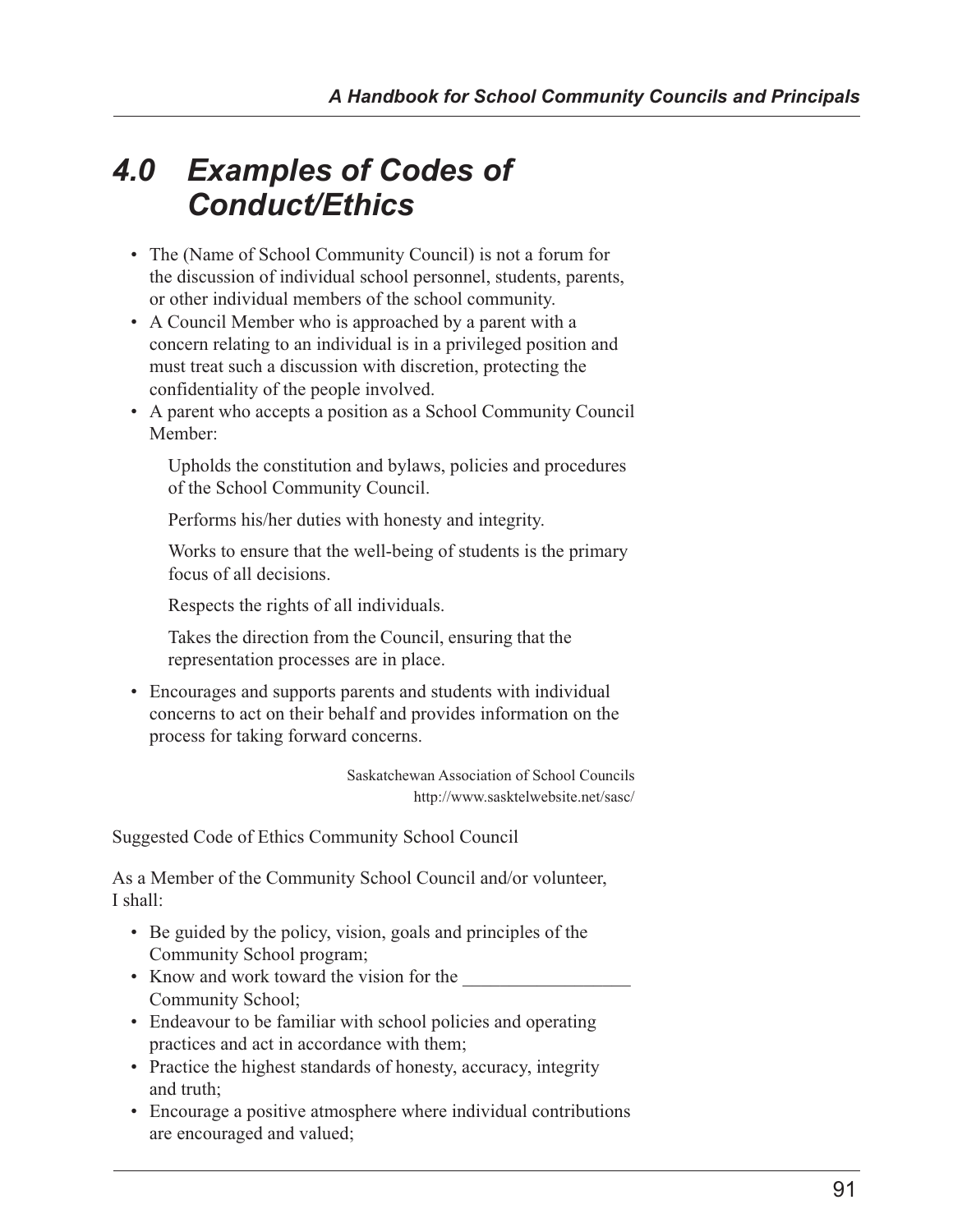- Recognize and respect the personal integrity of each member of the school community;
- Apply democratic principles;
- Consider the best interests of all students;
- Respect and maintain the confidentiality of student information;
- Limit discussions at school council meetings to matters of concern to the school community as a whole;
- Use the appropriate communication channels when question or concerns arise;
- Promote high standards of ethical practice within the school community;
- Accept accountability for the decisions of the Community School Council; and,
- Declare any conflict of interest.

Saskatchewan Education. 1997. *Building Communities of Hope: Best practices for meeting the learning needs of at risk and Indian and Metis students: Implementation Handbook*.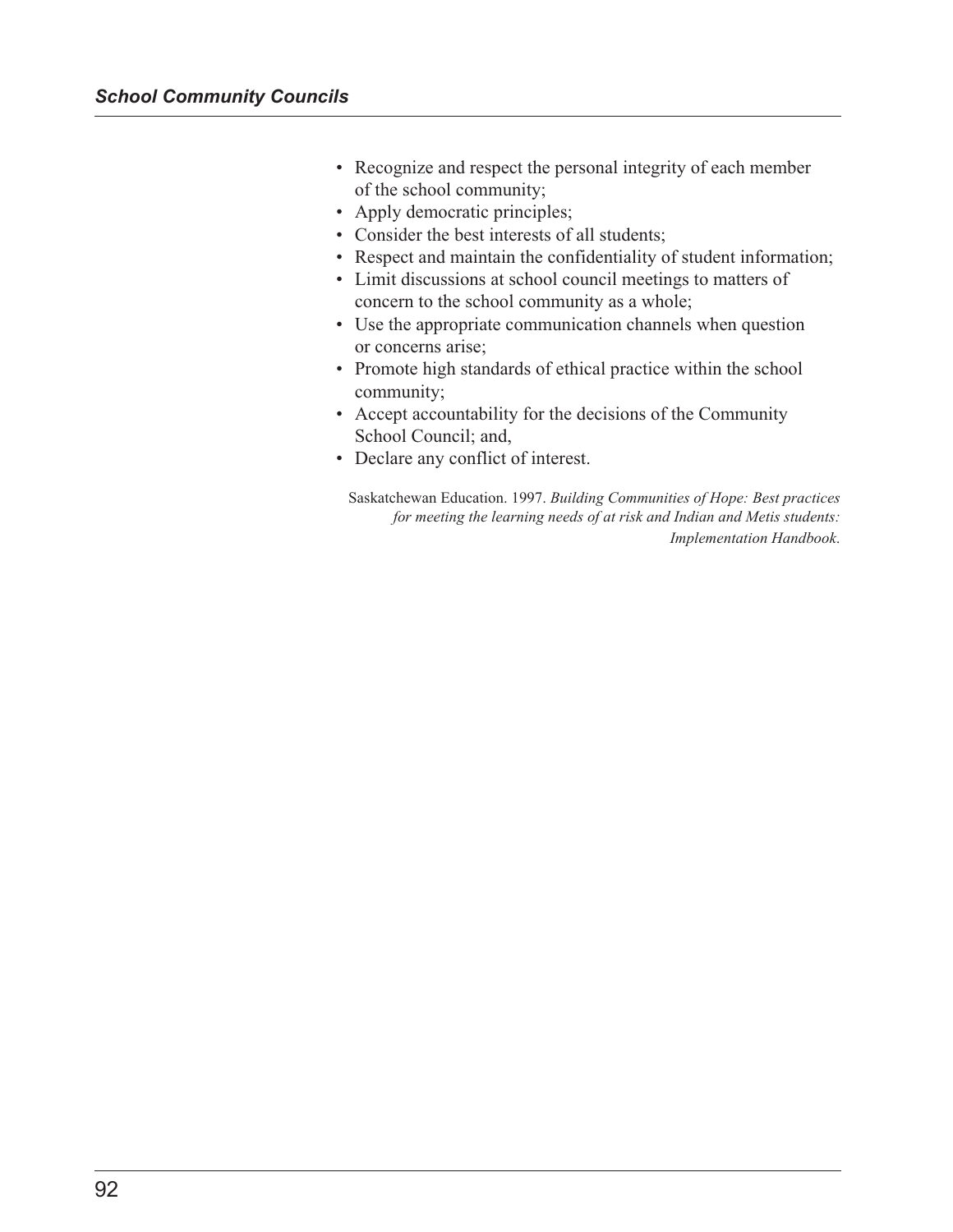# *5.0 Decision-Making Methods*

# *5.1 Majority Vote Model of Decision-Making*

*Simple Rules of Order for Decision-Making*

Making a Motion:

- Stating the motion a member must formally let the Chairperson know that s/he would like to make a motion and the Chairperson must "recognize" the person making the motion. Once acknowledge by the Chairperson the individual making the motion "has the floor" S/he may make a formal proposal beginning with the statement, "I move that…"
- Seconding the motion: Before the motion can be considered another person must "second" the motion by saying "I second the motion". This means s/he agrees the motion is worthy of discussion. A seconder is not normally required for regular Council meetings however, at larger meetings like the Annual Meeting, motions should have a seconder.
- Stating the Question: Once a motion has been made the Chairperson restates the motion so that everyone clearly understands what is being proposed. From then, until voting occurs all discussion is focused on the proposed motion.
- Discussion: The Chairperson opens the floor to discussion of the motion. If no one wishes to discuss the motion it is put to a vote. If Members of the Council wish to discuss the motion, the Chairperson opens the debate. Each member may speak to the question twice, but no one member may speak a second time until everyone has had a change to speak once.
- Declaring a vote: If no one wants to speak further to the issue, the Chairperson asks the Council if it is ready to vote on the proposal. The Chairperson repeats the question and conducts the vote by asking for those in favor and those opposed.
- The majority needed to pass a motion needs to be stated in the Constitution. In the case of a tie the motion is defeated.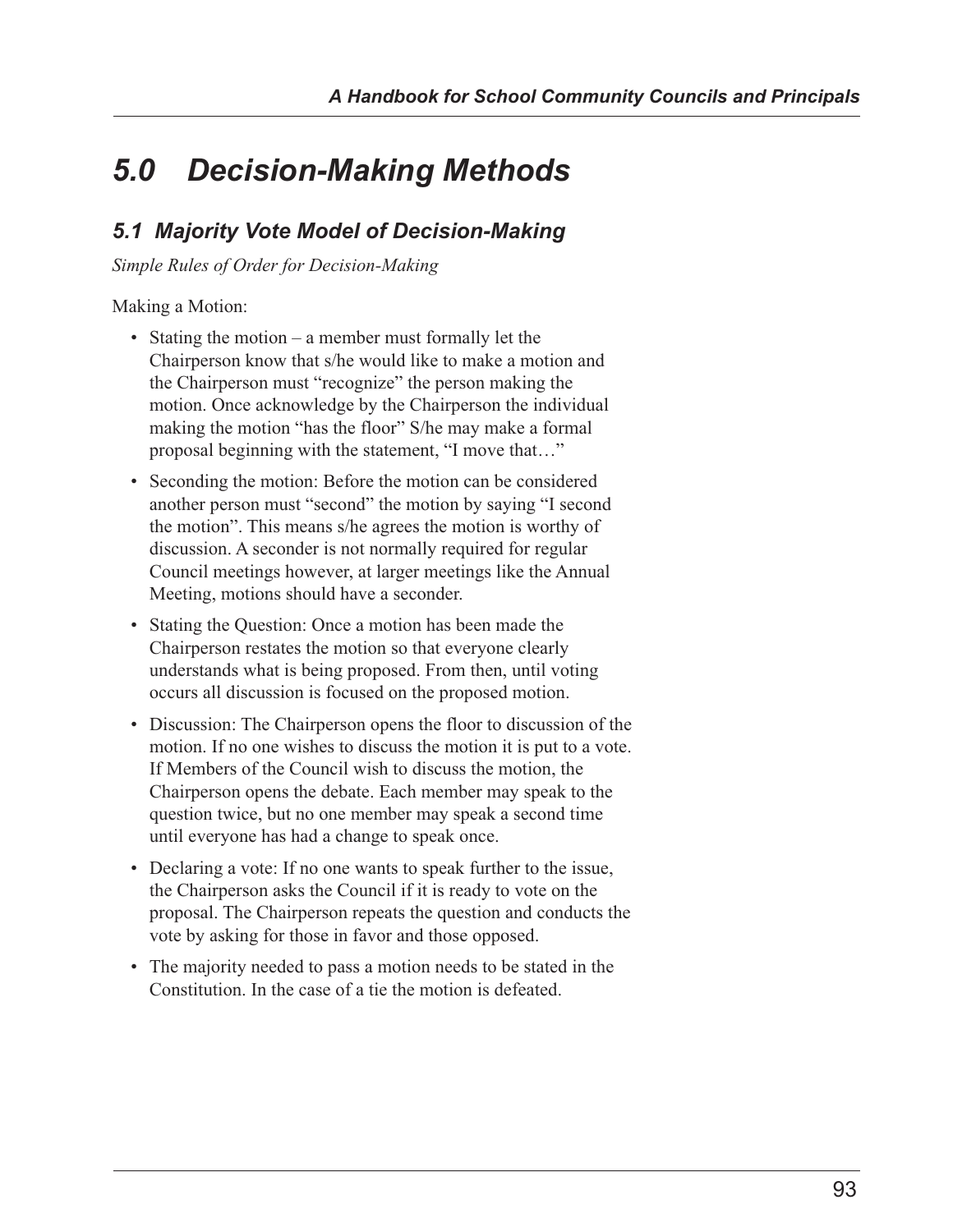Amending a Motion:

- Until the Chairperson states the question (repeats the motion) for a final vote, the person who made the motion may change it (in this case the original seconder may choose to withdraw, in which case another seconder would be required).
- Once the Chairperson has repeated the question in readiness for a final vote the motion can be amended in one of the following ways:
	- The person making the motion may ask to change the original wording. The Chairperson will ask if anyone objects. If no one objects the wording of the motion is changed. Debate continues on the amended motion.
	- If someone does object, the question of whether to allow a change in the wording of the motion is put to a vote. If the group consents to the change, debate continues on the motion as amended.
- Someone else may also amend the motion by saying, "I move to amend the motion by…". The normal process for making a motion is then followed (see above).
- An amendment to an amendment may also be proposed but a third amendment is "out of order".
- If an amendment is defeated, discussion continues on the original motion.

Withdrawing a Motion:

- At any time before a vote the person making the original motion may ask to withdraw it. This does not require a seconder. Once a motion is withdrawn it is as if it never existed.
- If the Chairperson has already "stated the question" in preparation for voting and a request to withdraw the motion is made, the Chairperson asks if there is any objection. If there is none the motion is withdrawn. If someone objects the request to withdraw the motion is put to a vote.

Motion "To Consider at a Later Date"

† A motion to "consider at a later date" means to set an issue aside to discuss at another time so more pressing business can be discussed, or so more information about the issue can be obtained.† The following rules apply to a motion "to consider at a later date":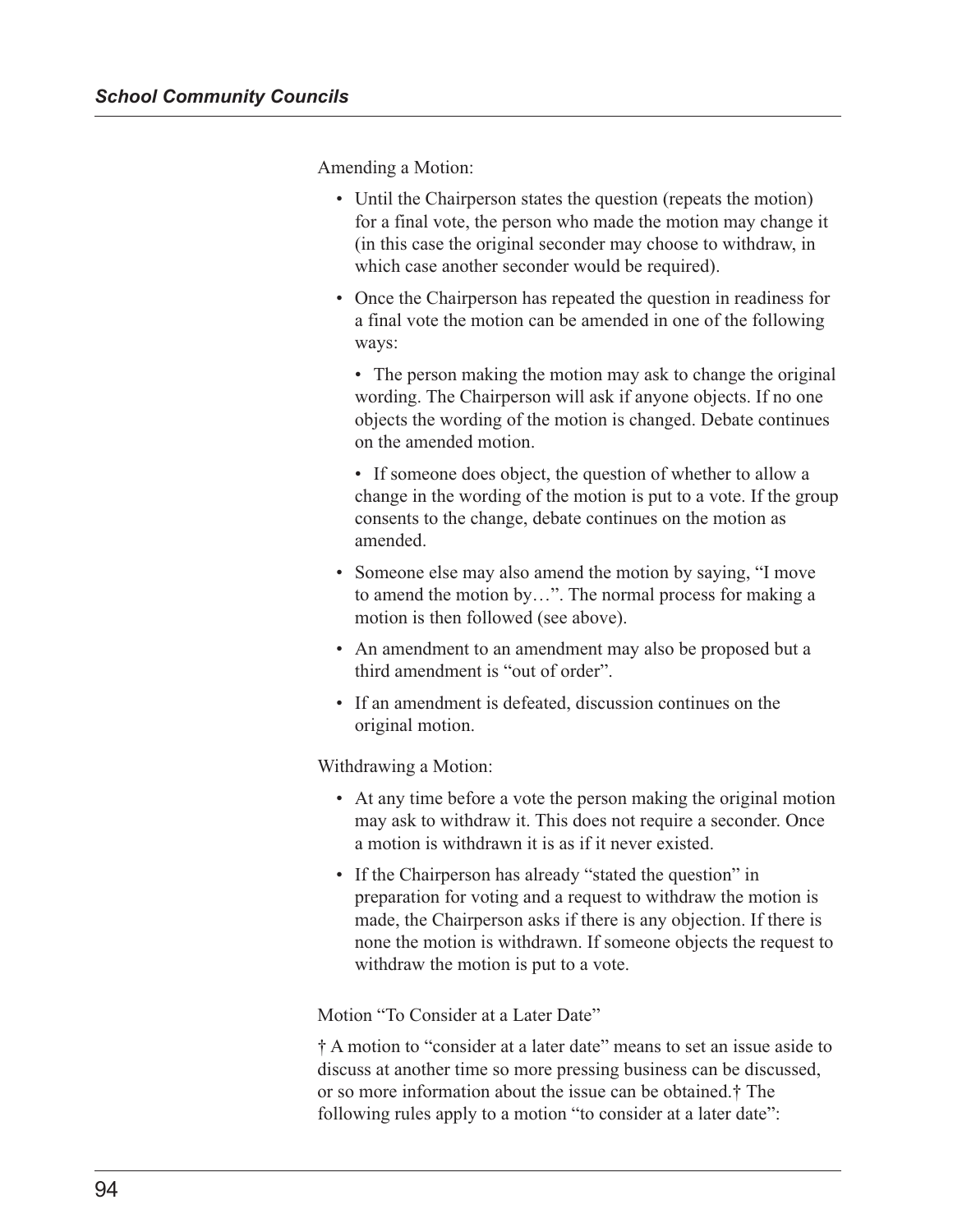- The motion "to consider at a later date" takes precedence over the discussion of the motion
- The motion "to consider at a later date" requires a seconder.
- There can be no debate on a motion "to consider at a later date"

## *5.2 Consensus Building Model of Decision-Making*

Basic Steps to Arrive at Consensus

- Identify the issue or problem.
- Relate the issue to identified goal and/or Council roles and responsibilities.
- Open the floor to suggestions. If necessary brainstorm for alternatives.
- Discuss each suggestion, clarify; don't jump to conclusions.
- Weight the suggestions in terms of reconciling or solving the issue.
- Select the suggestions member think most worthwhile.
- Use consensus voting:
	- How many are all for it? Believe in it so much they could be leaders on the issue.
	- How many are for it? Would lend support?
	- How many need to talk about the issue further?
	- How many are not sure, "but can live with it"? Encourage such Members to describe their reservations and as if they would like their reservations formally recorded.
	- Record the consensus decision of the Council (and reservations).
- Suggested phrases for Chairpersons to use as Council Members try to reach consensus:
	- Let's begin by getting a reaction from everyone in the group.
	- Let me summarize what I hear you saying.
	- Let me repeat what I think I heard you say.
	- Let me ask you . . .
	- Have everyone had the opportunity to express an opinion?
	- Let me see if I can pull this together in a recommendation.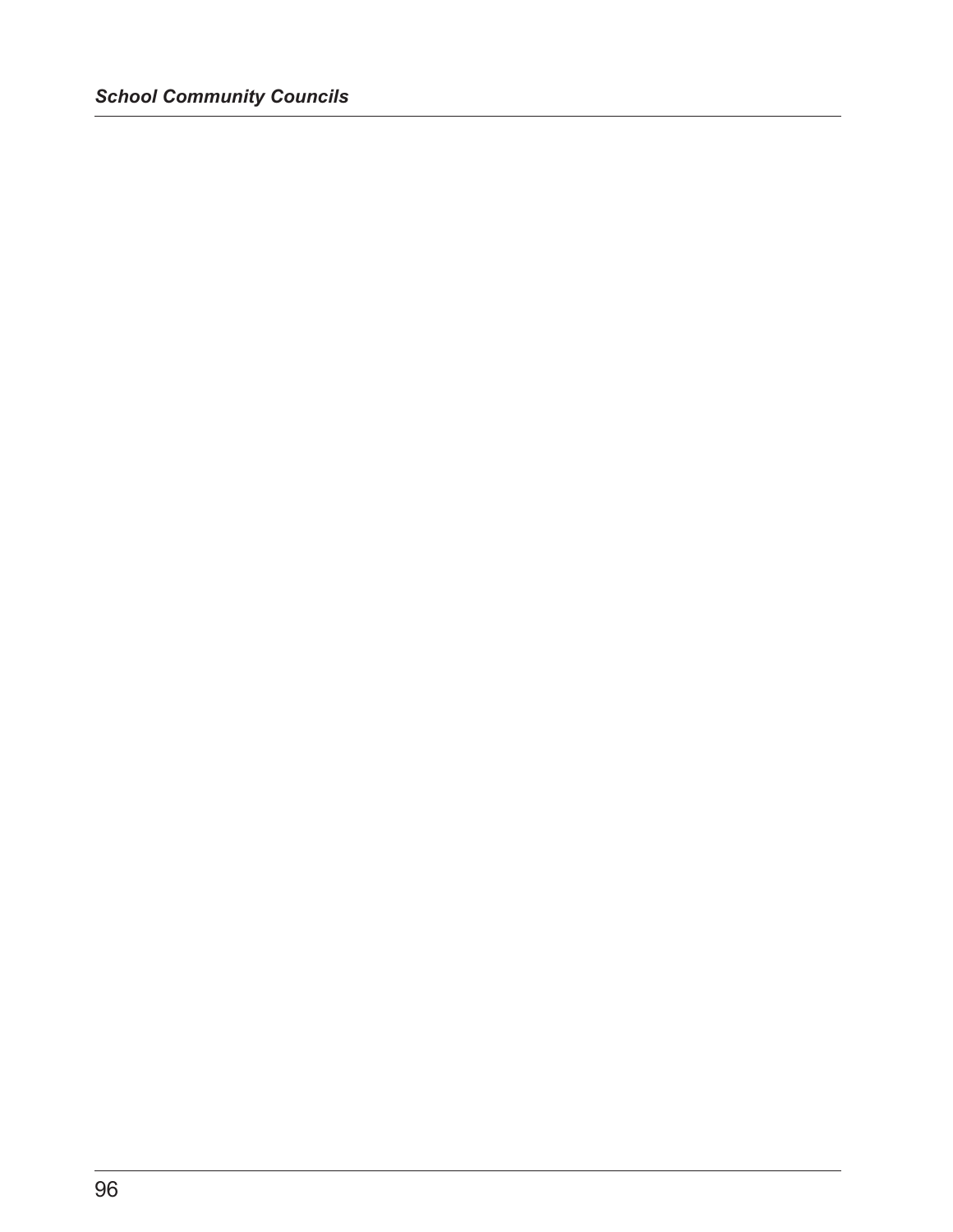# *6.0 Understanding and Resolving Conflict*

# *6.1 Understanding Conflict: Team Building*

Building positive working relationships among School Community Council Members can also strengthen and promote teamwork. As trust and respect develop, Council Members will likely become more open about sharing opinions, taking risks, and resolving conflicts in a positive manner. It is also important to remember that teams are not formed overnight. Groups, on their way to becoming working teams may behave in their own, often perplexing, fashion. People who study group dynamics suggest that groups go through four common stages on their way to becoming a team:

## **Stages in Team Development 1**

**Stage One:** "Forming" Getting to know one another and the issues in a polite and guarded way.

**Stage Two:** "Storming"

Beginning to air differences and sort out difficulties. Confrontations may occur and some people may opt out of the group.

## **Stage Three:** "Norming"

Getting organized. The group develops procedures, acquires skills, and feels comfortable confronting issues. Members give feedback in an open and constructive manner.

**Stage Four:** "Performing"

Beginning to work together effectively t accomplish goals and objectives.

1 "Hergert, Phlegar, & Perez-Selles, 1991. *Kindle the spark: an action guide for schools committed to the success of every child.* Andover, MA: The Regional Laboratory for Educational Improvement of the Northeast & Islands.

Councils may recognize these stages as they begin to work together. Understanding group dynamics can help Council Members overcome some of the frustration and confusion that they may encounter in their first year together. Each stage is important. Some groups may move quickly through, others may have more difficulty.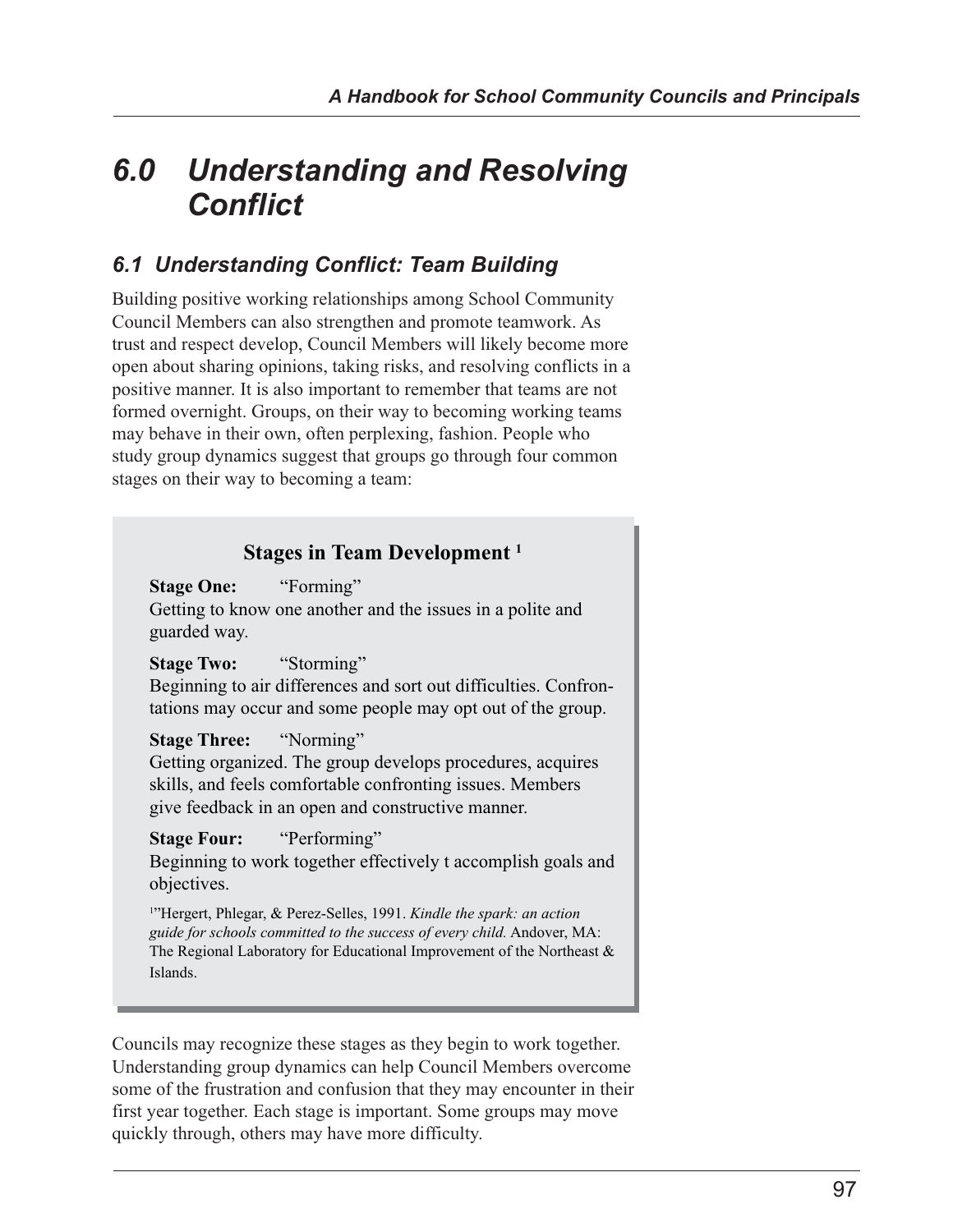Communication skills are important at all stages, but imperative during "storming". An open and respectful communication climate with conflict resolution procedures will help Councils move through the stages with more confidence.

## **Communication Skills 1**

- Stop talking to others and to yourself and learn to still the voice within: listening is an equal partner in communication, but it can't be done while you are talking.
- Carefully examine the other person's viewpoint. See if you can effectively summarize the points. You may find more to agree with than you imagine.
- Look, act and be interested.
- Observe nonverbal behaviour such as body language to grasp meanings beyond what is being said.
- Don't interrupt. Sit still *past* your tolerance level. Listen between the lines for implicit meanings as well as for explicit ones. If you must interrupt, speak only affirmatively. Resist the temptation to jump in with an evaluative, critical or disparaging comment while someone is expressing his or her point of view.
- To ensure understanding, at key points in the conversation, rephrase what the other person has said.
- When you speak, speak clearly and only to the issue being discussed. If you have several points to make, jot them down ahead of time to help keep you focused.
	- <sup>1</sup> Alberta Home and School Councils' Association. 1995. School Council Resource Manual. Edmonton.

Adapted from Alberta Home and School Councils' Association, 1995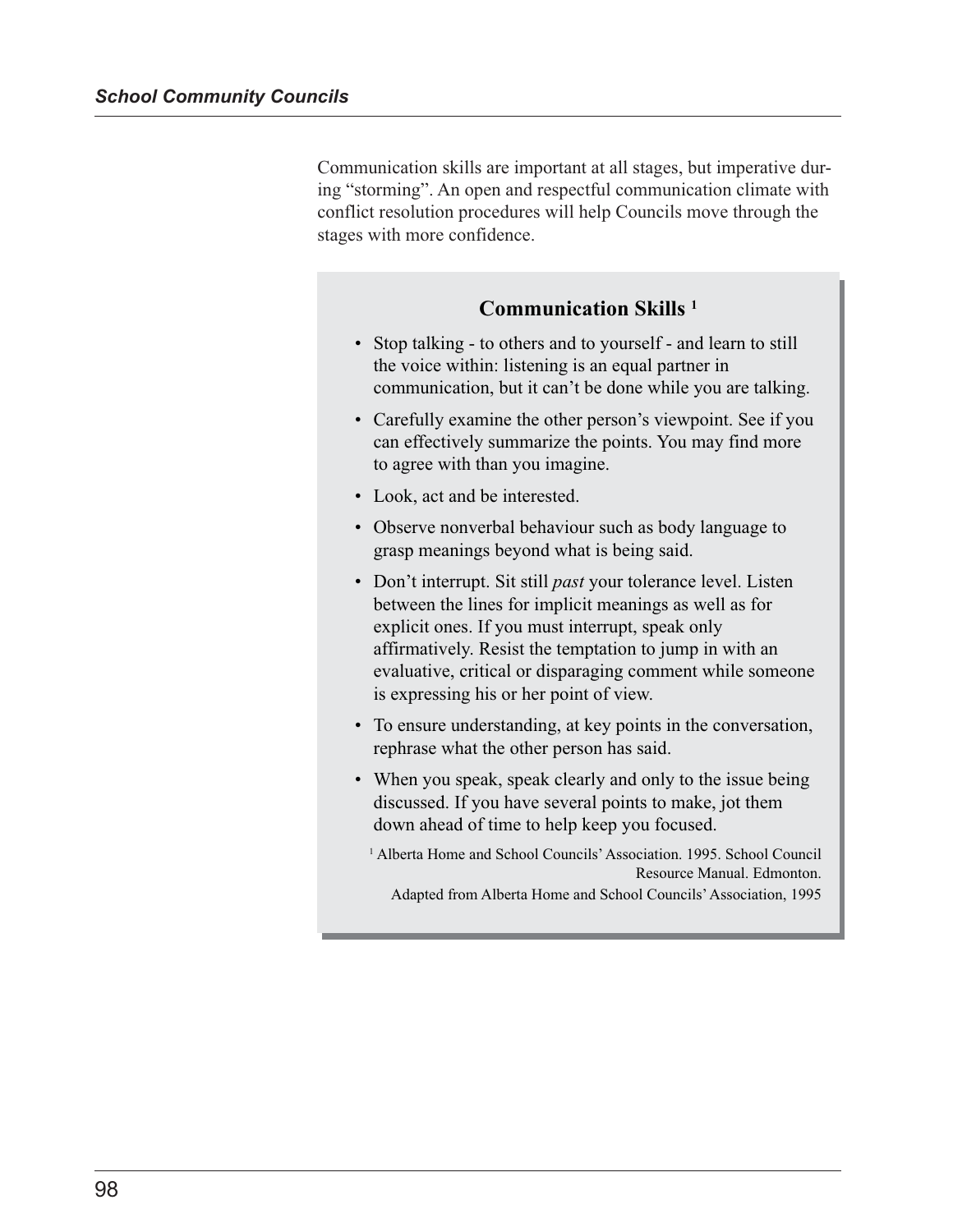# *6.2 Resolving Conflict*

The following steps may be helpful in resolving conflict:

*Build a collaborative climate.* The Council establishes a collaborative climate so that differences in opinion can be dealt with in an open manner and everyone's views are valued. All Members should agree to:

- respect the perspective of others,
- listen to what others have to say,
- prepare to problem solve.

*Be Prepared:* If differences of opinion cannot be worked out, have a procedure in place.

Conflict resolution procedures may include the use of:

- a mediator to develop a solution that will be satisfactory to both sides;
- a jointly agreed-upon panel to make a recommendation or a binding decision; or,
- a plan to refer a dispute to school administrators or the board of education.

*Identify the Problem:* Only by clearly defining the problem can a group begin to resolve it and the underlying issues. Disputes usually occur because of disagreements on:

- facts
- resources,
- perceptions,
- values and beliefs, or,
- styles.

*Defining the problem involves:* clearly stating views, listening to others, trying to understand their views, and asking questions to clarify. At this stage, participants should avoid giving advice or judgments.

*Brainstorm and Evaluate Options and Solutions:* by working together to find a solution to the problem, individuals and groups can create a win-win situation.

*Create an Action Plan;* the plan should identify timelines, who is responsible for what actions, and who will follow up.

> Adapted from: Alberta Home and School Councils' Association. 1995. *School Council Resource Manual.* Edmonton.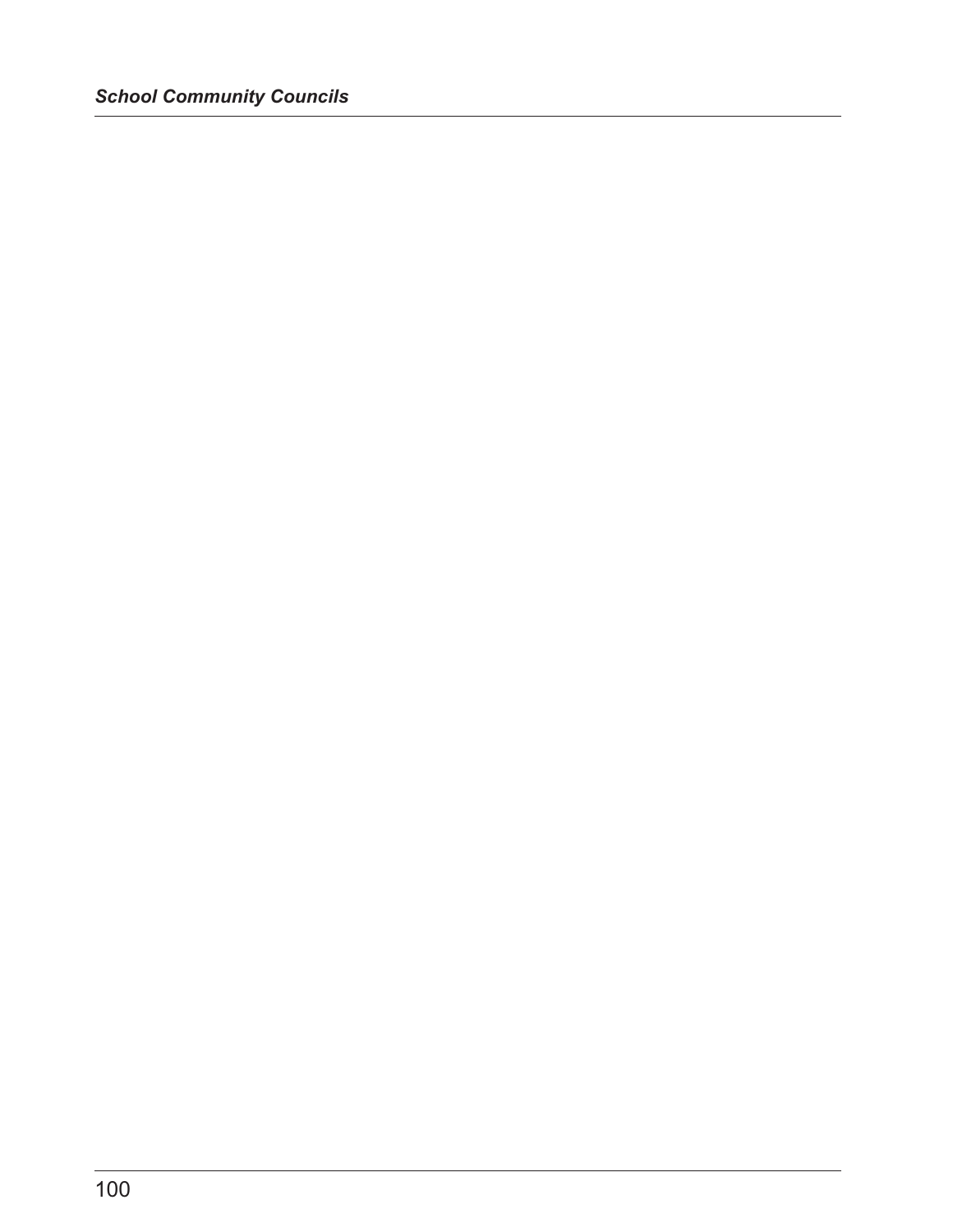# *7.0 School Community Council Meeting Evaluation*

#### *Sample School Community Council Meeting Evaluation Form*

Adapted from Alberta School Council Resource Manual: Alberta Education, 1995 School Community Council Meeting Evaluation Date:

Please take the time to complete this survey. This is your opportunity to improve future meetings.

| <b>Evaluation Scale</b>                                          |                                                                      | <b>Not</b><br>at All |                             | <b>Very</b><br>Much<br>So |                |   |
|------------------------------------------------------------------|----------------------------------------------------------------------|----------------------|-----------------------------|---------------------------|----------------|---|
|                                                                  |                                                                      | 1                    |                             |                           |                | 5 |
| 1.                                                               | Was the agenda of this meeting clear to you?                         | 1                    | $\mathcal{D}_{\mathcal{L}}$ | $\overline{3}$            | $\overline{4}$ | 5 |
| 2.                                                               | Were you encouraged to contribute as much<br>as you wanted?          | $\mathbf{1}$         | $\overline{2}$              | $\overline{3}$            | $\overline{4}$ | 5 |
| 3.                                                               | Did the atmosphere allow for free discussion?                        | 1                    | 2                           | $\overline{3}$            | $\overline{4}$ | 5 |
| 4.                                                               | Was there enough time for discussion?                                | 1                    | 2                           | $\overline{3}$            | $\overline{4}$ | 5 |
| 5.                                                               | Are you clear on what, if any, decision(s)<br>was reached?           | 1                    | 2                           | 3                         | $\overline{4}$ | 5 |
| 6.                                                               | Are you clear on the next steps being taken?                         | $\mathbf{1}$         | $\overline{2}$              | $\overline{3}$            | $\overline{4}$ | 5 |
| 7.                                                               | Are you clear about who is responsible for<br>taking the next steps? | 1                    | 2                           | $\overline{3}$            | $\overline{4}$ | 5 |
| 8.                                                               | Do you think the purpose of this meeting<br>was fulfilled?           | 1                    | $\mathcal{D}_{\mathcal{L}}$ | 3                         | $\overline{4}$ | 5 |
|                                                                  | 9. What aspects of this meeting were most appealing to you?          |                      |                             |                           |                |   |
| 10. What aspects of this meeting were least appealing to you     |                                                                      |                      |                             |                           |                |   |
| 11. Any comments for the Chair on how the meeting was conducted? |                                                                      |                      |                             |                           |                |   |
| 12. Do you have suggestions for improving future meetings?       |                                                                      |                      |                             |                           |                |   |
|                                                                  |                                                                      |                      |                             |                           |                |   |

#### Name:

*(You do not need to sign this sheet.)*

Parent Student Teacher Community member (Please check appropriate space(s).

If you would like to connect with a School Community Council Member please Phone: e-mail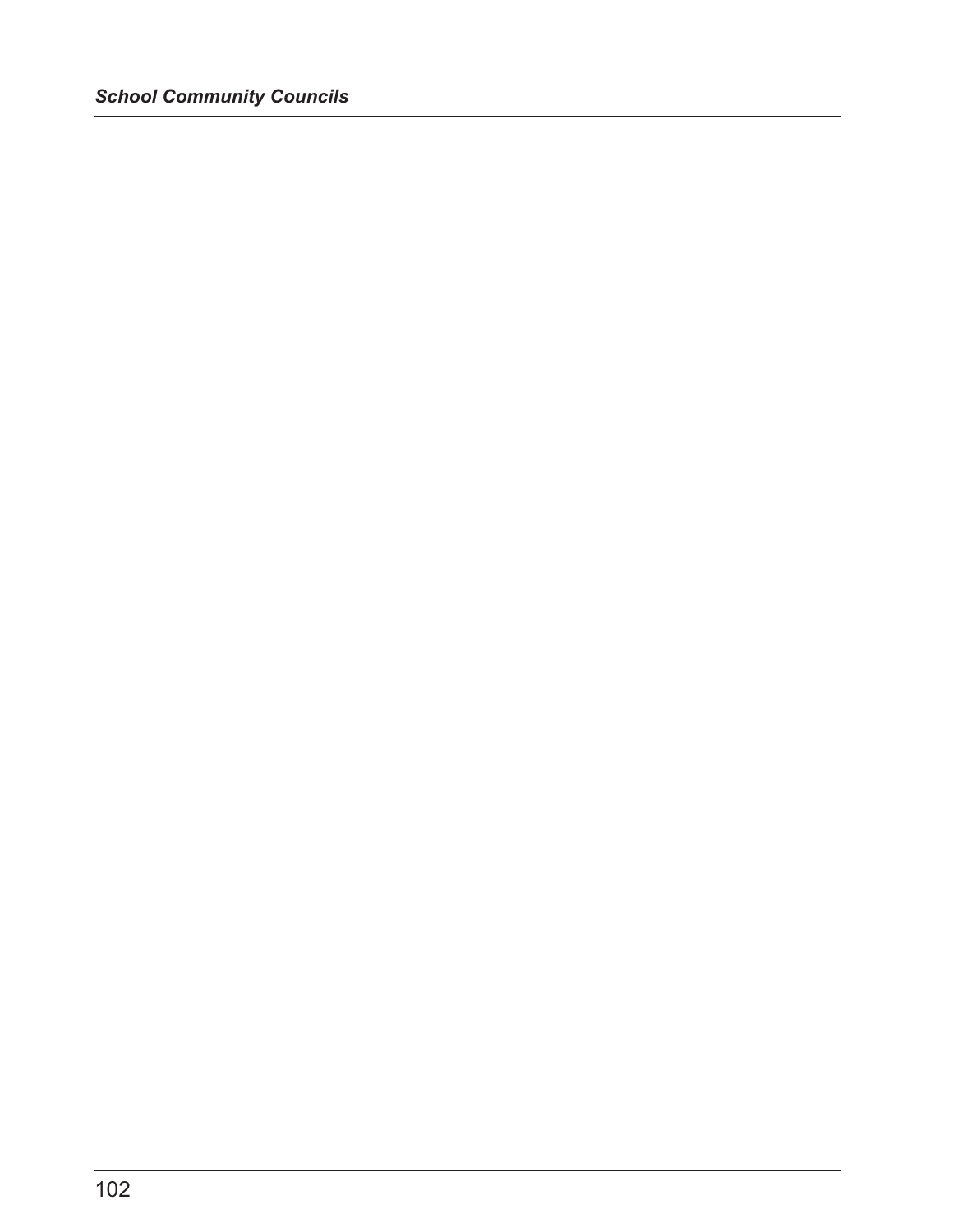# *Appendix B School Community Council Responsibilities*

# *1.0 Understanding the Community*

# **1.1 Example of a School Community Profile**

The following is an example of a "School Community Profile". It includes contributions the Principal of the school may provide (School Profile) and contributions the School Community Council may provide.

The School Principal may provide:

## **School Profile**

Midwest School is located in southern Saskatchewan in a small city setting. Midwest school is a public school that enrolls 256 children aged 4-14.

### *Curriculum and Options*

Midwest School follows the provincial curriculum. The school is technologically advanced making e-learning available to students. An extensive extra curricular environmental education program is also offered.

## *Staff*

Midwest School has 16 professional staff and 5 support personnel.

## *Facilities*

Midwest School has a gymnasium, and outdoor sports grounds, access to a skating and curling rink, a full library, and two computer labs. We are located close to several areas that allow us to maintain a challenging outdoor education program including, hiking, canoeing and camping.

#### *School Year and School Day*

The School year runs from August 28th to June 30th with holidays for Christmas and Easter. The school day is from 9:00AM to 3:30PM.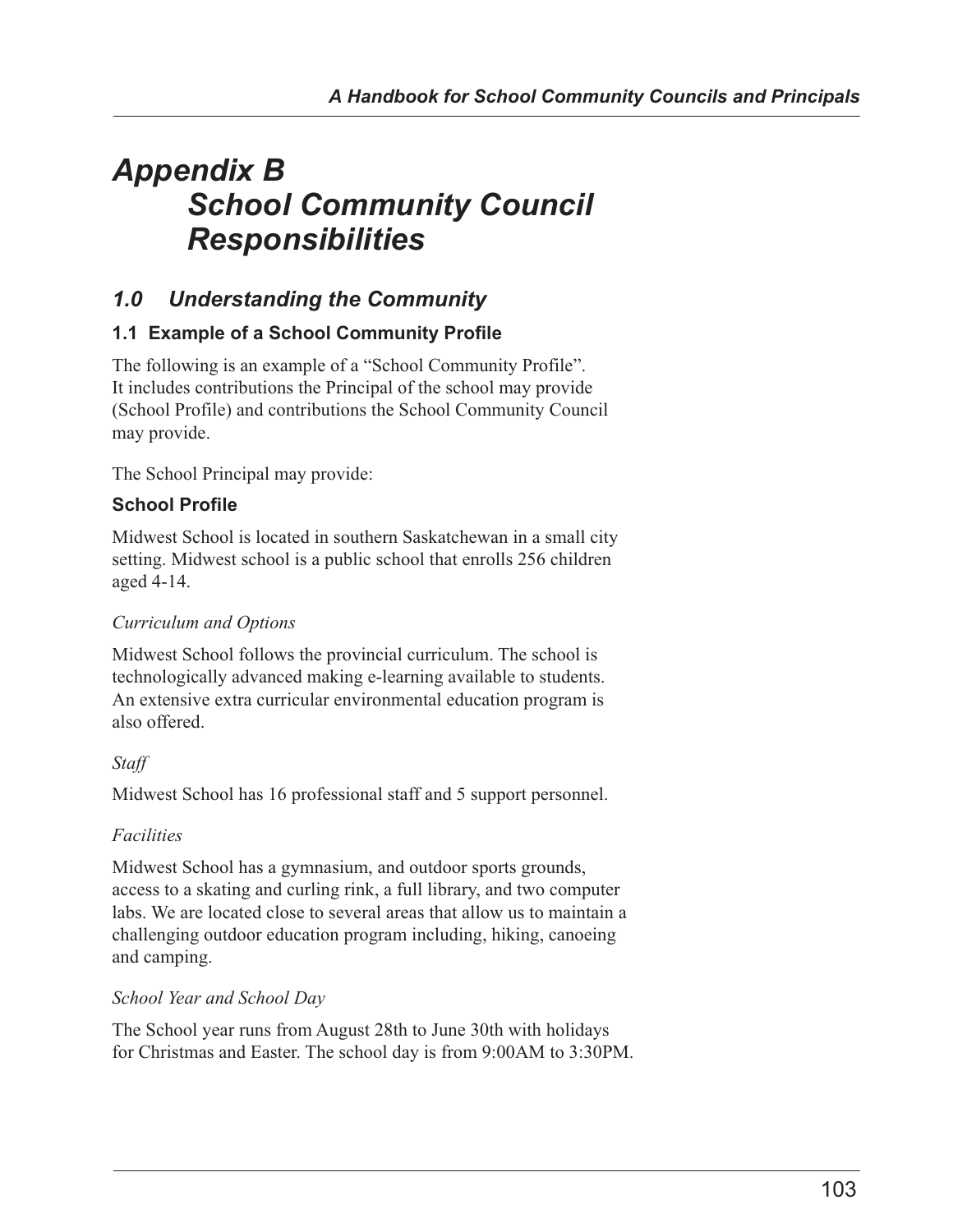#### *Educational Philosophy*

The educational philosophy of Midwest School is to provide students with a quality education that focuses upon using available resources to advance learning. Our aim it to provide students with opportunities to learn in academic, social and physical settings.

Possible School-Community Council contributions to the School Community Profile:

*Community Social, Economic and Health Conditions*

- Midwest School is... information related to economic conditions. Type of neighborhood. Statistics related to employment Statistics related to housing Other areas of interest
- Midwest School is... information related to social conditions. Description of:

Languages spoken at home, programs available for New Canadians Clubs, organizations in the area of the school Recreation facilities, libraries, arts centres, etc. **Businesses** Other areas of interest

• Midwest School is... information related to health conditions and services. Description of:

Health status and health concerns of school community members Preventative/restorative health services available in the area Other areas of interest

#### *Needs and Aspirations of School Community Members*

Midwest School is…information related to the school community's desires and expectations related to the learning success and wellbeing of children and youth.

#### *Description of Expected Outcomes*

- Expected achievement in curricular and extra-curricular activities;
- Expectations related to post-secondary education and/or employment upon school completion – where applicable;
- Values related to social and, where applicable, work behavior of students;
- Expectations related to general health and wellness; and,
- Other areas of interest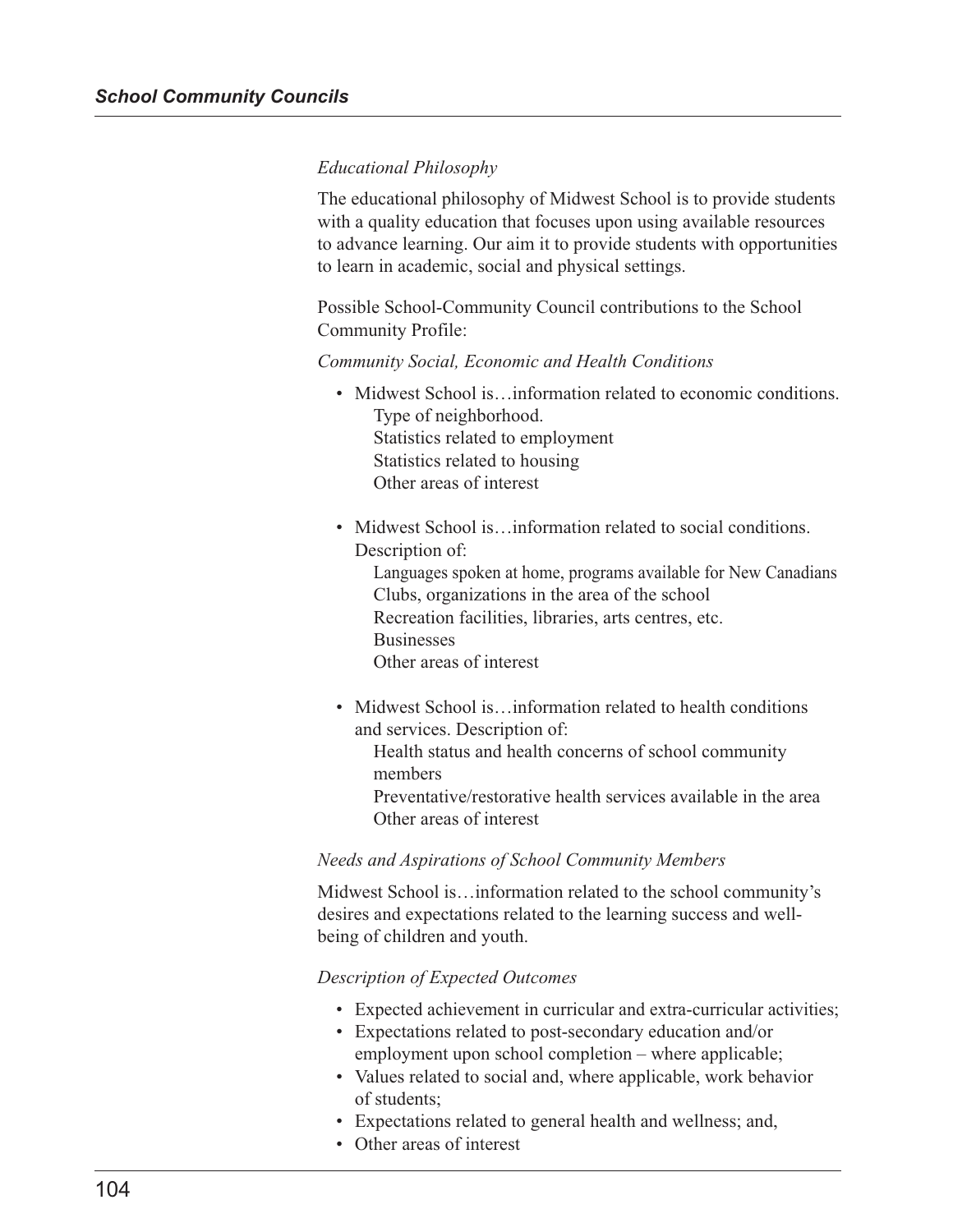### *Resources*

Midwest School has…information related to resources available within the school community or accessible to the school community. Examples of opportunities that may be provided by:

- Volunteer organizations;
- Libraries, cultural facilities such and theatres, museums etc.;
- Businesses that offer learning opportunities;
- Health and recreation facilities; and,
- Other areas of interest

#### **1.2 Consulting with Parents and Community Members**

Many aspects of creating the School Community Profile will require public consultation. The following description of consultation methods are taken from *Building Communities of Hope, Implementation Manual, 1997* and have been adapted for School Community Council use.

| <b>Method</b>                                                                                             | <b>Advantages</b>                                                                                                                                                                                                          | <b>Disadvantages</b>                                                                                                                                                                                                              |
|-----------------------------------------------------------------------------------------------------------|----------------------------------------------------------------------------------------------------------------------------------------------------------------------------------------------------------------------------|-----------------------------------------------------------------------------------------------------------------------------------------------------------------------------------------------------------------------------------|
| <b>Mailed</b><br>Questionnaires<br>Survey questionnaires<br>are constructed and<br>mailed to participants | Can be sent directly<br>to those the Council<br>wishes to consult.<br>Flexible to cover a<br>wide range of topics.<br>Can reach a large<br>number of people.<br>Sense of privacy<br>may encourage more<br>frank responses. | May be a low rate<br>of return<br>Questions may be<br>misunderstood.<br>For statistically<br>reliable results,<br>trained personnel<br>to design<br>Postage and<br>handling costs.<br>Requires a certain<br>print literacy level. |
| E-mail<br>Questionnaires<br>Survey questionnaires<br>are constructed<br>and e-mailed to<br>participants.  | Can be sent directly<br>to those the Council<br>wishes to consult.<br>Flexible to cover a<br>wide range of topics.<br>Can reach a large<br>number of people.                                                               | May be a low rate<br>of return.<br>Questions may be<br>misunderstood.<br>For statistically<br>reliable results<br>requires trained<br>personnel to design.                                                                        |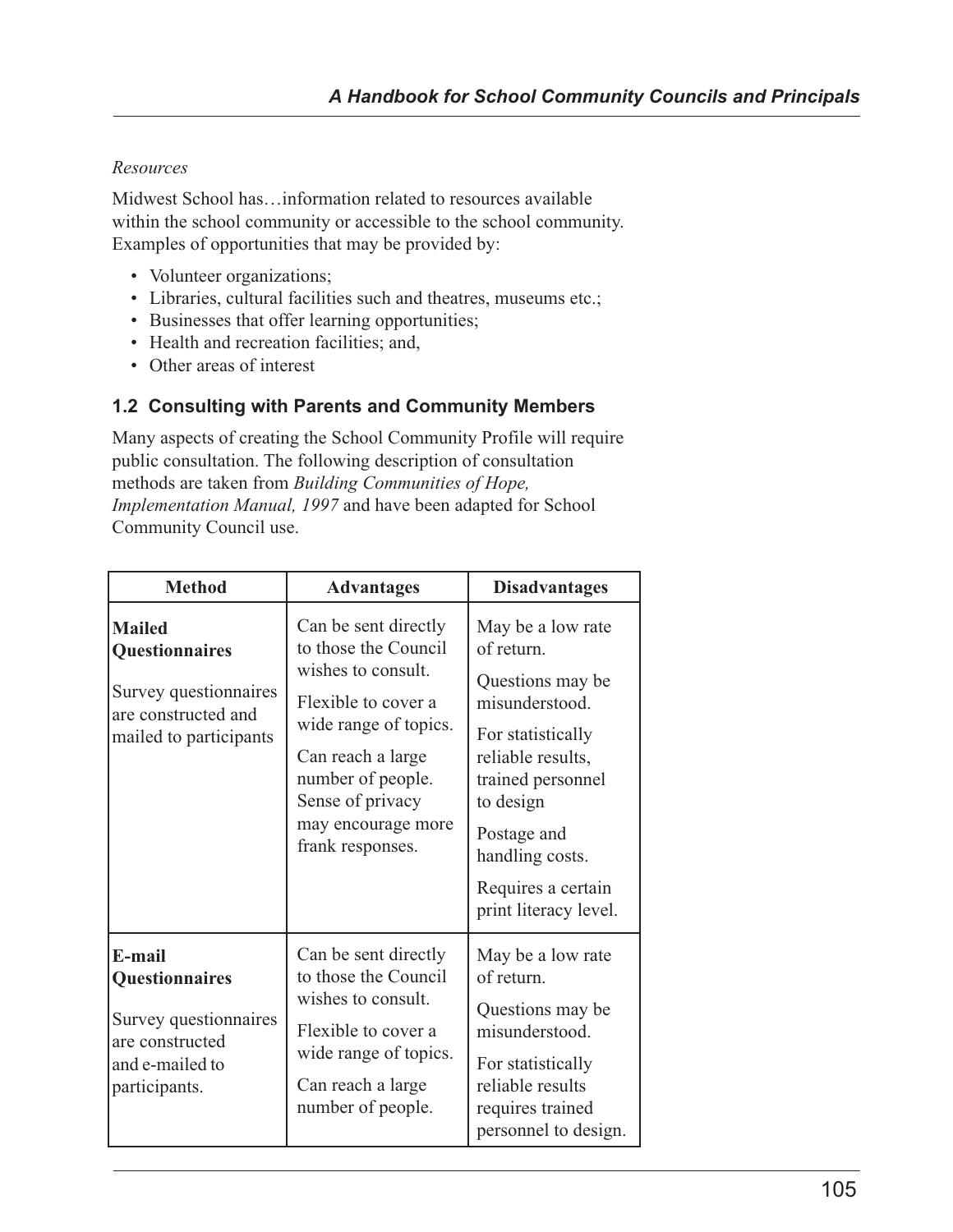| <b>Method</b>                                                                                                                                                                      | <b>Advantages</b>                                                                                                                                                                                                                                                                                                                                            | <b>Disadvantages</b>                                                                                                                                                                                                                      |
|------------------------------------------------------------------------------------------------------------------------------------------------------------------------------------|--------------------------------------------------------------------------------------------------------------------------------------------------------------------------------------------------------------------------------------------------------------------------------------------------------------------------------------------------------------|-------------------------------------------------------------------------------------------------------------------------------------------------------------------------------------------------------------------------------------------|
|                                                                                                                                                                                    | Least expensive/<br>time consuming of<br>all survey methods.                                                                                                                                                                                                                                                                                                 | Requires a certain<br>print literacy level.<br>Does not reach<br>those without<br>e-mail access.                                                                                                                                          |
| <b>Face-to-Face</b><br>Interviews/<br>Questionnaires                                                                                                                               | Provides more<br>detailed, richer<br>information.<br>Provides opportunity<br>to clarify questions<br>and responses and<br>to probe for further<br>information.<br>More questions can<br>be asked.<br>Higher response<br>rate than other<br>questionnaires.<br>New issues can be<br>uncovered through<br>conversation.<br>Avoids problems<br>with illiteracy. | Most time<br>consuming method.<br>May be difficult to<br>arrange interviews<br>with people.                                                                                                                                               |
| <b>Public Meeting/</b><br>Workshop<br>Bring together a<br>group of interested<br>parents and<br>community members<br>and use a workshop<br>format to consult of<br>various issues. | Relatively easy<br>to arrange an<br>inexpensive.<br>Generates interest<br>amongst parents<br>and community<br>members.<br>Chance to profile the<br>role and purpose of<br>Council.                                                                                                                                                                           | Those attending may<br>not be representative<br>of the community.<br>Some voices may<br>overpower others.<br>Some people may<br>not feel comfortable<br>speaking in a large<br>group.<br>May raise<br>expectations that<br>cannot be met. |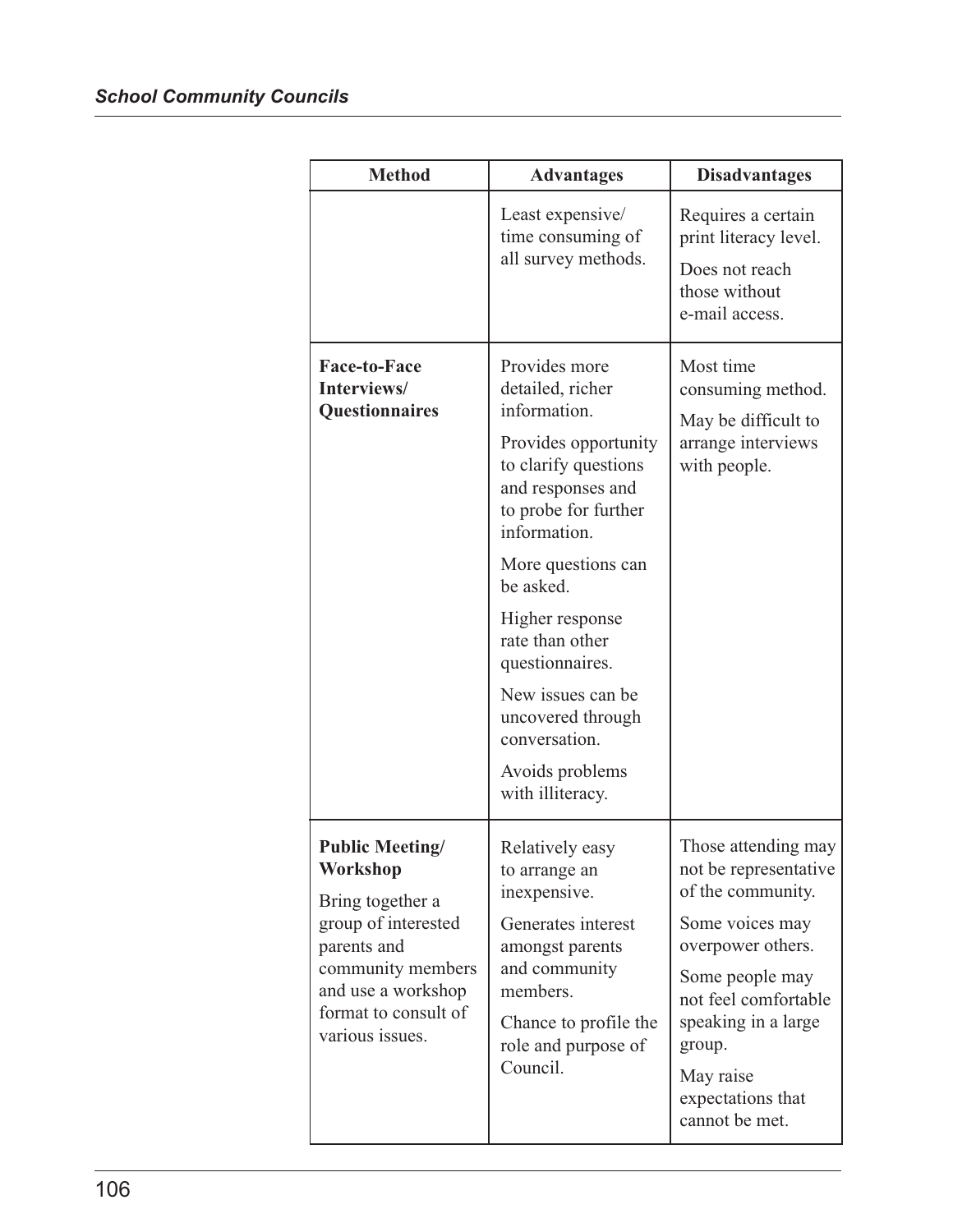# *2.0 Needs Assessment*

# **2.1 Needs Identification**

Based on your jointly developed vision, your School Division priorities and provincial priorities the Council, principal and staff will need to consider more carefully what needs they wish to address in the School Growth Plan. Once needs are identified more information may be required. It is likely that Councils will be able to contribute some of this information. Councils and others may wish to ask themselves:

- What kind of information would be helpful to us?
- Who in our community might have that information?
- What might be the best way of gathering that information?

Possible methods for gathering this information have been described above (see Understanding the Community: Methods for Gathering Information)

# **2.2 Assigning Priority to Needs**

Having identified the needs that will be focused on in the School Growth Plan the working group will want to determine which needs have the highest priority. You may begin by developing some criteria that will help you decide which needs are the most important or which you believe should be addressed first. Examples of criteria include:

- Address the key provincial and School Division priorities
- Are widely and strongly felt by most of the group
- Are something most feel committed to.

The following chart is an example of how the group might go about organizing and assigning priority to needs. Targeted Provincial Learner Outcomes have been used as priorities in this example.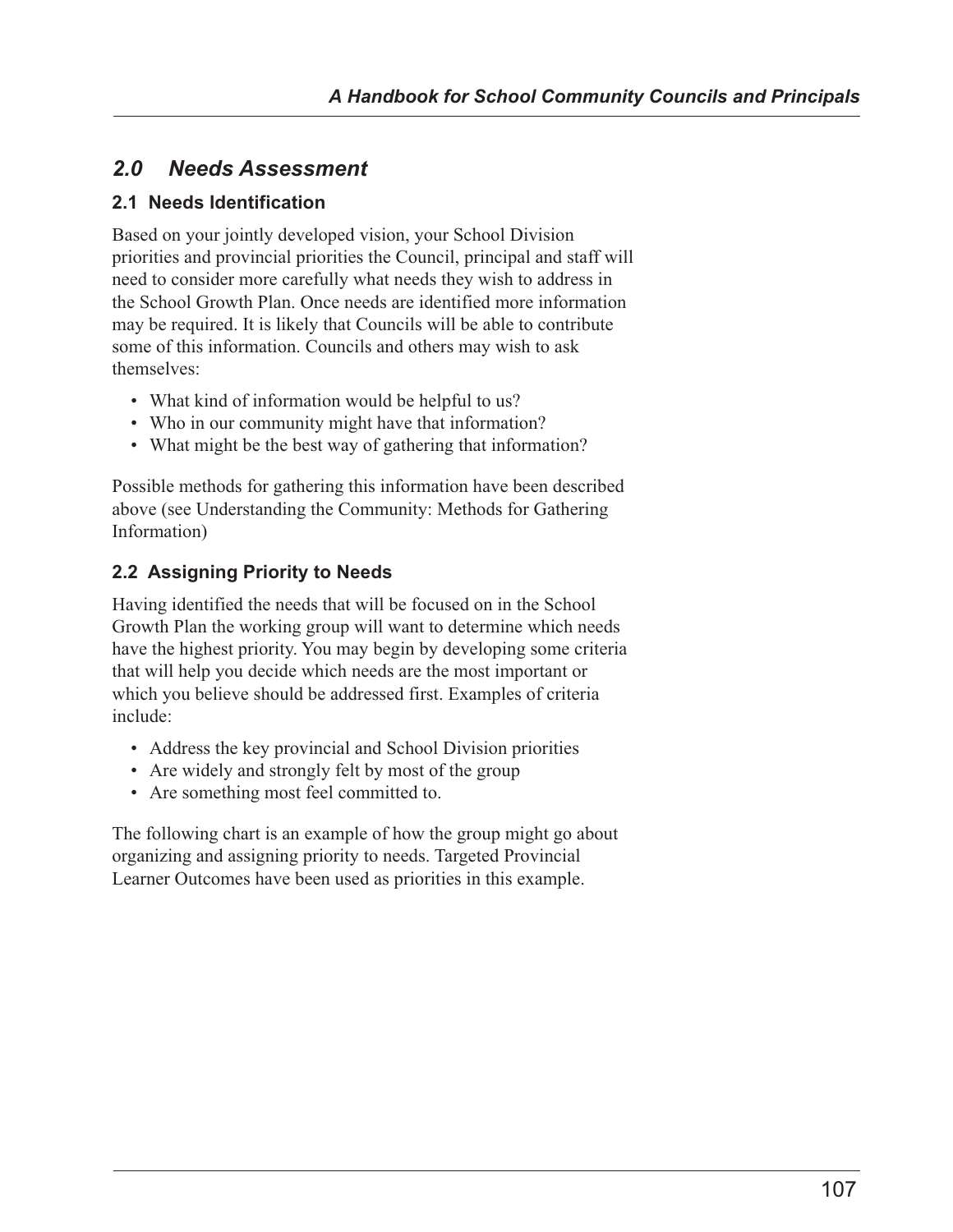| <b>Needs</b>                                                              | <b>Priority</b> |
|---------------------------------------------------------------------------|-----------------|
| Improved Learner Outcomes in reading,<br>writing, mathematics and science |                 |
|                                                                           |                 |
|                                                                           |                 |
| Improved outcomes of First Nations and                                    |                 |
| Metis students                                                            |                 |
|                                                                           |                 |
|                                                                           |                 |
|                                                                           |                 |
| Enhance pro-social skills                                                 |                 |
|                                                                           |                 |
|                                                                           |                 |
|                                                                           |                 |
| Improved student transitions within $Pre-K - 12$                          |                 |
| and to post-secondary education and/                                      |                 |
| or employment                                                             |                 |
|                                                                           |                 |
|                                                                           |                 |
|                                                                           |                 |
|                                                                           |                 |

## **2.3 Identification of Services, Resources and Strengths**

The next step in completing a needs assessment is to identify the services, resources and strengths in your school, School Division and community. It may be helpful to review the School Profile (if available) and your School Community Profile to see if there are existing resources that may meet your identified needs. A next step is to brainstorm a list of organizations, agencies or individuals that might provide the time, skills, services, supports, money and knowledge you school can draw upon. Once you have a list members of the group can commit to contacting each organization/person to collect information on the services they might offer, resources of strengths.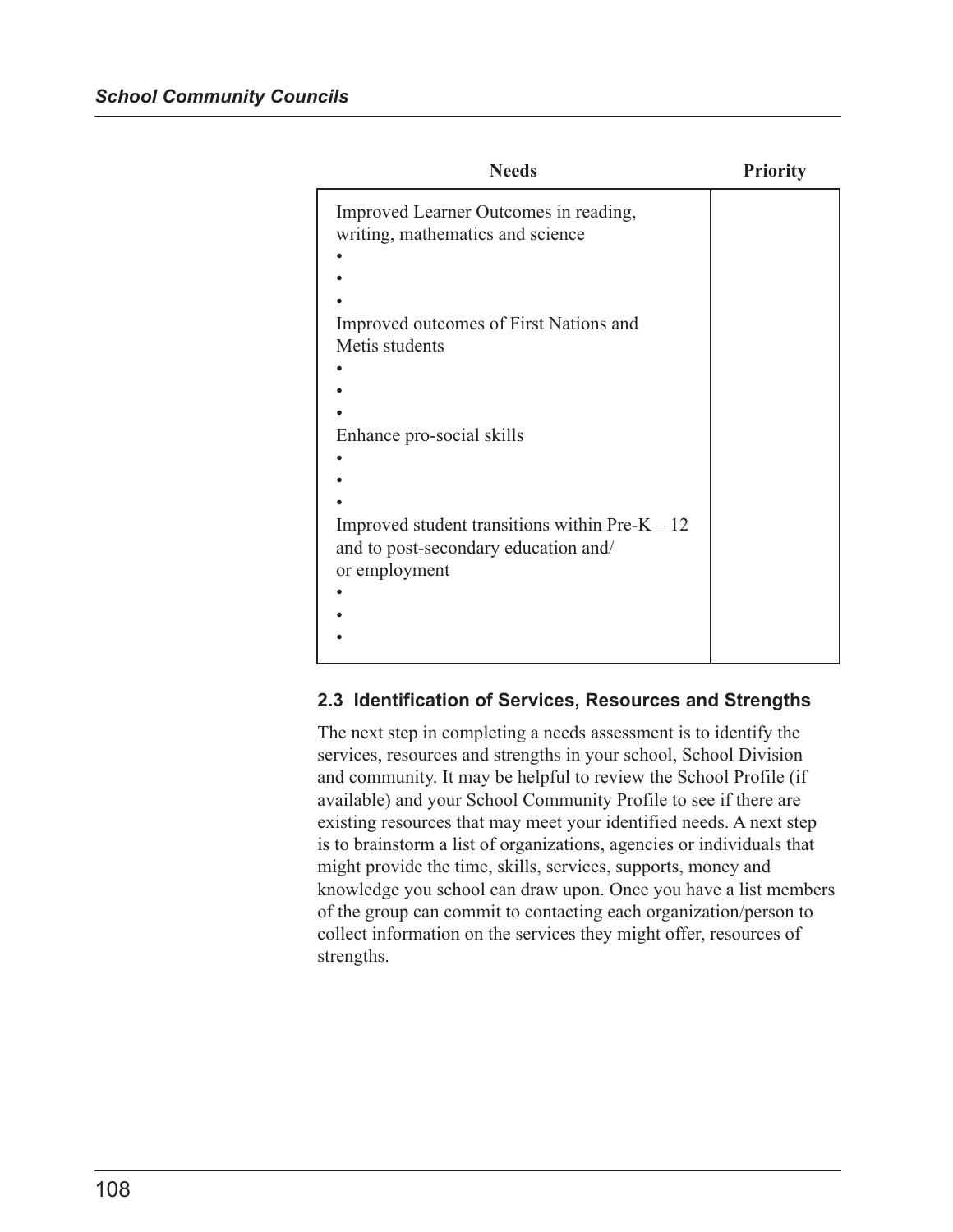# *3.0 Advice*

# **3.1 Making Decisions Regarding Advice**

In many ways in fulfilling their responsibility related to providing advice Councils will become collaborative partners in decisionmaking. Bruce Wellman and Laura Lipton (2004) have developed a method to help groups who wish to engage in collaborative decision-making on behalf of children and youth. Their method, which they call "Collaborative Inquiry", may help Councils as they are asked to provide advice on various matters.

Wellman and Lipton suggest groups follow three processes as they seek to explore an issue. These three processes, known as, "Here's What", "So What" and "Now What", have been adapted to fit the needs of School Community Councils:

### **Here's What**

Wellman and Lipton (2004) suggest groups begin by talking about their expectations and experiences regarding an issue.

#### *Action:*

For any given issue a Council has been asked to given advice on group members share with each other:

- **•** the assumptions they hold about the issue or situation
- predictions they might make about the issue or situation
- **•** the kinds of questions they have about the issue or situation
- the possibilities for learning that the issue or situation presents

#### **So What?**

Wellman and Lipton (2004) suggest the next step is to explore the data or information they have on hand to discover what it might reveal.

#### *Action:*

For any given issue a Council has been asked to give advice on, they are encouraged to consider:

- **•** what points appear to "pop out" when they view information or understandings they have come to
- what patterns or categories or trends appear to be forming
- what is surprising or unexpected
- **•** what are some things that need to be further explored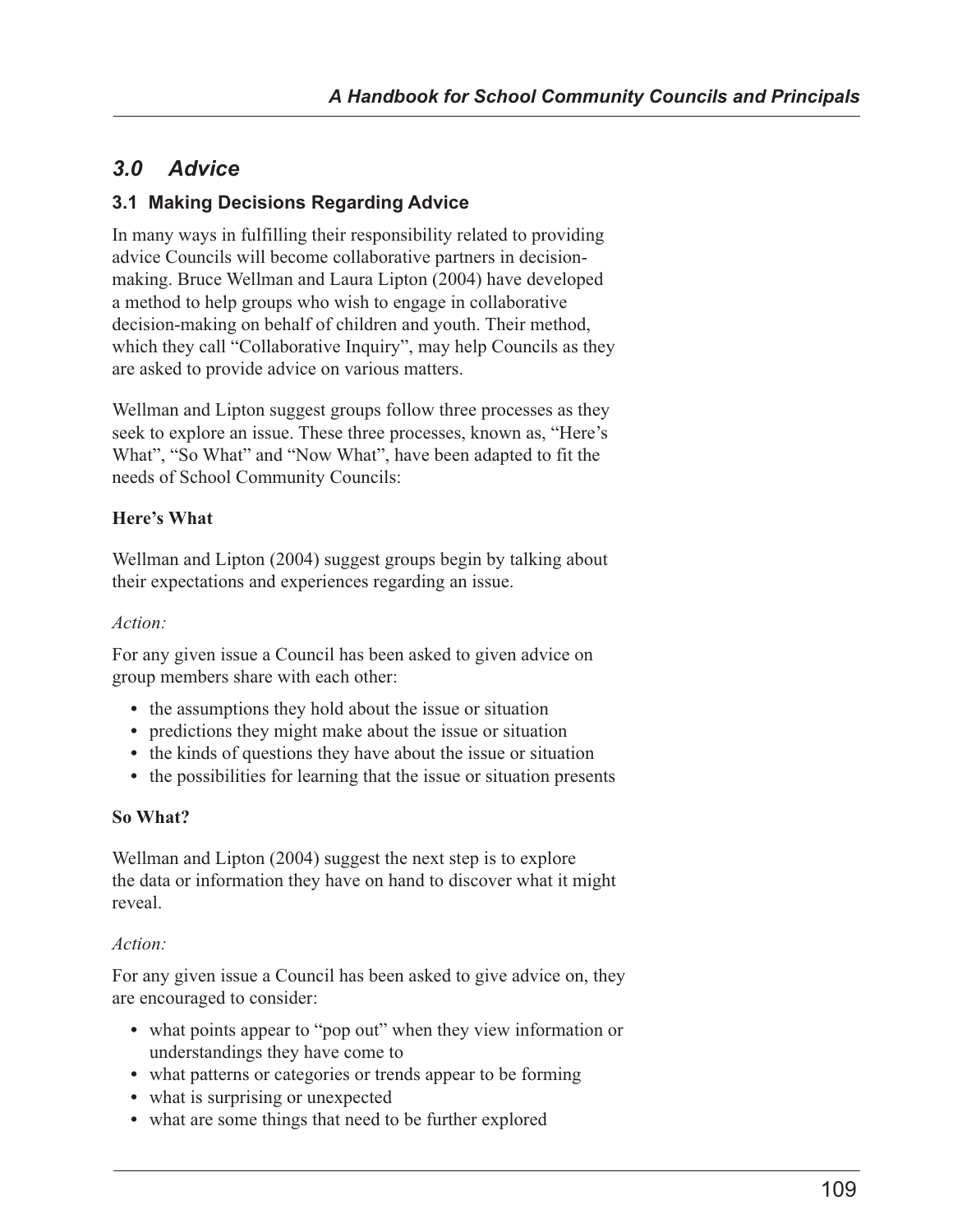#### **Now What?**

The final step in Wellman and Lipton's (2004) process is to consider what interpretations or explanations/conclusions can be made related to the issue.

#### *Action:*

For any given issue Members ask themselves:

- **•** what explanations/conclusions might we come to?
- **•** what additional information do we need to verify our explanations/conclusions?
- **•** what kind of advice might we provide based on our explanations/conclusions?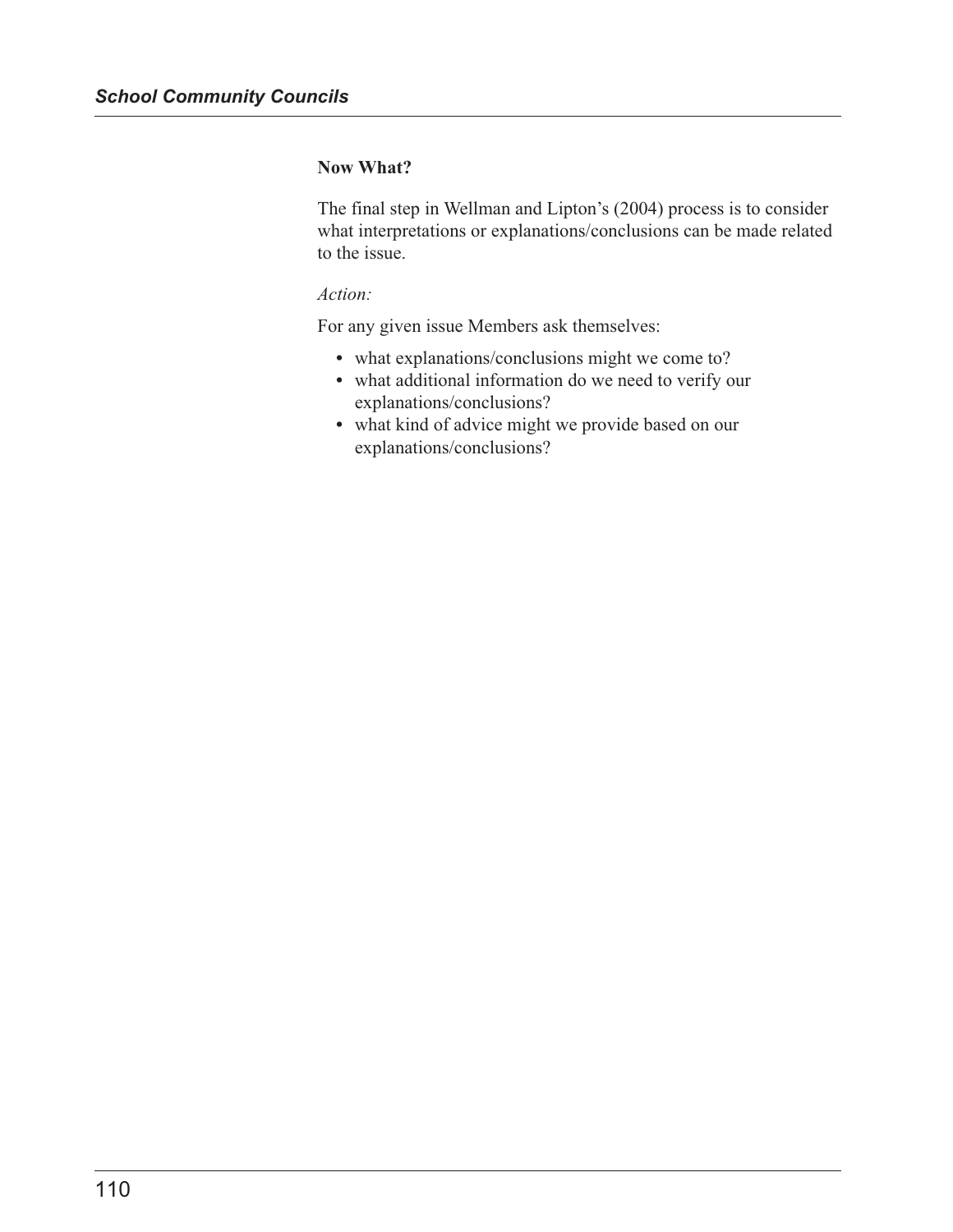# *4.0 Approval of Fundraising*

# *Fundraising*

#### **Definitions**

#### **1. Fundraising Activities**

For the purpose of this policy, "fundraising activities" shall refer to school-based fundraising and parent association fundraising, in accordance with definitions below.

#### **2. School-Based Fundraising**

For the purpose of this policy, "school-based fundraising" refers to all fundraising activities initiated and conducted by school staff or sanctioned pupil groups, under the approval and supervision of the principal. School-based fundraising includes activities conducted by student representative councils and booster clubs.

#### **3. Parent Association Fundraising**

For the purpose of this policy, "parent association fundraising" refers to all fundraising activities initiated and conducted by parent associations, under the approval and supervision of the principal.

#### **4. Charity or Charitable Agency**

For the purpose of this policy a "charity" or "charitable agency" is any organization or institution engaged in non-profit assistance to the poor, distressed, or persons in need, or such institutions set up for the care of such individuals or groups.

#### **5. Community Project**

For the purpose of this policy, a "community project" is an activity that promotes the educational, philanthropic, or other work for the betterment of the local, regional, national, or international community.

#### **Policy**

The Board recognizes its responsibility in providing funds for basic educational programming. The Board acknowledges that from time to time, a school, school-based group, or parent association may wish to conduct fundraising activities to complement and/or supplement the basic educational program, support approved charities or community projects, or fund co-curricular and/or extra-curricular activities.

*Check on the policies* ○○○○○○○○○○○○○○○

*your School Division has on fundraising activities.*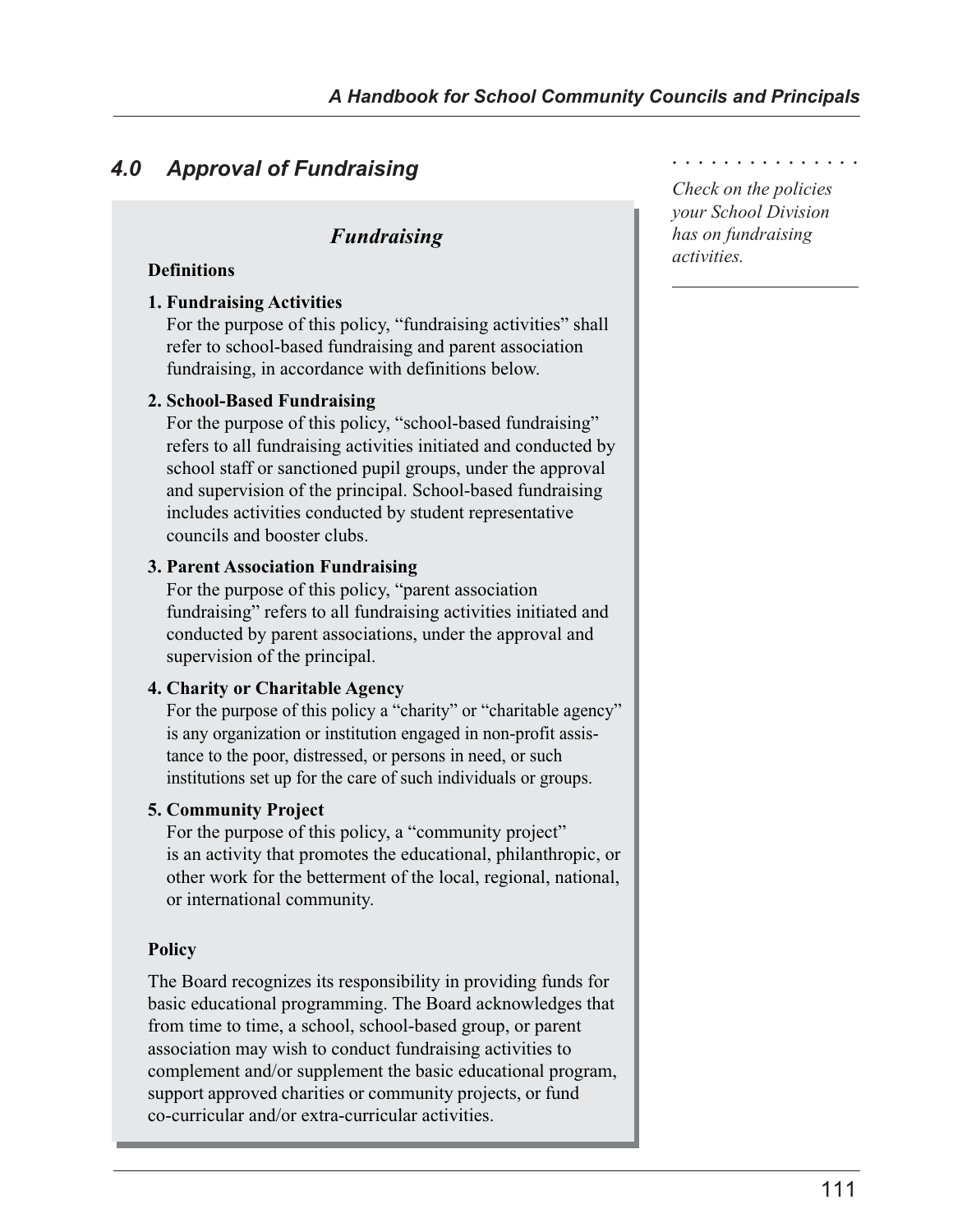Funds raised should be used to benefit pupils and enhance the quality of Catholic education. Fundraising activities shall be compatible with the best interests of pupils, staff, and community and not detract from curricular activities. Fundraising in Regina Catholic Schools shall operate in harmony with the School Division mission, belief statements, religious and educational mandate, and Board policy.

#### **Regulations**

#### **1. General Fundraising Principles**

All school-based and parent association fundraising shall operate under the same guiding principles.

- a. All fundraising shall:
	- i. Operate under the approval and supervision of the principal.
	- ii. Operate keeping with regulations of the City of Regina and applicable laws of the Province of Saskatchewan.
	- iii. Be accounted for in accordance with procedures established by the Business and Finance Department.
	- iv. Consider poverty sensitive principles and the support capacity of the community involved.
	- v. Operate with respect for the preservation of instructional time.
	- vi. Operate on a voluntary basis for pupils and families.
	- vii. Operate with consideration for the safety and security of pupils.
- b. Funds raised should complement and not replace public funding for education.
- c. Fundraising shall not be conducted for providing instruction, basic education items, or any items required for course completion.
- d. Pupils shall not be excluded from an event or program based on lack of involvement in fundraising initiatives.
- e. Fundraising objectives shall be developed in advance of the fundraising activity.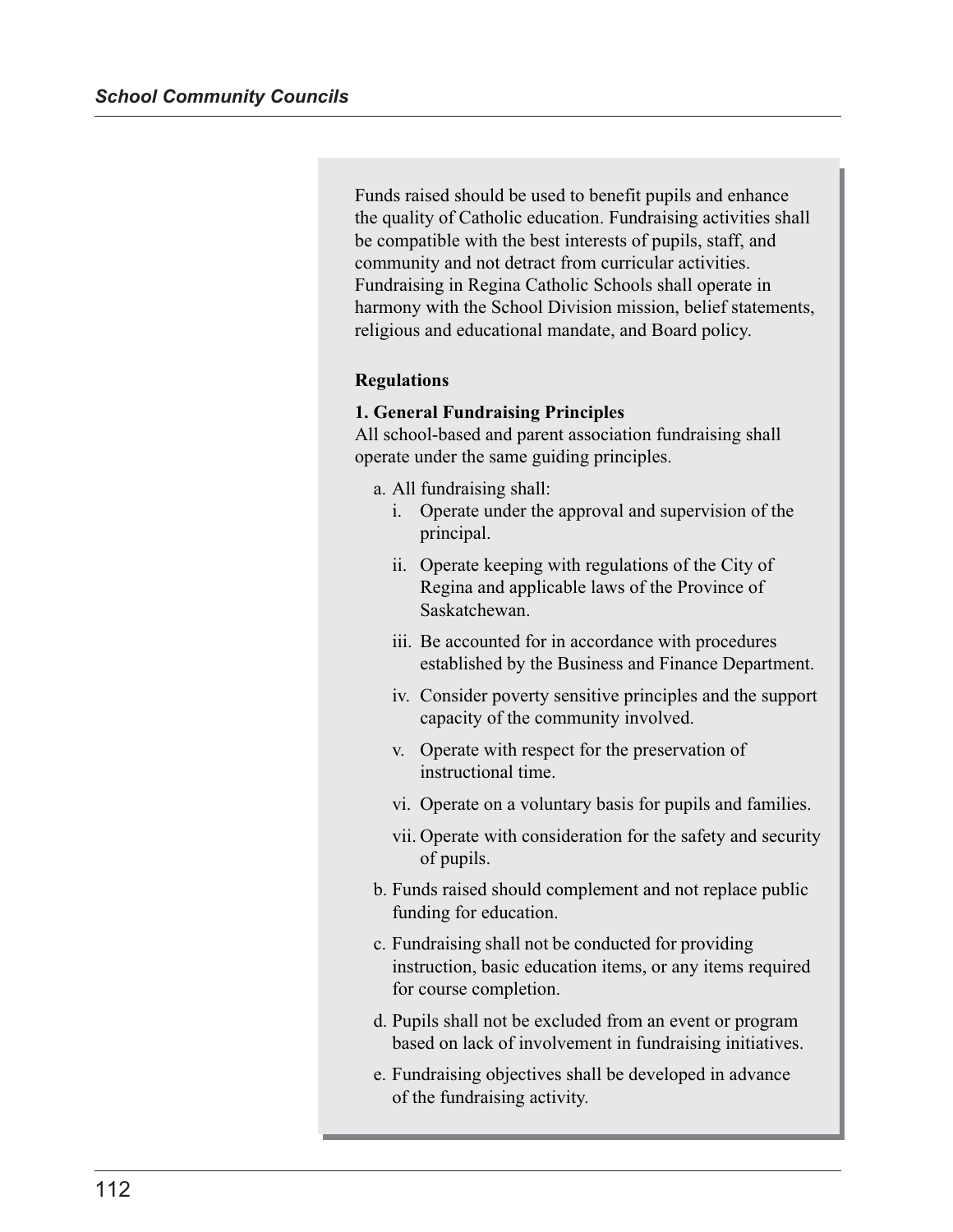f. Fundraising activities shall not require pupils to listen to or read commercial advertisements.

#### **2. Purposes of Fundraising**

School-based or parent association fundraising may be designated for:

- a. Approved pupil excursions, field trips, or other outof-school educational programs.
- b. Special events or activities conducted at the school or by school-based groups.
- c. Purchase of non-essential print or non-print learning resources.
- d. Equipment and supplies for extra-curricular activities.
- e. Improvements to school sites or playgrounds.
- f. School-based partnerships.
- g. Community projects.
- h. Charitable agencies.

#### **3. Fundraising Fiscal Management**

- a. Fundraising activities in the School Division shall operate in accordance with fiscal management requirements established by the Superintendent of Business and Finance.
- b. The principal is responsible for establishing proper procedures for safekeeping, accounting, and management of all monies collected.
- c. The purchase of goods and services with funds derived from school-based fundraising shall follow management requirements established by the Superintendent of Business and Finance.
- d. An annual financial summary of all school-based fundraising activities conducted during the school year shall be prepared and made available to superintendents, staff, recognized parent associations, or individual parents upon request.

Board of Education of the Regina Roman Catholic Separate School Division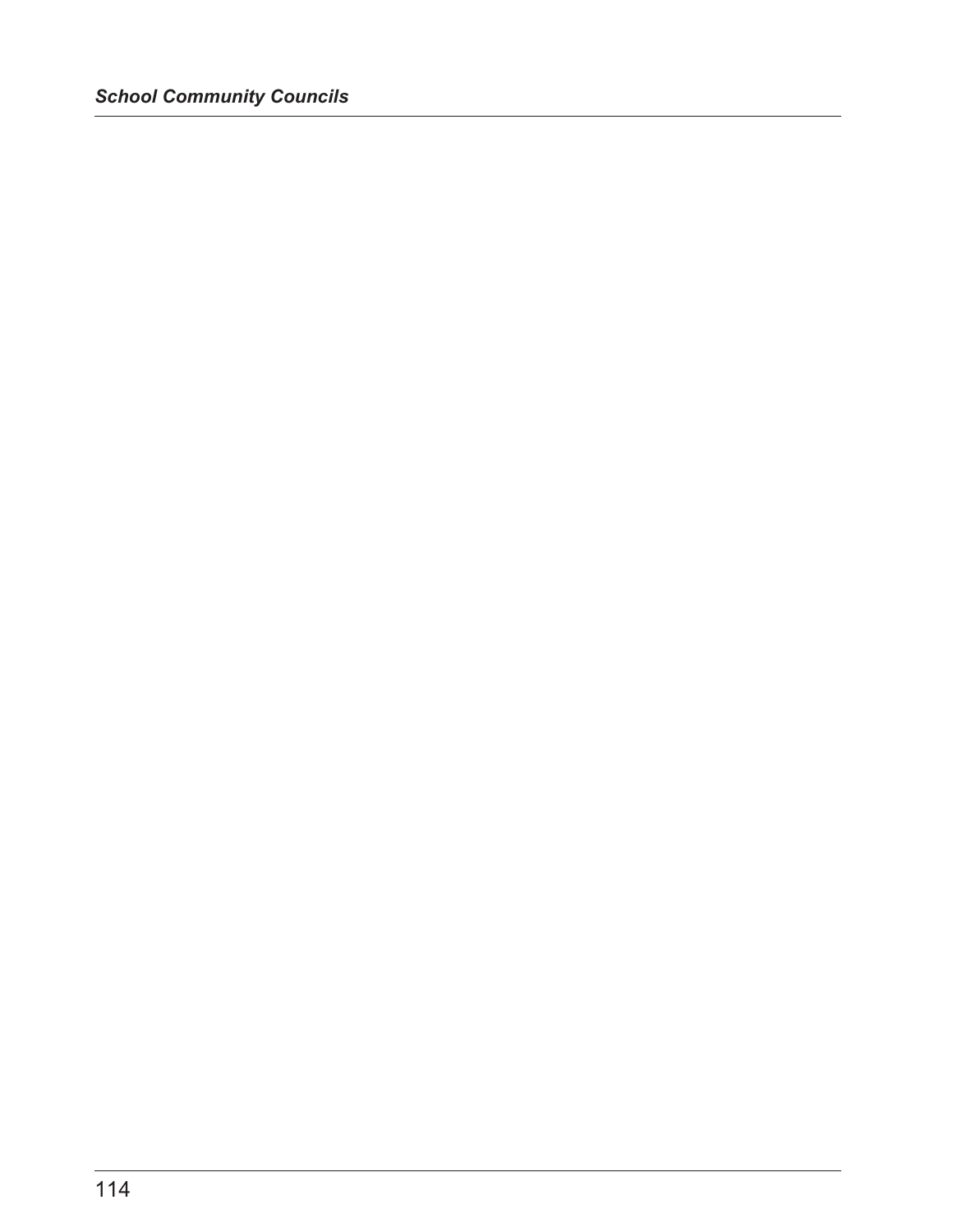# *5.0 Engaging Parents and Community Members*

#### **5.1 Stages of Development of Parent and Community Involvement**

#### *The Epstein Framework*

The Epstein Framework below outlines six types of cooperation between families, schools and communit

### **Type 1: Parenting**

Families provide a healthy and safe environment at home that promotes learning and good behavior at school.

### **Type 2: Communicating**

Families need information about school programs and student programs in a format that meets their individual needs.

### **Type 3: Volunteering**

Families contribute to the school.

### **Type 4: Learning at Home**

Families assist and supervise learning at home with the support of teachers.

#### **Type 5: Decision-making**

Families play meaningful roles in the school decision-making process.

#### **Type 6: Collaboration with the Community**

Families gain access to support services from other community agencies and support other community groups in efforts to improve community life.

## **5.2 Other Frameworks**

Keeping the vision of School Community Councils in mind, the stages described below are adapted from those described by Gordon Kerr, Executive Director of the Ontario School Council Support Centre.

#### *• Stage 1*

Some parents and community members are interested and feel most comfortable in becoming involved in the school in what might be called a "traditional" manner. Individuals who become involved in schools at this level support children and youth through activities such as fundraising, volunteering in the classroom or at school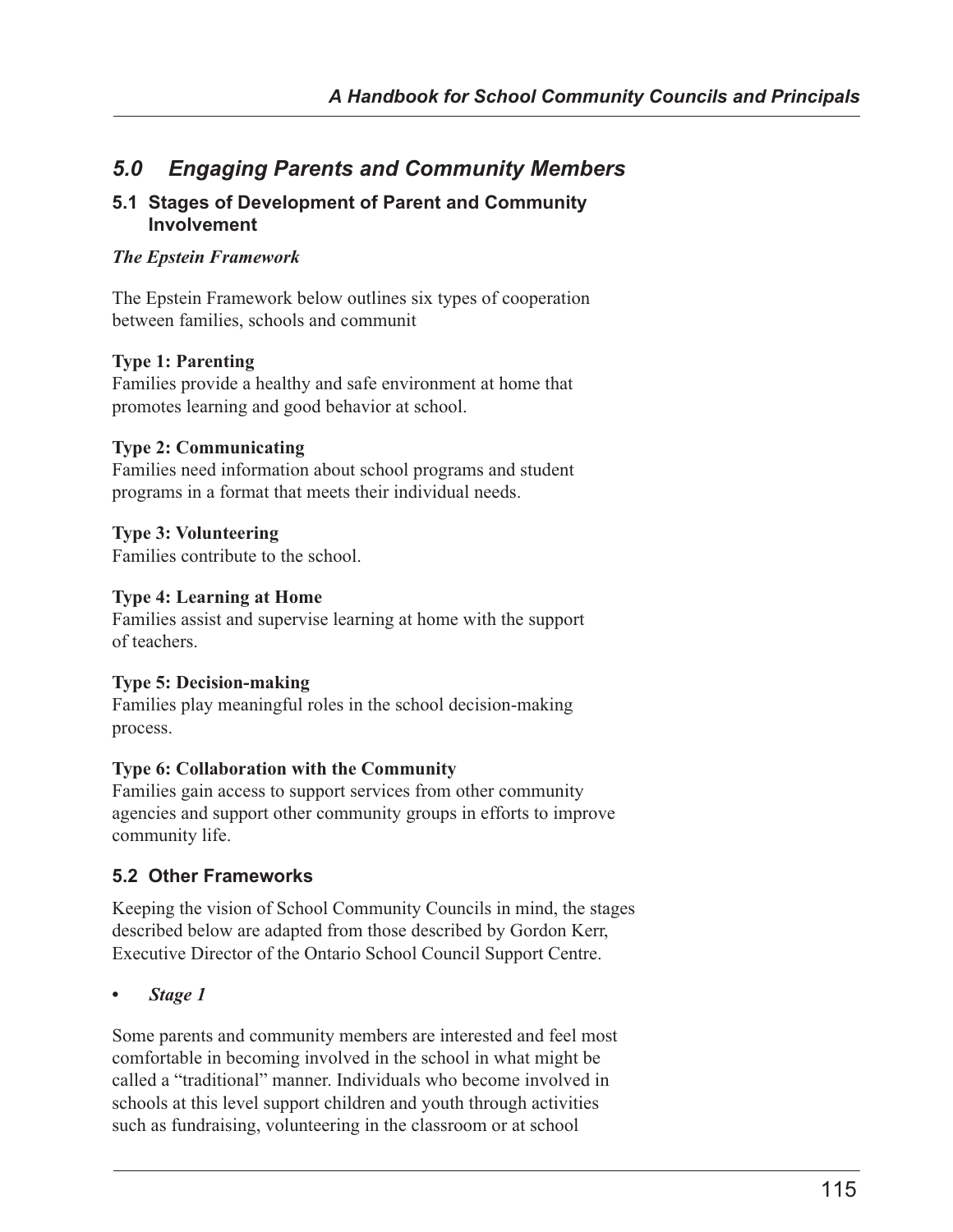events, or by attending school events. At this level parents and community members may also attend School Community Council meetings and participate in Council sponsored activities. This type of involvement can have a positive impact on student learning and sense of well-being

*• Stage 2*

Other parents and community members may be interested in learning more about the school and the school community. At this level of involvement individuals are often interested using their knowledge to help support student learning and well-being by providing informed advice to the school, the Board and others. Parents and community members involved at this level may sit on Council committees, advise Council on certain issues or act as valued information sources regarding Council's questions. This type of involvement can have a positive impact on the students and the school as a whole. It can also build capacity within the school community to serve the learning and well-being needs of children and youth.

*• Stage 3*

Still other parents and community members may wish to become involved in school-level governance and become Council members themselves. Such individuals are often quite comfortable with providing informed advice to the school, the Board and others. They are often interested in an advanced level of partnership dedicated to improved student learning and well-being. Involvement of parents and community members at this level can have a synergistic effect on the school community resulting in improved learning success and well-being for children and youth.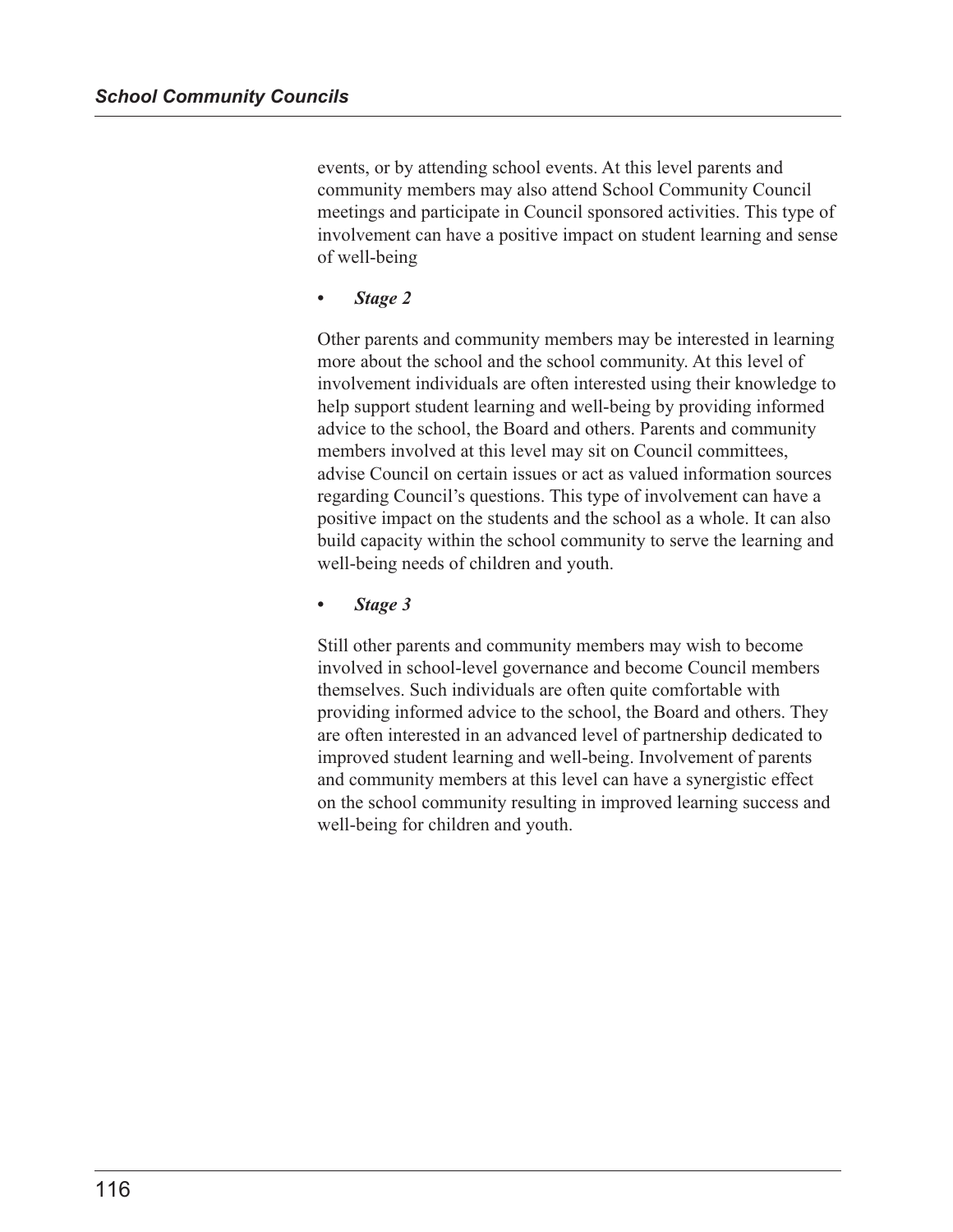# *Appendix C Legislation*

Selected sections, related to School Community Councils, of Bill No. 59, an Act to amend *The Education Act, 1995* and to make consequential amendments to other Acts, as of first reading, April 12, 2006.

- **Sections 135 to 140 repealed** 17 Sections 135 to 140 are repealed
- **New Division re school community councils** 18 The following Division is added before Part IV:

# **"SCHOOL COMMUNITY COUNCILS**

#### **• "Establishment of school community councils 140.1** (1) Subject to subsections (2) to (4), every board of education shall establish a school community council for each school in its division.

(2) Two or more school community councils in the same school division may petition the board of education of their school division to recommend to the minister that those school community councils be amalgamated to form one school community council.

(3) If the minister receives a recommendation from a board of education to amalgamate school community councils, the minister may approve the amalgamation if, in the minister's opinion, it is in the best interests of education in Saskatchewan.

(4) If the minister receives a recommendation from a board of education to separate an amalgamated school community council and establish two or more school community councils, the minister may approve the separation and establishment if, in the minister's opinion, it is in the best interests of education in Saskatchewan.

#### **• "Membership of school community council**

140.2 Subject to the regulations and the policies of its board of education, every school community council shall consist of:

> (a) no fewer than five and no more than nine elected members to represent parents of pupils and community members; and

(b) appointed members.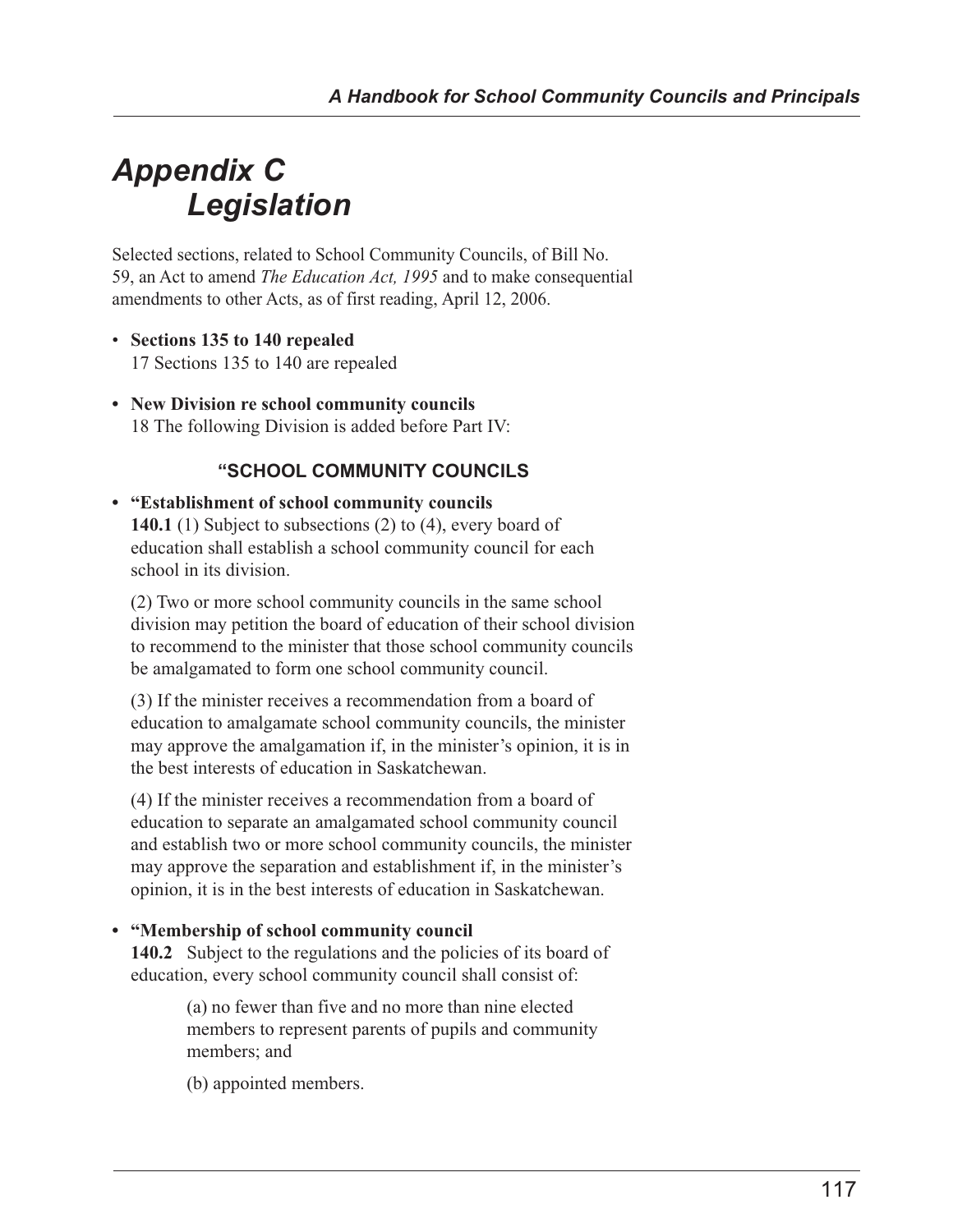#### **• "Terms of office**

**140.3** (1) Subject to subsection (2), each elected member of a school community council holds office for two years and is eligible for re-election.

(2) In the first election for each school community council, approximately half of the members are to be elected to one-year terms and the other members are to be elected to two-year terms.

(3) If there is a vacancy in an elected member's position, a board of education may appoint an individual to that position.

#### **• "Disqualification of members**

**140.4** A school community council member shall vacate his or her office as a member of the school community council if the member:

(a) is convicted of an indictable offence;

(b) is absent from three or more consecutive meetings of the school community council without the authorization of the school community council; or

(c) ceases to be eligible for election as a member pursuant to the regulations or the policies of the school community council's board of education.

#### **• "Duties and powers**

**140.5** Every school community council shall:

(a) facilitate parent and community participation in school planning;

(b) provide advice to its board of education;

(c) provide advice to its school's staff;

(d) provide advice to other agencies involved in the learning and development of pupils; and

(e) comply with the regulations and the policies of its board of education".

#### **• Section 176 amended 19 Subsection 176(1) is amended:**

**(a) by adding "**or (3)**" after "**subsection (2)**"; and**

**(b) by striking out "**basic**".**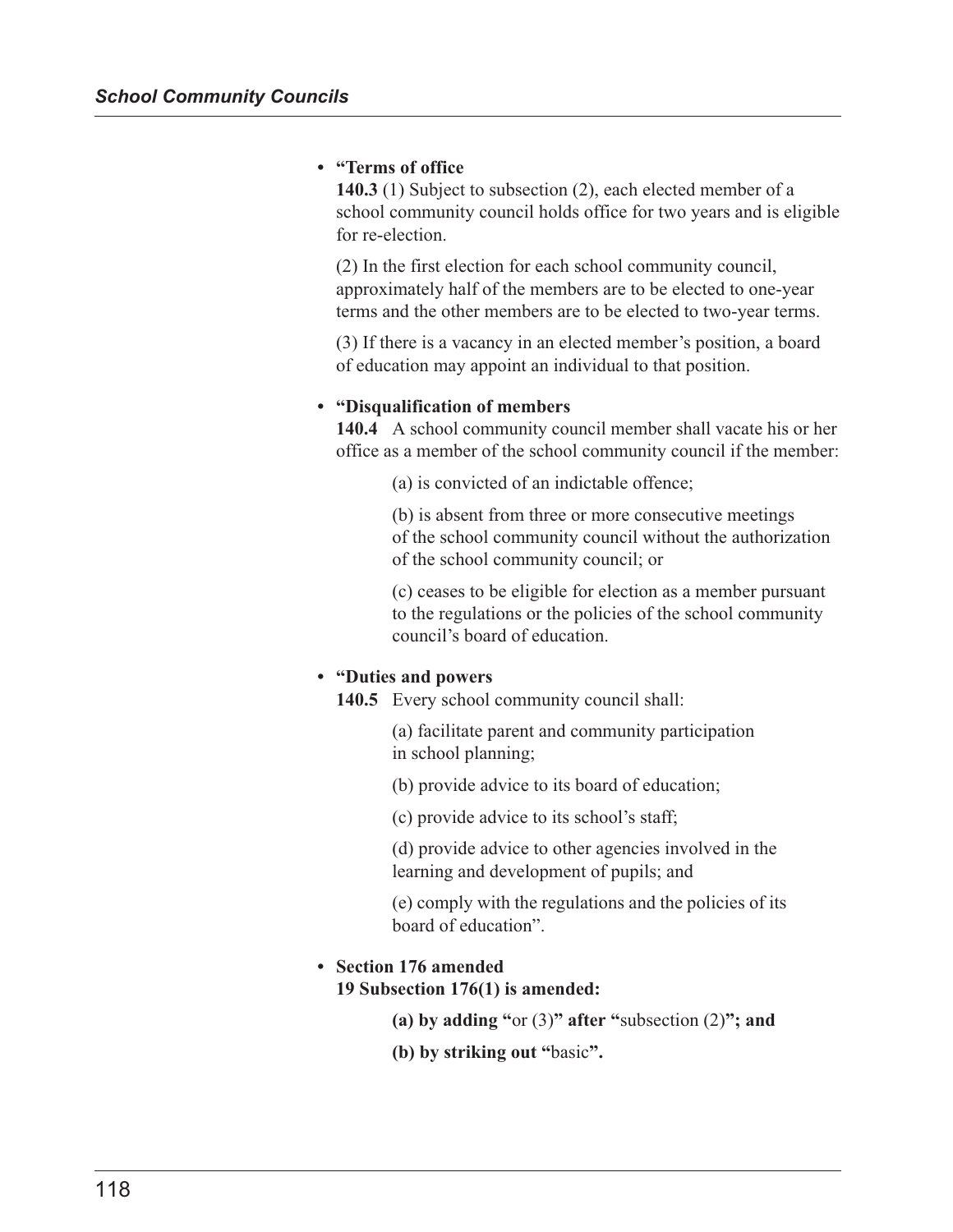- **Section 177 amended 20 Section 177 is amended by striking out "**Subject to the regulations, the**" and substituting "**The**".**
- **Section 182 amended 21(1) Subsection 182(1) is repealed and the following substituted:**

"(1) Religious instruction, as authorized by the board of education of a school division with respect to any of the schools in its jurisdiction, may be given in that school division for a period not exceeding two and one-half hours per week".

**(2) Subsection 182(3) is amended by striking out "**a board of trustees, or the board of education in the case of a school division that is not divided into districts," **and substituting "**the board of education".

# **Access the French version of these amendments at**

[http://www.saskschoolboards.ca/EducationServices/EduationalIssues/](http://www.saskschoolboards.ca/EducationServices/EduationalIssues/SchoolCommunityCouncils/EducationActFrench.pdf) SchoolCommunityCouncils/EducationActFrench.pdf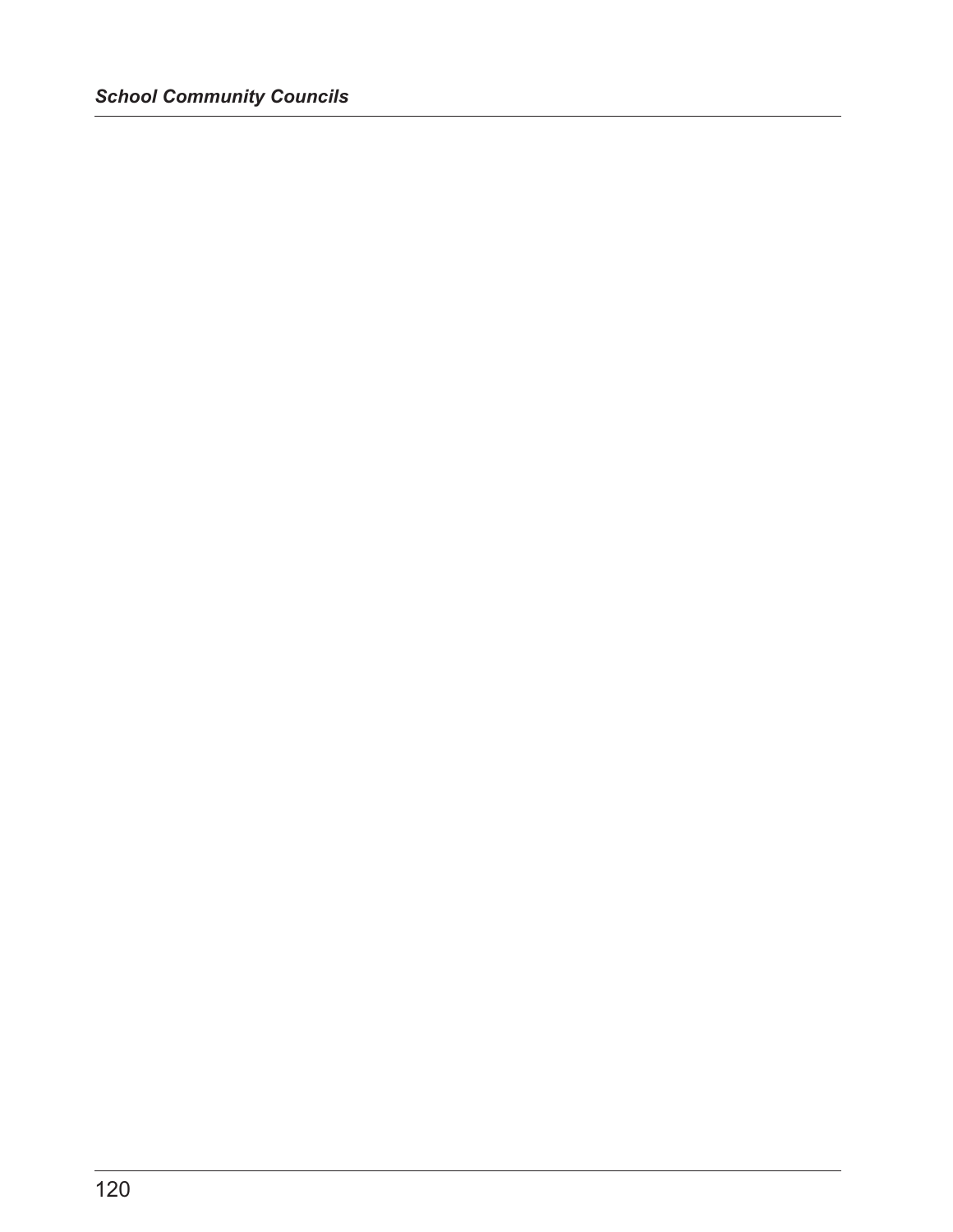# *References*

- Alberta Home and School Councils' Association. 1995. *School Council Resource Manual.* Edmonton.
- Covey, S. 1989. *The Seven Habits of Highly Effective People.* New York, New York: Fireside Press.
- Decker, L.E. Gregg, G. A., & Decker, V. A.1994. "Developing parent partnerships in education: The community education philosophy in action. *Community Education Journal.* Fall/Winter 1994: 12-16.
- Hansen, B.J. & Marburger, C.L. 1989. *School based improvement: A manual for training school councils.* Columbia, Md.:National Committee for Citizens in Education.
- Henderson, A. & Mapp, K. 2002. "Annual Synthesis. A New Wave of Evidence: The impact of school, family and community connections on student achievement*" Southwest Educational Development Library.* Austin, Texas.
- Hergert, L.M., Phlegar, J.M. & Perez-Selles, M.F. 1991. *Kindle the spark: an action guide for schools committed to the success of every child*. Andover, M.A.: The Regional Laboratory for Educational Improvement of the Northeast and Islands.
- Leithwood, K. 2004. "The Road to Success". *Orbit* 34 (3).
- Ontario Ministry of Education. 2002. *School Councils: A Guide for Members.*
- Saskatchewan Education. 1988. *Partners at School: A Handbook on How to Involve Indian and Metis Parents in School Activities.*
- Saskatchewan Education. 1996. *Building Communities of Hope: Best practices for meeting the learning needs of at risk and Indian and Metis students: Community schools policy and conceptual framework.*
- Saskatchewan Learning. 2005. *Final Report of the Local Accountability and Partnerships Panel.*
- Saskatchewan Learning. 2005. *Policy Directions for School Community Councils.*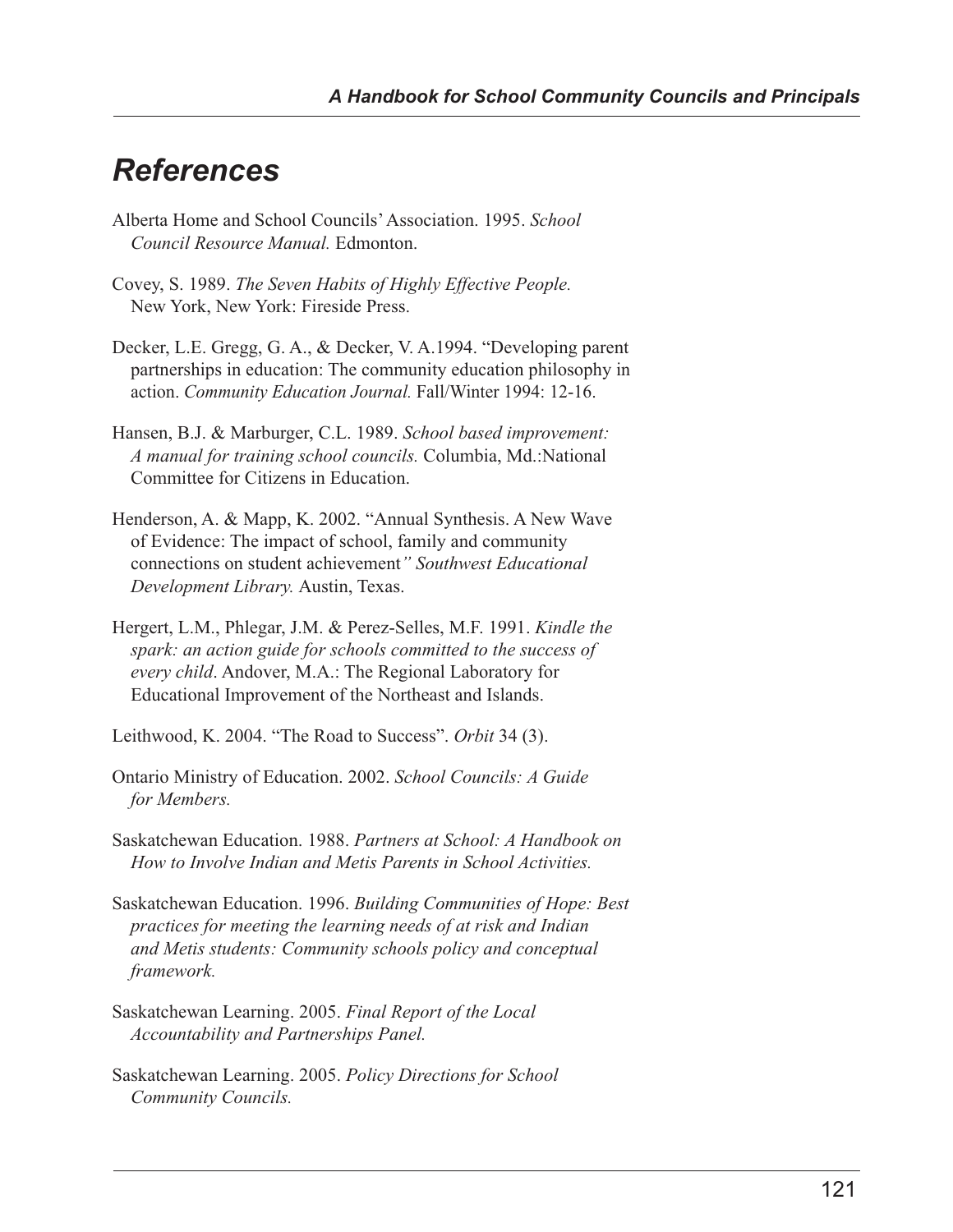Saskatchewan Learning. 2004. *Empowering High Schools as Communities of Learning and Support.*

Report of the Joint Committee of the Parties to the Provincial Collective Bargaining Agreement. 2002.

# *On-line Resources*

Saskatchewan Learning http://www.sasked.gov.sk.ca/ Information on Effective Practices Framework and Continuous Improvement Framework as well as many Saskatchewan Learning (Saskatchewan Education) publications that are available on-line.

A number of manuals from school councils across Canada are available on-line. Because of the unique responsibilities and position within school governance of Saskatchewan's School Community Councils adaptations may need to be made.

Vista School District Handbook for School Councils, Clarenville, Newfoundland. [http://www.k12.nf,ca/vista/schoolcouncils/councilhandbook/](http://www.k12.nf.ca/vista/schoolcouncils/councilhandbook/makingcouncilwork.html) makingcouncilwork.html

Revelstoke School Planning Council http://www.sd19.bc.ca/pac\_spc

Canadian Institute on Governance http://www.iog.ca/ "The Institute on Governance, a non-profit organization that explores, shares, and promotes the concept of good governance in Canada and abroad, and helps governments, the voluntary sector, communities and the private sector put into practice for the well-being of citizens and society."

Center on School, Family and Community Partnerships http://www.csos.jhu.edu/P2000/

This web-site provides information on the work of the National Network for Partnership Schools at Johns Hopkins University which follows the Epstein framework for parent and community involvement in schools.

On-Line Learning for Administrators: *Planning for a More Successful School – School Goals Workshop.* http://www.saskschools.ca/curr\_content/online\_admin/leadership/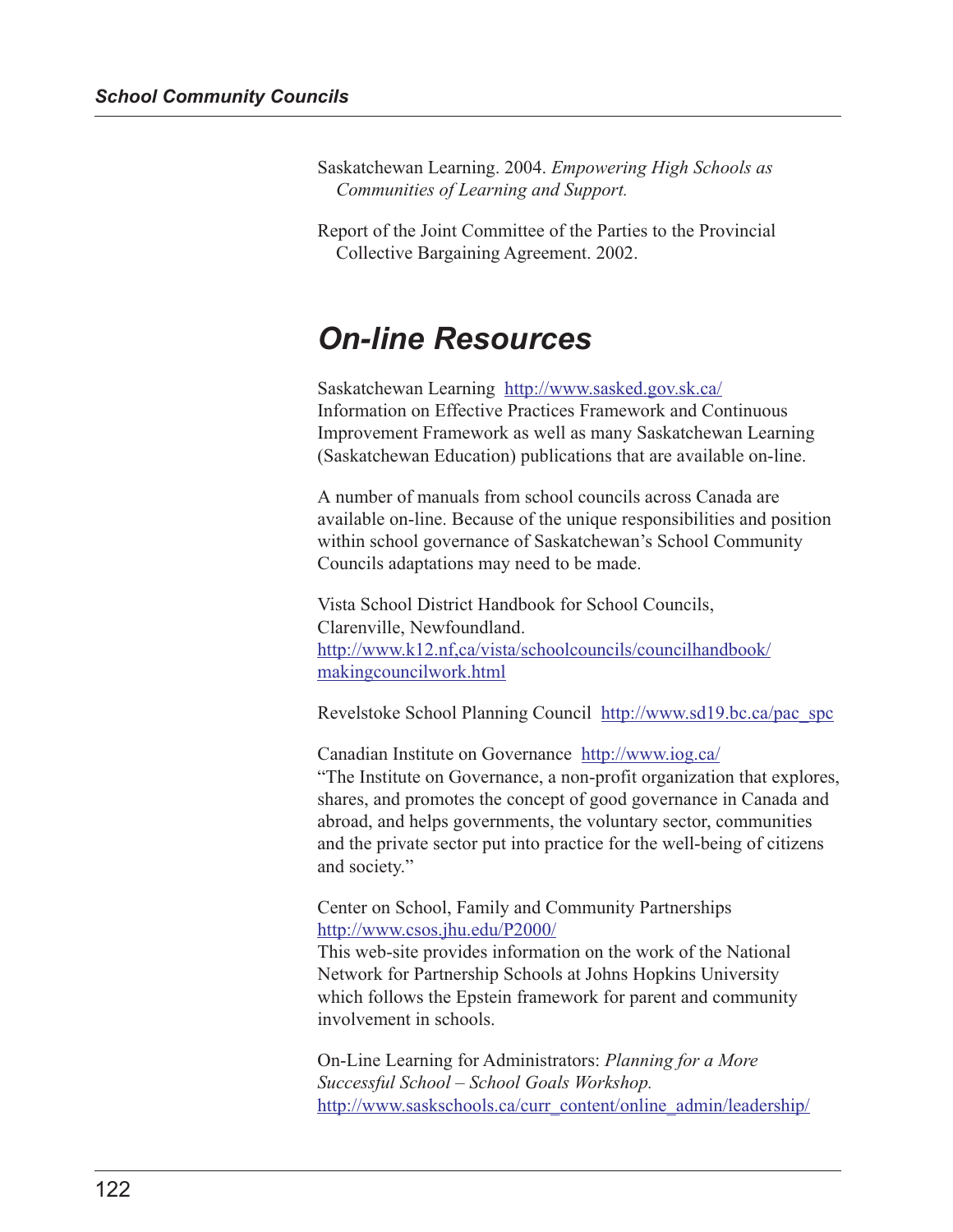# *Other Resources*

Resources developed by the Saskatchewan School Boards Association are represented by the symbol  $\sqrt{\phantom{a}}$ 

Website for School Community Councils – Resources and background information for School Community Councils. Includes the School Community Council handbooks. [http://www.saskschoolboards.ca/EducationServices/EduationalIssues/](http://www.saskschoolboards.ca/EducationServices/EduationalIssues/SchoolCommunityCouncils/SchoolCommunityCouncils.htm) SchoolCommunityCouncils/SchoolCommunityCouncils.htm

**Public Engagement – Module 15** – Engaging the school board, school staff, students and members of the school community to dialogue to work together for better schools. [http://www.saskschoolboards.ca/EducationServices/TrusteeEducation](http://www.saskschoolboards.ca/EducationServices/TrusteeEducationAndBoardDevelopment/LearningModules/Module15.pdf) AndBoardDevelopment/LearningModules/Module15.pdf

**Building the Parent School Partnership** – A collection of web articles, resources and ideas for building a successful parent-school partnership.

[http://www.saskschoolboards.ca/EducationServices/EduationalIssues/](http://www.saskschoolboards.ca/EducationServices/EduationalIssues/ParentSchoolPartnership/ParentSchoolPartnership.htm) ParentSchoolPartnership/ParentSchoolPartnership.htm

**The Way Things Work: An Orientation – Module 1** – Insight into the organizational structure of Saskatchewan's Kindergarten to Grade 12 education system http://www.saskschoolboards.ca/EducationServices/ [TrusteeEducationAndBoardDevelopment/LearningModules/](http://www.saskschoolboards.ca/EducationServices/TrusteeEducationAndBoardDevelopment/LearningModules/Module1.pdf) Module1.pdf

**Vision, Mission and Planning – Module 3** – Understanding the importance of vision, mission and planning in your school division [http://www.saskschoolboards.ca/EducationServices/TrusteeEducation](http://www.saskschoolboards.ca/EducationServices/TrusteeEducationAndBoardDevelopment/LearningModules/Module3.pdf) AndBoardDevelopment/LearningModules/Module3.pdf

**Education Finance: Getting and Spending – Module 4** – Understanding revenues and expenditures and the importance of aligning a budget with organizational values [http://www.saskschoolboards.ca/EducationServices/TrusteeEducation](http://www.saskschoolboards.ca/EducationServices/TrusteeEducationAndBoardDevelopment/LearningModules/Module4.pdf) AndBoardDevelopment/LearningModules/Module4.pdf

**School Program and Student Achievement – Module 7** – Understanding the role of the board of education in program decisions [http://www.saskschoolboards.ca/EducationServices/TrusteeEducation](http://www.saskschoolboards.ca/EducationServices/TrusteeEducationAndBoardDevelopment/LearningModules/Module7.pdf) AndBoardDevelopment/LearningModules/Module7.pdf